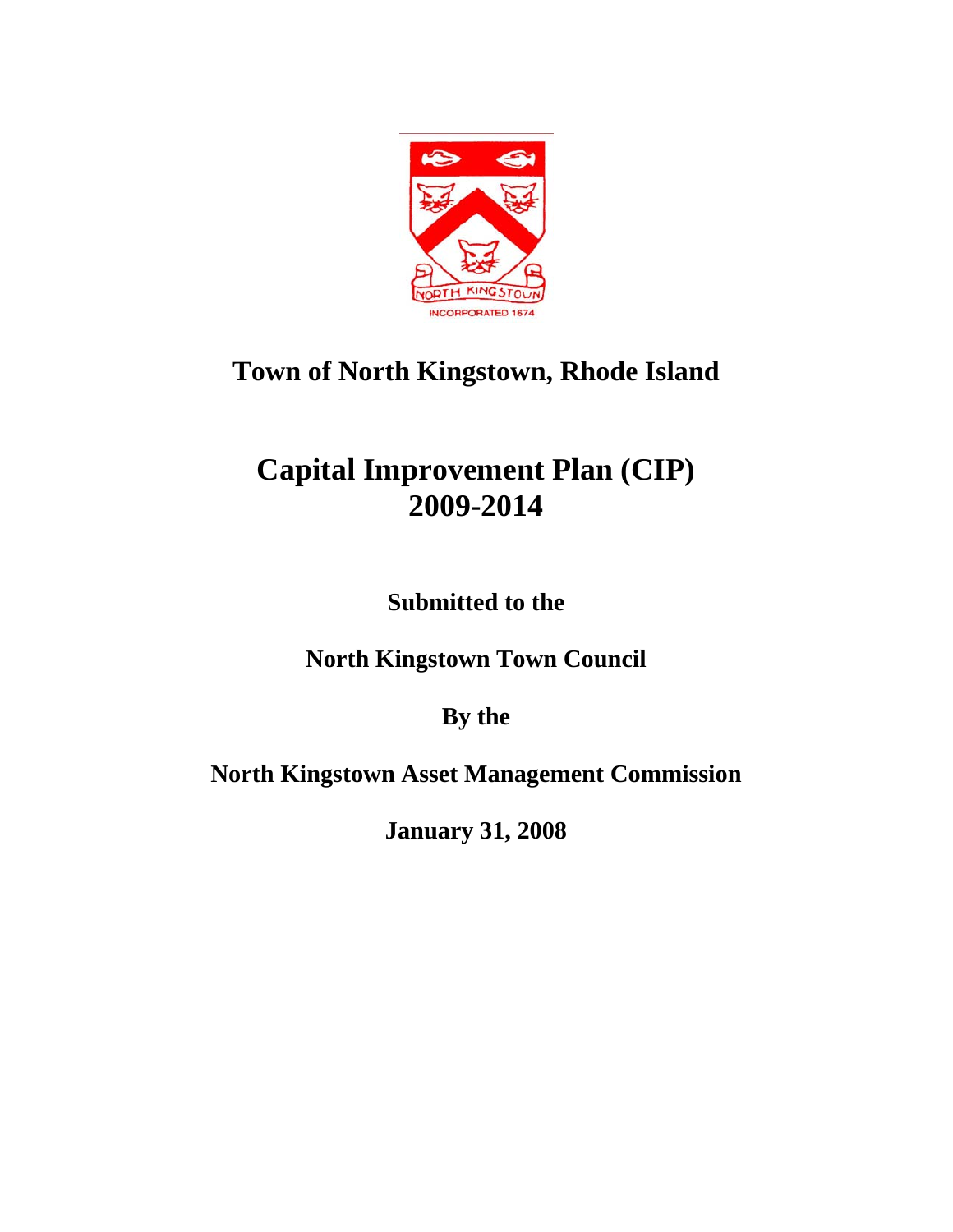

 80 Boston Neck Road North Kingstown, RI 02852-5762 Phone: (401) 294-3331 Fax: (401) 885-7373

| Date: | <b>January 16, 2008</b>                                    |
|-------|------------------------------------------------------------|
| To:   | <b>Town Council</b>                                        |
| From: | <b>Asset Management Commission</b>                         |
| Re:   | Submission of Capital Improvement Program FY 2009 – FY2014 |

In accordance with the Town Charter, the Asset Management Commission has completed its review and prioritization of departmental requests for capital improvement projects for Fiscal Year beginning July 1, 2008 through Fiscal Year ending June 30, 2014. Meetings were held over the past several months with all Departments.

The enclosed reports reflect the Commission's priorities and recommendations for the upcoming capital budget process. There is a single page for each project with comments and a project rating.

We voted on only four School projects, all scheduled for the coming year, as the Commission found it could not go forward without a final decision from the School Committee regarding its intentions for the closed Wickford Elementary School and the School Reconfiguration Committee's recommendations, expected in mid February.

The Commission strongly believes that the Information Technology Systems rank just below Fire and Police in importance to the community and must be adequately funded.

Please note our concerns with the Fire Department Maintenance Garage Facility in Quonset, as the Town will be required to move out of that facility in the foreseeable future, and the replacement of the Allen Harbor Bulkhead.

A majority of the Commission continues to believe that the 2007 AMC proposal to fund the irrigation project by continuing to budget reserve set asides and proceeding with the replacement of the irrigation system on an incremental basis are the most fiscally sound ways to accomplish the project. The reserve set aside, along with the development of a long range business plan and marketing plan, is crucial to the future success of the course. The Commission continues to have serious concerns with course operation and lack of management attention. (Please see additional comments on Golf Course Irrigation System Project sheet contained in this CIP document.)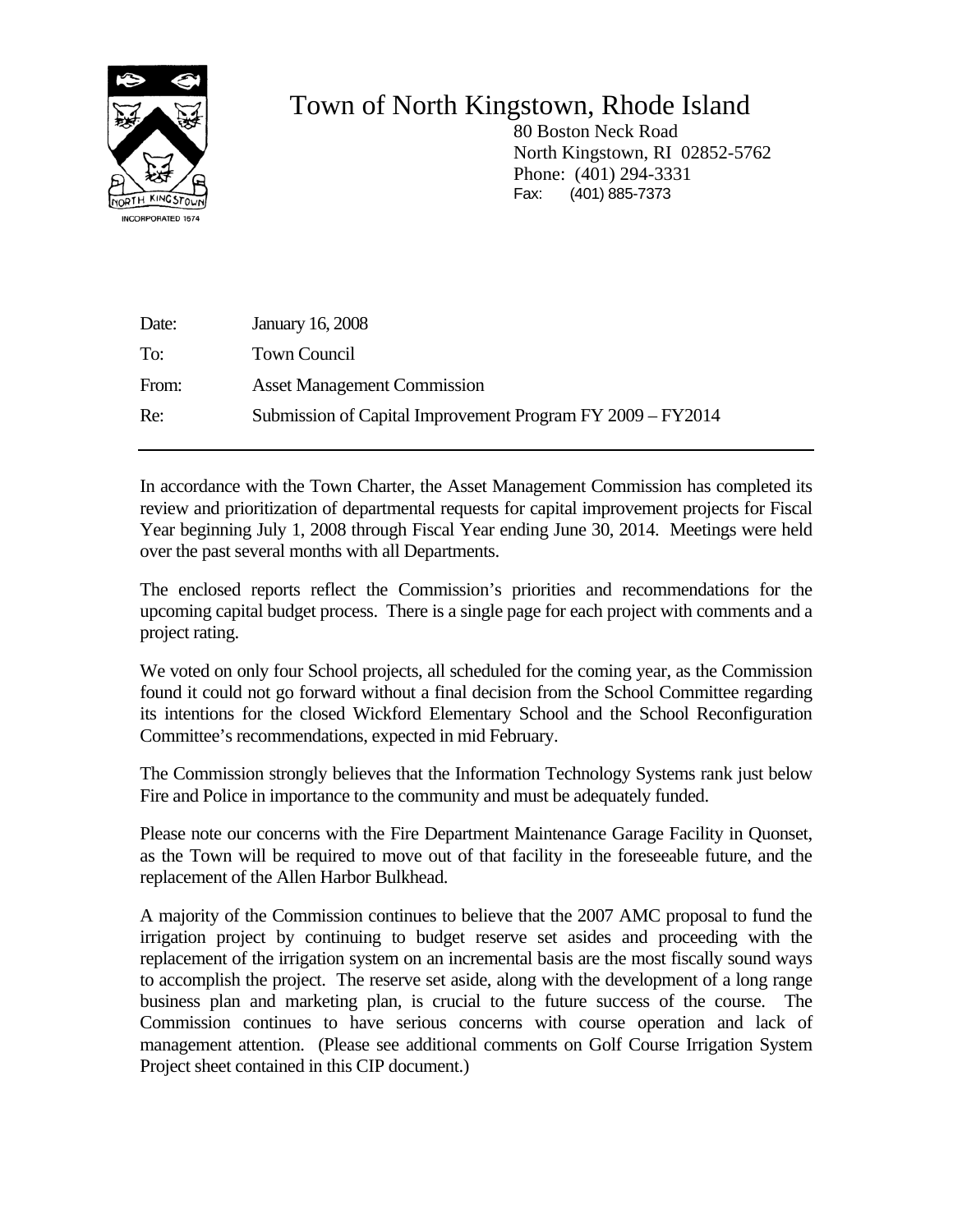| Department                         | ProjectTitle                                                                                                                       |                         |                         |                                | <b>Boffi</b>        | Grennan             | Kochhan                 | Powell              | Shapiro  | <b>Stamm</b>   | Welch               | Total    |
|------------------------------------|------------------------------------------------------------------------------------------------------------------------------------|-------------------------|-------------------------|--------------------------------|---------------------|---------------------|-------------------------|---------------------|----------|----------------|---------------------|----------|
| <b>Enterprise Funds</b>            |                                                                                                                                    |                         |                         |                                |                     |                     |                         |                     |          |                |                     |          |
| Water                              | New Juniper Hill Tank                                                                                                              | $\mathbf{1}$            |                         | 5                              | 5                   | 5                   |                         | 5                   |          |                | 5                   | 40       |
| Recreation                         | Allen Harbor Master Plan Improvements                                                                                              | $\overline{\mathbf{c}}$ | $\overline{\mathbf{c}}$ | 4                              | 5                   | 5                   | 5                       | 5 <sub>5</sub>      | 5        | 3              | $\overline{4}$      | 36       |
| Water                              | Lead Contaminated Soil Remediation                                                                                                 | 3                       | 3                       | 5                              | $\overline{4}$      | $\overline{4}$      | 3                       | 5                   | 5        | 5 <sub>l</sub> | 3                   | 34       |
| Water                              | Standpipe Maintenance and Painting                                                                                                 | 4                       | $\overline{4}$          | 5                              | 4                   | 5                   |                         | 5                   |          | 4              | 3                   | 33       |
| Water                              | Water Main Replacement Program                                                                                                     | 5                       | 5                       | 5                              | 5                   | 4<br>$\overline{4}$ | 3                       | 5                   | 4        | $\overline{4}$ | $\overline{2}$      | 32       |
| Water                              | <b>Emergency Generators</b><br>PRV with Chlorination                                                                               | 6<br>7                  | 6<br>$\overline{7}$     | $\overline{4}$<br>5            | $\overline{4}$<br>3 | 2                   |                         | 5<br>5              |          | 3<br>3         | $\overline{2}$<br>3 | 29<br>28 |
| Water<br>Water                     | Land Acquisition for New Supply Source Deve                                                                                        | 8                       | 8                       | 3                              | 3                   | $\overline{4}$      |                         | 3                   |          | 3              | $\mathbf{1}$        | 25       |
| Recreation                         | Golf Course Improvements                                                                                                           | 9                       | 9                       | 5                              |                     | 4                   |                         | 5 <sub>1</sub>      |          | 2              |                     | 23       |
| Recreation                         | Golf Course Irrigation System                                                                                                      | 10                      | 10                      | 3                              | 2                   |                     |                         | 5                   |          | 3              | 1                   | 18       |
|                                    |                                                                                                                                    |                         |                         |                                |                     |                     |                         |                     |          |                |                     |          |
| <b>General Fund Projects</b>       |                                                                                                                                    |                         |                         |                                |                     |                     |                         |                     |          |                |                     |          |
| Information Technology             | Technology Systems and Hardware Lifecycle Program                                                                                  | 1                       | 11                      | 5                              | 5                   | 5                   |                         | 5                   |          |                | 4                   | 38       |
| <b>Public Works</b>                | Road Maintenance Projects                                                                                                          | $\overline{2}$          | 12                      | 5                              | 5                   | 5                   | 5                       | 5 <sub>l</sub>      |          | 3              | $\overline{4}$      | 37       |
| Public Works                       | Landfill Closure - Hamilton Allenton and Oakhill                                                                                   | 3                       | 13                      | $\overline{4}$                 | 5                   | $\overline{4}$      |                         | 5                   |          | 5              | $\overline{4}$      | 36       |
| <b>Public Works</b>                | Roofing of Various Facilities                                                                                                      | $\overline{4}$          | 14                      | $\overline{4}$                 | $\overline{4}$      | 5                   | $\overline{\mathbf{A}}$ | $\overline{4}$      |          | $\overline{3}$ | $\overline{4}$      | 32       |
| Planning /Water Department         | <b>Wellhead Acquisition</b>                                                                                                        | 5                       | 15                      | 5                              | 3                   | 5                   | 5                       | 3                   |          | $\overline{c}$ | 1                   | 28       |
| <b>Public Safety</b>               | Fire Department Maintenance & Storage Facility                                                                                     | 6                       | 16                      | 5                              | 3                   | 3                   |                         | 3                   | 5        | 3              | $\mathbf{1}$        | 26       |
| <b>Public Works</b>                | Sidewalk Maintenance Program                                                                                                       | $\overline{7}$          | 17                      | 5                              | 4                   | 4                   |                         | 3                   |          | $\overline{2}$ | $\mathbf{1}$        | 25       |
| Recreation/Planning                | Town-wide Playing Fields                                                                                                           | 8                       | 18                      | $\overline{4}$                 | 1                   | 4                   | 4                       | $\overline{4}$      |          | $\overline{2}$ | $\mathbf{1}$        | 24       |
| <b>Public Works</b>                | Misc. Dam Repair Projects                                                                                                          | 9                       | 19                      | $\overline{2}$                 | $\overline{4}$      | 4                   |                         | $\overline{4}$      |          |                | $\overline{2}$      | 23       |
| <b>Public Works</b>                | West Main Street Road and Sidewalk Improve                                                                                         | 10                      | 20                      |                                | 4                   | 3                   |                         | 3                   |          |                | 1                   | 19       |
| Recreation/Planning                | Calf Pasture Point Master Plan Improvements                                                                                        | 10                      | 21                      | 3                              | $\overline{2}$      | 3                   |                         | 3                   |          |                | $\mathbf{1}$        | 19       |
| Recreation/Planning                | Yorktown Park                                                                                                                      | 10                      | 22                      | 3                              | 2                   | 3                   |                         | 3                   |          |                | 1                   | 19       |
| Planning/Recreation                | North End Recreational Fields                                                                                                      | 11                      | 23                      | $\mathbf{1}$<br>$\overline{2}$ | 3<br>$\overline{2}$ | 4<br>$\overline{4}$ |                         | $\overline{4}$<br>3 |          | $\mathbf{1}$   | $\mathbf{1}$        | 18       |
| <b>Public Safety</b><br>Recreation | Public Safety Bldg Imp Phase II<br><b>McGinn Park</b>                                                                              | 12<br>12                | 24<br>25                | 3                              | 2                   | 5                   |                         | 3                   |          |                | $\overline{a}$<br>1 | 17<br>17 |
| Planning/Recreation                | McGinn Park Skating                                                                                                                | 13                      | 26                      | 1                              | $\overline{2}$      |                     |                         | 5                   |          |                | 1                   | 16       |
| Recreation                         | Signal Rock                                                                                                                        | 13                      | 27                      | $\mathbf 0$                    | 3                   | 5                   |                         | $\overline{2}$      |          |                | 1                   | 16       |
| Planning                           | Development Rights Acquisition                                                                                                     | 14                      | 28                      | $\overline{2}$                 | $\mathbf 0$         |                     |                         | 3                   |          |                | $\mathbf{1}$        | 14       |
| <b>Public Works</b>                | Town Hall                                                                                                                          | 14                      | 29                      | $\mathbf 0$                    | 3                   | 3                   |                         | $\overline{c}$      |          |                | $\overline{c}$      | 14       |
| Public Safety                      | Quonset/Davisville Fire Station                                                                                                    | 15                      | 30                      | $\mathbf 0$                    | 3                   |                     | 2                       | $\overline{2}$      | $\Omega$ | $\mathbf{1}$   | 1                   | 11       |
| Recreation                         | <b>Indoor Recreation Facility</b>                                                                                                  | 16                      | 31                      | $\mathbf 0$                    |                     |                     |                         |                     |          |                | $\mathbf 0$         |          |
|                                    |                                                                                                                                    |                         |                         |                                |                     |                     |                         |                     |          |                |                     |          |
| <b>School Proposed Projects</b>    |                                                                                                                                    |                         |                         |                                |                     |                     |                         |                     |          |                |                     |          |
| School                             | Wickford Elementary School Boiler/Roof                                                                                             | $\overline{1}$          | 32                      | 5                              | 5                   |                     |                         | 5                   |          | 5              | 5                   | 40       |
| School                             | <b>District Wide Security Upgrades</b>                                                                                             | $\overline{2}$          | 33                      | 5                              | 3                   | 4                   | 5                       | 5 <sub>5</sub>      | 5        | 5              | 3                   | 35       |
| School                             | <b>District Wide Security Upgrades</b>                                                                                             | $\overline{2}$          | 34                      | 5                              | 3                   |                     | 5                       | 5                   |          | $\overline{5}$ | $\mathbf{3}$        | 35       |
| School                             | Davisville Elementary ADA Playground Improv                                                                                        | 3                       | 35                      | 5 <sub>l</sub>                 | 5                   | 3 <sup>1</sup>      | 4                       | 5 <sub>l</sub>      |          |                | $\overline{4}$      | 33       |
|                                    | The following pages are being supplied as an addendum to the Capital Improvement Plan per Town Council action of February 25, 2008 |                         |                         |                                |                     |                     |                         |                     |          |                |                     |          |
| School                             | Admin and CD Building Improvements                                                                                                 |                         | 36                      |                                |                     |                     |                         |                     |          |                |                     |          |
| School                             | Admin. and Maint. Bldg HVAC, Lighting Upgrade                                                                                      |                         | 37                      |                                |                     |                     |                         |                     |          |                |                     |          |
| School                             | CD/Admin/Maintenance Parking Lot                                                                                                   |                         | 38                      |                                |                     |                     |                         |                     |          |                |                     |          |
| School                             | Davisville Elementary School Renovations and Addit                                                                                 |                         | 39                      |                                |                     |                     |                         |                     |          |                |                     |          |
| School                             | Davisville Middle Fire Alarm                                                                                                       |                         | 40                      |                                |                     |                     |                         |                     |          |                |                     |          |
| School                             | Davisville Middle School HVAC                                                                                                      |                         | 41                      |                                |                     |                     |                         |                     |          |                |                     |          |
| School                             | Davisville Middle School Windows                                                                                                   |                         | 42                      |                                |                     |                     |                         |                     |          |                |                     |          |
| School                             | Dist Wide - Bus replace. & commun. Equip for safet                                                                                 |                         | 43                      |                                |                     |                     |                         |                     |          |                |                     |          |
| School                             | District Wide - Air Conditioning Additions                                                                                         |                         | 44                      |                                |                     |                     |                         |                     |          |                |                     |          |
| School                             | District Wide - Computer and server replacement                                                                                    |                         | 45                      |                                |                     |                     |                         |                     |          |                |                     |          |
| School                             | District Wide - Energy Reduction Projects                                                                                          |                         | 46                      |                                |                     |                     |                         |                     |          |                |                     |          |
| School                             | District Wide - Upgrade phone system - VOIP                                                                                        |                         | 47                      |                                |                     |                     |                         |                     |          |                |                     |          |
| School                             | DMS Roof, Flooring and Interior items                                                                                              |                         | 48                      |                                |                     |                     |                         |                     |          |                |                     |          |
| School                             | Fishing Cove Asbestos Removal                                                                                                      |                         | 49                      |                                |                     |                     |                         |                     |          |                |                     |          |
| School                             | Fishing Cove Elementary School Improvements                                                                                        |                         | 50                      |                                |                     |                     |                         |                     |          |                |                     |          |
| School                             | Forest Park Asbestos Removal                                                                                                       |                         | 51                      |                                |                     |                     |                         |                     |          |                |                     |          |
| School                             | Forest Park Lighting Upgrade                                                                                                       |                         | 52                      |                                |                     |                     |                         |                     |          |                |                     |          |
| School                             | Hamilton Elementary Fire Alarm/Sprinkler                                                                                           |                         | 53                      |                                |                     |                     |                         |                     |          |                |                     |          |
| School                             | Hamilton Elementary Heating and Ventilation                                                                                        |                         | 54                      |                                |                     |                     |                         |                     |          |                |                     |          |
| School                             | Hamilton Elementary Windows and Doors                                                                                              |                         | 55                      |                                |                     |                     |                         |                     |          |                |                     |          |
| School                             | North Kingstown high School - HVAC                                                                                                 |                         | 56                      |                                |                     |                     |                         |                     |          |                |                     |          |
| School                             | Quidnessett El Floor, Ceiling & Clock Bell Replace                                                                                 |                         | 57                      |                                |                     |                     |                         |                     |          |                |                     |          |
| School                             | Quidnessett Elementary Windows and Doors                                                                                           |                         | 58                      |                                |                     |                     |                         |                     |          |                |                     |          |
| School                             | Quidnessett HVAC replacement and Energy Mgmt                                                                                       |                         | 59                      |                                |                     |                     |                         |                     |          |                |                     |          |
| School                             | School Admin/CD Building - Life Safety Improvement                                                                                 |                         | 60                      |                                |                     |                     |                         |                     |          |                |                     |          |
| School                             | Stony Lane El HVAC replacements and controls                                                                                       |                         | 61                      |                                |                     |                     |                         |                     |          |                |                     |          |
| School                             | Stony Lane Elementary Windows and Doors                                                                                            |                         | 62                      |                                |                     |                     |                         |                     |          |                |                     |          |
| School                             | Wickford Middle School Improvements                                                                                                |                         | 63                      |                                |                     |                     |                         |                     |          |                |                     |          |
| School                             | Wickford Middle School Renovations and Addition                                                                                    |                         | 64                      |                                |                     |                     |                         |                     |          |                |                     |          |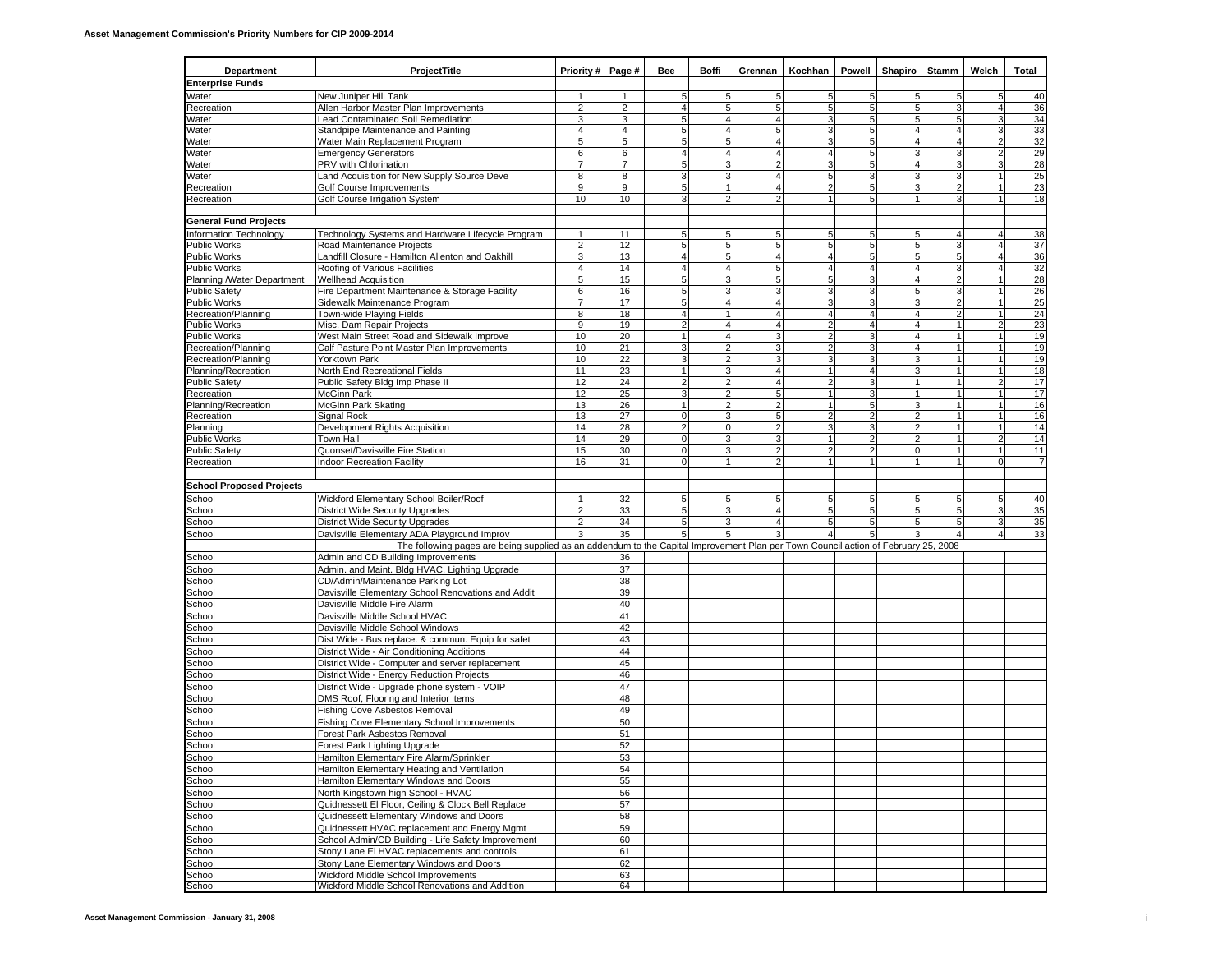### **Table A**

### **Capital Improvement Program Department Totals**

|                                             |                |                 |                | <b>Yearly Expenses</b> |                |                |                 |                                | <b>Funding Source</b>       |                            |                                         |                               |
|---------------------------------------------|----------------|-----------------|----------------|------------------------|----------------|----------------|-----------------|--------------------------------|-----------------------------|----------------------------|-----------------------------------------|-------------------------------|
|                                             | 2008/2009      | 2009/2010       | 2010/2011      | 2011/2012              | 2012/2013      | 2013/2014      | Dept. Total     | <b>General Fund Enterprise</b> |                             | Authorized<br><b>Bonds</b> | Unauthorized Grants and<br><b>Bonds</b> | Other                         |
| <b>Information</b><br><b>Technology</b>     | \$70,000.00    | \$70,000.00     | \$70,000.00    | \$70,000.00            | \$70,000.00    | \$70,000.00    | \$420,000.00    | \$420,000.00                   | \$0.00                      | \$0.00                     | \$0.00                                  | \$0.00                        |
| <b>Planning</b>                             | \$1,900,000.00 | \$2,900,000.00  | \$2,900,000.00 | \$900,000.00           | \$900,000.00   | \$900,000.00   | \$10,400,000.00 | \$1,200,000.00                 | \$0.00                      | \$4,000,000.00             |                                         | \$0.00 \$5,200,000.00         |
| <b>Planning /Water</b><br><b>Department</b> | \$0.00         | \$1,500,000.00  | \$0.00         | \$1,500,000.00         | \$0.00         | \$0.00         | \$3,000,000.00  | \$0.00                         | \$2,000,000.00              | \$0.00                     |                                         | \$0.00 \$1,000,000.00         |
| <b>Planning/Recr</b>                        | \$710,000.00   | \$0.00          | \$0.00         | \$0.00                 | \$0.00         | \$0.00         | \$710,000.00    | \$340,000.00                   | \$0.00                      | \$0.00                     | \$0.00                                  | \$370,000.00                  |
| <b>Public Safety</b>                        | \$0.00         | \$3,290,000.00  | \$2,800,000.00 | \$1,100,000.00         | \$0.00         | \$6,600,000.00 | \$13,790,000.00 | \$0.00                         | \$0.00                      | \$0.00                     | \$10,890,000.00 \$2,900,000.00          |                               |
| <b>Public Works</b>                         | \$955,000.00   | \$1,095,000.00  | \$2,775,000.00 | \$1,475,000.00         | \$4,420,000.00 | \$670,000.00   | \$11,390,000.00 | \$3,683,884.00                 | \$0.00                      | \$360,763.00               |                                         | \$6,145,353.00 \$1,200,000.00 |
| Recreation                                  | \$1,343,250.00 | \$990,300.00    | \$4,349,226.00 | \$164,826.00           | \$227,826.00   | \$255,825.00   | \$7,331,253.00  |                                | \$200,300.00 \$2,479,203.00 | \$0.00                     |                                         | \$798,250.00 \$3,853,500.00   |
| <b>Rec/Planning</b>                         | \$151,200.00   | \$409,890.00    | \$180,000.00   | \$363,000.00           | \$163,000.00   | \$136,000.00   | \$1,403,090.00  | \$0.00                         | \$0.00                      | \$0.00                     |                                         | \$0.00 \$1,403,090.00         |
| <b>School</b>                               | \$6,573,343.00 | \$17,736,000.00 | \$1,106,189.00 | \$963,757.00           | \$1,236,500.00 | \$551,000.00   | \$28,166,789.00 | \$6,576,770.00                 | \$0.00                      | \$1,215,019.00             | \$20,100,000.00                         | \$275,000.00                  |
| Water                                       | \$3,026,000.00 | \$2,884,000.00  | \$275,000.00   | \$461,500.00           | \$0.00         | \$0.00         | \$6,646,500.00  |                                | \$230,000.00 \$6,416,500.00 | \$0.00                     | \$0.00                                  | \$0.00                        |
|                                             |                |                 |                |                        |                |                |                 |                                |                             |                            |                                         |                               |

**Grand Total**\$14,728,793.00 \$30,875,190.00 \$14,455,415.00 \$6,998,083.00 \$7,017,326.00 \$9,182,825.00 \$83,257,632.00 \$12,650,954.00 \$10,895,703.00 \$5,575,782.00 \$37,933,603.00 \$16,201,590.00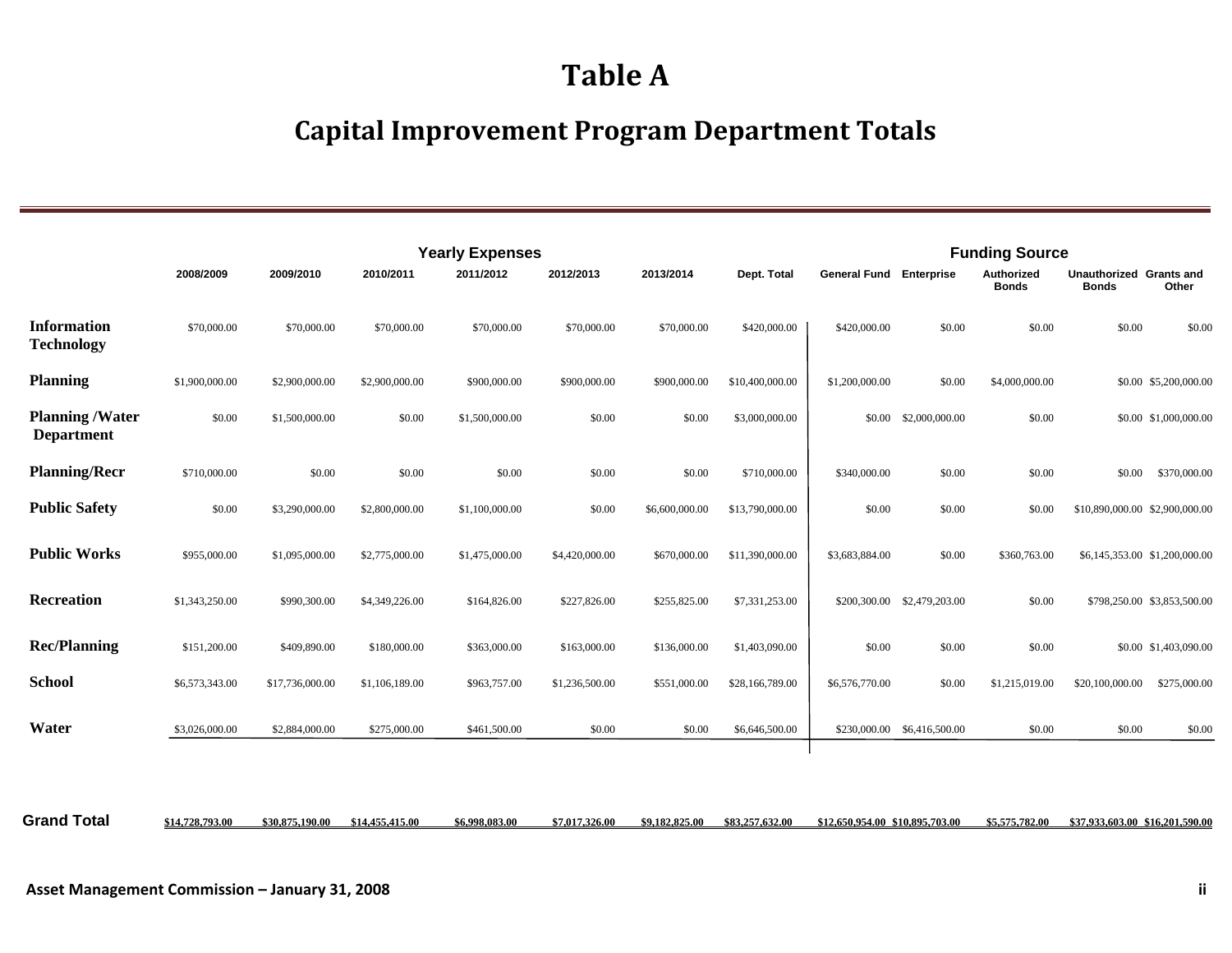|                                                                |             |             |             | <b>Yearly Expenses</b> |             |             |                      |                                |        | <b>Funding Source</b> |                              |                            |
|----------------------------------------------------------------|-------------|-------------|-------------|------------------------|-------------|-------------|----------------------|--------------------------------|--------|-----------------------|------------------------------|----------------------------|
|                                                                | 2008/2009   | 2009/2010   | 2010/2011   | 2011/2012              | 2012/2013   | 2013/2014   | <b>Project Total</b> | <b>General Fund Enterprise</b> |        | Authorized<br>Bonds   | Unauthorized<br><b>Bonds</b> | <b>Grants and</b><br>Other |
| <b>Information</b>                                             |             |             |             |                        |             |             |                      |                                |        |                       |                              |                            |
| <b>Technology Systems</b><br>and Hardware<br>Lifecycle Program | \$70,000.00 | \$70,000.00 | \$70,000.00 | \$70,000.00            | \$70,000.00 | \$70,000.00 | \$420,000.00         | \$420,000.00                   | \$0.00 | \$0.00                | \$0.00                       | \$0.00                     |
| <b>Department Total</b>                                        | \$70,000.00 | \$70,000.00 | \$70,000.00 | \$70,000.00            | \$70,000.00 | \$70,000.00 | \$420,000.00         | \$420,000.00                   | \$0.00 | \$0.00                | \$0.00                       | \$0.00                     |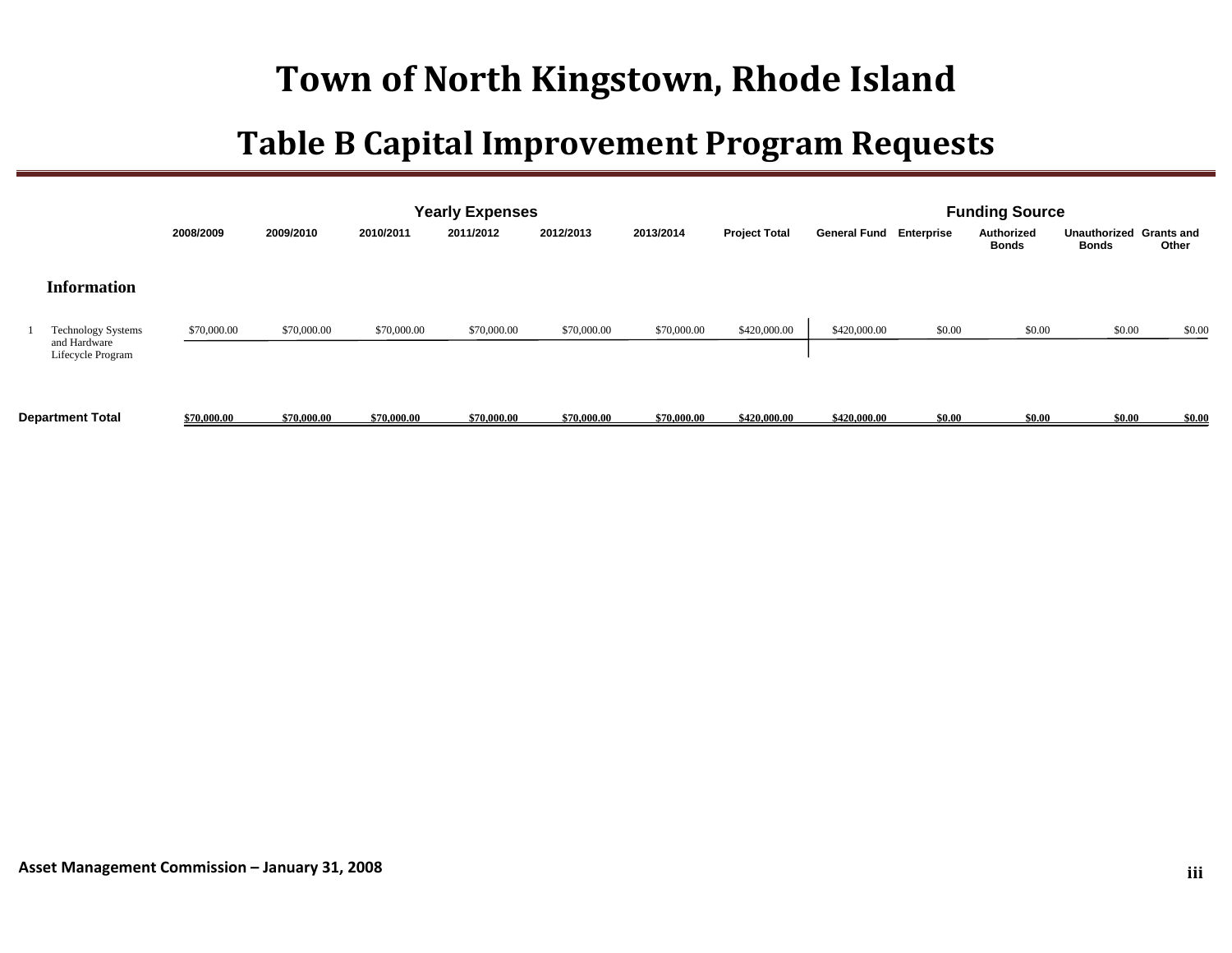|                 |                                         | 2008/2009      | 2009/2010      | 2010/2011      | <b>Yearly Expenses</b><br>2011/2012 | 2012/2013    | 2013/2014    | <b>Project Total</b> | <b>General Fund</b> | Enterprise     | <b>Funding Source</b><br>Authorized<br><b>Bonds</b> | Unauthorized Grants and<br><b>Bonds</b> | Other                 |
|-----------------|-----------------------------------------|----------------|----------------|----------------|-------------------------------------|--------------|--------------|----------------------|---------------------|----------------|-----------------------------------------------------|-----------------------------------------|-----------------------|
|                 | <b>Planning</b>                         |                |                |                |                                     |              |              |                      |                     |                |                                                     |                                         |                       |
| $\overline{14}$ | Development Rights<br>Acquisition       | \$1,900,000.00 | \$2,900,000.00 | \$2,900,000.00 | \$900,000.00                        | \$900,000.00 | \$900,000.00 | \$10,400,000.00      | \$1,200,000.00      | \$0.00         | \$4,000,000.00                                      |                                         | \$0.00 \$5,200,000.00 |
|                 | <b>Planning/Water</b>                   |                |                |                |                                     |              |              |                      |                     |                |                                                     |                                         |                       |
|                 | Wellhead Acquisition                    | \$0.00         | \$1,500,000.00 | \$0.00         | \$1,500,000.00                      | \$0.00       | \$0.00       | \$3,000,000.00       | \$0.00              | \$2,000,000.00 | \$0.00                                              |                                         | \$0.00 \$1,000,000.00 |
|                 | <b>Planning/Recreation</b>              |                |                |                |                                     |              |              |                      |                     |                |                                                     |                                         |                       |
| 13              | <b>McGinn Park Skating</b>              | \$110,000.00   | \$0.00         | \$0.00         | \$0.00                              | \$0.00       | \$0.00       | \$110,000.00         | \$40,000.00         | \$0.00         | \$0.00                                              | \$0.00                                  | \$70,000.00           |
|                 | North End<br><b>Recreational Fields</b> | \$600,000.00   | \$0.00         | \$0.00         | \$0.00                              | \$0.00       | \$0.00       | \$600,000.00         | \$300,000.00        | \$0.00         | \$0.00                                              | \$0.00                                  | \$300,000.00          |

| <b>Department Total</b> | 0.000.00<br>-\$2.61P | 4.400.000.00 | $^{\circ}$ , 900,000,00 $^{\circ}$ | \$2.400.000.00 | \$900,000,00 | \$900 000 00 | \$14.110.000.00 | \$2.000.000.00<br>- 540 000 00 | \$4,000,000.00 | \$6.570.000.00<br>\$0.00 |
|-------------------------|----------------------|--------------|------------------------------------|----------------|--------------|--------------|-----------------|--------------------------------|----------------|--------------------------|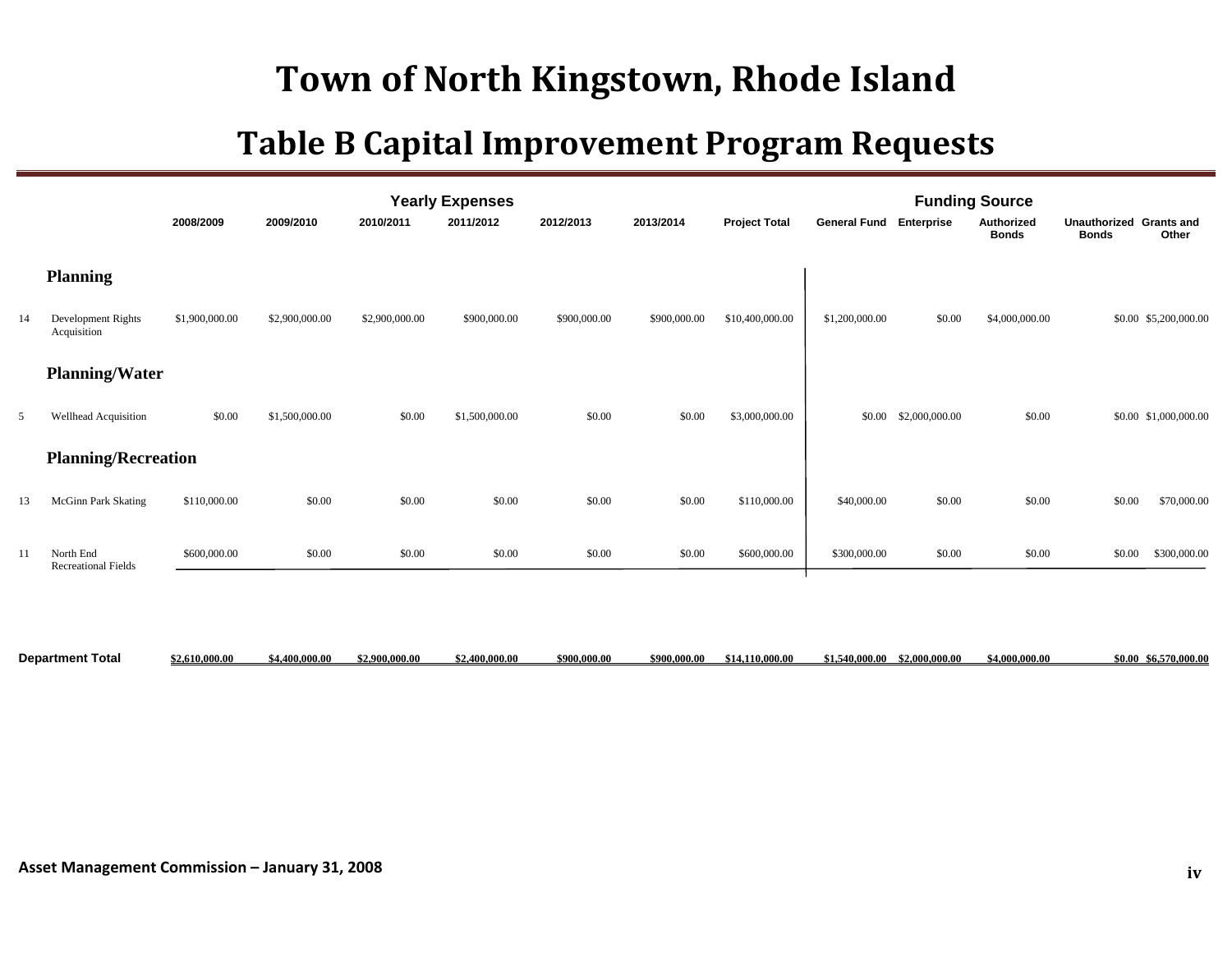|   |                                                             |           |                |                | <b>Yearly Expenses</b> |           |                |                      |                     |            | <b>Funding Source</b>      |                              |                                |
|---|-------------------------------------------------------------|-----------|----------------|----------------|------------------------|-----------|----------------|----------------------|---------------------|------------|----------------------------|------------------------------|--------------------------------|
|   |                                                             | 2008/2009 | 2009/2010      | 2010/2011      | 2011/2012              | 2012/2013 | 2013/2014      | <b>Project Total</b> | <b>General Fund</b> | Enterprise | Authorized<br><b>Bonds</b> | Unauthorized<br><b>Bonds</b> | <b>Grants and</b><br>Other     |
|   | <b>Public Safety</b>                                        |           |                |                |                        |           |                |                      |                     |            |                            |                              |                                |
| 6 | Fire Department<br>Maintenance &<br><b>Storage Facility</b> | \$0.00    | \$100,000.00   | \$2,800,000.00 | \$0.00                 | \$0.00    | \$0.00         | \$2,900,000.00       | \$0.00              | \$0.00     | \$0.00                     |                              | \$0.00 \$2,900,000.00          |
|   | 12 Public Safety Bldg<br>Imp Phase II                       | \$0.00    | \$0.00         | \$0.00         | \$1,100,000.00         | \$0.00    | \$6,600,000.00 | \$7,700,000.00       | \$0.00              | \$0.00     | \$0.00                     | \$7,700,000.00               | \$0.00                         |
|   | 15 Ouonset/Davisville<br>Fire Station                       | \$0.00    | \$3,190,000.00 | \$0.00         | \$0.00                 | \$0.00    | \$0.00         | \$3,190,000.00       | \$0.00              | \$0.00     | \$0.00                     | \$3,190,000.00               | \$0.00                         |
|   | Department Total                                            | \$0.00    | \$3,290,000.00 | \$2,800,000.00 | \$1,100,000.00         | \$0.00    | \$6,600,000.00 | \$13,790,000.00      | \$0.00              | \$0.00     | \$0.00                     |                              | \$10,890,000,00 \$2,900,000,00 |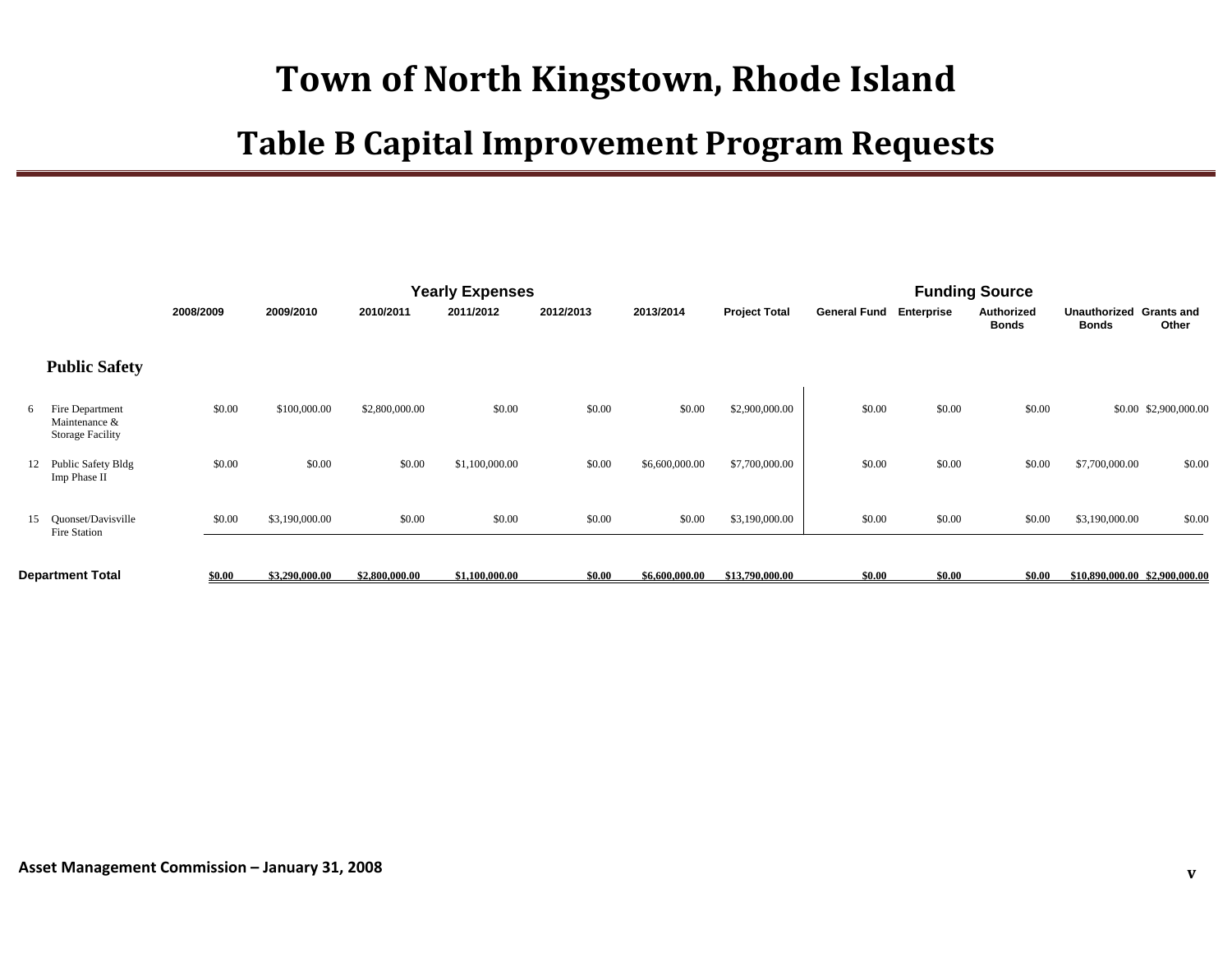|                |                                                          |              |                |                | <b>Yearly Expenses</b> |                |              |                      |                                | <b>Funding Source</b> |                            |                                         |                               |
|----------------|----------------------------------------------------------|--------------|----------------|----------------|------------------------|----------------|--------------|----------------------|--------------------------------|-----------------------|----------------------------|-----------------------------------------|-------------------------------|
|                |                                                          | 2008/2009    | 2009/2010      | 2010/2011      | 2011/2012              | 2012/2013      | 2013/2014    | <b>Project Total</b> | <b>General Fund Enterprise</b> |                       | Authorized<br><b>Bonds</b> | Unauthorized Grants and<br><b>Bonds</b> | Other                         |
|                | <b>Public Works</b>                                      |              |                |                |                        |                |              |                      |                                |                       |                            |                                         |                               |
| 3              | Landfill Closure -<br>Hamilton Allenton<br>and Oakhill   | \$300,000.00 | \$300,000.00   | \$800,000.00   | \$500,000.00           | \$0.00         | \$0.00       | \$1,900,000.00       | \$900,000.00                   | \$0.00                | \$0.00                     | \$1,000,000.00                          | \$0.00                        |
| 9              | Misc. Dam Repair<br>Projects                             | \$0.00       | \$125,000.00   | \$100,000.00   | \$0.00                 | \$50,000.00    | \$0.00       | \$275,000.00         | \$275,000.00                   | \$0.00                | \$0.00                     | \$0.00                                  | \$0.00                        |
| $\overline{2}$ | Road Maintenance<br>Projects                             | \$500,000.00 | \$500,000.00   | \$500,000.00   | \$500,000.00           | \$500,000.00   | \$500,000.00 | \$3,000,000.00       | \$1,518,884.00                 | \$0.00                | \$360,763.00               | \$1,120,353.00                          | \$0.00                        |
| $\overline{4}$ | Roofing of Various<br>Facilities                         | \$25,000.00  | \$25,000.00    | \$25,000.00    | \$0.00                 | \$0.00         | \$0.00       | \$75,000.00          | \$75,000.00                    | \$0.00                | \$0.00                     | \$0.00                                  | \$0.00                        |
| $\tau$         | Sidewalk<br>Maintenance Program                          | \$130,000.00 | \$130,000.00   | \$150,000.00   | \$150,000.00           | \$170,000.00   | \$170,000.00 | \$900,000.00         | \$900,000.00                   | \$0.00                | \$0.00                     | \$0.00                                  | \$0.00                        |
|                | 14 Town Hall                                             | \$0.00       | \$15,000.00    | \$0.00         | \$325,000.00           | \$3,700,000.00 | \$0.00       | \$4,040,000.00       | \$15,000.00                    | \$0.00                | \$0.00                     | \$4,025,000.00                          | \$0.00                        |
|                | 10 West Main Street<br>Road and Sidewalk<br>Improvements | \$0.00       | \$0.00         | \$1,200,000.00 | \$0.00                 | \$0.00         | \$0.00       | \$1,200,000.00       | \$0.00                         | \$0.00                | \$0.00                     |                                         | \$0.00 \$1,200,000.00         |
|                | <b>Department Total</b>                                  | \$955,000.00 | \$1,095,000,00 | \$2,775,000,00 | \$1,475,000.00         | \$4,420,000,00 | \$670,000,00 | \$11.390.000.00      | \$3,683,884.00                 | \$0.00                | \$360,763.00               |                                         | \$6,145,353,00 \$1,200,000,00 |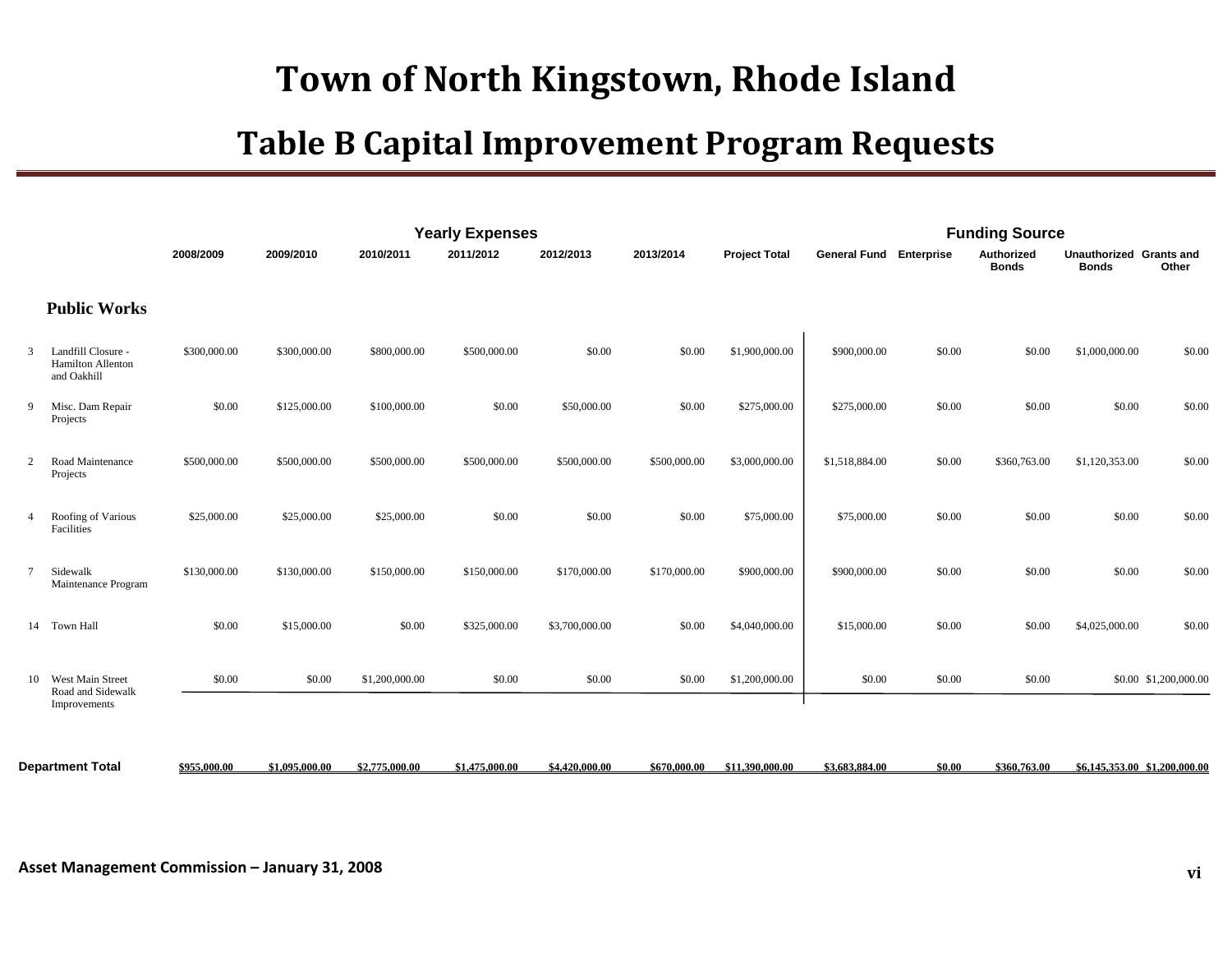|                |                                                      |                |                |                | <b>Yearly Expenses</b> |              |              |                      |                                |                             | <b>Funding Source</b>      |                                         |                             |
|----------------|------------------------------------------------------|----------------|----------------|----------------|------------------------|--------------|--------------|----------------------|--------------------------------|-----------------------------|----------------------------|-----------------------------------------|-----------------------------|
|                |                                                      | 2008/2009      | 2009/2010      | 2010/2011      | 2011/2012              | 2012/2013    | 2013/2014    | <b>Project Total</b> | <b>General Fund Enterprise</b> |                             | Authorized<br><b>Bonds</b> | Unauthorized Grants and<br><b>Bonds</b> | Other                       |
|                | <b>Recreation</b>                                    |                |                |                |                        |              |              |                      |                                |                             |                            |                                         |                             |
| $\overline{2}$ | Allen Harbor Master<br>Plan Improvements             | \$340,000.00   | \$100,000.00   | \$100,000.00   | \$100,000.00           | \$163,000.00 | \$191,000.00 | \$994,000.00         | \$0.00                         | \$994,000.00                | \$0.00                     | \$0.00                                  | \$0.00                      |
| 9              | <b>Golf Course</b><br>Improvements                   | \$0.00         | \$0.00         | \$95,726.00    | \$64,826.00            | \$64,826.00  | \$64,825.00  | \$290,203.00         | \$0.00                         | \$290,203.00                | \$0.00                     | \$0.00                                  | \$0.00                      |
|                | 10 Golf Course Irrigation<br>System                  | \$95,000.00    | \$800,000.00   | \$600,000.00   | \$0.00                 | \$0.00       | \$0.00       | \$1,495,000.00       | \$0.00                         | \$1,195,000.00              | \$0.00                     | \$0.00                                  | \$300,000.00                |
|                | 16 Indoor Recreation<br>Facility                     | \$0.00         | \$0.00         | \$3,553,500.00 | \$0.00                 | \$0.00       | \$0.00       | \$3,553,500.00       | \$0.00                         | \$0.00                      | \$0.00                     |                                         | \$0.00 \$3,553,500.00       |
|                | 12 McGinn Park                                       | \$798,250.00   | \$0.00         | \$0.00         | \$0.00                 | \$0.00       | \$0.00       | \$798,250.00         | \$0.00                         | \$0.00                      | \$0.00                     | \$798,250.00                            | \$0.00                      |
|                | 13 Signal Rock                                       | \$110,000.00   | \$90,300.00    | \$0.00         | \$0.00                 | \$0.00       | \$0.00       | \$200,300.00         | \$200,300.00                   | \$0.00                      | \$0.00                     | \$0.00                                  | \$0.00                      |
|                | <b>Recreation/Planning</b>                           |                |                |                |                        |              |              |                      |                                |                             |                            |                                         |                             |
|                | 10 Calf Pasture Point<br>Master Plan<br>Improvements | \$110,000.00   | \$16,000.00    | \$180,000.00   | \$163,000.00           | \$163,000.00 | \$136,000.00 | \$768,000.00         | \$0.00                         | \$0.00                      | \$0.00                     | \$0.00                                  | \$768,000.00                |
| 8              | Town-wide Playing<br>Fields                          | \$41,200.00    | \$373,890.00   | \$0.00         | \$0.00                 | \$0.00       | \$0.00       | \$415,090.00         | \$0.00                         | \$0.00                      | \$0.00                     | \$0.00                                  | \$415,090.00                |
|                | 10 Yorktown Park                                     | \$0.00         | \$20,000.00    | \$0.00         | \$200,000.00           | \$0.00       | \$0.00       | \$220,000.00         | \$0.00                         | \$0.00                      | \$0.00                     | \$0.00                                  | \$220,000.00                |
|                |                                                      |                |                |                |                        |              |              |                      |                                |                             |                            |                                         |                             |
|                | <b>Department Total</b>                              | \$1,494,450.00 | \$1,400,190.00 | \$4,529,226.00 | \$527,826.00           | \$390,826.00 | \$391,825.00 | \$8,734,34300        |                                | \$200,300,00 \$2,479,203,00 | \$0.00                     |                                         | \$798,250,00 \$5,256,590,00 |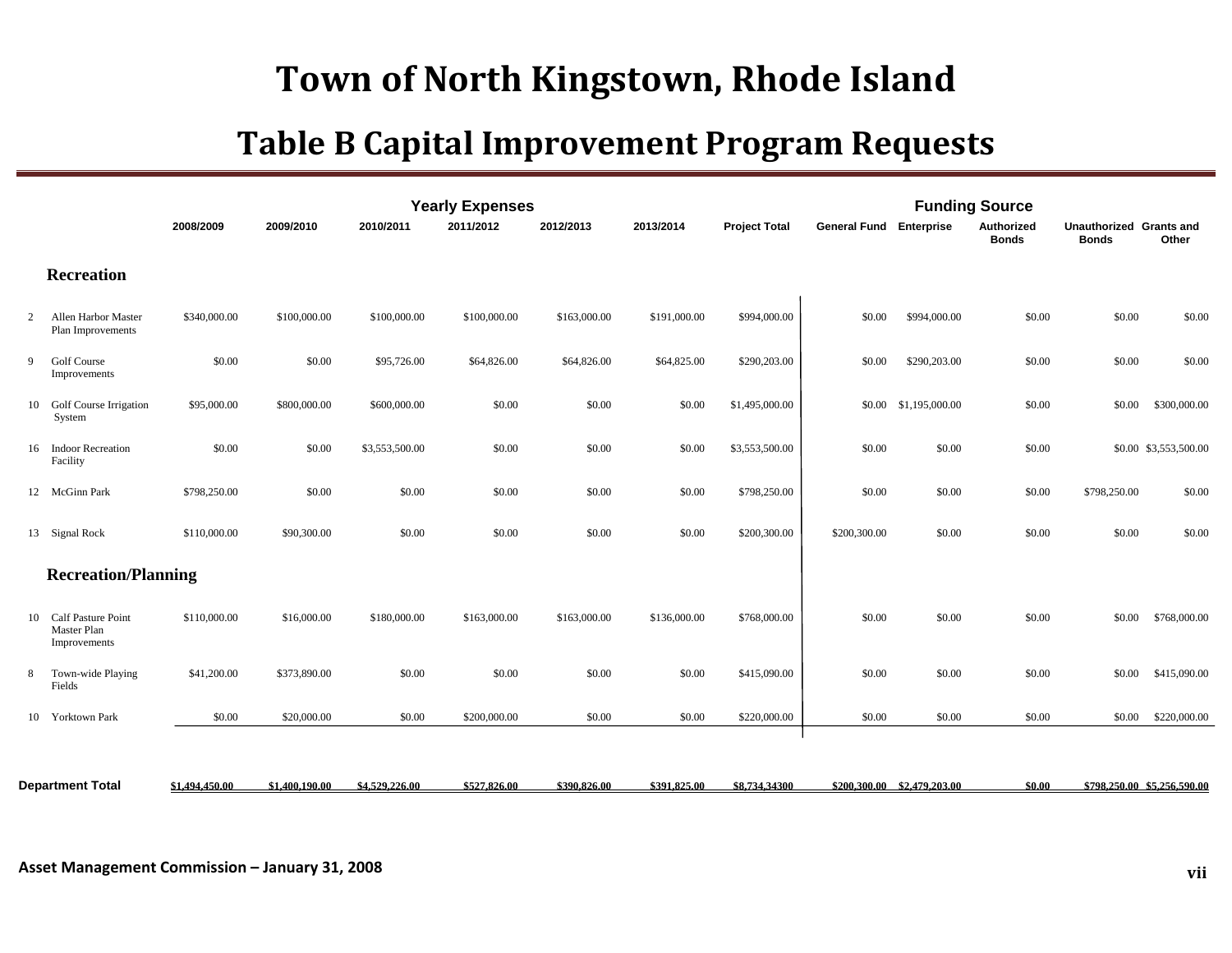|                                                                 |                |              |              | <b>Yearly Expenses</b> |             |              |                      |                                | <b>Funding Source</b> |                            |                                         |              |
|-----------------------------------------------------------------|----------------|--------------|--------------|------------------------|-------------|--------------|----------------------|--------------------------------|-----------------------|----------------------------|-----------------------------------------|--------------|
|                                                                 | 2008/2009      | 2009/2010    | 2010/2011    | 2011/2012              | 2012/2013   | 2013/2014    | <b>Project Total</b> | <b>General Fund Enterprise</b> |                       | Authorized<br><b>Bonds</b> | Unauthorized Grants and<br><b>Bonds</b> | Other        |
| <b>School</b>                                                   |                |              |              |                        |             |              |                      |                                |                       |                            |                                         |              |
| Wickford El School<br>Boiler/Roof                               | \$100,000.00   | \$0.00       | \$0.00       | \$0.00                 | \$0.00      | \$0.00       | \$100,000.00         | \$0.00                         | \$0.00                | \$0.00                     | \$0.00                                  | \$100,000.00 |
| Admin and CD<br><b>Building Improvements</b>                    | \$205,000.00   | \$0.00       | \$0.00       | \$0.00                 | \$0.00      | \$100,000.00 | \$305,000.00         | \$305,000.00                   | \$0.00                | \$0.00                     | \$0.00                                  | \$0.00       |
| Admin. and Maint.<br>Bldg HVAC, Lighting<br>Upgrade             | \$0.00         | \$75,000.00  | \$200,000.00 | \$0.00                 | \$0.00      | \$0.00       | \$275,000.00         | \$275,000.00                   | \$0.00                | \$0.00                     | \$0.00                                  | \$0.00       |
| CD/Admin/Maintenan<br>ce Parking Lot                            | \$0.00         | \$0.00       | \$206,626.00 | \$0.00                 | \$0.00      | \$0.00       | \$206,626.00         | \$206,626.00                   | \$0.00                | \$0.00                     | \$0.00                                  | \$0.00       |
| Davisville Elementary<br>ADA Playground<br>Improvements         | \$50,000.00    | \$0.00       | \$0.00       | \$0.00                 | \$0.00      | \$0.00       | \$50,000.00          | \$50,000.00                    | \$0.00                | \$0.00                     | \$0.00                                  | \$0.00       |
| Davisville Elementary<br><b>School Renovations</b><br>and Addit | \$3,955,000.00 | \$0.00       | \$0.00       | \$0.00                 | \$0.00      | \$0.00       | \$3,955,000.00       | \$0.00                         | \$0.00                | \$0.00                     | \$3,955,000.00                          | \$0.00       |
| Davisville Middle<br>Fire Alarm                                 | \$282,500.00   | \$0.00       | \$0.00       | \$0.00                 | \$0.00      | \$0.00       | \$282,500.00         | \$282,500.00                   | \$0.00                | \$0.00                     | \$0.00                                  | \$0.00       |
| Davisville Middle<br>School HVAC                                | \$41,825.00    | \$478,000.00 | \$0.00       | \$0.00                 | \$60,000.00 | \$0.00       | \$579,825.00         | \$579,825.00                   | \$0.00                | \$0.00                     | \$0.00                                  | \$0.00       |
| Davisville Middle<br>School Windows                             | \$0.00         | \$0.00       | \$413,250.00 | \$0.00                 | \$0.00      | \$0.00       | \$413,250.00         | \$413,250.00                   | \$0.00                | \$0.00                     | \$0.00                                  | \$0.00       |
| Dist Wide - Bus<br>replace. & commun.<br>Equip for safet        | \$51,936.00    | \$178,000.00 | \$0.00       | \$0.00                 | \$0.00      | \$0.00       | \$229,936.00         | \$229,936.00                   | \$0.00                | \$0.00                     | \$0.00                                  | \$0.00       |
| District Wide - Air<br>Conditioning<br>Additions                | \$30,000.00    | \$30,000.00  | \$30,000.00  | \$30,000.00            | \$0.00      | \$0.00       | \$120,000.00         | \$120,000.00                   | \$0.00                | \$0.00                     | \$0.00                                  | \$0.00       |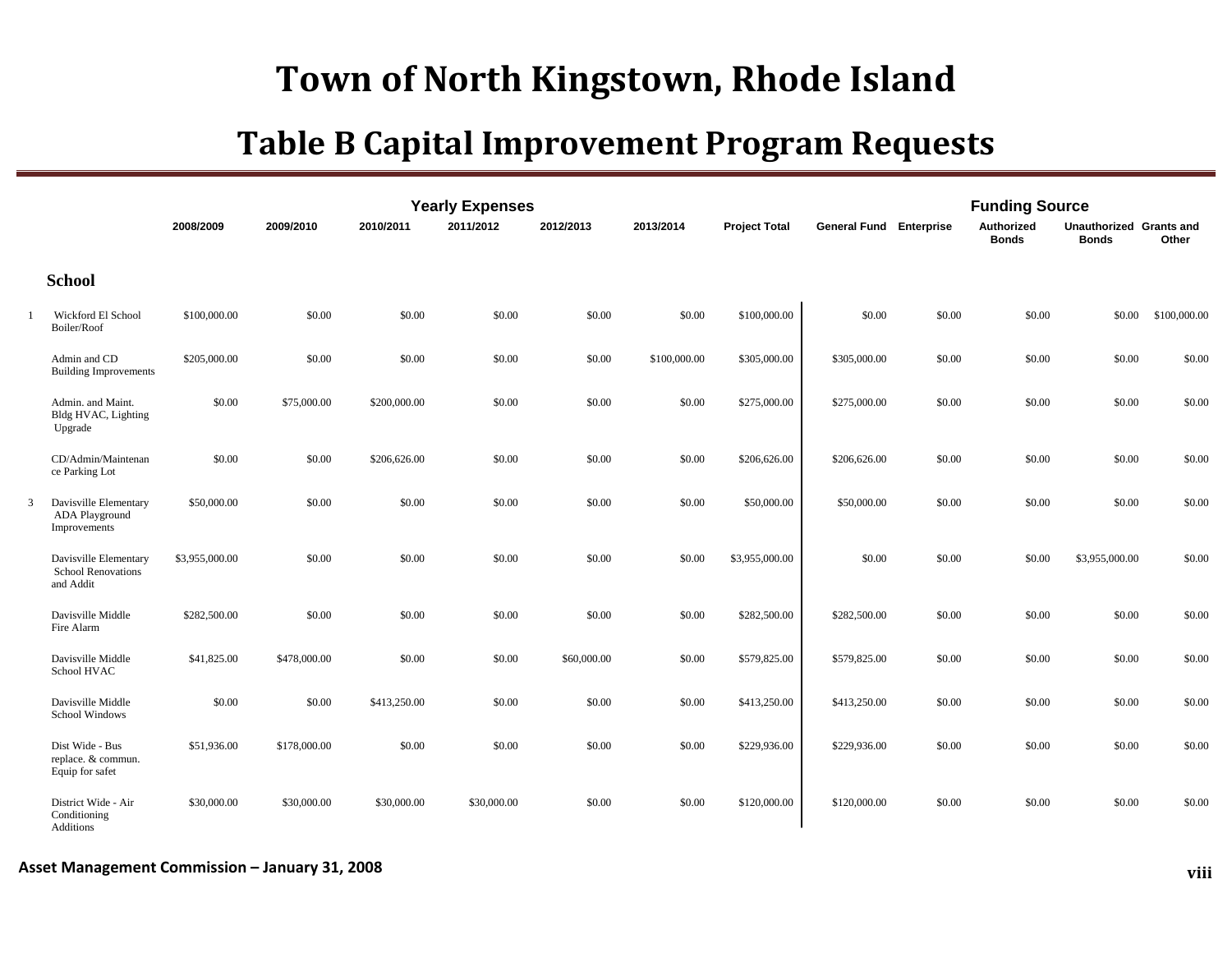|   |                                                                 |              |              |             | <b>Yearly Expenses</b> |              |              |                      |                     | <b>Funding Source</b> |                            |                                         |        |
|---|-----------------------------------------------------------------|--------------|--------------|-------------|------------------------|--------------|--------------|----------------------|---------------------|-----------------------|----------------------------|-----------------------------------------|--------|
|   |                                                                 | 2008/2009    | 2009/2010    | 2010/2011   | 2011/2012              | 2012/2013    | 2013/2014    | <b>Project Total</b> | <b>General Fund</b> | <b>Enterprise</b>     | Authorized<br><b>Bonds</b> | Unauthorized Grants and<br><b>Bonds</b> | Other  |
|   | District Wide -<br>Computer and server<br>replacement           | \$50,000.00  | \$50,000.00  | \$50,000.00 | \$50,000.00            | \$0.00       | \$0.00       | \$200,000.00         | \$200,000.00        | \$0.00                | \$0.00                     | \$0.00                                  | \$0.00 |
|   | District Wide -<br><b>Energy Reduction</b><br>Projects          | \$0.00       | \$25,000.00  | \$0.00      | \$80,000.00            | \$25,000.00  | \$0.00       | \$130,000.00         | \$130,000.00        | \$0.00                | \$0.00                     | \$0.00                                  | \$0.00 |
|   | District Wide -<br>Upgrade phone<br>system - VOIP               | \$0.00       | \$0.00       | \$50,000.00 | \$200,000.00           | \$75,000.00  | \$50,000.00  | \$375,000.00         | \$375,000.00        | \$0.00                | \$0.00                     | \$0.00                                  | \$0.00 |
| 2 | District Wide<br><b>Security Upgrades</b>                       | \$100,000.00 | \$0.00       | \$0.00      | \$0.00                 | \$0.00       | \$0.00       | \$100,000.00         | \$50,000.00         | \$0.00                | \$50,000.00                | \$0.00                                  | \$0.00 |
|   | DMS Roof, Flooring<br>and Interior items                        | \$400,000.00 | \$0.00       | \$0.00      | \$85,000.00            | \$605,000.00 | \$0.00       | \$1,090,000.00       | \$1,090,000.00      | \$0.00                | \$0.00                     | \$0.00                                  | \$0.00 |
|   | <b>Fishing Cove</b><br>Asbestos Removal                         | \$0.00       | \$0.00       | \$0.00      | \$0.00                 | \$0.00       | \$125,000.00 | \$125,000.00         | \$125,000.00        | \$0.00                | \$0.00                     | \$0.00                                  | \$0.00 |
|   | <b>Fishing Cove</b><br><b>Elementary School</b><br>Improvements | \$21,875.00  | \$275,000.00 | \$0.00      | \$0.00                 | \$0.00       | \$0.00       | \$296,875.00         | \$0.00              | \$0.00                | \$296,875.00               | \$0.00                                  | \$0.00 |
|   | <b>Forest Park Asbestos</b><br>Removal                          | \$0.00       | \$0.00       | \$0.00      | \$0.00                 | \$0.00       | \$115,000.00 | \$115,000.00         | \$115,000.00        | \$0.00                | \$0.00                     | \$0.00                                  | \$0.00 |
|   | <b>Forest Park Lighting</b><br>Upgrade                          | \$50,000.00  | \$0.00       | \$0.00      | \$50,000.00            | \$0.00       | \$0.00       | \$100,000.00         | \$0.00              | \$0.00                | \$100,000.00               | \$0.00                                  | \$0.00 |
|   | <b>Hamilton Elementary</b><br>Fire Alarm/Sprinkler              | \$212,063.00 | \$0.00       | \$0.00      | \$0.00                 | \$0.00       | \$0.00       | \$212,063.00         | \$212,063.00        | \$0.00                | \$0.00                     | \$0.00                                  | \$0.00 |
|   | Hamilton Elementary<br>Heating and<br>Ventilation               | \$0.00       | \$0.00       | \$0.00      | \$23,757.00            | \$271,500.00 | \$0.00       | \$295,257.00         | \$295,257.00        | \$0.00                | \$0.00                     | \$0.00                                  | \$0.00 |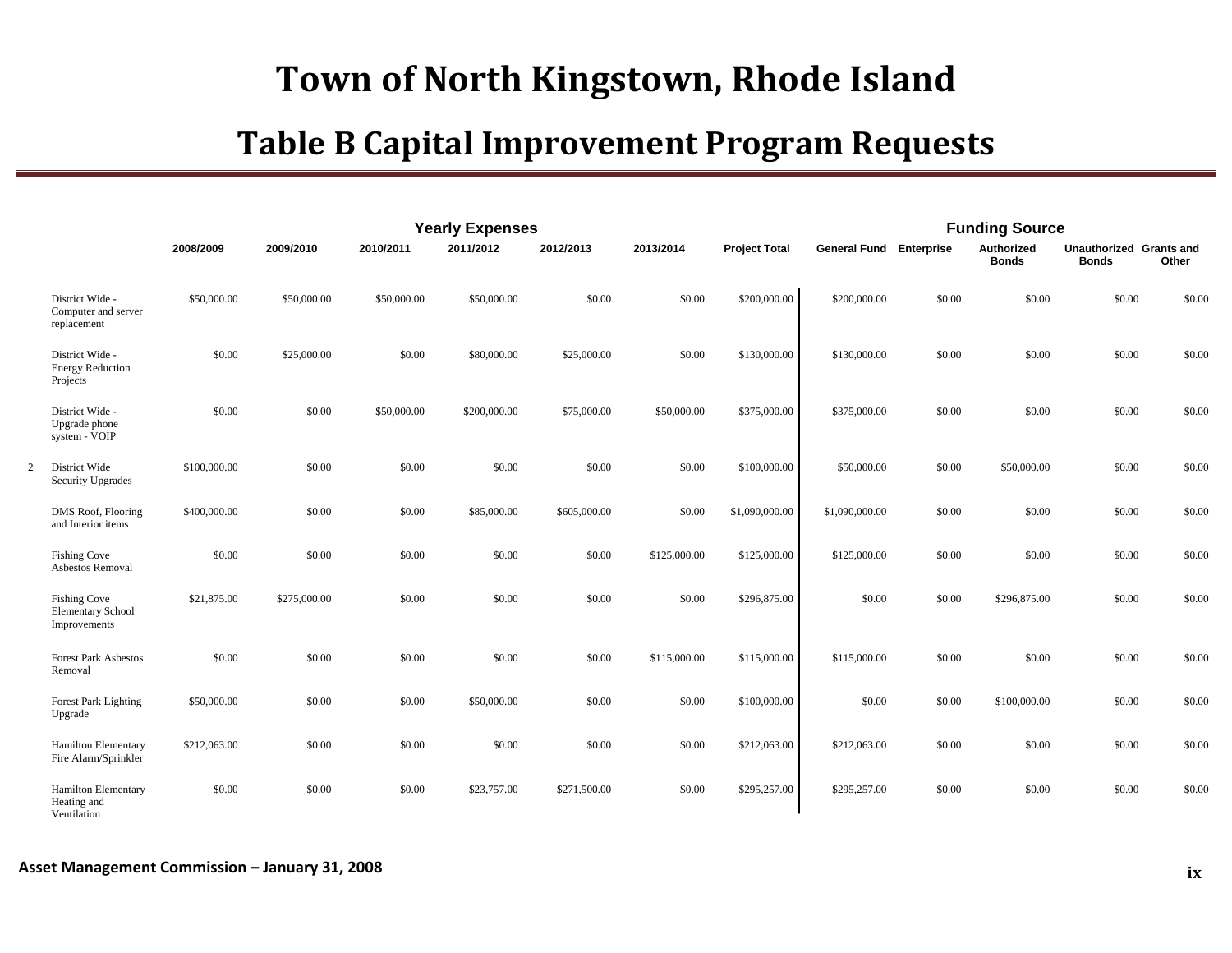|                                                                 |                |                 |                | <b>Yearly Expenses</b> |                |              |                      |                                |        | <b>Funding Source</b>      |                                         |              |
|-----------------------------------------------------------------|----------------|-----------------|----------------|------------------------|----------------|--------------|----------------------|--------------------------------|--------|----------------------------|-----------------------------------------|--------------|
|                                                                 | 2008/2009      | 2009/2010       | 2010/2011      | 2011/2012              | 2012/2013      | 2013/2014    | <b>Project Total</b> | <b>General Fund Enterprise</b> |        | Authorized<br><b>Bonds</b> | Unauthorized Grants and<br><b>Bonds</b> | Other        |
| <b>Hamilton Elementary</b><br>Windows and Doors                 | \$0.00         | \$0.00          | \$15,313.00    | \$175,000.00           | \$0.00         | \$0.00       | \$190,313.00         | \$190,313.00                   | \$0.00 | \$0.00                     | \$0.00                                  | \$0.00       |
| North Kingstown<br>High School - HVAC                           | \$175,000.00   | \$0.00          | \$0.00         | \$0.00                 | \$0.00         | \$0.00       | \$175,000.00         | \$0.00                         | \$0.00 | \$0.00                     | \$0.00                                  | \$175,000.00 |
| Quidnessett El Floor,<br>Ceiling & Clock Bell<br>Replace        | \$0.00         | \$0.00          | \$0.00         | \$0.00                 | \$100,000.00   | \$58,000.00  | \$158,000.00         | \$158,000.00                   | \$0.00 | \$0.00                     | \$0.00                                  | \$0.00       |
| Quidnessett<br><b>Elementary Windows</b><br>and Doors           | \$0.00         | \$0.00          | \$9,625.00     | \$110,000.00           | \$0.00         | \$0.00       | \$119,625.00         | \$119,625.00                   | \$0.00 | \$0.00                     | \$0.00                                  | \$0.00       |
| Quidnessett HVAC<br>replacement and<br>Energy Mgmt              | \$25,000.00    | \$240,000.00    | \$0.00         | \$0.00                 | \$0.00         | \$0.00       | \$265,000.00         | \$265,000.00                   | \$0.00 | \$0.00                     | \$0.00                                  | \$0.00       |
| School Admin/CD<br><b>Building - Life Safety</b><br>Improvement | \$30,000.00    | \$0.00          | \$90,000.00    | \$30,000.00            | \$0.00         | \$0.00       | \$150,000.00         | \$150,000.00                   | \$0.00 | \$0.00                     | \$0.00                                  | \$0.00       |
| Stony Lane El HVAC<br>replacements and<br>controls              | \$25,000.00    | \$240,000.00    | \$0.00         | \$0.00                 | \$0.00         | \$0.00       | \$265,000.00         | \$265,000.00                   | \$0.00 | \$0.00                     | \$0.00                                  | \$0.00       |
| <b>Stony Lane</b><br><b>Elementary Windows</b><br>and Doors     | \$0.00         | \$0.00          | \$41,375.00    | \$130,000.00           | \$100,000.00   | \$103,000.00 | \$374,375.00         | \$374,375.00                   | \$0.00 | \$0.00                     | \$0.00                                  | \$0.00       |
| Wickford Middle<br>School Improvements                          | \$768,144.00   | \$0.00          | \$0.00         | \$0.00                 | \$0.00         | \$0.00       | \$768,144.00         | \$0.00                         | \$0.00 | \$768,144.00               | \$0.00                                  | \$0.00       |
| Wickford Middle<br><b>School Renovations</b><br>and Addition    | \$0.00         | \$16,145,000.00 | \$0.00         | \$0.00                 | \$0.00         | \$0.00       | \$16,145,000.00      | \$0.00                         | \$0.00 | \$0.00                     | \$16,145,000.00                         | \$0.00       |
|                                                                 |                |                 |                | \$963,757.00           |                | \$551,000.00 |                      |                                |        |                            |                                         |              |
| <b>Department Total</b>                                         | \$6,573,343,00 | \$17,736,000.00 | \$1,106,189.00 |                        | \$1.236.500.00 |              | \$28,166,789.00      | \$6,576,770.00                 | \$0.00 | \$1,215,019.00             | \$20,100,000,00 \$275,000,00            |              |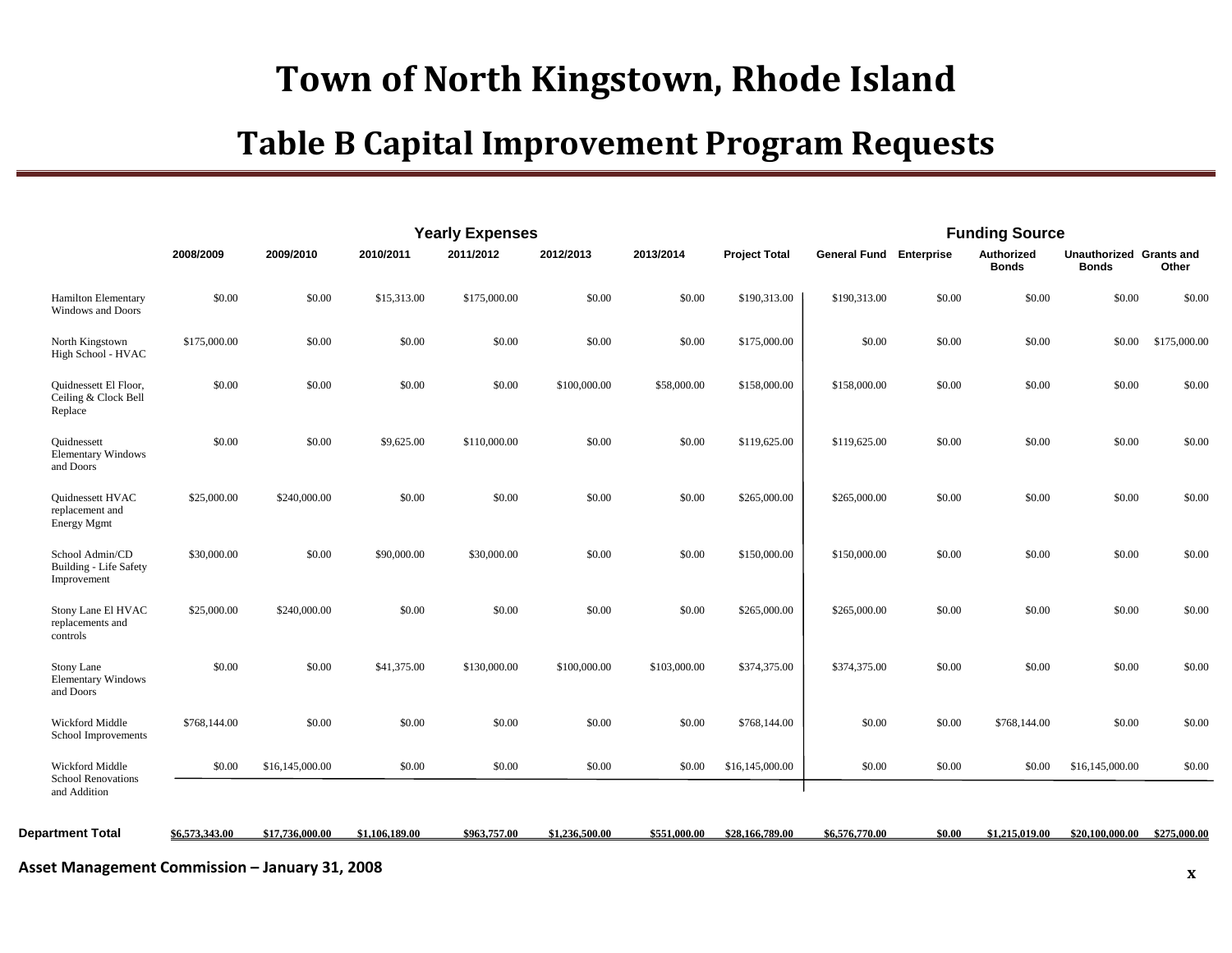|                |                                                          |                 |                 |                 | <b>Yearly Expenses</b> |                |                |                      |                                 |                             | <b>Funding Source</b>      |                                         |                                 |
|----------------|----------------------------------------------------------|-----------------|-----------------|-----------------|------------------------|----------------|----------------|----------------------|---------------------------------|-----------------------------|----------------------------|-----------------------------------------|---------------------------------|
|                |                                                          | 2008/2009       | 2009/2010       | 2010/2011       | 2011/2012              | 2012/2013      | 2013/2014      | <b>Project Total</b> | <b>General Fund Enterprise</b>  |                             | Authorized<br><b>Bonds</b> | Unauthorized Grants and<br><b>Bonds</b> | Other                           |
|                | Water                                                    |                 |                 |                 |                        |                |                |                      |                                 |                             |                            |                                         |                                 |
| 6              | <b>Emergency Generators</b>                              | \$96,000.00     | \$96,000.00     | \$25,000.00     | \$0.00                 | \$0.00         | \$0.00         | \$217,000.00         | \$0.00                          | \$217,000.00                | \$0.00                     | \$0.00                                  | \$0.00                          |
| 8              | Land Acquisition for<br>New Supply Source<br>Development | \$0.00          | \$450,000.00    | \$0.00          | \$0.00                 | \$0.00         | \$0.00         | \$450,000.00         | \$0.00                          | \$450,000.00                | \$0.00                     | \$0.00                                  | \$0.00                          |
| 3              | Lead Contaminated<br>Soil Remediation                    | \$1,300,000.00  | \$1,600,000.00  | \$0.00          | \$0.00                 | \$0.00         | \$0.00         | \$2,900,000.00       |                                 | \$0.00 \$2,900,000.00       | \$0.00                     | \$0.00                                  | \$0.00                          |
|                | New Juniper Hill<br>Tank                                 | \$1,600,000.00  | \$0.00          | \$0.00          | \$0.00                 | \$0.00         | \$0.00         | \$1,600,000.00       |                                 | \$0.00 \$1,600,000.00       | \$0.00                     | \$0.00                                  | \$0.00                          |
| $\tau$         | PRV with Chlorination                                    | \$30,000.00     | \$200,000.00    | \$0.00          | \$0.00                 | \$0.00         | \$0.00         | \$230,000.00         | \$230,000.00                    | \$0.00                      | \$0.00                     | \$0.00                                  | \$0.00                          |
| $\overline{4}$ | Standpipe<br>Maintenance and<br>Painting                 | \$0.00          | \$488,000.00    | \$0.00          | \$461,500.00           | \$0.00         | \$0.00         | \$949,500.00         | \$0.00                          | \$949,500.00                | \$0.00                     | \$0.00                                  | \$0.00                          |
| 5              | Water Main<br>Replacement Program                        | \$0.00          | \$50,000.00     | \$250,000.00    | \$0.00                 | \$0.00         | \$0.00         | \$300,000.00         | \$0.00                          | \$300,000.00                | \$0.00                     | \$0.00                                  | \$0.00                          |
|                |                                                          |                 |                 |                 |                        |                |                |                      |                                 |                             |                            |                                         |                                 |
|                | <b>Department Total</b>                                  | \$3,026,000.00  | \$2,884,000.00  | \$275,000.00    | \$461,500.00           | \$0.00         | \$0.00         | \$6,646,500.00       |                                 | \$230,000.00 \$6,416,500.00 | \$0.00                     | \$0.00                                  | \$0.00                          |
|                | Grand Total                                              | \$14,728,793.00 | \$30,875,190.00 | \$14,455,415.00 | \$6,998,083.00         | \$7,017,326.00 | \$9,182,825.00 | \$83,257,632.00      | \$12,650,954.00 \$10,895,703.00 |                             | \$5,575,782.00             |                                         | \$37,933,603,00 \$16,201,590,00 |
|                |                                                          |                 |                 |                 |                        |                |                |                      |                                 |                             |                            |                                         |                                 |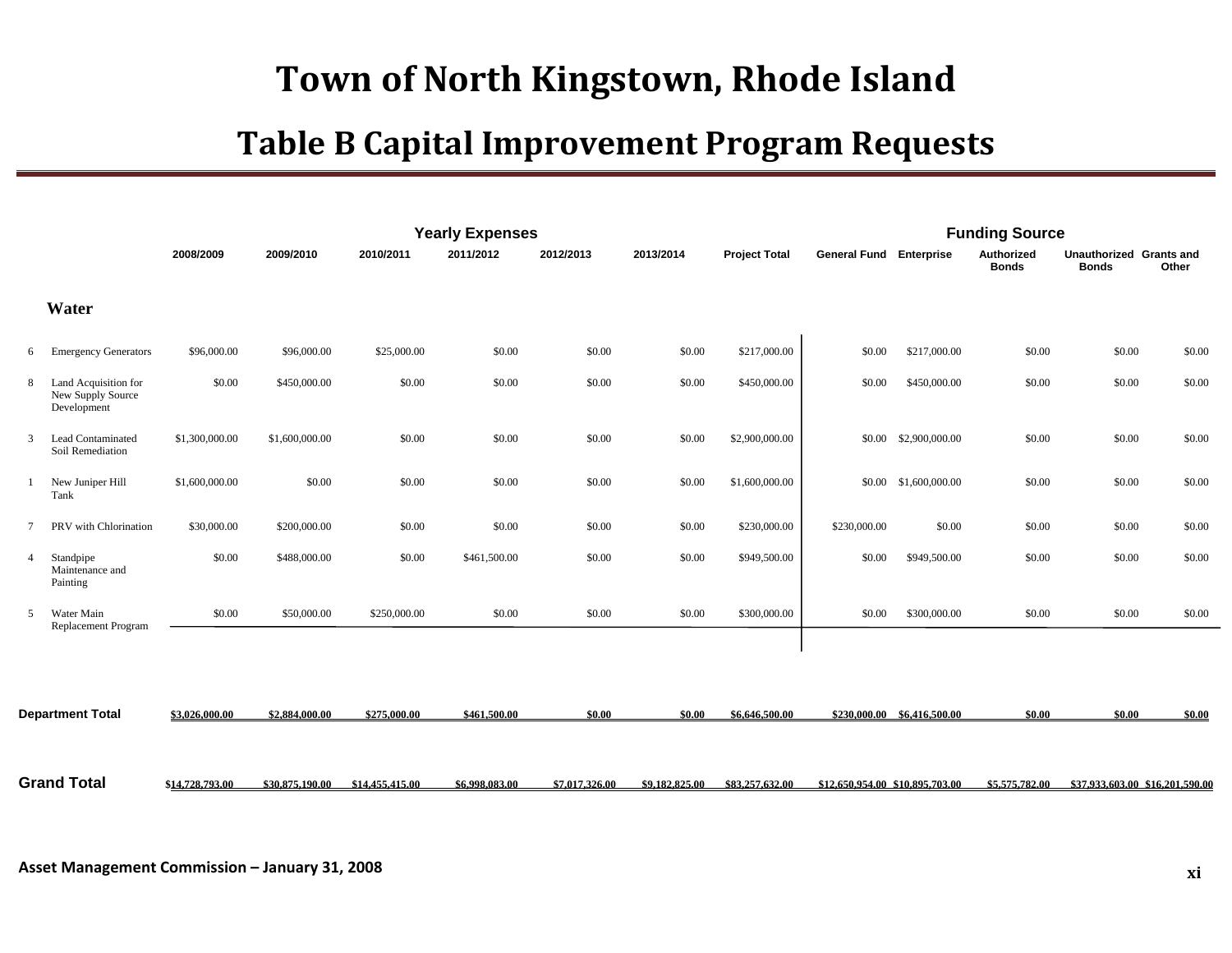### **CAPITAL IMPROVEMENT PROGRAM REQUEST Department** | Water **Project Title** | New Juniper Hill Tank

|                                   | <b>Description:</b> Design and engineering for a new elevated storage tank to replace the Juniper Hill Tank has been completed and<br>approved by the RI Dept of Health. Discussion regarding the relocation of the telecommunication equipment is ongoing. |                  |                  |                  |                      |                      |                            |
|-----------------------------------|-------------------------------------------------------------------------------------------------------------------------------------------------------------------------------------------------------------------------------------------------------------|------------------|------------------|------------------|----------------------|----------------------|----------------------------|
|                                   |                                                                                                                                                                                                                                                             |                  |                  |                  |                      |                      |                            |
|                                   |                                                                                                                                                                                                                                                             |                  |                  |                  |                      |                      |                            |
|                                   | Asset Management Commission Comments: The Asset Management Commission believes that his project must be prioritized.                                                                                                                                        |                  |                  |                  |                      |                      |                            |
| <b>Begin Date</b>                 | 7/1/2008                                                                                                                                                                                                                                                    |                  | <b>End Date</b>  | 6/30/2009        |                      | Priority #           | $\mathbf{1}$               |
| Project<br><b>Expenses</b>        | 2008-2009                                                                                                                                                                                                                                                   | 2009-2010        | 2010-2011        | 2011-2012        | 2012-2013            | 2013-2014            | <b>Project Total</b>       |
| Planning &<br>Design              | \$0.00                                                                                                                                                                                                                                                      | \$0.00           | \$0.00           | \$0.00           | \$0.00               | \$0.00               | \$0.00                     |
| Land<br>Acquisition               | \$0.00                                                                                                                                                                                                                                                      | \$0.00           | \$0.00           | \$0.00           | \$0.00               | \$0.00               | $\overline{\$}$ 0.00       |
| Construction                      | \$1,600,000.00                                                                                                                                                                                                                                              | \$0.00           | \$0.00           | \$0.00           | \$0.00               | \$0.00               | \$1,600,000.00             |
| Equipment/<br>Furnishings         | \$0.00                                                                                                                                                                                                                                                      | \$0.00           | \$0.00           | \$0.00           | \$0.00               | \$0.00               | $\overline{\$}$ 0.00       |
| <b>Total Project</b><br>Expenses: | \$1,600,000.00                                                                                                                                                                                                                                              | \$<br>0.00       | \$0.00           | \$<br>0.00       | \$<br>0.00           | \$<br>0.00           | \$1,600,000.00             |
| Project                           |                                                                                                                                                                                                                                                             |                  |                  |                  |                      |                      |                            |
| <b>Funding</b><br><b>Source</b>   | 2008-2009                                                                                                                                                                                                                                                   | 2009-2010        | 2010-2011        | 2011-2012        | 2012-2013            | 2013-2014            | <b>Project Total</b>       |
|                                   |                                                                                                                                                                                                                                                             |                  |                  |                  |                      |                      |                            |
| General Fund                      | \$0.00                                                                                                                                                                                                                                                      | \$0.00           | \$0.00           | \$0.00           | \$0.00               | \$0.00               | \$0.00                     |
| Enterprise<br>Funds               | \$1,600,000.00                                                                                                                                                                                                                                              | \$0.00           | \$0.00           | \$0.00           | \$0.00               | \$0.00               | $\overline{$1,600,000.00}$ |
| Authorized<br><b>Bonds</b>        | \$0.00                                                                                                                                                                                                                                                      | \$0.00           | \$0.00           | \$0.00           | \$0.00               | \$0.00               | \$0.00                     |
| Unauthorized<br><b>Bonds</b>      | \$0.00                                                                                                                                                                                                                                                      | \$0.00           | \$0.00           | \$0.00           | \$0.00               | \$0.00               | \$<br>0.00                 |
| Grants/Other                      | \$0.00                                                                                                                                                                                                                                                      | \$0.00           | \$0.00           | \$0.00           | \$0.00               | \$0.00               | \$0.00                     |
| Total<br>Funding                  |                                                                                                                                                                                                                                                             |                  |                  |                  |                      |                      |                            |
| Sources                           | \$1,600,000.00                                                                                                                                                                                                                                              | \$<br>0.00       | \$<br>0.00       | \$<br>0.00       | \$<br>0.00           | \$<br>0.00           | \$1,600,000.00             |
| Est. Net                          |                                                                                                                                                                                                                                                             |                  |                  |                  |                      |                      |                            |
| <b>Operating</b><br><b>Costs</b>  | 2008-2009                                                                                                                                                                                                                                                   | 2009-2010        | 2010-2011        | 2011-2012        | 2012-2013            | 2013-2014            | <b>Project Total</b>       |
|                                   |                                                                                                                                                                                                                                                             |                  |                  |                  |                      |                      |                            |
| Personnel<br>Maintenance          | \$0.00<br>\$0.00                                                                                                                                                                                                                                            | \$0.00<br>\$0.00 | \$0.00<br>\$0.00 | \$0.00<br>\$0.00 | \$0.00<br>\$2,800.00 | \$0.00<br>\$2,800.00 | \$0.00<br>\$5,600.00       |
| (Less                             | \$0.00                                                                                                                                                                                                                                                      | \$0.00           | \$0.00           | \$0.00           | \$0.00               | \$0.00               | \$0.00                     |
| Revenues)                         |                                                                                                                                                                                                                                                             |                  |                  |                  |                      |                      |                            |
| Operating                         |                                                                                                                                                                                                                                                             |                  |                  |                  |                      |                      |                            |
| Cost, Net                         | $0.00\,$<br>\$                                                                                                                                                                                                                                              | \$0.00           | \$<br>0.00       | \$0.00           | \$2,800.00           | \$2,800.00           | \$5,600.00                 |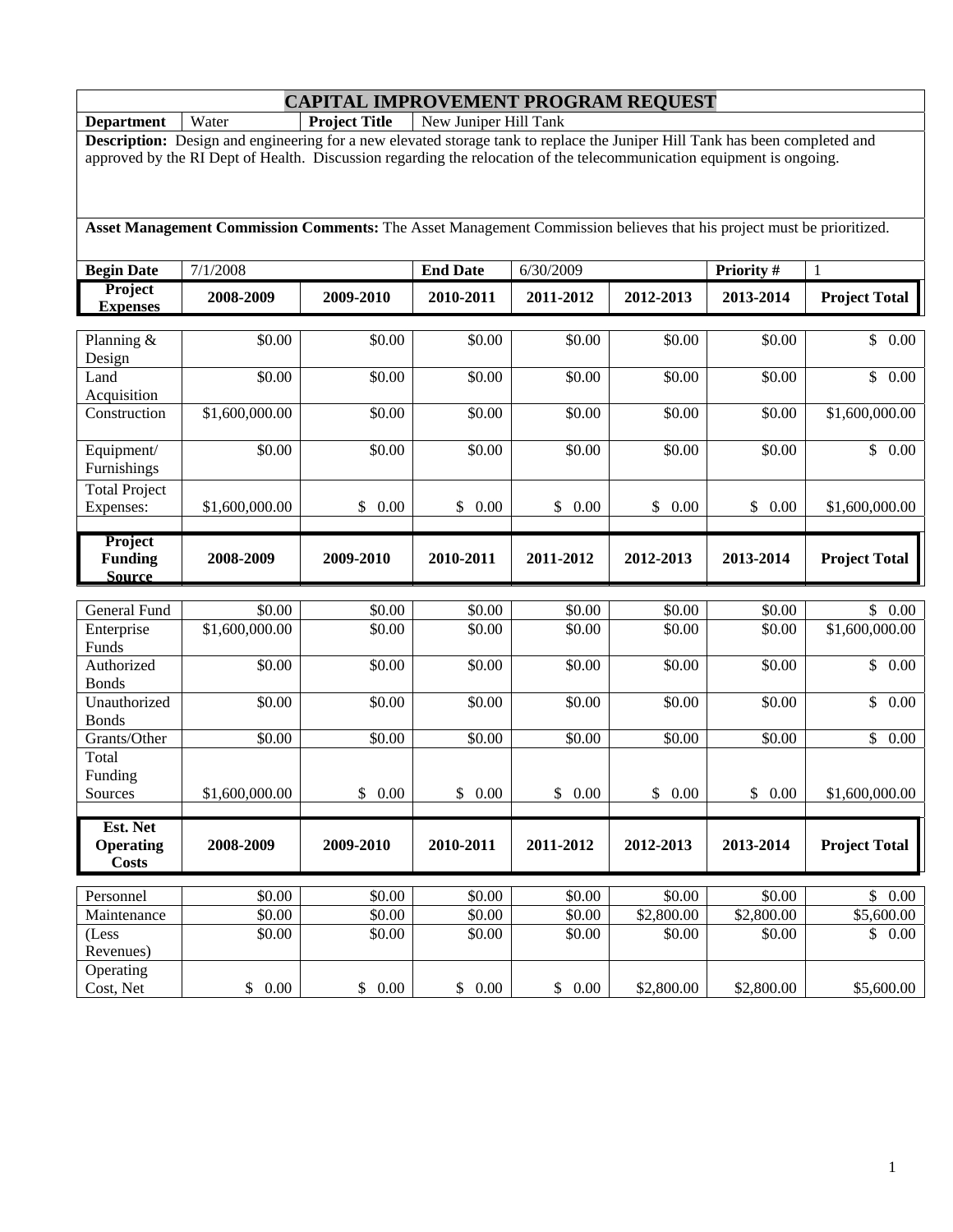**Department** Recreation **Project Title** Allen Harbor Master Plan Improvements

**Description:** Project involves the implementation of the Allen Harbor Master Plan. Remaining projects include: bulkhead design FY09, bulkhead construction starting in FY09, site improvements (parking areas, road, landscaping etc.) FY10 and Maintenance Shed Rehab FY11. The condition of the steel bulkhead that protects the shoreline in the northern section of the Marina and H-dock continues to deteriorate as soil continues to wash through it. Replacement is necessary to ensure the long term protection of the area including the gravel road behind it. A consultant has been hired to begin state testing and permitting with the State. It is anticipated that the State will approve the replacement of existing steel sheet piles with a sloped rock revetment wall, similar to what is now in place in front of the office area. The Town is continuing its efforts to seek grant funding for bulkhead construction. If the Town is unsuccessful, then other sources of funding will be needed and projects listed may need to be delayed to make available funds for the priority replacement of the bulkhead.

With the construction of the bulkhead being the top priority at Allen Harbor and in determining the financial ability to fund the project, it is estimated that this project will need to be spread out over multiple years. It is estimated that this fund will have available approximately \$340,000 at the end of FY2009.

**Asset Management Commission Comments:** This project is underway. The bulkhead continues to fail and the Asset Management Commission urges the Town Council to advance the funds from the General Fund to the Allen Harbor enterprise fund to do the project earlier with a payback over the next 3 years. The Asset Management Commission also recommends that the Town Council consider applying a reasonable and temporary surcharge to all slip rentals and/or mooring rentals to help defray the cost of the bulkhead repairs.

| <b>Begin Date</b>               | 7/1/2006     |              | <b>End Date</b> | 6/30/2012    |              | Priority#    | $\overline{2}$                  |
|---------------------------------|--------------|--------------|-----------------|--------------|--------------|--------------|---------------------------------|
| Project<br><b>Expenses</b>      | 2008-2009    | 2009-2010    | 2010-2011       | 2011-2012    | 2012-2013    | 2013-2014    | <b>Project Total</b>            |
| Planning &                      | \$40,000.00  | \$0.00       | \$0.00          | \$0.00       | \$13,000.00  | \$16,000.00  | \$69,000.00                     |
| Design                          |              |              |                 |              |              |              |                                 |
| Land                            | \$0.00       | \$0.00       | \$0.00          | \$0.00       | \$0.00       | \$0.00       | $\overline{\mathbb{S}}$<br>0.00 |
| Acquisition                     |              |              |                 |              |              |              |                                 |
| Construction                    | \$300,000.00 | \$100,000.00 | \$100,000.00    | \$100,000.00 | \$150,000.00 | \$175,000.00 | \$925,000.00                    |
| Equipment/                      | \$0.00       | \$0.00       | \$0.00          | \$0.00       | \$0.00       | \$0.00       | \$<br>0.00                      |
| Furnishings                     |              |              |                 |              |              |              |                                 |
| <b>Total Project</b>            |              |              |                 |              |              |              |                                 |
| Expenses:                       | \$340,000.00 | \$100,000.00 | \$100,000.00    | \$100,000.00 | \$163,000.00 | \$191,000.00 | \$994,000.00                    |
|                                 |              |              |                 |              |              |              |                                 |
| Project                         |              |              |                 |              |              |              |                                 |
| <b>Funding</b><br><b>Source</b> | 2008-2009    | 2009-2010    | 2010-2011       | 2011-2012    | 2012-2013    | 2013-2014    | <b>Project Total</b>            |
| <b>General Fund</b>             | \$0.00       | \$0.00       | \$0.00          | \$0.00       | \$0.00       | \$0.00       | \$0.00                          |
| Enterprise                      | \$340,000.00 | \$100,000.00 | \$100,000.00    | \$100,000.00 | \$163,000.00 | \$191,000.00 | \$994,000.00                    |
| Funds                           |              |              |                 |              |              |              |                                 |
| Authorized                      | \$0.00       | \$0.00       | \$0.00          | \$0.00       | \$0.00       | \$0.00       | \$<br>0.00                      |
| <b>Bonds</b>                    |              |              |                 |              |              |              |                                 |
| Unauthorized                    | \$0.00       | \$0.00       | \$0.00          | \$0.00       | \$0.00       | \$0.00       | \$<br>0.00                      |
| <b>Bonds</b><br>Grants/Other    |              | \$0.00       | \$0.00          | \$0.00       | \$0.00       | \$0.00       | \$                              |
| Total                           | \$0.00       |              |                 |              |              |              | 0.00                            |
| Funding                         |              |              |                 |              |              |              |                                 |
| Sources                         | \$340,000.00 | \$100,000.00 | \$100,000.00    | \$100,000.00 | \$163,000.00 | \$191,000.00 | \$994,000.00                    |
|                                 |              |              |                 |              |              |              |                                 |
| Est. Net                        |              |              |                 |              |              |              |                                 |
| <b>Operating</b>                | 2008-2009    | 2009-2010    | 2010-2011       | 2011-2012    | 2012-2013    | 2013-2014    | <b>Project Total</b>            |
| <b>Costs</b>                    |              |              |                 |              |              |              |                                 |
| Personnel                       | \$0.00       | \$0.00       | \$0.00          | \$0.00       | \$0.00       | \$0.00       | $\mathbb{S}$<br>0.00            |
| Maintenance                     | \$0.00       | \$0.00       | \$0.00          | \$0.00       | \$0.00       | \$0.00       | \$<br>0.00                      |
| (Less                           | \$0.00       | \$0.00       | \$0.00          | \$0.00       | \$0.00       | \$0.00       | \$<br>0.00                      |
| Revenues)                       |              |              |                 |              |              |              |                                 |
| Operating                       |              |              |                 |              |              |              |                                 |
| Cost, Net                       | \$0.00       | \$0.00       | \$0.00          | \$0.00       | \$0.00       | \$0.00       | \$<br>$0.00\,$                  |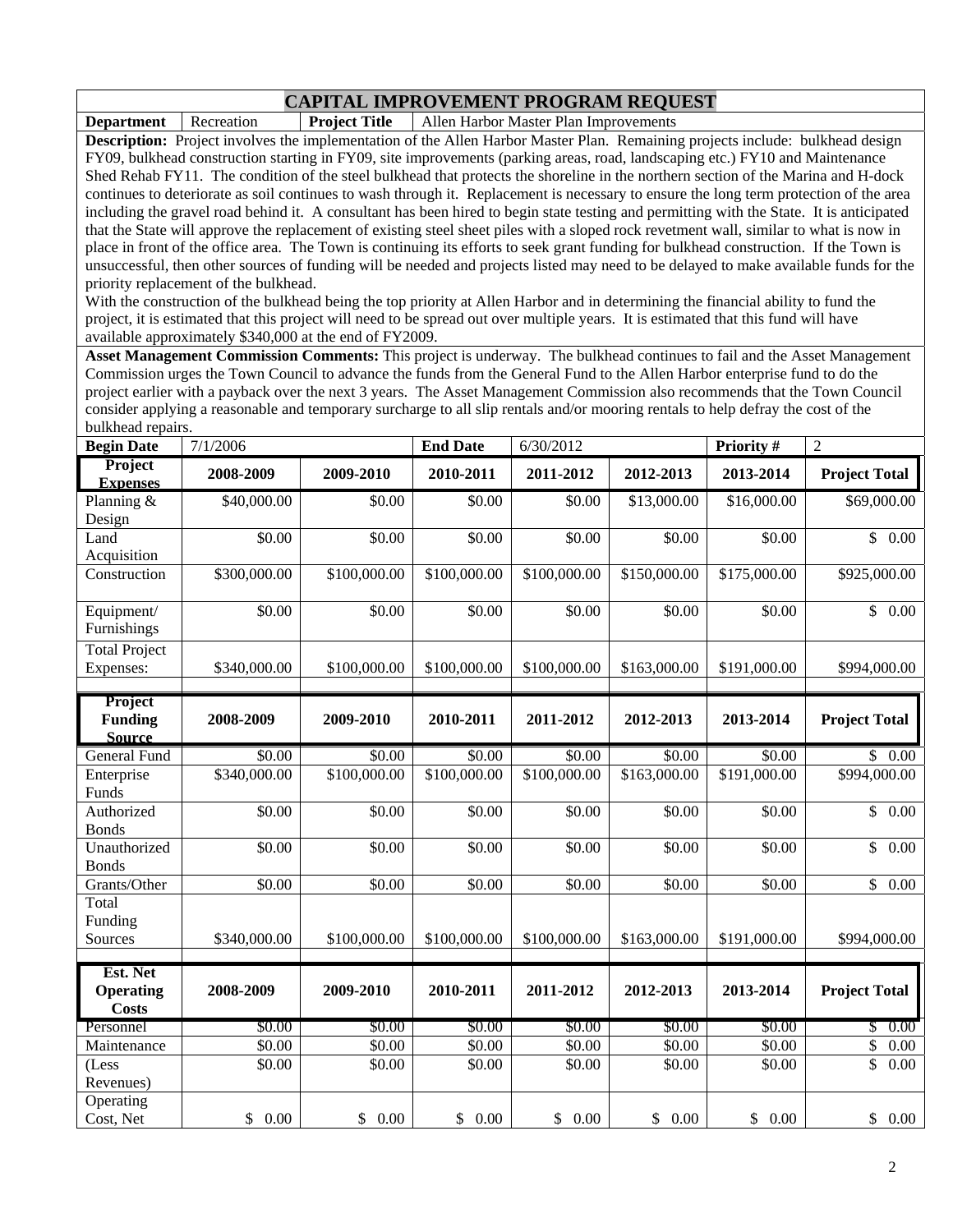**Department** | Water **Project Title** | Lead Contaminated Soil Remediation

**Description:** Preliminary investigations conducted as part of design and engineering of water storage standpipes resulted in the detection of lead in soils at levels exceeding RIDEM Residential Direct Exposure limits. Site Investigation Reports for the three locations have been completed and specs for clean up are being prepared.

FY 2008/2009 - Forge Road Tank & Saunderstown Tank FY 2009/2010 - Juniper Hill Tank

**Asset Management Commission Comments:** The Asset Management Commission believes that this project must be prioritized.

| <b>Begin Date</b>                 | 7/1/2008         |                             | <b>End Date</b> | 6/30/2010 |                     | <b>Priority #</b> | 3                    |
|-----------------------------------|------------------|-----------------------------|-----------------|-----------|---------------------|-------------------|----------------------|
| <b>Project</b><br><b>Expenses</b> | 2008-2009        | 2009-2010                   | 2010-2011       | 2011-2012 | 2012-2013           | 2013-2014         | <b>Project Total</b> |
|                                   |                  |                             |                 |           |                     |                   |                      |
| Planning $&$                      | \$0.00           | \$0.00                      | \$0.00          | \$0.00    | \$0.00              | \$0.00            | $0.00\,$<br>\$       |
| Design                            |                  |                             |                 |           |                     |                   |                      |
| Land                              | \$0.00           | \$0.00                      | \$0.00          | \$0.00    | \$0.00              | \$0.00            | 0.00<br>\$           |
| Acquisition                       |                  |                             |                 |           |                     |                   |                      |
| Construction                      | \$1,300,000.00   | \$1,600,000.00              | \$0.00          | \$0.00    | \$0.00              | \$0.00            | \$2,900,000.00       |
|                                   |                  |                             |                 |           |                     |                   |                      |
| Equipment/                        | \$0.00           | \$0.00                      | \$0.00          | \$0.00    | \$0.00              | \$0.00            | 0.00<br>\$           |
| Furnishings                       |                  |                             |                 |           |                     |                   |                      |
| <b>Total Project</b>              |                  |                             |                 |           |                     |                   |                      |
| $F$ <i>vnansas</i>                | 300,000,00<br>ℭ1 | 600.000.00<br>$\mathbb{C}1$ | 0.00<br>¢       | ¢<br>0.00 | $\mathfrak{c}$ 0.00 | 0.00<br>¢         | \$2.900.000.00 L     |

| Expenses:                                   | \$1,300,000.00 | \$1,600,000,00 | 0.00      | $0.00\,$  | 0.00      | $0.00\,$  | \$2,900,000.00       |
|---------------------------------------------|----------------|----------------|-----------|-----------|-----------|-----------|----------------------|
|                                             |                |                |           |           |           |           |                      |
| <b>Project</b><br><b>Funding</b><br>Source: | 2008-2009      | 2009-2010      | 2010-2011 | 2011-2012 | 2012-2013 | 2013-2014 | <b>Project Total</b> |

| General Fund     | \$0.00         | \$0.00         | \$0.00     | \$0.00     | \$0.00     | \$0.00     | \$<br>0.00           |
|------------------|----------------|----------------|------------|------------|------------|------------|----------------------|
| Enterprise       | \$1,300,000.00 | \$1,600,000.00 | \$0.00     | \$0.00     | \$0.00     | \$0.00     | \$2,900,000.00       |
| <b>Funds</b>     |                |                |            |            |            |            |                      |
| Authorized       | \$0.00         | \$0.00         | \$0.00     | \$0.00     | \$0.00     | \$0.00     | \$<br>0.00           |
| <b>Bonds</b>     |                |                |            |            |            |            |                      |
| Unauthorized     | \$0.00         | \$0.00         | \$0.00     | \$0.00     | \$0.00     | \$0.00     | \$<br>0.00           |
| <b>Bonds</b>     |                |                |            |            |            |            |                      |
| Grants/Other     | \$0.00         | \$0.00         | \$0.00     | \$0.00     | \$0.00     | \$0.00     | \$<br>0.00           |
| Total            |                |                |            |            |            |            |                      |
| Funding          |                |                |            |            |            |            |                      |
| Sources          | \$1,300,000.00 | \$1,600,000.00 | \$<br>0.00 | \$<br>0.00 | \$<br>0.00 | \$<br>0.00 | \$2,900,000.00       |
|                  |                |                |            |            |            |            |                      |
|                  |                |                |            |            |            |            |                      |
| Est. Net         |                |                |            |            |            |            |                      |
| <b>Operating</b> | 2008-2009      | 2009-2010      | 2010-2011  | 2011-2012  | 2012-2013  | 2013-2014  | <b>Project Total</b> |
| Costs            |                |                |            |            |            |            |                      |
|                  |                |                |            |            |            |            |                      |
| Personnel        | \$0.00         | \$0.00         | \$0.00     | \$0.00     | \$0.00     | \$0.00     | \$<br>0.00           |
| Maintenance      | \$0.00         | \$0.00         | \$0.00     | \$0.00     | \$0.00     | \$0.00     | \$<br>0.00           |
| (Less            | \$0.00         | \$0.00         | \$0.00     | \$0.00     | \$0.00     | \$0.00     | \$<br>0.00           |
| Revenues)        |                |                |            |            |            |            |                      |
| Operating        |                |                |            |            |            |            |                      |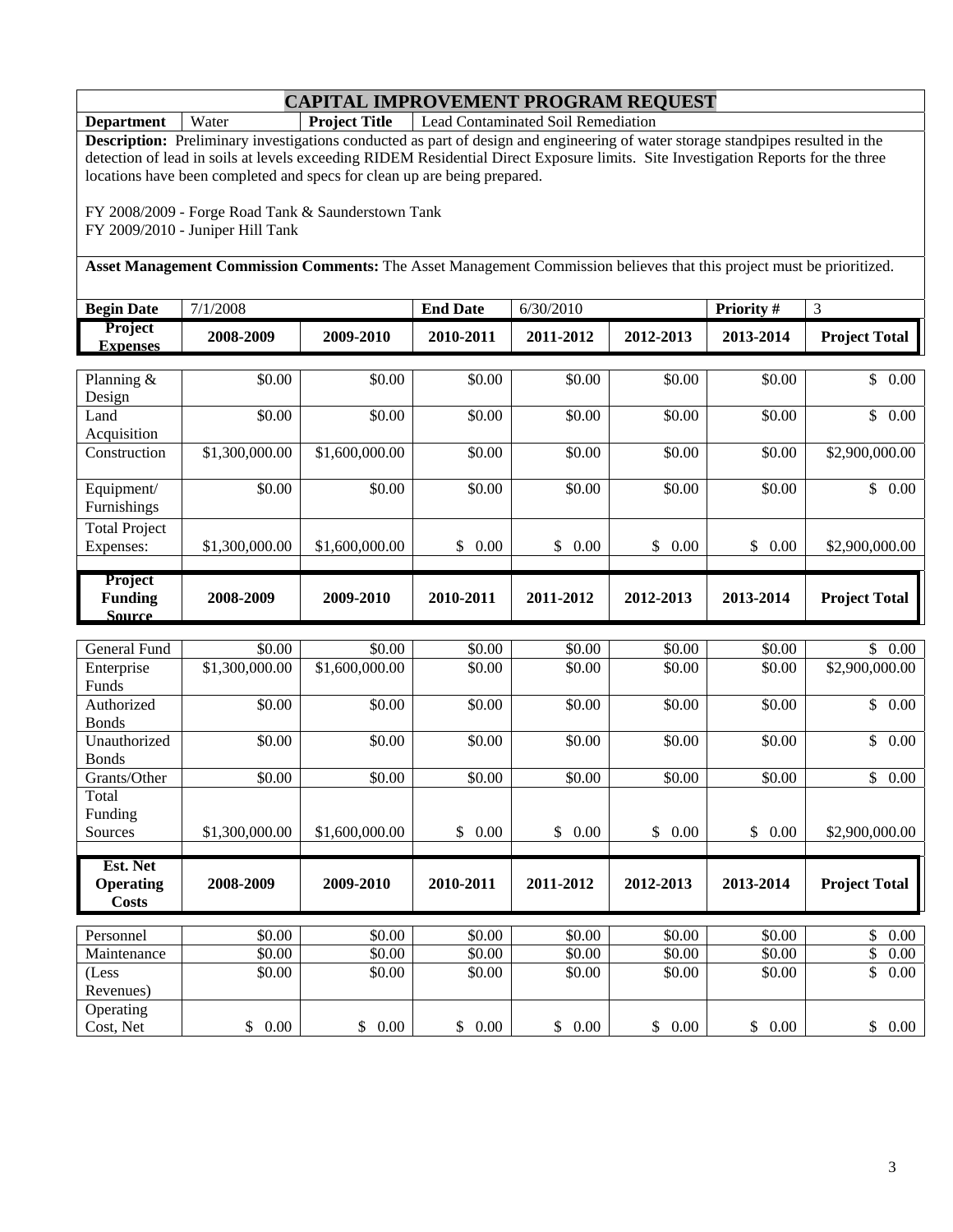**Department** | Water **Project Title** | Standpipe Maintenance and Painting

**Description:** There are four steel water towers and one concrete water tower in the system. In order to achieve maximum life expectancy, these structures must be maintained. A sanitary survey and tank inspection conducted in 2000 resulted in recommendations for improvements to the three system standpipes. (Juniper Hill Tank replacement has been included as a separate project). A contract for design and engineering for improvements to the Forge Road and Saunderstown Standpipes was awarded in September 2005. Finalization of plans and specs is dependent on schedule for remediation of contaminated soil.

**Asset Management Commission Comments:** The Asset Management Commission believes it is prudent to proceed with this project as planned.

| <b>Begin Date</b>                            | 7/1/2009             |                        | <b>End Date</b>  | 6/30/2012              |                      | Priority #           | $\overline{4}$                  |
|----------------------------------------------|----------------------|------------------------|------------------|------------------------|----------------------|----------------------|---------------------------------|
| Project<br><b>Expenses</b>                   | 2008-2009            | 2009-2010              | 2010-2011        | 2011-2012              | 2012-2013            | 2013-2014            | <b>Project Total</b>            |
| Planning &<br>Design                         | \$0.00               | \$0.00                 | \$0.00           | \$0.00                 | \$0.00               | \$0.00               | $\mathbb{S}$<br>0.00            |
| Land<br>Acquisition                          | \$0.00               | \$0.00                 | \$0.00           | \$0.00                 | \$0.00               | \$0.00               | $\overline{\mathbb{S}}$<br>0.00 |
| Construction                                 | \$0.00               | \$488,000.00           | \$0.00           | \$461,500.00           | \$0.00               | \$0.00               | \$949,500.00                    |
| Equipment/<br>Furnishings                    | \$0.00               | \$0.00                 | \$0.00           | \$0.00                 | \$0.00               | \$0.00               | \$0.00                          |
| <b>Total Project</b><br>Expenses:            | \$<br>0.00           | \$488,000.00           | \$<br>0.00       | \$461,500.00           | \$<br>0.00           | $\mathbb{S}$<br>0.00 | \$949,500.00                    |
| Project<br><b>Funding</b><br><b>Source</b>   | 2008-2009            | 2009-2010              | 2010-2011        | 2011-2012              | 2012-2013            | 2013-2014            | <b>Project Total</b>            |
|                                              |                      |                        |                  |                        |                      |                      |                                 |
| <b>General Fund</b><br>Enterprise<br>Funds   | \$0.00<br>\$0.00     | \$0.00<br>\$488,000.00 | \$0.00<br>\$0.00 | \$0.00<br>\$461,500.00 | \$0.00<br>\$0.00     | \$0.00<br>\$0.00     | \$0.00<br>\$949,500.00          |
| Authorized<br><b>Bonds</b>                   | \$0.00               | \$0.00                 | \$0.00           | \$0.00                 | \$0.00               | \$0.00               | $\mathbb{S}$<br>0.00            |
| Unauthorized<br><b>Bonds</b>                 | \$0.00               | \$0.00                 | \$0.00           | \$0.00                 | \$0.00               | \$0.00               | $\overline{\mathbb{S}}$<br>0.00 |
| Grants/Other<br>Total<br>Funding             | \$0.00               | \$0.00                 | \$0.00           | \$0.00                 | \$0.00               | \$0.00               | $\mathsf{\$}$<br>0.00           |
| Sources                                      | $\mathbb{S}$<br>0.00 | \$488,000.00           | \$0.00           | \$461,500.00           | 0.00<br>$\mathbb{S}$ | \$0.00               | \$949,500.00                    |
| Est. Net<br><b>Operating</b><br><b>Costs</b> | 2008-2009            | 2009-2010              | 2010-2011        | 2011-2012              | 2012-2013            | 2013-2014            | <b>Project Total</b>            |
| Personnel                                    | \$0.00               | \$0.00                 | \$0.00           | \$0.00                 | \$0.00               | \$0.00               | \$<br>0.00                      |
| $\overline{\mathbf{M}}$ aintenance           | \$0.00               | \$0.00                 | \$0.00           | \$0.00                 | \$0.00               | \$0.00               | \$<br>0.00                      |
| (Less<br>Revenues)                           | \$0.00               | \$0.00                 | \$0.00           | \$0.00                 | \$0.00               | \$0.00               | \$<br>0.00                      |
| Operating<br>Cost, Net                       | \$<br>0.00           | \$<br>0.00             | \$<br>0.00       | \$0.00                 | $\mathbb{S}$<br>0.00 | \$<br>0.00           | $\mathsf{\$}$<br>0.00           |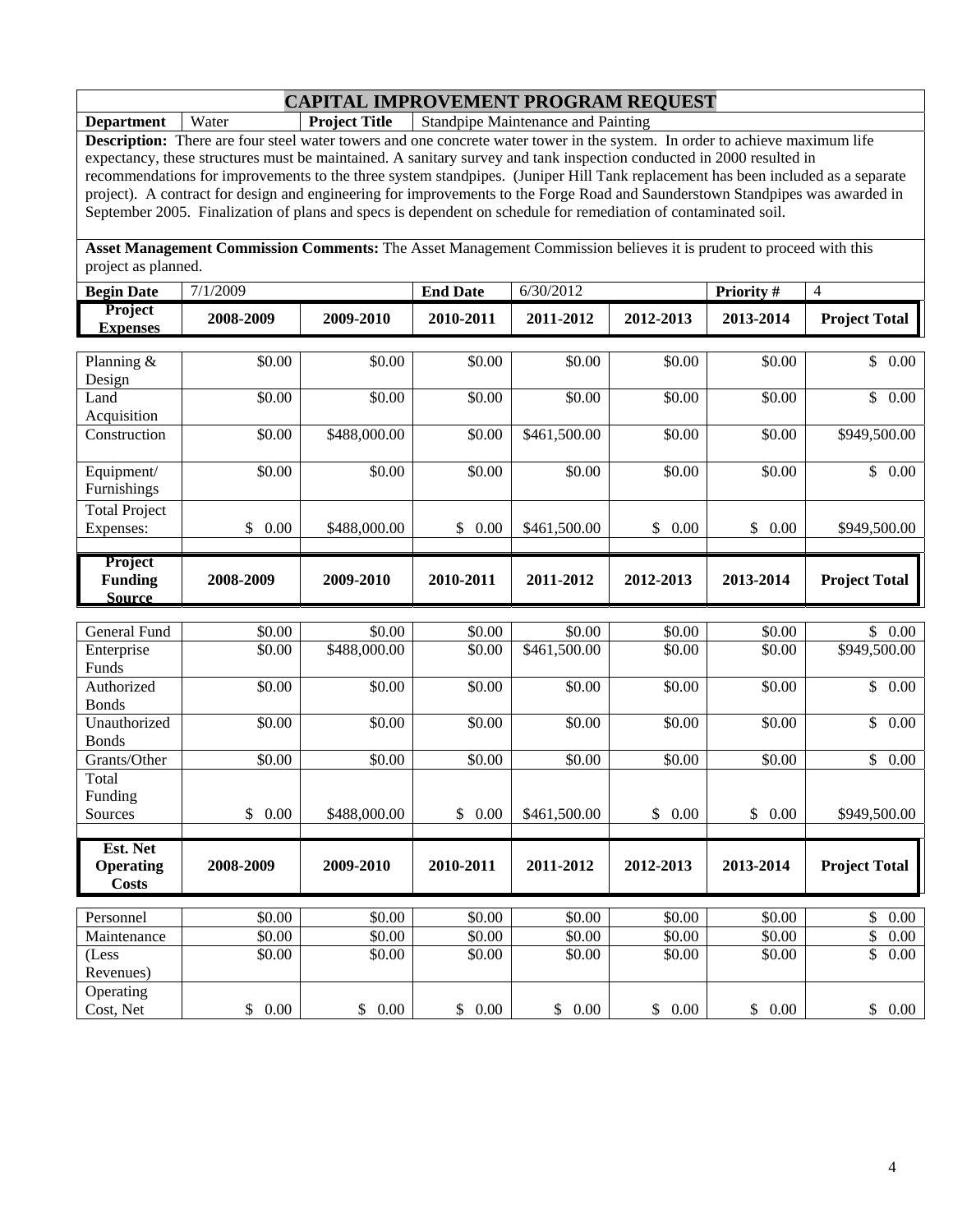**Department | Water | Project Title | Water Main Replacement Program** 

**Description:** Development of a water main replacement plan. Project initiation to include and evaluation of the physical condition of pipe material as well as hydraulic capacity through "C" value testing. Information to be used to prioritize distribution piping for replacement and/or upgrade.

**Asset Management Commission Comments:** The Asset Management Commissioin believes it is prudent to proceed with this project as planned.

| <b>Begin Date</b>                            | 7/1/2009         |                       | <b>End Date</b>                    | 6/30/2011                    |                      | Priority #           | 5                                     |
|----------------------------------------------|------------------|-----------------------|------------------------------------|------------------------------|----------------------|----------------------|---------------------------------------|
| Project<br><b>Expenses</b>                   | 2008-2009        | 2009-2010             | 2010-2011                          | 2011-2012                    | 2012-2013            | 2013-2014            | <b>Project Total</b>                  |
| Planning &<br>Design                         | \$0.00           | \$50,000.00           | \$0.00                             | \$0.00                       | \$0.00               | \$0.00               | \$50,000.00                           |
| Land<br>Acquisition                          | \$0.00           | \$0.00                | \$0.00                             | \$0.00                       | \$0.00               | \$0.00               | $\overline{\mathcal{S}}$<br>0.00      |
| Construction                                 | \$0.00           | \$0.00                | \$250,000.00                       | \$0.00                       | \$0.00               | \$0.00               | \$250,000.00                          |
| Equipment/<br>Furnishings                    | \$0.00           | \$0.00                | \$0.00                             | \$0.00                       | \$0.00               | \$0.00               | \$0.00                                |
| <b>Total Project</b><br>Expenses:            | \$<br>0.00       | \$50,000.00           | \$250,000.00                       | \$<br>0.00                   | \$0.00               | \$<br>0.00           | \$300,000.00                          |
| Project<br><b>Funding</b><br><b>Source</b>   | 2008-2009        | 2009-2010             | 2010-2011                          | 2011-2012                    | 2012-2013            | 2013-2014            | <b>Project Total</b>                  |
|                                              |                  |                       |                                    |                              |                      |                      |                                       |
| General Fund<br>Enterprise<br>Funds          | \$0.00<br>\$0.00 | \$0.00<br>\$50,000.00 | $\overline{$}0.00$<br>\$250,000.00 | $\overline{$}0.00$<br>\$0.00 | \$0.00<br>\$0.00     | \$0.00<br>\$0.00     | $\mathsf{\$}$<br>0.00<br>\$300,000.00 |
| Authorized<br><b>Bonds</b>                   | \$0.00           | \$0.00                | \$0.00                             | \$0.00                       | \$0.00               | $\overline{$}0.00$   | \$<br>0.00                            |
| Unauthorized<br><b>Bonds</b>                 | \$0.00           | \$0.00                | $\overline{$}0.00$                 | \$0.00                       | \$0.00               | \$0.00               | $\overline{\mathcal{S}}$<br>0.00      |
| Grants/Other                                 | \$0.00           | \$0.00                | \$0.00                             | \$0.00                       | \$0.00               | \$0.00               | $\overline{\mathbb{S}}$<br>0.00       |
| Total<br>Funding                             |                  |                       |                                    |                              |                      |                      |                                       |
| Sources                                      | \$<br>0.00       | \$50,000.00           | \$250,000.00                       | \$<br>0.00                   | $\mathbb{S}$<br>0.00 | $\mathbb{S}$<br>0.00 | \$300,000.00                          |
| Est. Net<br><b>Operating</b><br><b>Costs</b> | 2008-2009        | 2009-2010             | 2010-2011                          | 2011-2012                    | 2012-2013            | 2013-2014            | <b>Project Total</b>                  |
| Personnel                                    | \$0.00           | \$0.00                | \$0.00                             | \$0.00                       | \$0.00               | \$0.00               | $\boldsymbol{\mathsf{S}}$<br>0.00     |
| Maintenance                                  | \$0.00           | \$0.00                | \$0.00                             | \$0.00                       | \$0.00               | \$0.00               | \$<br>0.00                            |
| (Less<br>Revenues)                           | \$0.00           | \$0.00                | \$0.00                             | \$0.00                       | \$0.00               | \$0.00               | \$<br>0.00                            |
| Operating<br>Cost, Net                       | \$0.00           | \$0.00                | \$0.00                             | \$0.00                       | \$0.00               | \$0.00               | \$0.00                                |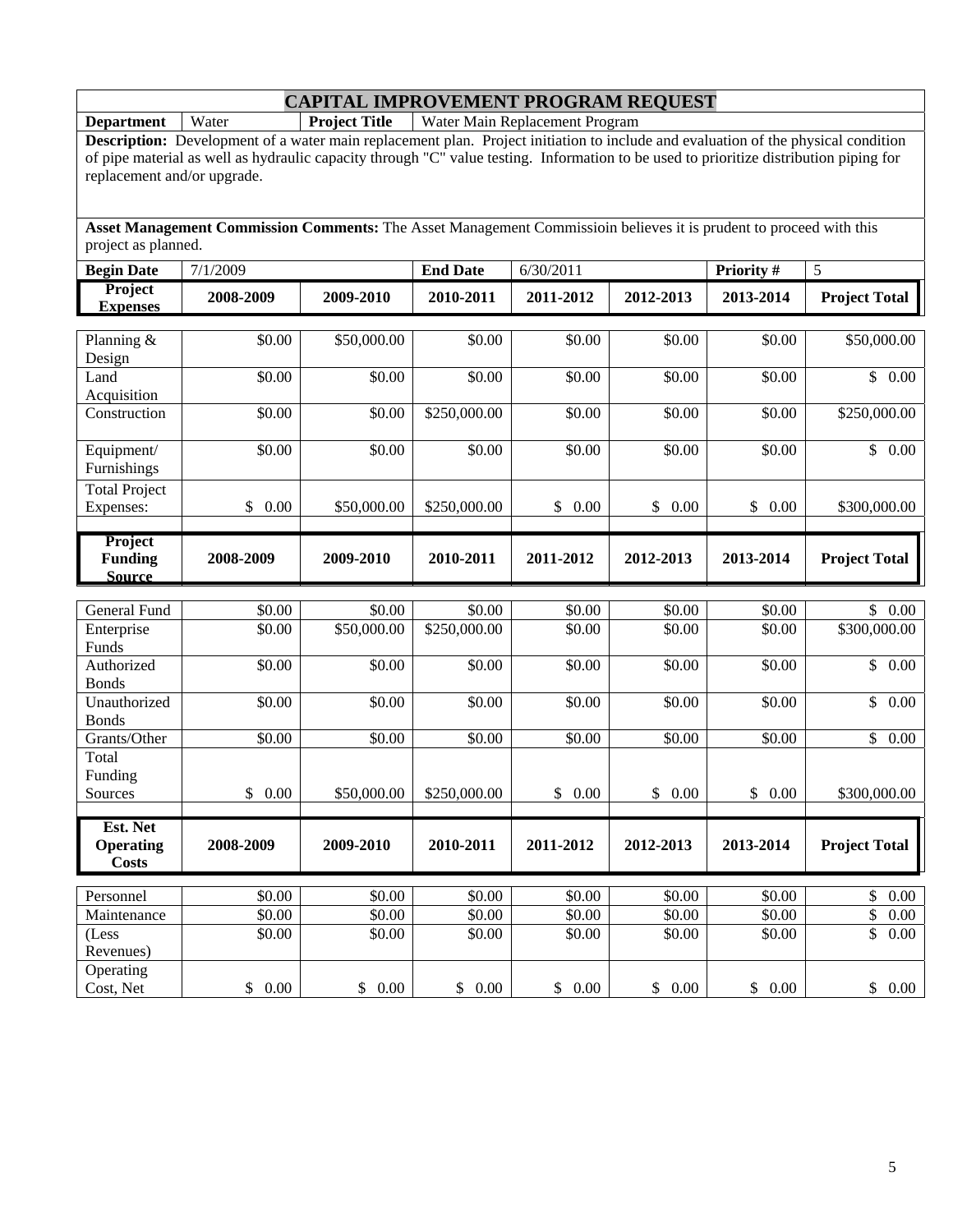**Department | Water | Project Title | Emergency Generators** 

**Description:** At present three (3) of North Kingstown's well pumping stations (Wells 1, 4, 6) have auxiliary power that allows the operation of well pumps in cases of emergency power outage. These LP gas right angle drives give the Water Department the ability to operate the well pump but do not provide power for the operation of the associated water treatment systems. This proposed project is for the installation of emergency generators at well pumping stations to ensure that treated water can be supplied during emergencies.

**Asset Management Commission Comments:** The Asset Management Commission recommends that emergency generators be purchased or leased depending on a financial analysis of the most cost effective approach, and that the generators be shared by Town Departments in an emergency.

| Project<br>2008-2009<br>Lxpenses | 2009-2010 | 2010-2011 | 2011-2012 | 2012-2013 | 2013-2014 | <b>Project Total</b> |
|----------------------------------|-----------|-----------|-----------|-----------|-----------|----------------------|

| Planning $&$         | \$0.00      | \$0.00      | \$0.00      | \$0.00     | \$0.00     | \$0.00     | \$<br>$0.00\,$       |
|----------------------|-------------|-------------|-------------|------------|------------|------------|----------------------|
| Design               |             |             |             |            |            |            |                      |
| Land                 | \$0.00      | \$0.00      | \$0.00      | \$0.00     | \$0.00     | \$0.00     | \$<br>0.00           |
| Acquisition          |             |             |             |            |            |            |                      |
| Construction         | \$96,000.00 | \$96,000.00 | \$25,000.00 | \$0.00     | \$0.00     | \$0.00     | \$217,000.00         |
|                      |             |             |             |            |            |            |                      |
| Equipment/           | \$0.00      | \$0.00      | \$0.00      | \$0.00     | \$0.00     | \$0.00     | \$<br>0.00           |
| Furnishings          |             |             |             |            |            |            |                      |
| <b>Total Project</b> |             |             |             |            |            |            |                      |
| Expenses:            | \$96,000.00 | \$96,000.00 | \$25,000.00 | \$<br>0.00 | \$<br>0.00 | \$<br>0.00 | \$217,000.00         |
|                      |             |             |             |            |            |            |                      |
| <b>Project</b>       |             |             |             |            |            |            |                      |
| <b>Funding</b>       | 2008-2009   | 2009-2010   | 2010-2011   | 2011-2012  | 2012-2013  | 2013-2014  | <b>Project Total</b> |
| <b>Source</b>        |             |             |             |            |            |            |                      |

| General Fund       | \$0.00      | \$0.00      | \$0.00      | \$0.00     | \$0.00     | \$0.00     | $\mathbb{S}^-$<br>0.00 |
|--------------------|-------------|-------------|-------------|------------|------------|------------|------------------------|
| Enterprise         | \$96,000.00 | \$96,000.00 | \$25,000.00 | \$0.00     | \$0.00     | \$0.00     | \$217,000.00           |
| Funds              |             |             |             |            |            |            |                        |
| Authorized         | \$0.00      | \$0.00      | \$0.00      | \$0.00     | \$0.00     | \$0.00     | $\mathbb{S}$<br>0.00   |
| <b>Bonds</b>       |             |             |             |            |            |            |                        |
| Unauthorized       | \$0.00      | \$0.00      | \$0.00      | \$0.00     | \$0.00     | \$0.00     | \$<br>0.00             |
| <b>Bonds</b>       |             |             |             |            |            |            |                        |
| Grants/Other       | \$0.00      | \$0.00      | \$0.00      | \$0.00     | \$0.00     | \$0.00     | \$<br>0.00             |
| Total              |             |             |             |            |            |            |                        |
| Funding            |             |             |             |            |            |            |                        |
| Sources            | \$96,000.00 | \$96,000.00 | \$25,000.00 | \$<br>0.00 | \$<br>0.00 | \$<br>0.00 | \$217,000.00           |
|                    |             |             |             |            |            |            |                        |
| Est. Net           |             |             |             |            |            |            |                        |
| <b>Operating</b>   | 2008-2009   | 2009-2010   | 2010-2011   | 2011-2012  | 2012-2013  | 2013-2014  | <b>Project Total</b>   |
| Costs              |             |             |             |            |            |            |                        |
| Personnel          |             |             |             |            |            |            |                        |
|                    |             |             |             |            |            |            |                        |
|                    | \$0.00      | \$250.00    | \$260.00    | \$270.00   | \$280.00   | \$240.00   | \$1,300.00             |
| Maintenance        | \$0.00      | \$125.00    | \$130.00    | \$135.00   | \$140.00   | \$120.00   | \$650.00               |
| (Less<br>Revenues) | \$0.00      | \$0.00      | \$0.00      | \$0.00     | \$0.00     | \$0.00     | \$<br>0.00             |
| Operating          |             |             |             |            |            |            |                        |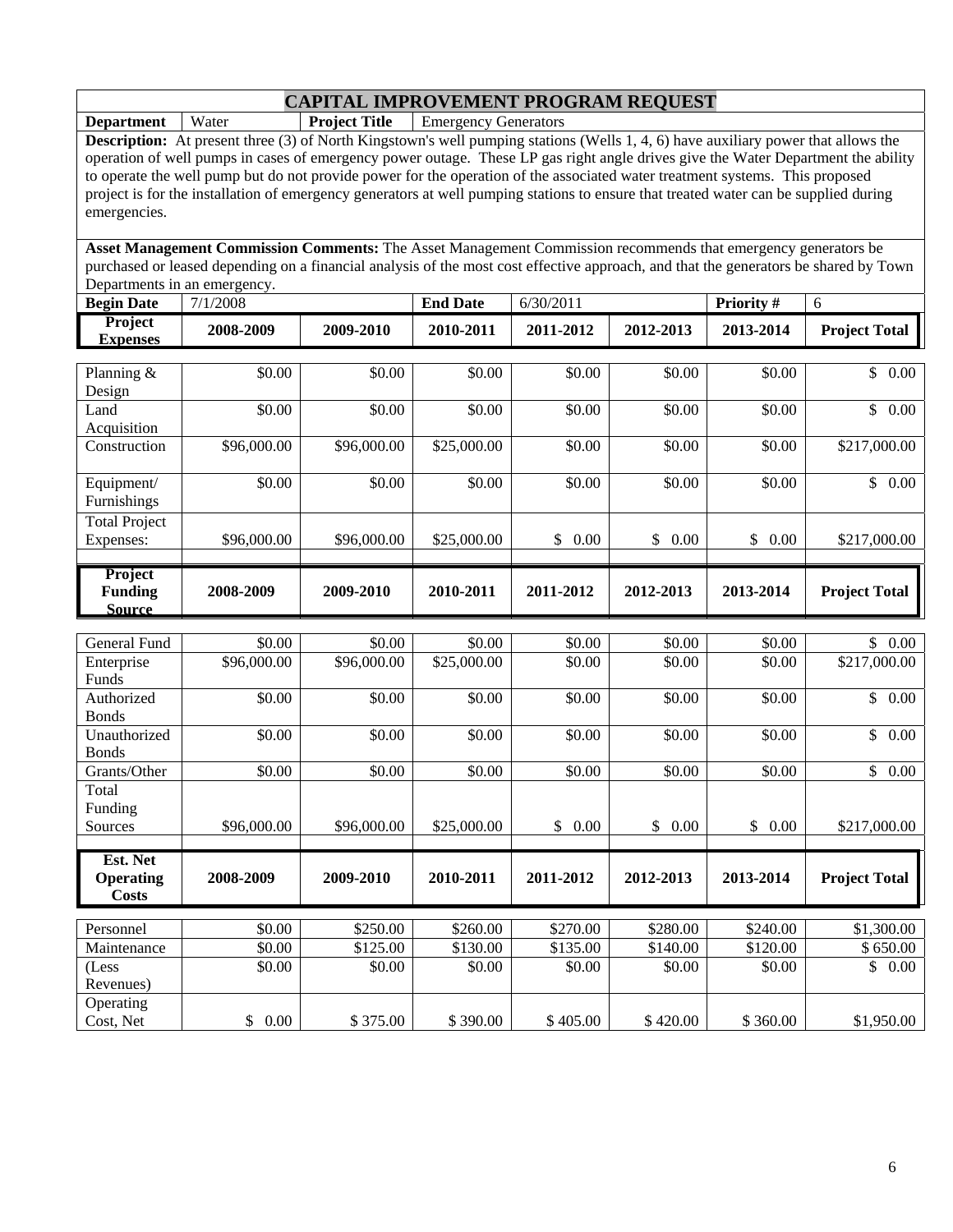**Department** Water **Project Title PRV** with Chlorination

**Description:** Design, engineering and construction of a PRV and associated mobile chlorination unit at the Bow Hunters Storage reservoir/booster pump vault. The PRV would allow water to be moved from the Slocum High Service Area into the Low Service Area without compromising chlorine residuals in the Low Service.

**Asset Management Commission Comments:** The Asset Management Commission believes this project must be prioritized.

| <b>Begin Date</b>                            | 7/1/2008           |              | <b>End Date</b>    | 6/30/2010            |            | Priority # | $\boldsymbol{7}$                |
|----------------------------------------------|--------------------|--------------|--------------------|----------------------|------------|------------|---------------------------------|
| Project<br><b>Expenses</b>                   | 2008-2009          | 2009-2010    | 2010-2011          | 2011-2012            | 2012-2013  | 2013-2014  | <b>Project Total</b>            |
| Planning &<br>Design                         | \$30,000.00        | \$0.00       | \$0.00             | $\overline{$}0.00$   | \$0.00     | \$0.00     | \$30,000.00                     |
| Land<br>Acquisition                          | \$0.00             | \$0.00       | \$0.00             | \$0.00               | \$0.00     | \$0.00     | $\mathbb{S}$<br>0.00            |
| Construction                                 | \$0.00             | \$200,000.00 | \$0.00             | \$0.00               | \$0.00     | \$0.00     | \$200,000.00                    |
| Equipment/<br>Furnishings                    | \$0.00             | \$0.00       | $\overline{$}0.00$ | \$0.00               | \$0.00     | \$0.00     | $\overline{\mathbb{S}}$<br>0.00 |
| <b>Total Project</b><br>Expenses:            | \$30,000.00        | \$200,000.00 | \$<br>0.00         | \$0.00               | \$0.00     | \$0.00     | \$230,000.00                    |
| Project<br><b>Funding</b><br><b>Source</b>   | 2008-2009          | 2009-2010    | 2010-2011          | 2011-2012            | 2012-2013  | 2013-2014  | <b>Project Total</b>            |
| General Fund                                 | \$30,000.00        | \$200,000.00 | \$0.00             | \$0.00               | \$0.00     | \$0.00     | \$230,000.00                    |
| Enterprise<br>Funds                          | \$0.00             | \$0.00       | \$0.00             | \$0.00               | \$0.00     | \$0.00     | \$0.00                          |
| Authorized<br><b>Bonds</b>                   | $\overline{$}0.00$ | \$0.00       | \$0.00             | \$0.00               | \$0.00     | \$0.00     | \$<br>0.00                      |
| Unauthorized<br><b>Bonds</b>                 | \$0.00             | \$0.00       | \$0.00             | \$0.00               | \$0.00     | \$0.00     | \$<br>$\overline{0.00}$         |
| Grants/Other                                 | \$0.00             | \$0.00       | \$0.00             | \$0.00               | \$0.00     | \$0.00     | \$<br>0.00                      |
| Total                                        |                    |              |                    |                      |            |            |                                 |
| Funding<br>Sources                           | \$30,000.00        | \$200,000.00 | 0.00<br>\$         | $\mathbb{S}$<br>0.00 | \$<br>0.00 | \$<br>0.00 | \$230,000.00                    |
| Est. Net<br><b>Operating</b><br><b>Costs</b> | 2008-2009          | 2009-2010    | 2010-2011          | 2011-2012            | 2012-2013  | 2013-2014  | <b>Project Total</b>            |
| Personnel                                    | \$0.00             | \$0.00       | $\overline{$}0.00$ | \$0.00               | \$0.00     | \$0.00     | \$<br>$0.00\,$                  |
| Maintenance                                  | \$0.00             | \$0.00       | $\frac{1}{0.00}$   | \$0.00               | \$0.00     | \$0.00     | \$<br>0.00                      |
| (Less<br>Revenues)                           | \$0.00             | \$0.00       | \$0.00             | \$0.00               | \$0.00     | \$0.00     | \$<br>0.00                      |
| Operating<br>Cost, Net                       | \$0.00             | \$0.00       | \$<br>0.00         | \$0.00               | \$0.00     | \$0.00     | \$<br>$0.00\,$                  |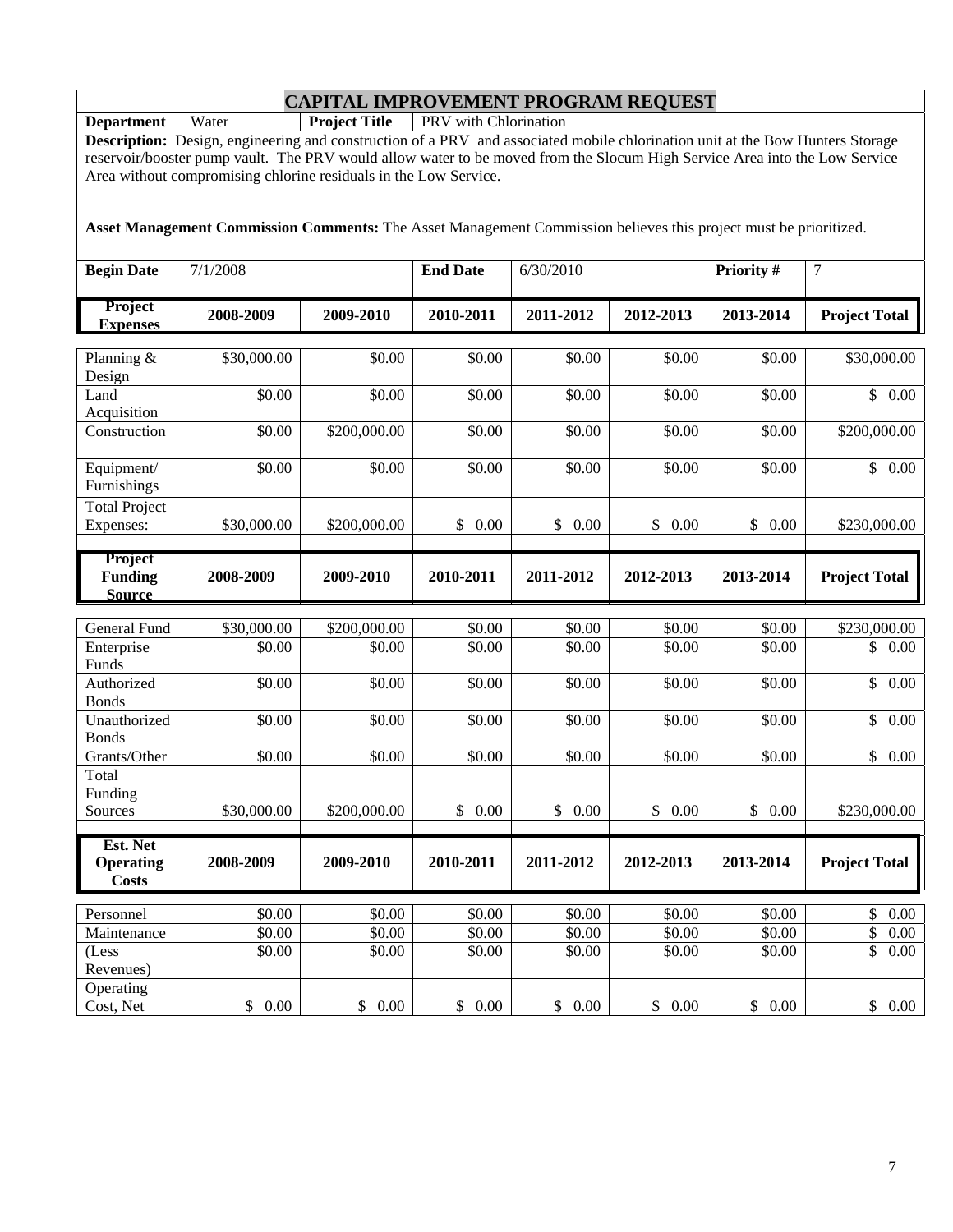**Department** | Water **Project Title** | Land Acquisition for New Supply Source Development

**Description:** In 1999 the Water Department initiated a hydro study to identify potential sites for water supply development. Installation of a production well on one identified site will be completed this current fiscal year. It is the water department's objective to protect/acquire additional identified properties for future water supply development.

#### **Asset Management Commission Comments:**

| <b>Begin Date</b>                            | 7/1/2009             |              | <b>End Date</b>    | 6/30/2010            |            | Priority # | 8                               |
|----------------------------------------------|----------------------|--------------|--------------------|----------------------|------------|------------|---------------------------------|
| Project<br><b>Expenses</b>                   | 2008-2009            | 2009-2010    | 2010-2011          | 2011-2012            | 2012-2013  | 2013-2014  | <b>Project Total</b>            |
| Planning &<br>Design                         | \$0.00               | \$0.00       | \$0.00             | \$0.00               | \$0.00     | \$0.00     | \$<br>0.00                      |
| Land<br>Acquisition                          | \$0.00               | \$450,000.00 | \$0.00             | \$0.00               | \$0.00     | \$0.00     | \$450,000.00                    |
| Construction                                 | \$0.00               | \$0.00       | \$0.00             | \$0.00               | \$0.00     | \$0.00     | $\mathbb{S}$<br>0.00            |
| Equipment/<br>Furnishings                    | \$0.00               | \$0.00       | \$0.00             | \$0.00               | \$0.00     | \$0.00     | \$<br>$\overline{0.00}$         |
| <b>Total Project</b><br>Expenses:            | \$0.00               | \$450,000.00 | \$0.00             | \$0.00               | \$0.00     | \$0.00     | \$450,000.00                    |
| Project<br><b>Funding</b><br><b>Source</b>   | 2008-2009            | 2009-2010    | 2010-2011          | 2011-2012            | 2012-2013  | 2013-2014  | <b>Project Total</b>            |
| General Fund                                 | \$0.00               | \$0.00       | \$0.00             | $\overline{$}0.00$   | \$0.00     | \$0.00     | \$0.00                          |
| Enterprise<br>Funds                          | \$0.00               | \$450,000.00 | \$0.00             | \$0.00               | \$0.00     | \$0.00     | \$450,000.00                    |
| Authorized<br><b>Bonds</b>                   | \$0.00               | \$0.00       | \$0.00             | \$0.00               | \$0.00     | \$0.00     | $\mathbb{S}$<br>0.00            |
| Unauthorized<br><b>Bonds</b>                 | \$0.00               | \$0.00       | \$0.00             | \$0.00               | \$0.00     | \$0.00     | \$<br>$\overline{0.00}$         |
| Grants/Other<br>Total<br>Funding             | \$0.00               | \$0.00       | \$0.00             | \$0.00               | \$0.00     | \$0.00     | $\overline{\mathbb{S}}$<br>0.00 |
| Sources                                      | $\mathbb{S}$<br>0.00 | \$450,000.00 | \$<br>0.00         | $\mathbb{S}$<br>0.00 | \$<br>0.00 | \$0.00     | \$450,000.00                    |
| Est. Net<br><b>Operating</b><br><b>Costs</b> | 2008-2009            | 2009-2010    | 2010-2011          | 2011-2012            | 2012-2013  | 2013-2014  | <b>Project Total</b>            |
| Personnel                                    | \$0.00               | \$0.00       | $\overline{$}0.00$ | \$0.00               | \$0.00     | \$0.00     | $\$$<br>$0.00\,$                |
| Maintenance                                  | \$0.00               | \$0.00       | \$0.00             | \$0.00               | \$0.00     | \$0.00     | \$<br>0.00                      |
| (Less<br>Revenues)                           | \$0.00               | \$0.00       | \$0.00             | \$0.00               | \$0.00     | \$0.00     | \$<br>0.00                      |
| Operating<br>Cost, Net                       | \$0.00               | \$0.00       | \$0.00             | \$0.00               | \$0.00     | \$0.00     | \$<br>0.00                      |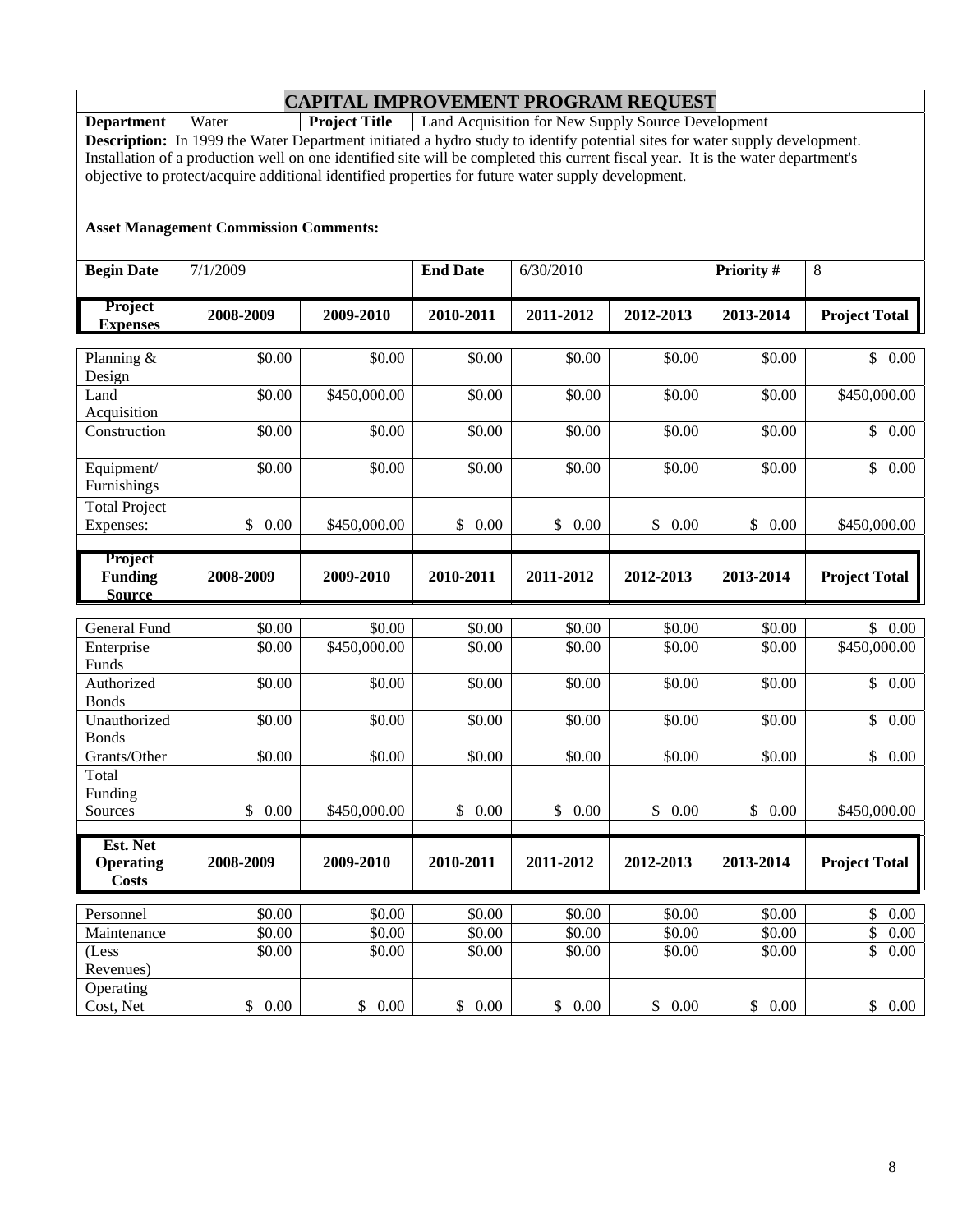**Department** Recreation **Project Title** Golf Course Improvements

**Description:** The following projects have been identified by the recent USGA Greens Section Course Evaluation and are recommended to be completed in the following fiscal years if funding is available.

FY07 Drainage Improvements, FY08 and FY09 Tee Rehabilitation and Tree Removal, FY10

Additional Cart Paths, FY11 and FY12 Tee and Sand Bunker Rehabilitation.

**Asset Management Commission Comments:** The Asset Management Commission realizes that these ongoing projects which are based upon US Golf Association review are not only necessary but also should be considered for acceleration if revenues permit. Care should be taken that funds for capital improvements are maintained or increased to make sure that the golf course remains a viable asset for the town.

| <b>Begin Date</b> | 7/1/2010  |           | <b>End Date</b> | 6/30/2014 |           | <b>Priority</b> # |                      |
|-------------------|-----------|-----------|-----------------|-----------|-----------|-------------------|----------------------|
| Project           | 2008-2009 | 2009-2010 | 2010-2011       | 2011-2012 | 2012-2013 | 2013-2014         | <b>Project Total</b> |
| Expenses          |           |           |                 |           |           |                   |                      |

| Planning &           | \$0.00               | \$0.00               | \$30,900.00 | \$0.00          | \$0.00      | \$0.00            | \$30,900.00              |
|----------------------|----------------------|----------------------|-------------|-----------------|-------------|-------------------|--------------------------|
| Design               |                      |                      |             |                 |             |                   |                          |
| Land                 | \$0.00               | \$0.00               | \$0.00      | \$0.00          | \$0.00      | \$0.00            | $\mathcal{S}$<br>0.00    |
| Acquisition          |                      |                      |             |                 |             |                   |                          |
| Construction         | \$0.00               | \$0.00               | \$64,826.00 | \$64,826.00     | \$64,826.00 | \$64,825.00       | \$259,303.00             |
|                      |                      |                      |             |                 |             |                   |                          |
| Equipment/           | \$0.00               | \$0.00               | \$0.00      | \$0.00          | \$0.00      | \$0.00            | \$<br>0.00               |
| Furnishings          |                      |                      |             |                 |             |                   |                          |
| <b>Total Project</b> |                      |                      |             |                 |             |                   |                          |
| Expenses:            | 0.00<br>\$           | 0.00<br>\$           | \$95,726.00 | \$64,826.00     | \$64,826.00 | \$64,825.00       | \$290,203.00             |
|                      |                      |                      |             |                 |             |                   |                          |
| Project              |                      |                      |             |                 |             |                   |                          |
|                      |                      |                      |             |                 |             |                   |                          |
| <b>Funding</b>       | 2008-2009            | 2009-2010            | 2010-2011   | 2011-2012       | 2012-2013   | 2013-2014         | <b>Project Total</b>     |
| <b>Source</b>        |                      |                      |             |                 |             |                   |                          |
|                      |                      |                      |             |                 |             |                   |                          |
| General Fund         | \$0.00               | \$0.00               | \$0.00      | \$0.00          | \$0.00      | \$0.00            | \$<br>0.00               |
| Enterprise           | \$0.00               | \$0.00               | \$95,726.00 | \$64,826.00     | \$64,826.00 | \$64,825.00       | \$290,203.00             |
| Funds                |                      |                      |             |                 |             |                   |                          |
| Authorized           | \$0.00               | \$0.00               | \$0.00      | \$0.00          | \$0.00      | \$0.00            | \$<br>0.00               |
| <b>Bonds</b>         |                      |                      |             |                 |             |                   |                          |
| Unauthorized         | \$0.00               | \$0.00               | \$0.00      | \$0.00          | \$0.00      | \$0.00            | $\mathbb{S}$<br>0.00     |
| <b>Bonds</b>         |                      |                      |             |                 |             |                   |                          |
| Grants/Other         | \$0.00               | \$0.00               | \$0.00      | \$0.00          | \$0.00      | \$0.00            | $\mathbb{S}$<br>$0.00\,$ |
| Total                |                      |                      |             |                 |             |                   |                          |
| Funding              | $\sim$ $\sim$ $\sim$ | $\sim$ $\sim$ $\sim$ |             | * * * * * * * * |             | $+ - - - - - - -$ | $+ - - - - - -$          |

| Sources                                      | 0.00<br>\$ | \$<br>0.00 | \$95,726.00 | \$64,826,00 | \$64,826.00 | \$64,825.00 | \$290,203.00         |
|----------------------------------------------|------------|------------|-------------|-------------|-------------|-------------|----------------------|
|                                              |            |            |             |             |             |             |                      |
| Est. Net<br><b>Operating</b><br><b>Costs</b> | 2008-2009  | 2009-2010  | 2010-2011   | 2011-2012   | 2012-2013   | 2013-2014   | <b>Project Total</b> |
|                                              |            |            |             |             |             |             |                      |
| Personnel                                    | \$0.00     | \$0.00     | \$0.00      | \$0.00      | \$0.00      | \$0.00      | \$<br>0.00           |
| Maintenance                                  | \$0.00     | \$0.00     | \$0.00      | \$0.00      | \$0.00      | \$0.00      | \$<br>0.00           |
| (Less                                        | \$0.00     | \$0.00     | \$0.00      | \$0.00      | \$0.00      | \$0.00      | \$<br>0.00           |
| Revenues)                                    |            |            |             |             |             |             |                      |
| Operating                                    |            |            |             |             |             |             |                      |
| Cost, Net                                    | 0.00<br>\$ | 0.00       | 0.00        | $0.00\,$    | 0.00<br>\$. | 0.00<br>\$  | \$<br>0.00           |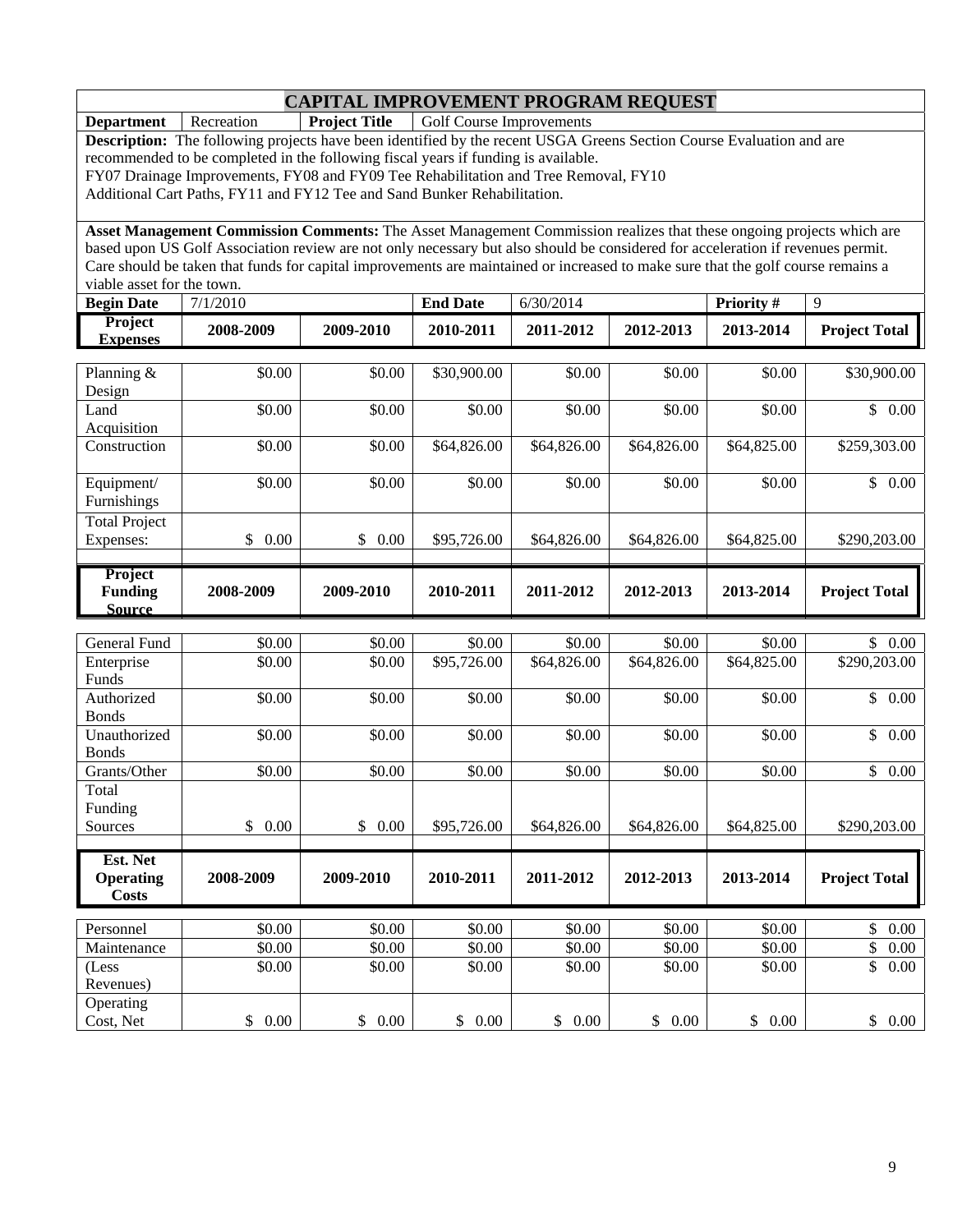**Department** | Recreation | **Project Title** | Golf Course Irrigation System

**Description:** The original irrigation system at the Golf Course was installed in the 1960's when the Navy expanded the course to 18 holes. While there were improvements to the system in the 1980s, it does not meet current standards, is insufficient, water pressure is too low to provide adequate coverage and is in poor physical shape. During the past 3 years, 11 breaks have needed immediate repair with some disruption of play. In addition, numerous minor leaks occur that need repair. A major break has the potential to seriously impact play and revenues. A consultant has been hired to begin design on an 18-hole irrigation project. Preliminary cost estimates indicate that an 18-hole irrigation system will cost approximately \$1.4 million. The Town Council transferred \$682,000 from the General Fund Undesignated Fund Balance to the QD Recreation Fund Balance last fiscal year, in an effort to move the golf course irrigation system project forward. Insufficient funding may require project phasing. This project would not start until early fall of 2008. An 18-hole project, without phasing, would not be completed until May of 2009.

**Asset Management Commission Comments:** The AMC supported this project last year, with the stipulation that a business and marketing plan for course improvements be developed, and recommended incremental funding from golf course revenues. The AMC respects the Council's decision to fund the single phase completion of the project in part with the golf course revenues already set aside for this purpose, supplemented by \$682,000 in funds from the Town's undesignated fund balance. In view of the many pressing financial needs of the Town, the AMC is even more firmly of the opinion that the project should be funded entirely with revenues from the golf course operations, recognizing that this will require that the project be done in phases. Therefore, we recommend that the Council reconsider it's decision and agree to fund the project exclusively from golf course revenues. We would note again that this suggested funding approach will reduce the amounts available to fund the Recreation Dept., as golf course revenue has been a major, indirect source of funding for that department. Furthermore, we urge the Council to require, as a condition to the project going forward, that a comprehensive business and marketing plan for course improvement be developed without delay.

| <b>Begin Date</b>                          | 7/1/2008       |              | <b>End Date</b> | 6/30/2011            |                    | Priority #         | 10                              |
|--------------------------------------------|----------------|--------------|-----------------|----------------------|--------------------|--------------------|---------------------------------|
| Project<br><b>Expenses</b>                 | 2008-2009      | 2009-2010    | 2010-2011       | 2011-2012            | 2012-2013          | 2013-2014          | <b>Project Total</b>            |
| Planning &<br>Design                       | \$95,000.00    | \$0.00       | \$0.00          | \$0.00               | \$0.00             | \$0.00             | $\overline{$95,000.00}$         |
| Land<br>Acquisition                        | \$0.00         | \$0.00       | \$0.00          | \$0.00               | $\overline{$}0.00$ | \$0.00             | $\mathbb{S}$<br>0.00            |
| Construction                               | \$0.00         | \$800,000.00 | \$600,000.00    | \$0.00               | \$0.00             | $\overline{$}0.00$ | \$1,400,000.00                  |
| Equipment/<br>Furnishings                  | \$0.00         | \$0.00       | \$0.00          | \$0.00               | \$0.00             | \$0.00             | $\overline{\mathbb{S}}$<br>0.00 |
| <b>Total Project</b><br>Expenses:          | \$95,000.00    | \$800,000.00 | \$600,000.00    | \$<br>0.00           | \$0.00             | \$<br>0.00         | \$1,495,000.00                  |
| Project<br><b>Funding</b><br><b>Source</b> | 2008-2009      | 2009-2010    | 2010-2011       | 2011-2012            | 2012-2013          | 2013-2014          | <b>Project Total</b>            |
| <b>General Fund</b>                        | \$0.00         | \$0.00       | \$0.00          | \$0.00               | \$0.00             | \$0.00             | \$0.00                          |
| Enterprise<br>Funds                        | \$95,000.00    | \$800,000.00 | \$300,000.00    | \$0.00               | \$0.00             | \$0.00             | \$1,195,000.00                  |
| Authorized<br><b>Bonds</b>                 | \$0.00         | \$0.00       | \$0.00          | \$0.00               | \$0.00             | \$0.00             | $\mathbb{S}$<br>0.00            |
| Unauthorized<br><b>Bonds</b>               | \$0.00         | \$0.00       | \$0.00          | \$0.00               | \$0.00             | \$0.00             | $\mathbb{S}$<br>0.00            |
| Grants/Other                               | \$0.00         | \$0.00       | \$300,000.00    | \$0.00               | \$0.00             | \$0.00             | \$300,000.00                    |
| Total<br>Funding                           |                |              |                 |                      |                    |                    |                                 |
| Sources                                    | \$95,000.00    | \$800,000.00 | \$600,000.00    | \$<br>0.00           | \$<br>0.00         | \$<br>0.00         | \$1,495,000.00                  |
| Est. Net<br><b>Operating</b><br>Costs      | 2008-2009      | 2009-2010    | 2010-2011       | 2011-2012            | 2012-2013          | 2013-2014          | <b>Project Total</b>            |
| Personnel                                  | \$0.00         | \$0.00       | \$0.00          | \$0.00               | \$0.00             | \$0.00             | $\mathbb{S}$<br>0.00            |
| Maintenance                                | \$0.00         | \$0.00       | ( \$3,000.00)   | ( \$3,000.00)        | ( \$3,000.00)      | ( \$3,000.00)      | \$12,000.00                     |
| (Less<br>Revenues)                         | \$0.00         | \$0.00       | \$0.00          | \$0.00               | \$0.00             | \$0.00             | \$<br>0.00                      |
| Operating<br>Cost, Net                     | $0.00\,$<br>\$ | \$0.00       | \$<br>0.00      | $\mathbb{S}$<br>0.00 | \$<br>0.00         | \$0.00             | \$<br>$0.00\,$                  |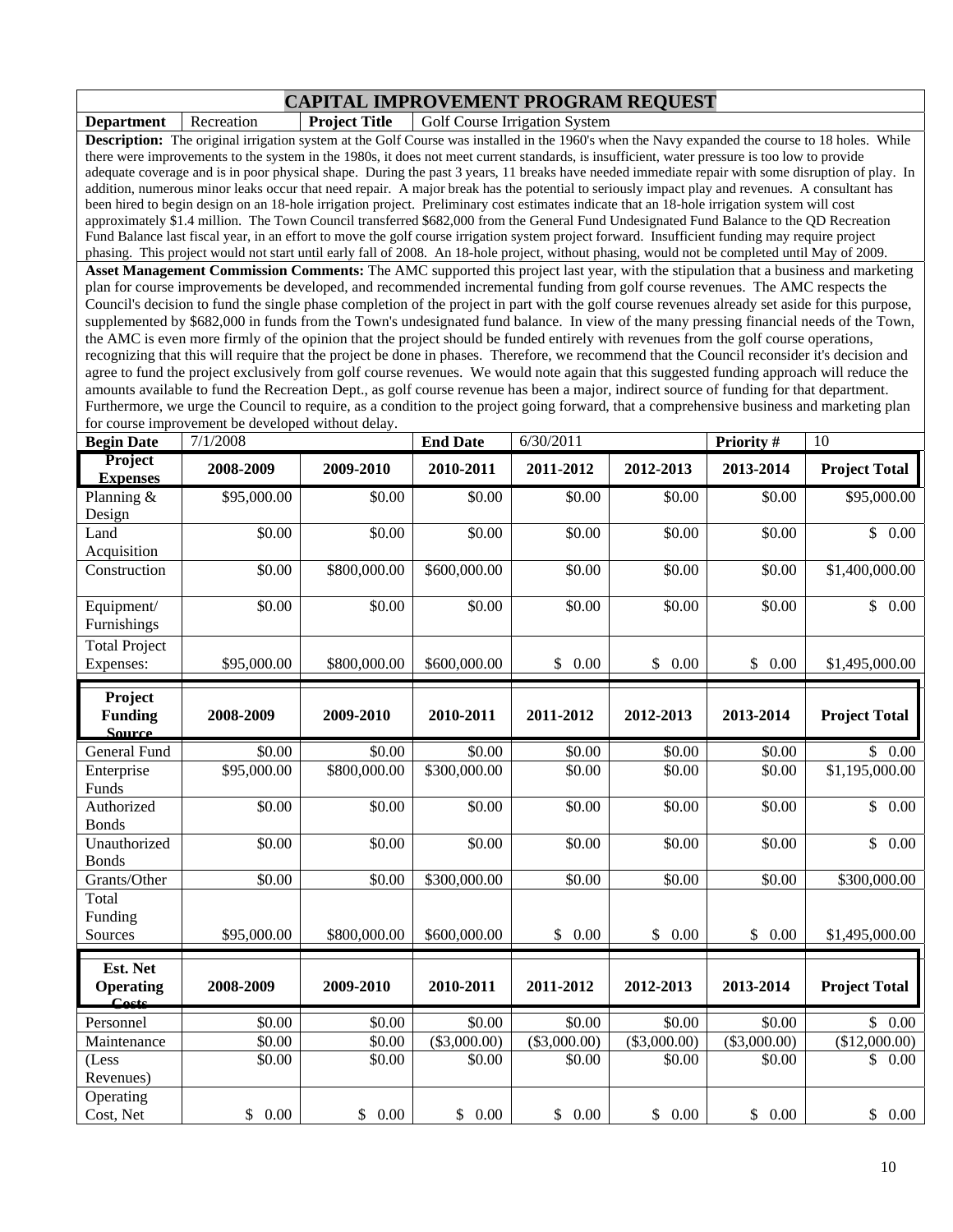**CAPITAL IMPROVEMENT PROGRAM REQUEST**<br>Information Technology | **Project Title** | Technology Systems and Hardware I **Department** Information Technology **Project Title** Technology Systems and Hardware Lifecycle Program

**Description:** Local governments are increasingly expected to provide accurate, timely and comprehensive information on services and initiatives impacting the businesses and lifestyles of their citizens. The Town is required to streamline business practices while adhering to complex and rapidly changing regulatory requirements. In addition, citizens expect the Town to collect and process their input and comments as well as interpret and convey information about programs, services, regulatory impact, geographic/land features, emergency alerts and more. To do so, Town staff must store and supply an immense amount of information to perform their duties.

This infrastructure services financial, payroll and utility billing systems, video streaming, geographical mapping services, Planning and Development, IP telephone systems, citizen and customer maintenance requests, internal and external websites, security systems, maintenance management tools, building permit systems, water monitoring, assessing systems, Public Safety controls, Emergency Management and much more.

It is recommended that the municipal IT systems, hardware, and infrastructure be placed on lifecycle programs to prevent antiquated and end of life systems being maintained.

**Asset Management Commission Comments:** The Asset Management Commission supports the concept of lifecycle programs to assure modern and reliable IT systems, hardware and infrastructure. In addition to the Public Safety Departments, Asset Management Commission views this department as the most important in communication and feels funding it is vital to the Town's health and safety.

| <b>Begin Date</b>                            | 7/1/2008         |                  | <b>End Date</b>  | 6/30/2014        |                  | Priority #       | $\mathbf{1}$             |
|----------------------------------------------|------------------|------------------|------------------|------------------|------------------|------------------|--------------------------|
| Project<br><b>Expenses</b>                   | 2008-2009        | 2009-2010        | 2010-2011        | 2011-2012        | 2012-2013        | 2013-2014        | <b>Project Total</b>     |
| Planning &<br>Design                         | \$10,000.00      | \$10,000.00      | \$10,000.00      | \$10,000.00      | \$10,000.00      | \$10,000.00      | \$60,000.00              |
| Land<br>Acquisition                          | \$0.00           | \$0.00           | \$0.00           | \$0.00           | \$0.00           | \$0.00           | $\mathbb{S}$<br>0.00     |
| Construction                                 | \$0.00           | \$0.00           | \$0.00           | \$0.00           | \$0.00           | \$0.00           | $\mathbb{S}$<br>0.00     |
| Equipment/<br>Furnishings                    | \$60,000.00      | \$60,000.00      | \$60,000.00      | \$60,000.00      | \$60,000.00      | \$60,000.00      | \$360,000.00             |
| <b>Total Project</b><br>Expenses:            | \$70,000.00      | \$70,000.00      | \$70,000.00      | \$70,000.00      | \$70,000.00      | \$70,000.00      | \$420,000.00             |
| Project<br><b>Funding</b><br><b>Source</b>   | 2008-2009        | 2009-2010        | 2010-2011        | 2011-2012        | 2012-2013        | 2013-2014        | <b>Project Total</b>     |
| General Fund                                 | \$70,000.00      | \$70,000.00      | \$70,000.00      | \$70,000.00      | \$70,000.00      | \$70,000.00      | \$420,000.00             |
| Enterprise<br>Funds                          | \$0.00           | \$0.00           | \$0.00           | \$0.00           | \$0.00           | \$0.00           | $\mathbb{S}$<br>0.00     |
| Authorized<br><b>Bonds</b>                   | \$0.00           | \$0.00           | \$0.00           | \$0.00           | \$0.00           | \$0.00           | \$<br>0.00               |
| Unauthorized<br><b>Bonds</b>                 | \$0.00           | \$0.00           | \$0.00           | \$0.00           | \$0.00           | \$0.00           | \$<br>0.00               |
| Grants/Other                                 | \$0.00           | \$0.00           | \$0.00           | \$0.00           | \$0.00           | \$0.00           | $\mathbb{S}$<br>0.00     |
| Total<br>Funding<br>Sources                  | \$70,000.00      | \$70,000.00      | \$70,000.00      | \$70,000.00      | \$70,000.00      | \$70,000.00      | \$420,000.00             |
| Est. Net<br><b>Operating</b><br><b>Costs</b> | 2008-2009        | 2009-2010        | 2010-2011        | 2011-2012        | 2012-2013        | 2013-2014        | <b>Project Total</b>     |
|                                              |                  |                  |                  |                  |                  |                  |                          |
| Personnel<br>Maintenance                     | \$0.00<br>\$0.00 | \$0.00<br>\$0.00 | \$0.00<br>\$0.00 | \$0.00<br>\$0.00 | \$0.00<br>\$0.00 | \$0.00<br>\$0.00 | \$<br>0.00<br>\$<br>0.00 |
| (Less<br>Revenues)                           | \$0.00           | \$0.00           | \$0.00           | \$0.00           | \$0.00           | \$0.00           | \$<br>0.00               |
| Operating<br>Cost, Net                       | \$0.00           | \$0.00           | \$0.00           | \$0.00           | \$0.00           | \$0.00           | \$0.00                   |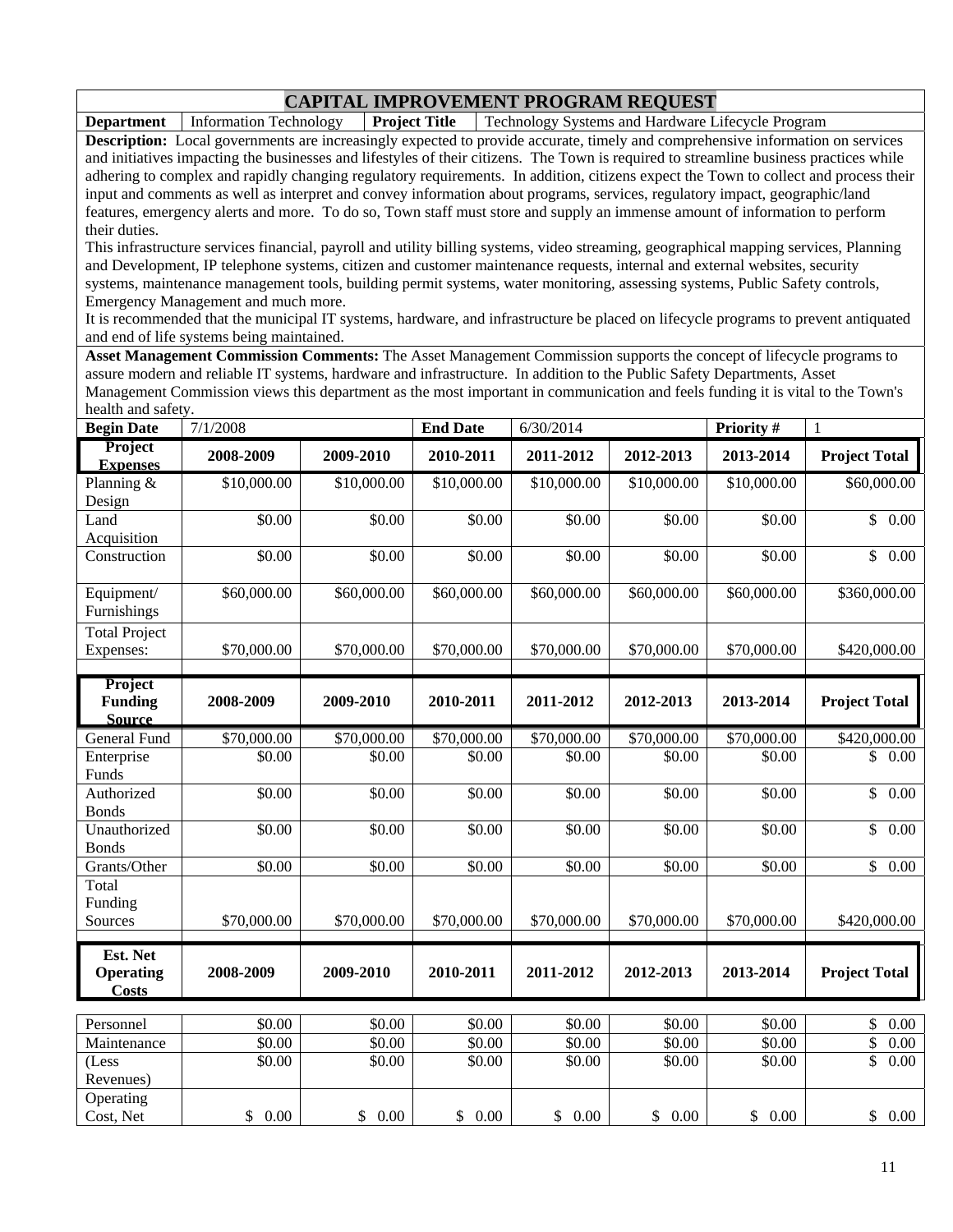**Department** Public Works **Project Title** Road Maintenance Projects **Description:** This office continues to bid an annual road paving contract. Our program has allowed us to pave all of the Town's Main Collector Roads and many of the Secondary Roads. An independent road survey, completed by VHB in 2003, classified all Town roads and revealed that many are still in "poor" condition and a few still considered "very poor". At current funding levels (\$215,000), this office will not be able to surface treat or pave all the roads considered "poor" for many years. In addition, roads considered "fair" will most likely have fallen into a lower category by the time they are paved. Funding level listed below provides a pavement life cycle of 15 to 20 years. There are still approximately 15 gravel roads in Town. In order to upgrade and pave these roads, a substantial increase in the paving maintenance fund is required to add these improvements to our annual road paving program. The funding listed below assumes the use of previously authorized bonding from the 1990's. It also requests a future bond referendum to allow major improvements to our infrastructure (paving of gravel roads). It is anticipated that this bond question may happen in conjunction with final landfill closures.

**Asset Management Commission Comments:** The Commission strongly believes these projects are continually underfunded and the importance of this project cannot be overestimated. The underfunding has resulted in a significant deterioration of town roads.

| <b>Begin Date</b>                 | 7/1/2008     |              | <b>End Date</b> | 6/30/2014    |              | Priority#    | 2                        |
|-----------------------------------|--------------|--------------|-----------------|--------------|--------------|--------------|--------------------------|
| <b>Project</b><br><b>Expenses</b> | 2008-2009    | 2009-2010    | 2010-2011       | 2011-2012    | 2012-2013    | 2013-2014    | <b>Project Total</b>     |
|                                   |              |              |                 |              |              |              |                          |
| Planning &                        | \$0.00       | \$0.00       | \$0.00          | \$0.00       | \$0.00       | \$0.00       | \$0.00                   |
| Design                            |              |              |                 |              |              |              |                          |
| Land                              | \$0.00       | \$0.00       | \$0.00          | \$0.00       | \$0.00       | \$0.00       | $\mathbb{S}$<br>$0.00\,$ |
| Acquisition                       |              |              |                 |              |              |              |                          |
| Construction                      | \$500,000.00 | \$500,000.00 | \$500,000.00    | \$500,000.00 | \$500,000.00 | \$500,000.00 | \$3,000,000.00           |
|                                   |              |              |                 |              |              |              |                          |
| Equipment/                        | \$0.00       | \$0.00       | \$0.00          | \$0.00       | \$0.00       | \$0.00       | $\mathbb{S}$<br>$0.00\,$ |
| Furnishings                       |              |              |                 |              |              |              |                          |
| <b>Total Project</b>              |              |              |                 |              |              |              |                          |
| Expenses:                         | \$500,000.00 | \$500,000.00 | \$500,000.00    | \$500,000.00 | \$500,000.00 | \$500,000.00 | \$3,000,000.00           |
|                                   |              |              |                 |              |              |              |                          |
| <b>Project</b>                    |              |              |                 |              |              |              |                          |
| <b>Funding</b>                    | 2008-2009    | 2009-2010    | 2010-2011       | 2011-2012    | 2012-2013    | 2013-2014    | <b>Project Total</b>     |
| <b>Source</b>                     |              |              |                 |              |              |              |                          |

| General Fund     | \$226,551.00 | \$237,312.00 | \$247,991.00 | \$258,531.00 | \$268,872.00 | \$279,627.00 | \$1,518,884.00         |
|------------------|--------------|--------------|--------------|--------------|--------------|--------------|------------------------|
|                  | \$0.00       | \$0.00       | \$0.00       | \$0.00       | \$0.00       | \$0.00       | 0.00<br>\$             |
| Enterprise       |              |              |              |              |              |              |                        |
| Funds            |              |              |              |              |              |              |                        |
| Authorized       | \$273,449.00 | \$87,314.00  | \$0.00       | \$0.00       | \$0.00       | \$0.00       | \$360,763.00           |
| <b>Bonds</b>     |              |              |              |              |              |              |                        |
| Unauthorized     | \$0.00       | \$175,374.00 | \$252,009.00 | \$241,469.00 | \$231,128.00 | \$220,373.00 | \$1,120,353.00         |
| <b>Bonds</b>     |              |              |              |              |              |              |                        |
| Grants/Other     | \$0.00       | \$0.00       | \$0.00       | \$0.00       | \$0.00       | \$0.00       | $\mathbb{S}^-$<br>0.00 |
| Total            |              |              |              |              |              |              |                        |
| Funding          |              |              |              |              |              |              |                        |
| Sources          | \$500,000.00 | \$500,000.00 | \$500,000.00 | \$500,000.00 | \$500,000.00 | \$500,000.00 | \$3,000,000.00         |
|                  |              |              |              |              |              |              |                        |
| Est. Net         |              |              |              |              |              |              |                        |
| <b>Operating</b> | 2008-2009    | 2009-2010    | 2010-2011    | 2011-2012    | 2012-2013    | 2013-2014    | <b>Project Total</b>   |
| <b>Costs</b>     |              |              |              |              |              |              |                        |
|                  |              |              |              |              |              |              |                        |
| Personnel        | \$0.00       | \$0.00       | \$0.00       | \$0.00       | \$0.00       | \$0.00       | $\mathcal{S}$<br>0.00  |
| Maintenance      | \$0.00       | \$0.00       | \$0.00       | \$0.00       | \$0.00       | \$0.00       | \$<br>0.00             |
| (Less            |              | \$0.00       | \$0.00       | \$0.00       | \$0.00       | \$0.00       | \$<br>0.00             |
|                  | \$0.00       |              |              |              |              |              |                        |
| Revenues)        |              |              |              |              |              |              |                        |
| Operating        |              |              |              |              |              |              |                        |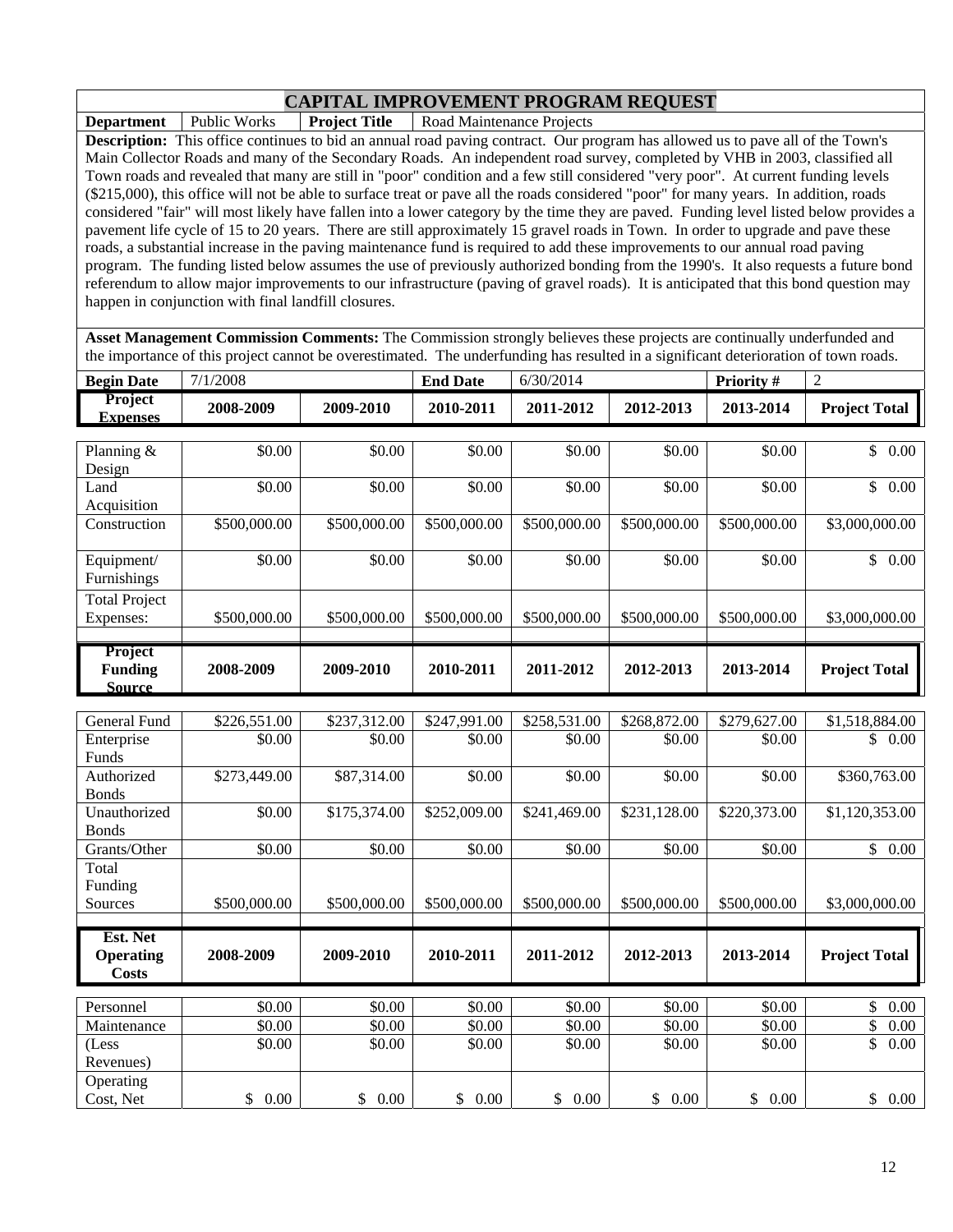**Department** Public Works **Project Title** Landfill Closure - Hamilton Allenton and Oakhill

**Description:** Landfill closure program for both sites is on-going. ACT Lincoln Environmental is under contract to the Town To assist in that issuance of Closure Certificates for both landfills. Testing, associated with a State-approved Site Investigation Work Plan, has been completed and a final Closure Report is being prepared. This report will be submitted to RI DEM and be used to determine final closure requirements and construction documents. Cost estimates for final closure should be available following closure requirement approval by DEM. Construction bidding for this project is expected in 2009 or 2010. Closure for both landfills is likely to exceed \$1 million and could go much higher. A future bond referendum will be required to pay for this project and could be combined with other infrastructure improvements.

**Asset Management Commission Comments:** The Asset Management Commission understands that this is a federally mandated project and there could be a substantial penalty for non compliance and if delayed, it could become more expensive to complete.

| <b>Begin Date</b>                            | 7/1/2008              |              | <b>End Date</b> | 6/30/2012    |                      | Priority #           | 3                                |
|----------------------------------------------|-----------------------|--------------|-----------------|--------------|----------------------|----------------------|----------------------------------|
| <b>Project</b><br><b>Expenses</b>            | 2008-2009             | 2009-2010    | 2010-2011       | 2011-2012    | 2012-2013            | 2013-2014            | <b>Project Total</b>             |
| Planning &<br>Design                         | \$95,000.00           | \$30,000.00  | \$0.00          | \$0.00       | \$0.00               | \$0.00               | \$125,000.00                     |
| Land<br>Acquisition                          | \$0.00                | \$0.00       | \$0.00          | \$0.00       | \$0.00               | \$0.00               | \$0.00                           |
| Construction                                 | \$205,000.00          | \$270,000.00 | \$800,000.00    | \$500,000.00 | \$0.00               | \$0.00               | \$1,775,000.00                   |
| Equipment/<br>Furnishings                    | \$0.00                | \$0.00       | \$0.00          | \$0.00       | \$0.00               | \$0.00               | $\mathbb{S}$<br>0.00             |
| <b>Total Project</b><br>Expenses:            | \$300,000.00          | \$300,000.00 | \$800,000.00    | \$500,000.00 | \$<br>0.00           | \$<br>0.00           | \$1,900,000.00                   |
| Project<br><b>Funding</b><br><b>Source</b>   | 2008-2009             | 2009-2010    | 2010-2011       | 2011-2012    | 2012-2013            | 2013-2014            | <b>Project Total</b>             |
|                                              |                       |              |                 |              |                      |                      |                                  |
| General Fund                                 | \$300,000.00          | \$300,000.00 | \$300,000.00    | \$0.00       | \$0.00               | \$0.00               | \$900,000.00                     |
| Enterprise<br>Funds                          | \$0.00                | \$0.00       | \$0.00          | \$0.00       | \$0.00               | \$0.00               | \$<br>0.00                       |
| Authorized<br><b>Bonds</b>                   | \$0.00                | \$0.00       | \$0.00          | \$0.00       | \$0.00               | \$0.00               | $\mathbf{\hat{S}}$<br>0.00       |
| Unauthorized<br><b>Bonds</b>                 | \$0.00                | \$0.00       | \$500,000.00    | \$500,000.00 | \$0.00               | \$0.00               | \$1,000,000.00                   |
| Grants/Other                                 | \$0.00                | \$0.00       | \$0.00          | \$0.00       | \$0.00               | \$0.00               | \$<br>0.00                       |
| Total<br>Funding<br>Sources                  | \$300,000.00          | \$300,000.00 | \$800,000.00    | \$500,000.00 | \$<br>0.00           | $\mathbb{S}$<br>0.00 | \$1,900,000.00                   |
| Est. Net<br><b>Operating</b><br><b>Costs</b> | 2008-2009             | 2009-2010    | 2010-2011       | 2011-2012    | 2012-2013            | 2013-2014            | <b>Project Total</b>             |
| Personnel                                    | \$0.00                | \$0.00       | \$0.00          | \$0.00       | \$0.00               | \$0.00               | \$<br>0.00                       |
| Maintenance                                  | \$0.00                | \$0.00       | \$0.00          | \$0.00       | \$0.00               | \$0.00               | \$<br>0.00                       |
| (Less<br>Revenues)                           | \$0.00                | \$0.00       | \$0.00          | \$0.00       | \$0.00               | \$0.00               | $\overline{\mathcal{S}}$<br>0.00 |
| Operating<br>Cost, Net                       | $\mathcal{S}$<br>0.00 | \$<br>0.00   | \$<br>0.00      | \$0.00       | $\mathbb{S}$<br>0.00 | \$<br>0.00           | \$<br>$0.00\,$                   |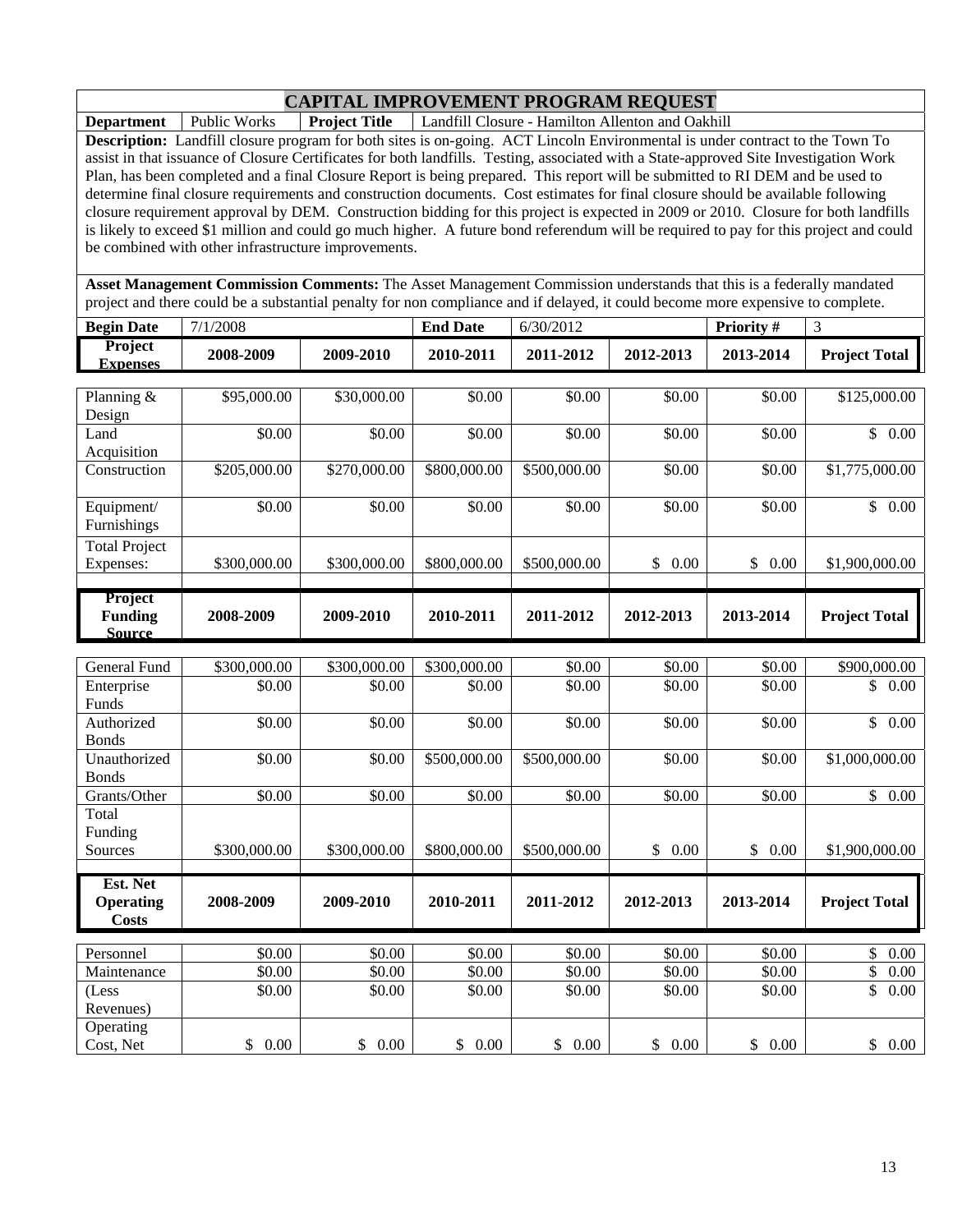**Department** Public Works **Project Title** Roofing of Various Facilities

**Description:** Various roof projects for the following facilities: Fire Stations 1 and 3, Annex, Wickford Rest Room, Wilson Park Maintenance and Concession Buildings, 30 Reynolds Street Computer Building, and Signal Rock buildings. The Town Hall and Annex flat roofs were rebuilt in the summer of 2007. Beechwood House and Police Station roofs will be replaced as part of the projects scheduled to be started in 2008.

**Asset Management Commission Comments:** The Commission believes the town must invest in the maintenance of town owned buildings.

| <b>Begin Date</b>                            | 7/1/2008              |                       | <b>End Date</b> | 6/30/2011  |                        | Priority #           | $\overline{4}$                   |
|----------------------------------------------|-----------------------|-----------------------|-----------------|------------|------------------------|----------------------|----------------------------------|
| Project<br><b>Expenses</b>                   | 2008-2009             | 2009-2010             | 2010-2011       | 2011-2012  | 2012-2013              | 2013-2014            | <b>Project Total</b>             |
|                                              |                       |                       |                 |            |                        |                      |                                  |
| Planning &<br>Design                         | \$0.00                | \$0.00                | \$0.00          | \$0.00     | \$0.00                 | \$0.00               | $\mathbb{S}$<br>0.00             |
| Land<br>Acquisition                          | \$0.00                | \$0.00                | \$0.00          | \$0.00     | \$0.00                 | \$0.00               | $\mathbb{S}$<br>0.00             |
| Construction                                 | \$25,000.00           | \$25,000.00           | \$25,000.00     | \$0.00     | \$0.00                 | \$0.00               | \$75,000.00                      |
| Equipment/<br>Furnishings                    | \$0.00                | $\overline{$}0.00$    | \$0.00          | \$0.00     | \$0.00                 | \$0.00               | $\mathbb{S}$<br>0.00             |
| <b>Total Project</b><br>Expenses:            | \$25,000.00           | \$25,000.00           | \$25,000.00     | \$<br>0.00 | \$<br>0.00             | \$<br>0.00           | \$75,000.00                      |
| Project<br><b>Funding</b><br><b>Source</b>   | 2008-2009             | 2009-2010             | 2010-2011       | 2011-2012  | 2012-2013              | 2013-2014            | <b>Project Total</b>             |
|                                              |                       |                       |                 |            |                        |                      |                                  |
| <b>General Fund</b>                          | \$25,000.00           | \$25,000.00           | \$25,000.00     | \$0.00     | \$0.00                 | \$0.00               | \$75,000.00                      |
| Enterprise<br>Funds                          | \$0.00                | \$0.00                | \$0.00          | \$0.00     | \$0.00                 | \$0.00               | \$<br>0.00                       |
| Authorized<br><b>Bonds</b>                   | \$0.00                | \$0.00                | \$0.00          | \$0.00     | \$0.00                 | \$0.00               | \$<br>0.00                       |
| Unauthorized<br><b>Bonds</b>                 | \$0.00                | \$0.00                | \$0.00          | \$0.00     | \$0.00                 | \$0.00               | $\mathbb{S}$<br>0.00             |
| Grants/Other                                 | \$0.00                | \$0.00                | \$0.00          | \$0.00     | \$0.00                 | \$0.00               | $\overline{\mathcal{S}}$<br>0.00 |
| Total<br>Funding<br>Sources                  | \$25,000.00           | \$25,000.00           | \$25,000.00     | \$0.00     | $\mathbb{S}^-$<br>0.00 | $\mathbb{S}$<br>0.00 | \$75,000.00                      |
| Est. Net<br><b>Operating</b><br><b>Costs</b> | 2008-2009             | 2009-2010             | 2010-2011       | 2011-2012  | 2012-2013              | 2013-2014            | <b>Project Total</b>             |
| Personnel                                    | \$0.00                | \$0.00                | \$0.00          | \$0.00     | \$0.00                 | \$0.00               | \$<br>0.00                       |
| Maintenance                                  | \$0.00                | \$0.00                | \$0.00          | \$0.00     | \$0.00                 | \$0.00               | \$<br>0.00                       |
| (Less<br>Revenues)                           | \$0.00                | \$0.00                | \$0.00          | \$0.00     | \$0.00                 | \$0.00               | \$<br>0.00                       |
| Operating<br>Cost, Net                       | $\mathcal{S}$<br>0.00 | $\mathcal{S}$<br>0.00 | \$<br>0.00      | \$0.00     | \$0.00                 | \$<br>0.00           | $\frac{1}{2}$<br>$0.00\,$        |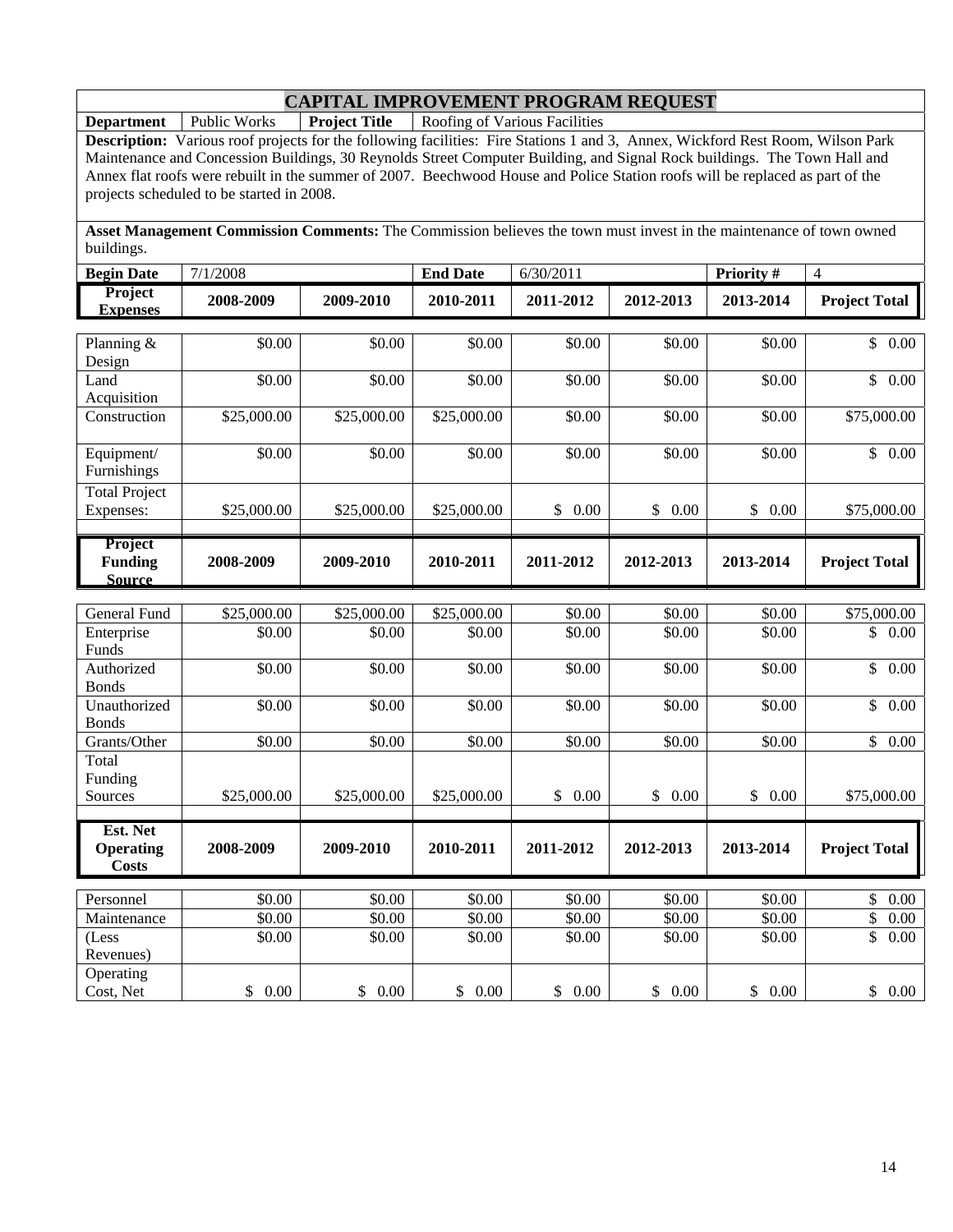| <b>CAPITAL IMPROVEMENT PROGRAM REQUEST</b>                                       |                                                                                                                                    |                            |                      |              |                    |           |                         |  |  |  |  |
|----------------------------------------------------------------------------------|------------------------------------------------------------------------------------------------------------------------------------|----------------------------|----------------------|--------------|--------------------|-----------|-------------------------|--|--|--|--|
| <b>Department</b>                                                                | Planning /Water<br>Department                                                                                                      | <b>Project Title</b>       | Wellhead Acquisition |              |                    |           |                         |  |  |  |  |
|                                                                                  | Description: The Town anticipates the need for the purchase of two twenty acre parcels for the use as future wellheads. The Town   |                            |                      |              |                    |           |                         |  |  |  |  |
|                                                                                  | will retain ownership to the parcels. Funding will be from the Water Department enterprise fund, grants, and the Farmland and Open |                            |                      |              |                    |           |                         |  |  |  |  |
| Space Reserve (Realty Tax Stamps).                                               |                                                                                                                                    |                            |                      |              |                    |           |                         |  |  |  |  |
|                                                                                  |                                                                                                                                    |                            |                      |              |                    |           |                         |  |  |  |  |
| Asset Management Commission Comments: This project is underway.                  |                                                                                                                                    |                            |                      |              |                    |           |                         |  |  |  |  |
| <b>End Date</b><br>5<br><b>Begin Date</b><br>7/1/2009<br>6/30/2012<br>Priority # |                                                                                                                                    |                            |                      |              |                    |           |                         |  |  |  |  |
| Project<br><b>Expenses</b>                                                       | 2008-2009                                                                                                                          | 2009-2010                  | 2010-2011            | 2011-2012    | 2012-2013          | 2013-2014 | <b>Project Total</b>    |  |  |  |  |
|                                                                                  |                                                                                                                                    |                            |                      |              |                    |           |                         |  |  |  |  |
| Planning &                                                                       | \$0.00                                                                                                                             | \$0.00                     | \$0.00               | \$0.00       | \$0.00             | \$0.00    | \$0.00                  |  |  |  |  |
| Design<br>Land                                                                   | \$0.00                                                                                                                             | \$1,500,000.00             | \$0.00               | \$1,500,000. | \$0.00             | \$0.00    | \$3,000,000.00          |  |  |  |  |
| Acquisition                                                                      |                                                                                                                                    |                            |                      | 00           |                    |           |                         |  |  |  |  |
| Construction                                                                     | \$0.00                                                                                                                             | \$0.00                     | \$0.00               | \$0.00       | \$0.00             | \$0.00    | $\mathbb{S}$<br>0.00    |  |  |  |  |
|                                                                                  |                                                                                                                                    |                            |                      |              |                    |           |                         |  |  |  |  |
| Equipment/                                                                       | \$0.00                                                                                                                             | \$0.00                     | \$0.00               | \$0.00       | \$0.00             | \$0.00    | \$0.00                  |  |  |  |  |
| Furnishings                                                                      |                                                                                                                                    |                            |                      |              |                    |           |                         |  |  |  |  |
| <b>Total Project</b>                                                             |                                                                                                                                    |                            |                      | \$1,500,000. |                    |           |                         |  |  |  |  |
| Expenses:                                                                        | \$0.00                                                                                                                             | \$1,500,000.00             | \$<br>0.00           | $00\,$       | \$0.00             | \$0.00    | \$3,000,000.00          |  |  |  |  |
|                                                                                  |                                                                                                                                    |                            |                      |              |                    |           |                         |  |  |  |  |
|                                                                                  |                                                                                                                                    |                            |                      |              |                    |           |                         |  |  |  |  |
| Project<br><b>Funding</b>                                                        | 2008-2009                                                                                                                          | 2009-2010                  | 2010-2011            | 2011-2012    | 2012-2013          | 2013-2014 | <b>Project Total</b>    |  |  |  |  |
| <b>Source</b>                                                                    |                                                                                                                                    |                            |                      |              |                    |           |                         |  |  |  |  |
|                                                                                  |                                                                                                                                    |                            |                      |              |                    |           |                         |  |  |  |  |
| General Fund                                                                     | \$0.00                                                                                                                             | \$0.00                     | \$0.00               | \$0.00       | \$0.00             | \$0.00    | 0.00<br>S.              |  |  |  |  |
| Enterprise                                                                       | \$0.00                                                                                                                             | $\overline{$1,000,000.00}$ | \$0.00               | \$1,000,000. | \$0.00             | \$0.00    | \$2,000,000.00          |  |  |  |  |
| Funds                                                                            |                                                                                                                                    |                            |                      | $00\,$       |                    |           |                         |  |  |  |  |
| Authorized                                                                       | \$0.00                                                                                                                             | \$0.00                     | \$0.00               | \$0.00       | \$0.00             | \$0.00    | \$<br>0.00              |  |  |  |  |
| <b>Bonds</b><br>Unauthorized                                                     | \$0.00                                                                                                                             | \$0.00                     | \$0.00               | \$0.00       | $\overline{$}0.00$ | \$0.00    | \$0.00                  |  |  |  |  |
| <b>Bonds</b>                                                                     |                                                                                                                                    |                            |                      |              |                    |           |                         |  |  |  |  |
| Grants/Other                                                                     | \$0.00                                                                                                                             | \$500,000.00               | \$0.00               | \$500,000.00 | \$0.00             | \$0.00    | \$1,000,000.00          |  |  |  |  |
| Total                                                                            |                                                                                                                                    |                            |                      |              |                    |           |                         |  |  |  |  |
| Funding                                                                          |                                                                                                                                    |                            |                      | \$1,500,000. |                    |           |                         |  |  |  |  |
| Sources                                                                          | \$<br>0.00                                                                                                                         | \$1,500,000.00             | \$<br>0.00           | $00\,$       | \$0.00             | \$0.00    | \$3,000,000.00          |  |  |  |  |
|                                                                                  |                                                                                                                                    |                            |                      |              |                    |           |                         |  |  |  |  |
| Est. Net                                                                         |                                                                                                                                    |                            |                      |              |                    |           |                         |  |  |  |  |
| <b>Operating</b><br><b>Costs</b>                                                 | 2008-2009                                                                                                                          | 2009-2010                  | 2010-2011            | 2011-2012    | 2012-2013          | 2013-2014 | <b>Project Total</b>    |  |  |  |  |
|                                                                                  |                                                                                                                                    |                            |                      |              |                    |           |                         |  |  |  |  |
| Personnel                                                                        | \$0.00                                                                                                                             | \$0.00                     | \$0.00               | \$0.00       | \$0.00             | \$0.00    | \$<br>$0.00\,$          |  |  |  |  |
| Maintenance                                                                      | \$0.00                                                                                                                             | \$0.00                     | \$0.00               | \$0.00       | \$0.00             | \$0.00    | $\overline{\$}$<br>0.00 |  |  |  |  |
| (Less                                                                            | \$0.00                                                                                                                             | \$0.00                     | \$0.00               | \$0.00       | \$0.00             | \$0.00    | $\overline{\$}$<br>0.00 |  |  |  |  |
| Revenues)<br>Operating                                                           |                                                                                                                                    |                            |                      |              |                    |           |                         |  |  |  |  |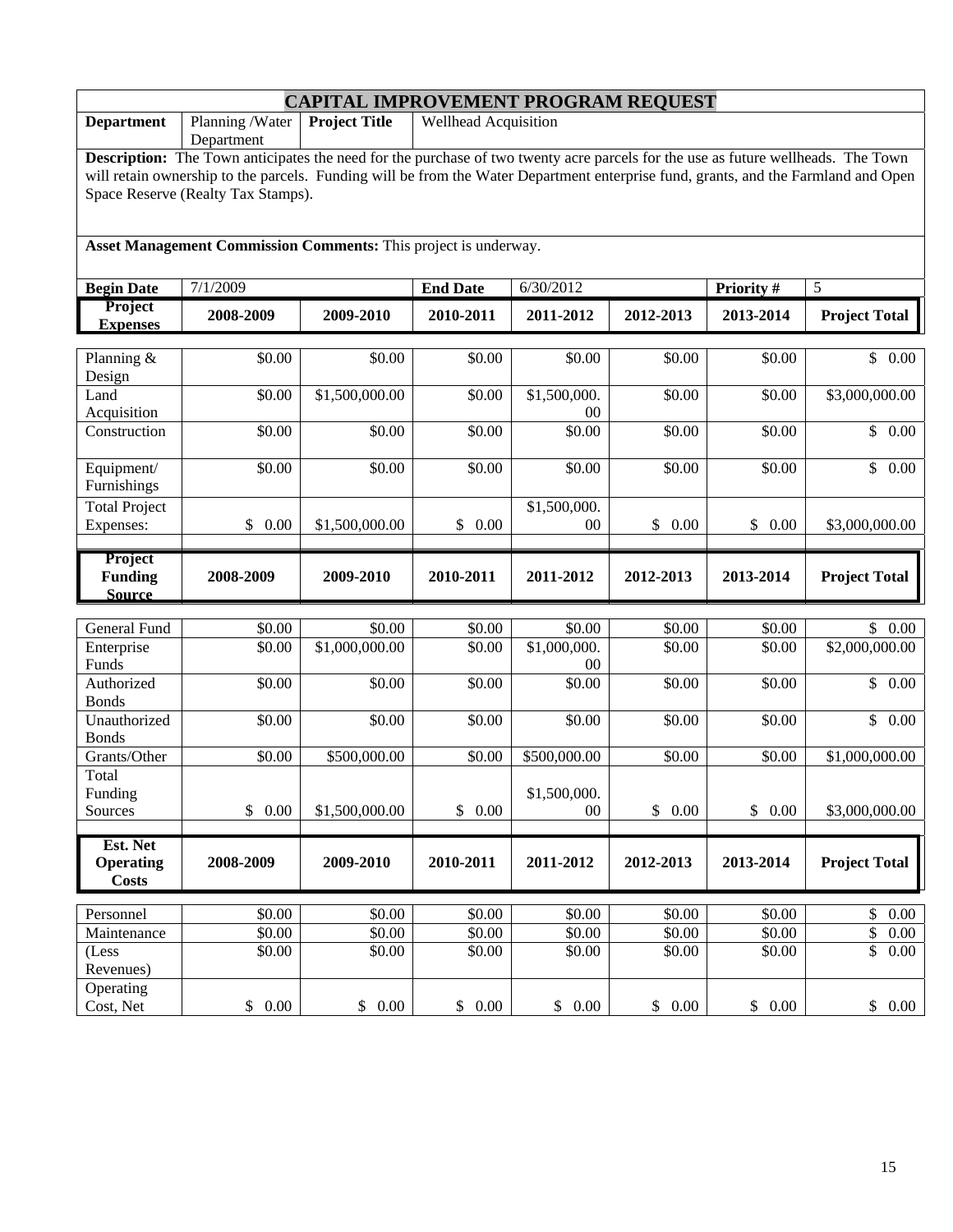**Department** Public Safety **Project Title** Fire Department Maintenance & Storage Facility

**Description:** Construct an 11,000 square foot addition to the DPW facility for the Fire Department's Maintenance and Vehicle Storage. This project is expected to be funded by the Quonset Development Corporation. Construction costs have been estimated to remain the same as project was just estimated @ 6 months ago (costs have been shifted 1 year out from the previous years). No new personnel required with this project.

**Asset Management Commission Comments:** The Commission feels an option must be developed. While this is a necessary project, the Commission realizes the appropriate staff will be required to develop a contingency plan.

| <b>Begin Date</b>                          | 7/1/2009             |                    | <b>End Date</b>        | 6/30/2011            |            | Priority # | 6                       |
|--------------------------------------------|----------------------|--------------------|------------------------|----------------------|------------|------------|-------------------------|
| Project<br><b>Expenses</b>                 | 2008-2009            | 2009-2010          | 2010-2011              | 2011-2012            | 2012-2013  | 2013-2014  | <b>Project Total</b>    |
| Planning &<br>Design                       | \$0.00               | \$100,000.00       | \$0.00                 | \$0.00               | \$0.00     | \$0.00     | \$100,000.00            |
| Land<br>Acquisition                        | \$0.00               | \$0.00             | \$0.00                 | \$0.00               | \$0.00     | \$0.00     | \$0.00                  |
| Construction                               | \$0.00               | \$0.00             | \$2,750,000.<br>$00\,$ | \$0.00               | \$0.00     | \$0.00     | \$2,750,000.00          |
| Equipment/<br>Furnishings                  | \$0.00               | $\overline{$}0.00$ | \$50,000.00            | $\overline{$}0.00$   | \$0.00     | \$0.00     | \$50,000.00             |
| <b>Total Project</b><br>Expenses:          | $\mathbb{S}$<br>0.00 | \$100,000.00       | \$2,800,000.<br>00     | $\mathbb{S}$<br>0.00 | \$<br>0.00 | \$<br>0.00 | \$2,900,000.00          |
| Project<br><b>Funding</b><br><b>Source</b> | 2008-2009            | 2009-2010          | 2010-2011              | 2011-2012            | 2012-2013  | 2013-2014  | <b>Project Total</b>    |
|                                            |                      |                    |                        |                      |            |            |                         |
| General Fund                               | \$0.00               | \$0.00             | \$0.00                 | \$0.00               | \$0.00     | \$0.00     | \$<br>$0.00\,$          |
| Enterprise<br>Funds                        | \$0.00               | \$0.00             | \$0.00                 | \$0.00               | \$0.00     | \$0.00     | \$<br>$\overline{0.00}$ |
| Authorized<br><b>Bonds</b>                 | \$0.00               | \$0.00             | \$0.00                 | \$0.00               | \$0.00     | \$0.00     | \$<br>0.00              |
| Unauthorized<br><b>Bonds</b>               | \$0.00               | \$0.00             | \$0.00                 | \$0.00               | \$0.00     | \$0.00     | \$<br>$\overline{0.00}$ |
| Grants/Other                               | \$0.00               | \$100,000.00       | \$2,800,000.<br>$00\,$ | \$0.00               | \$0.00     | \$0.00     | \$2,900,000.00          |
| Total                                      |                      |                    |                        |                      |            |            |                         |
| Funding<br>Sources                         | \$0.00               | \$100,000.00       | \$2,800,000.<br>00     | \$0.00               | \$0.00     | \$0.00     | \$2,900,000.00          |
| Est. Net                                   |                      |                    |                        |                      |            |            |                         |
| <b>Operating</b><br><b>Costs</b>           | 2008-2009            | 2009-2010          | 2010-2011              | 2011-2012            | 2012-2013  | 2013-2014  | <b>Project Total</b>    |
| Personnel                                  | \$0.00               | \$0.00             | \$0.00                 | \$0.00               | \$0.00     | \$0.00     | \$<br>$0.00\,$          |
| Maintenance                                | $\frac{1}{0.00}$     | \$0.00             | \$0.00                 | \$0.00               | \$0.00     | \$0.00     | \$<br>$0.00\,$          |
| (Less<br>Revenues)                         | \$0.00               | \$0.00             | \$0.00                 | \$0.00               | \$0.00     | \$0.00     | \$<br>0.00              |
| Operating<br>Cost, Net                     | \$0.00               | \$0.00             | \$<br>0.00             | \$0.00               | 0.00<br>\$ | \$0.00     | \$0.00                  |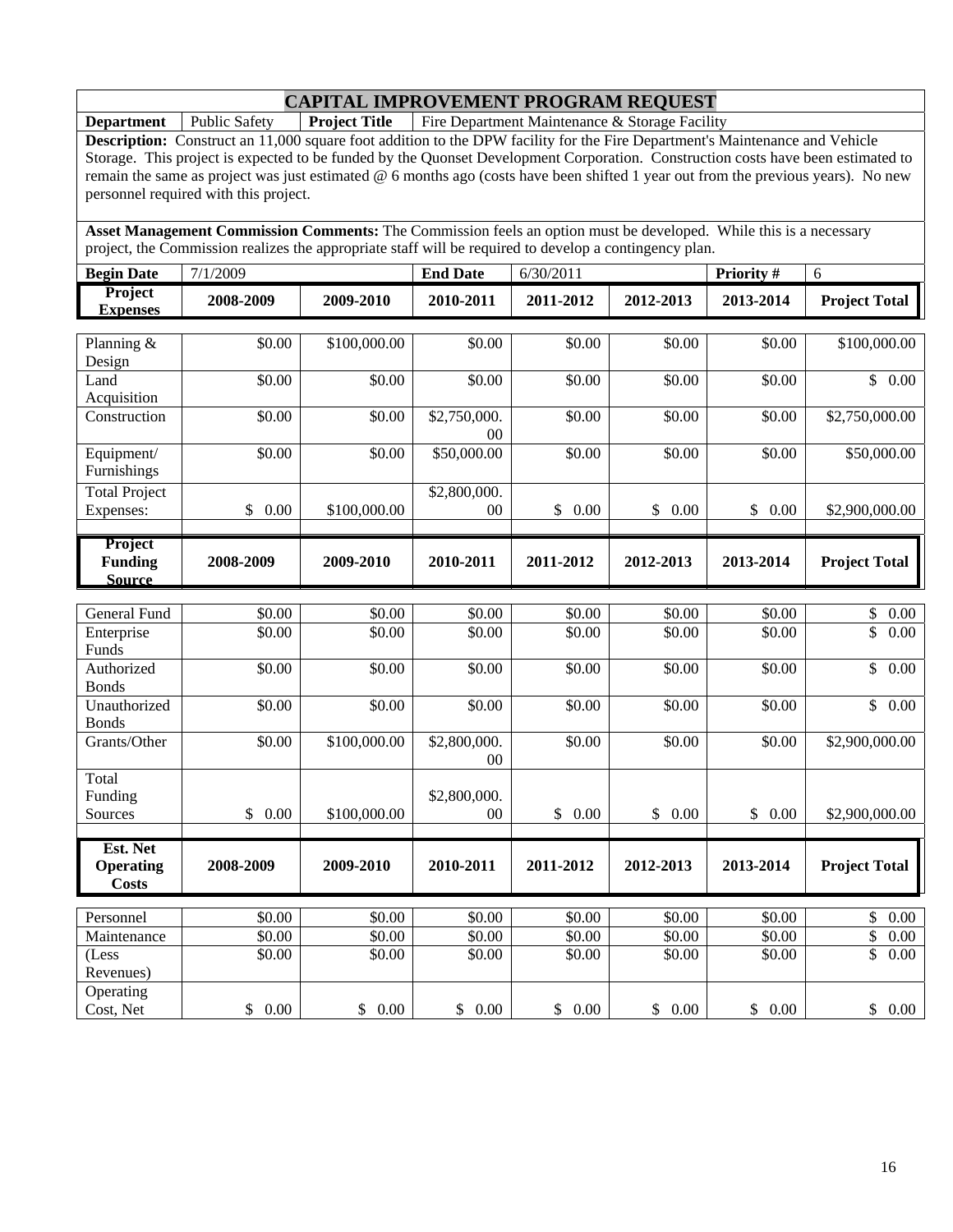**Department** Public Works **Project Title** Sidewalk Maintenance Program

**Description:** The Town has completed a Sidewalk Inventory, which indicates that there is an important need for a better funded maintenance program. There is currently \$130,000 in a DPW Contractual Services accounts that is used to fund infrastructure projects related to sidewalks, dams, and drainage. Over the past few years and continuing into FY 09, this fund has been used exclusively for Wickford sidewalks. At the completion of this project, this fund will be used to begin a much larger Town-wide sidewalk reconstruction program.

**Asset Management Commission Comments:** The Commission believes this project is needed to prevent deterioration and unsafe conditions for its residents and visitors.

| <b>Begin Date</b>                            | 7/1/2008     |                    | <b>End Date</b>    | 6/30/2014        |                  | Priority #   | $\tau$               |
|----------------------------------------------|--------------|--------------------|--------------------|------------------|------------------|--------------|----------------------|
| Project<br><b>Expenses</b>                   | 2008-2009    | 2009-2010          | 2010-2011          | 2011-2012        | 2012-2013        | 2013-2014    | <b>Project Total</b> |
|                                              |              |                    |                    |                  |                  |              |                      |
| Planning &<br>Design                         | \$15,000.00  | \$15,000.00        | \$18,000.00        | \$18,000.00      | \$20,000.00      | \$20,000.00  | \$106,000.00         |
| Land<br>Acquisition                          | \$0.00       | $\overline{$}0.00$ | \$0.00             | \$0.00           | \$0.00           | \$0.00       | \$0.00               |
| Construction                                 | \$115,000.00 | \$115,000.00       | \$132,000.00       | \$132,000.00     | \$150,000.00     | \$150,000.00 | \$794,000.00         |
| Equipment/<br>Furnishings                    | \$0.00       | \$0.00             | \$0.00             | \$0.00           | \$0.00           | \$0.00       | \$0.00               |
| <b>Total Project</b><br>Expenses:            | \$130,000.00 | \$130,000.00       | \$150,000.00       | \$150,000.00     | \$170,000.00     | \$170,000.00 | \$900,000.00         |
| Project<br><b>Funding</b><br><b>Source</b>   | 2008-2009    | 2009-2010          | 2010-2011          | 2011-2012        | 2012-2013        | 2013-2014    | <b>Project Total</b> |
|                                              |              |                    |                    |                  |                  |              |                      |
| General Fund                                 | \$130,000.00 | \$130,000.00       | \$150,000.00       | \$150,000.00     | \$170,000.00     | \$170,000.00 | \$900,000.00         |
| Enterprise<br>Funds                          | \$0.00       | \$0.00             | \$0.00             | \$0.00           | \$0.00           | \$0.00       | \$0.00               |
| Authorized<br><b>Bonds</b>                   | \$0.00       | \$0.00             | $\overline{$}0.00$ | \$0.00           | \$0.00           | \$0.00       | \$<br>0.00           |
| Unauthorized<br><b>Bonds</b>                 | \$0.00       | \$0.00             | \$0.00             | \$0.00           | \$0.00           | \$0.00       | $\mathbb{S}$<br>0.00 |
| Grants/Other                                 | \$0.00       | \$0.00             | \$0.00             | \$0.00           | \$0.00           | \$0.00       | $\mathbb{S}$<br>0.00 |
| Total<br>Funding<br>Sources                  | \$130,000.00 | \$130,000.00       | \$150,000.00       | \$150,000.00     | \$170,000.00     | \$170,000.00 | \$900,000.00         |
|                                              |              |                    |                    |                  |                  |              |                      |
| Est. Net<br><b>Operating</b><br><b>Costs</b> | 2008-2009    | 2009-2010          | 2010-2011          | 2011-2012        | 2012-2013        | 2013-2014    | <b>Project Total</b> |
|                                              | \$0.00       | \$0.00             | \$0.00             |                  |                  | \$0.00       |                      |
| Personnel<br>Maintenance                     | \$0.00       | \$0.00             | \$0.00             | \$0.00<br>\$0.00 | \$0.00<br>\$0.00 | \$0.00       | \$<br>0.00<br>0.00   |
| (Less                                        | \$0.00       | \$0.00             | \$0.00             | \$0.00           | \$0.00           | \$0.00       | \$<br>\$<br>0.00     |
| Revenues)                                    |              |                    |                    |                  |                  |              |                      |
| Operating<br>Cost, Net                       | \$0.00       | \$<br>0.00         | \$<br>0.00         | \$0.00           | \$0.00           | \$0.00       | \$0.00               |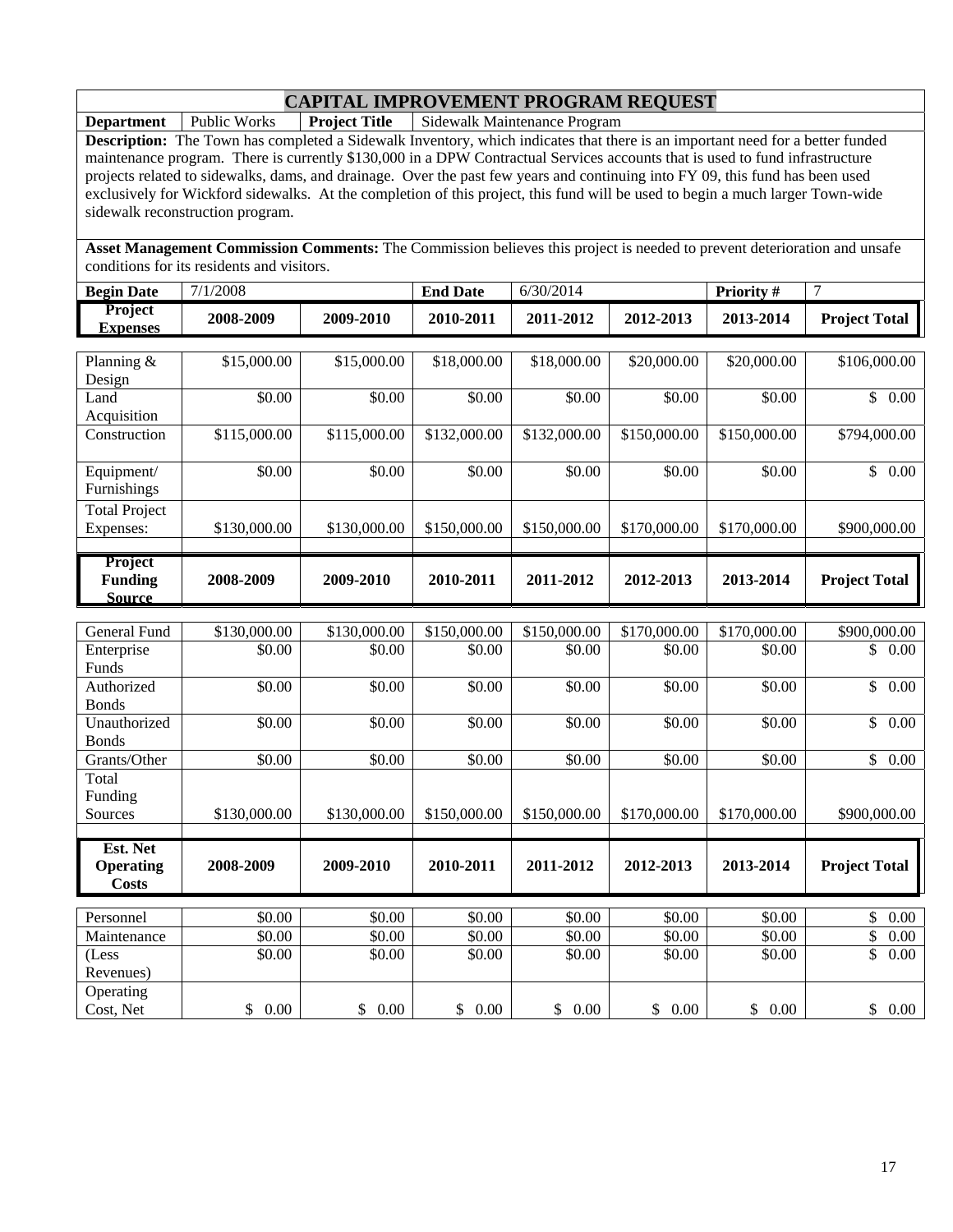**Department** Recreation/Planning **Project Title** Town-wide Playing Fields

**Description:** The first year of this project will include an analysis of existing fields and to determine the current and future need for additional playfields. Four new playfields, including at a minimum one multipurpose field, are being proposed to be located at Quonset Point/Davisville in the North Davisville district. Funding for this project as well as future maintenance costs are proposed to be from the Quonset Development Corporation and a Department of Environmental Management Grant.

**Asset Management Commission Comments:** The Commission is concerned that the Town does not have enough recreation areas and recommends a study be undertaken which inventories current recreational assets and assesses future needs.

| <b>Begin Date</b>                            | 7/1/2008                     |                              | <b>End Date</b>       | 6/30/2010       |                  | Priority #             | 8                               |
|----------------------------------------------|------------------------------|------------------------------|-----------------------|-----------------|------------------|------------------------|---------------------------------|
| Project<br><b>Expenses</b>                   | 2008-2009                    | 2009-2010                    | 2010-2011             | 2011-2012       | 2012-2013        | 2013-2014              | <b>Project Total</b>            |
| Planning &<br>Design                         | \$41,200.00                  | \$0.00                       | \$0.00                | \$0.00          | \$0.00           | \$0.00                 | \$41,200.00                     |
| Land<br>Acquisition                          | \$0.00                       | \$0.00                       | \$0.00                | \$0.00          | \$0.00           | \$0.00                 | \$0.00                          |
| Construction                                 | \$0.00                       | \$373,890.00                 | \$0.00                | \$0.00          | \$0.00           | \$0.00                 | \$373,890.00                    |
| Equipment/<br>Furnishings                    | \$0.00                       | \$0.00                       | \$0.00                | \$0.00          | \$0.00           | \$0.00                 | \$0.00                          |
| <b>Total Project</b><br>Expenses:            | \$41,200.00                  | \$373,890.00                 | \$<br>0.00            | \$<br>0.00      | \$<br>0.00       | \$<br>0.00             | \$415,090.00                    |
| Project<br><b>Funding</b><br><b>Source</b>   | 2008-2009                    | 2009-2010                    | 2010-2011             | 2011-2012       | 2012-2013        | 2013-2014              | <b>Project Total</b>            |
|                                              |                              |                              |                       |                 |                  |                        |                                 |
| General Fund<br>Enterprise<br>Funds          | $\overline{$}0.00$<br>\$0.00 | $\overline{$}0.00$<br>\$0.00 | \$0.00<br>\$0.00      | 50.00<br>\$0.00 | \$0.00<br>\$0.00 | \$0.00<br>\$0.00       | \$<br>0.00<br>0.00<br>\$        |
| Authorized<br><b>Bonds</b>                   | \$0.00                       | \$0.00                       | \$0.00                | \$0.00          | \$0.00           | \$0.00                 | \$<br>0.00                      |
| Unauthorized<br><b>Bonds</b>                 | \$0.00                       | \$0.00                       | \$0.00                | \$0.00          | \$0.00           | \$0.00                 | $\overline{\mathbb{S}}$<br>0.00 |
| Grants/Other                                 | \$41,200.00                  | \$373,890.00                 | \$0.00                | \$0.00          | \$0.00           | \$0.00                 | \$415,090.00                    |
| Total<br>Funding<br>Sources                  | \$41,200.00                  | \$373,890.00                 | $\mathcal{S}$<br>0.00 | \$<br>0.00      | \$<br>0.00       | $\mathbb{S}^-$<br>0.00 | \$415,090.00                    |
|                                              |                              |                              |                       |                 |                  |                        |                                 |
| Est. Net<br><b>Operating</b><br><b>Costs</b> | 2008-2009                    | 2009-2010                    | 2010-2011             | 2011-2012       | 2012-2013        | 2013-2014              | <b>Project Total</b>            |
| Personnel                                    | $\overline{50.00}$           | $\overline{50.00}$           | \$0.00                | \$0.00          | 50.00            | \$0.00                 | \$<br>0.00                      |
| Maintenance                                  | \$0.00                       | \$0.00                       | \$30,900.00           | \$30,900.00     | \$30,900.00      | \$30,900.00            | \$123,600.00                    |
| (Less<br>Revenues)                           | \$0.00                       | \$0.00                       | \$0.00                | \$0.00          | \$0.00           | \$0.00                 | \$<br>0.00                      |
| Operating<br>Cost, Net                       | \$0.00                       | \$0.00                       | \$30,900.00           | \$30,900.00     | \$30,900.00      | \$30,900.00            | \$123,600.00                    |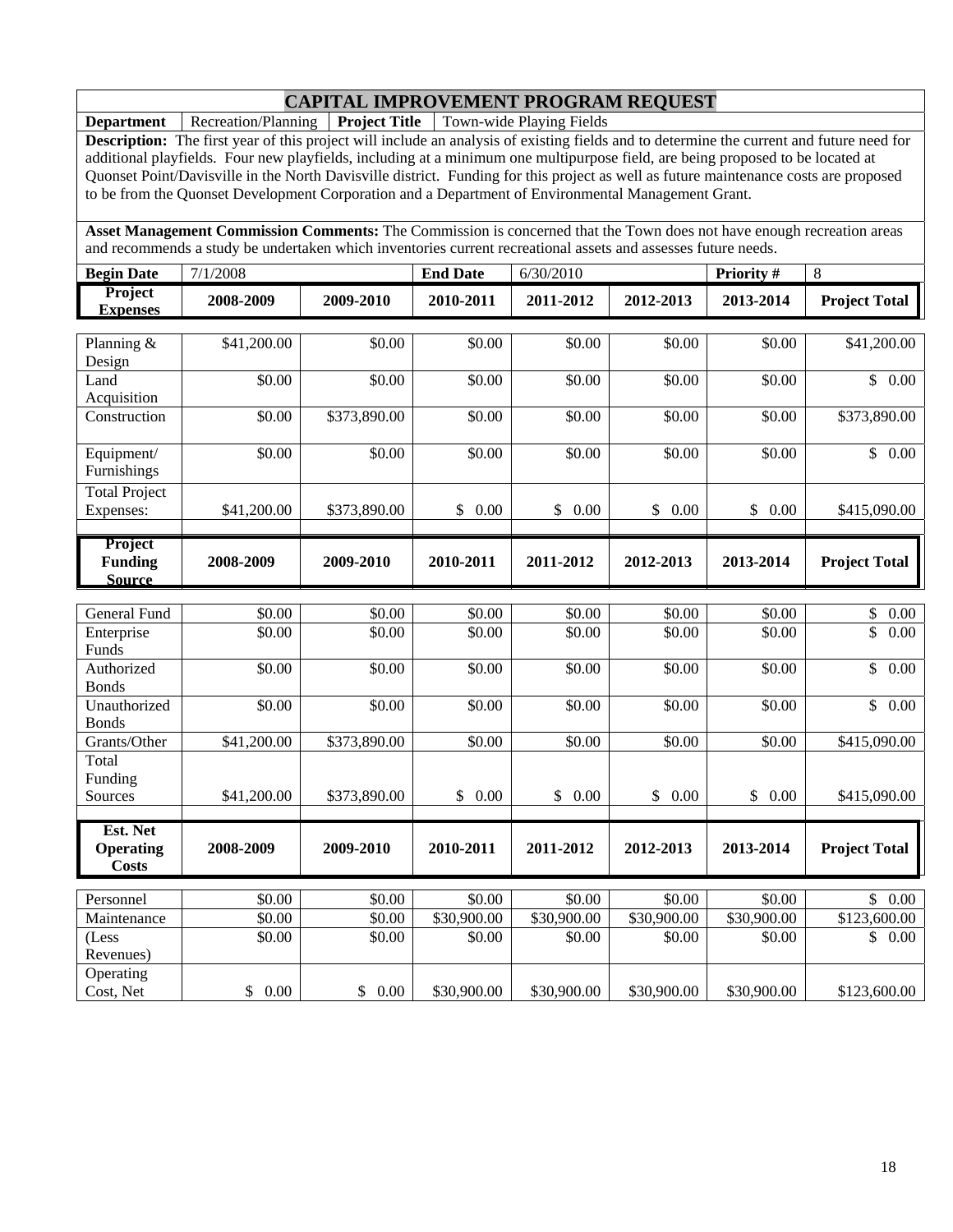**Department** | Public Works | **Project Title** | Misc. Dam Repair Projects

**Operating** 

**Description:** There are four dams in North Kingstown that are the maintenance responsibility of the Town. The largest of these structures is Bellville Pond Dam. This dam was reconstructed this past year and operating with a newly constructed spillway. The other three dams are smaller structures that are in fact impoundments created by Town road embankments. These structures include Chadsey Road Dam, Featherbed Road Dam and Secret Lake Dam, which is created by the embankment of Oak Hill Road. Each of these three smaller structures has had a Phase I Report completed on them. Recommendations from these reports document a maintenance need to the road embankments or slopes, as well as the spillways. The Town will be proposing to eliminate the dam at Chadsey Road, as it is already in a partially breached condition. The failure of what remains does not pose a public safety threat. The Featherbed Road Dam has been worked on by DPW and requires additional slope protection. The Secret Lake Dam is in good to fair shape, with the most critical need involving slope protection.

**Asset Management Commission Comments:** The dams presenting the highest risk have been repaired and the AMC has been advised that necessary repairs to the other dams will be made in connection with planned road maintenance.

| <b>Begin Date</b>                 | 7/1/2009   |              | <b>End Date</b> | 6/30/2013  |             | Priority # | 9                               |
|-----------------------------------|------------|--------------|-----------------|------------|-------------|------------|---------------------------------|
| <b>Project</b><br><b>Expenses</b> | 2008-2009  | 2009-2010    | 2010-2011       | 2011-2012  | 2012-2013   | 2013-2014  | <b>Project Total</b>            |
|                                   |            |              |                 |            |             |            |                                 |
| Planning &<br>Design              | \$0.00     | \$25,000.00  | \$0.00          | \$0.00     | \$0.00      | \$0.00     | \$25,000.00                     |
| Land<br>Acquisition               | \$0.00     | \$0.00       | \$0.00          | \$0.00     | \$0.00      | \$0.00     | \$0.00                          |
| Construction                      | \$0.00     | \$100,000.00 | \$100,000.00    | \$0.00     | \$50,000.00 | \$0.00     | \$250,000.00                    |
| Equipment/<br>Furnishings         | \$0.00     | \$0.00       | \$0.00          | \$0.00     | \$0.00      | \$0.00     | $\mathbb{S}$<br>0.00            |
| <b>Total Project</b>              |            |              |                 |            |             |            |                                 |
| Expenses:                         | 0.00<br>\$ | \$125,000.00 | \$100,000.00    | \$<br>0.00 | \$50,000.00 | \$<br>0.00 | \$275,000.00                    |
| <b>Project</b>                    |            |              |                 |            |             |            |                                 |
| <b>Funding</b><br><b>Source</b>   | 2008-2009  | 2009-2010    | 2010-2011       | 2011-2012  | 2012-2013   | 2013-2014  | <b>Project Total</b>            |
|                                   |            |              |                 |            |             |            |                                 |
| <b>General Fund</b>               | \$0.00     | \$125,000.00 | \$100,000.00    | \$0.00     | \$50,000.00 | \$0.00     | \$275,000.00                    |
| Enterprise<br>Funds               | \$0.00     | \$0.00       | \$0.00          | \$0.00     | \$0.00      | \$0.00     | \$<br>0.00                      |
| Authorized<br><b>Bonds</b>        | \$0.00     | \$0.00       | \$0.00          | \$0.00     | \$0.00      | \$0.00     | $\overline{\mathbb{S}}$<br>0.00 |
| Unauthorized<br><b>Bonds</b>      | \$0.00     | \$0.00       | \$0.00          | \$0.00     | \$0.00      | \$0.00     | $\mathbb{S}$<br>0.00            |
| Grants/Other                      | \$0.00     | \$0.00       | \$0.00          | \$0.00     | \$0.00      | \$0.00     | $\mathbb{S}$<br>0.00            |
| Total<br>Funding<br>Sources       | \$<br>0.00 | \$125,000.00 | \$100,000.00    | \$<br>0.00 | \$50,000.00 | \$<br>0.00 | \$275,000.00                    |
| Est. Net                          |            |              |                 |            |             |            |                                 |

| Costs       |        |        |        |            |          |        |                       |
|-------------|--------|--------|--------|------------|----------|--------|-----------------------|
|             |        |        |        |            |          |        |                       |
| Personnel   | \$0.00 | \$0.00 | \$0.00 | \$0.00     | \$0.00   | \$0.00 | 0.00<br>$\mathcal{D}$ |
| Maintenance | \$0.00 | \$0.00 | \$0.00 | \$0.00     | \$0.00   | \$0.00 | 0.00                  |
| (Less       | \$0.00 | \$0.00 | \$0.00 | \$0.00     | \$0.00   | \$0.00 | 0.00<br>D.            |
| Revenues)   |        |        |        |            |          |        |                       |
| Operating   |        |        |        |            |          |        |                       |
| Cost, Net   | 0.00   | \$0.00 | 0.00   | 0.00<br>\$ | $0.00\,$ | 0.00   | 0.00<br>D             |

**2008-2009 2009-2010 2010-2011 2011-2012 2012-2013 2013-2014 Project Total**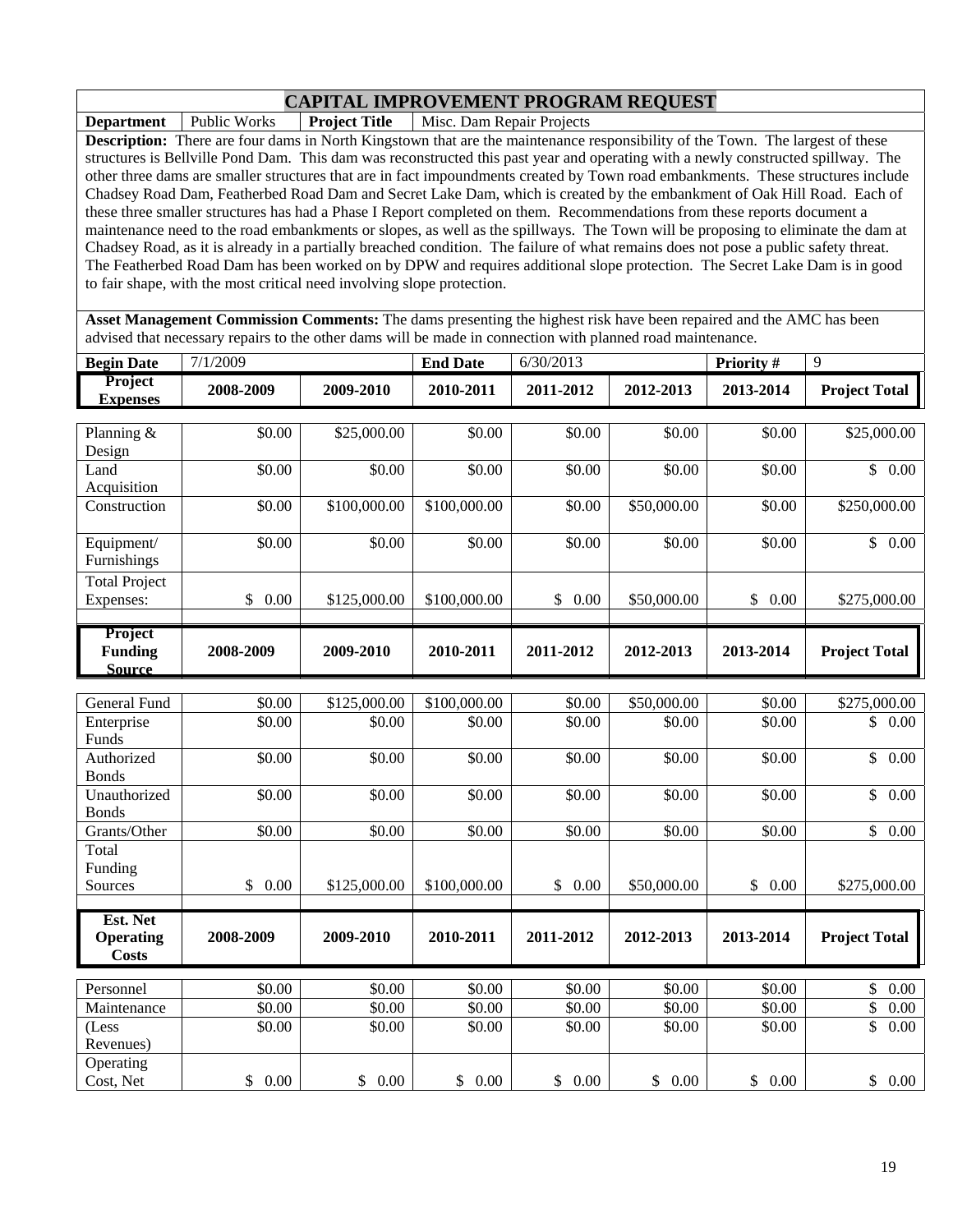**Department** Public Works **Project Title** West Main Street Road and Sidewalk Improvements

**Description:** West Main Street will be the last of three Wickford Improvement Projects. Design for West Main will not be started until the Main Street Improvement project is complete. With delayed federal funding for all projects, including Main Street, it is not expected that funding for West Main Street will be available for at least three years. The West Main Street project will be a 1R design and construction project, which means that existing infrastructure will be replaced in-kind. The Town will also request that the State complete the few sections of uncompleted sidewalk along this stretch of State road. All improvements in addition to this (lights, trees, brick sidewalks for crosswalks, etc.) must be funded by the Town.

**Asset Management Commission Comments:** The Commission believes that a priority should be placed on West Main Street reconstruction.

| <b>Begin Date</b>                            | 7/1/2010              |                      | <b>End Date</b>    | 6/30/2011            |                      | Priority #            | 10                   |
|----------------------------------------------|-----------------------|----------------------|--------------------|----------------------|----------------------|-----------------------|----------------------|
| <b>Project</b><br><b>Expenses</b>            | 2008-2009             | 2009-2010            | 2010-2011          | 2011-2012            | 2012-2013            | 2013-2014             | <b>Project Total</b> |
| Planning &<br>Design                         | \$0.00                | \$0.00               | \$0.00             | \$0.00               | \$0.00               | \$0.00                | 0.00<br>$\mathbb{S}$ |
| Land<br>Acquisition                          | \$0.00                | \$0.00               | \$0.00             | \$0.00               | \$0.00               | \$0.00                | $\mathbb{S}$<br>0.00 |
| Construction                                 | \$0.00                | \$0.00               | \$1,200,000.00     | \$0.00               | \$0.00               | \$0.00                | \$1,200,000.00       |
| Equipment/<br>Furnishings                    | \$0.00                | \$0.00               | \$0.00             | \$0.00               | \$0.00               | \$0.00                | \$0.00               |
| <b>Total Project</b><br>Expenses:            | \$<br>0.00            | \$<br>0.00           | \$1,200,000.00     | $\mathbb{S}$<br>0.00 | \$<br>0.00           | \$<br>0.00            | \$1,200,000.00       |
| Project<br><b>Funding</b><br><b>Source</b>   | 2008-2009             | 2009-2010            | 2010-2011          | 2011-2012            | 2012-2013            | 2013-2014             | <b>Project Total</b> |
|                                              |                       |                      |                    |                      |                      |                       |                      |
| General Fund                                 | \$0.00                | \$0.00               | \$0.00             | \$0.00               | \$0.00               | \$0.00                | \$<br>0.00           |
| Enterprise<br>Funds                          | \$0.00                | \$0.00               | $\overline{$}0.00$ | \$0.00               | \$0.00               | \$0.00                | \$<br>0.00           |
| Authorized<br><b>Bonds</b>                   | \$0.00                | \$0.00               | $\overline{$}0.00$ | \$0.00               | \$0.00               | \$0.00                | \$<br>0.00           |
| Unauthorized<br><b>Bonds</b>                 | \$0.00                | \$0.00               | \$0.00             | \$0.00               | \$0.00               | \$0.00                | $\mathbb{S}$<br>0.00 |
| Grants/Other<br>Total                        | \$0.00                | \$0.00               | \$1,200,000.00     | \$0.00               | \$0.00               | \$0.00                | \$1,200,000.00       |
| Funding<br>Sources                           | $\mathbb{S}$<br>0.00  | $\mathbb{S}$<br>0.00 | \$1,200,000.00     | \$ 0.00              | $\mathbb{S}$<br>0.00 | \$0.00                | \$1,200,000.00       |
| Est. Net<br><b>Operating</b><br><b>Costs</b> | 2008-2009             | 2009-2010            | 2010-2011          | 2011-2012            | 2012-2013            | 2013-2014             | <b>Project Total</b> |
| Personnel                                    | \$0.00                | \$0.00               | \$0.00             | \$0.00               | \$0.00               | \$0.00                | \$<br>0.00           |
| Maintenance                                  | \$0.00                | \$0.00               | \$0.00             | \$0.00               | \$0.00               | \$0.00                | \$<br>0.00           |
| (Less<br>Revenues)                           | \$0.00                | \$0.00               | \$0.00             | \$0.00               | \$0.00               | $\overline{$}0.00$    | \$<br>0.00           |
| Operating<br>Cost, Net                       | $\frac{1}{2}$<br>0.00 | \$<br>0.00           | \$<br>0.00         | \$0.00               | $\mathbb{S}$<br>0.00 | $\frac{1}{2}$<br>0.00 | \$0.00               |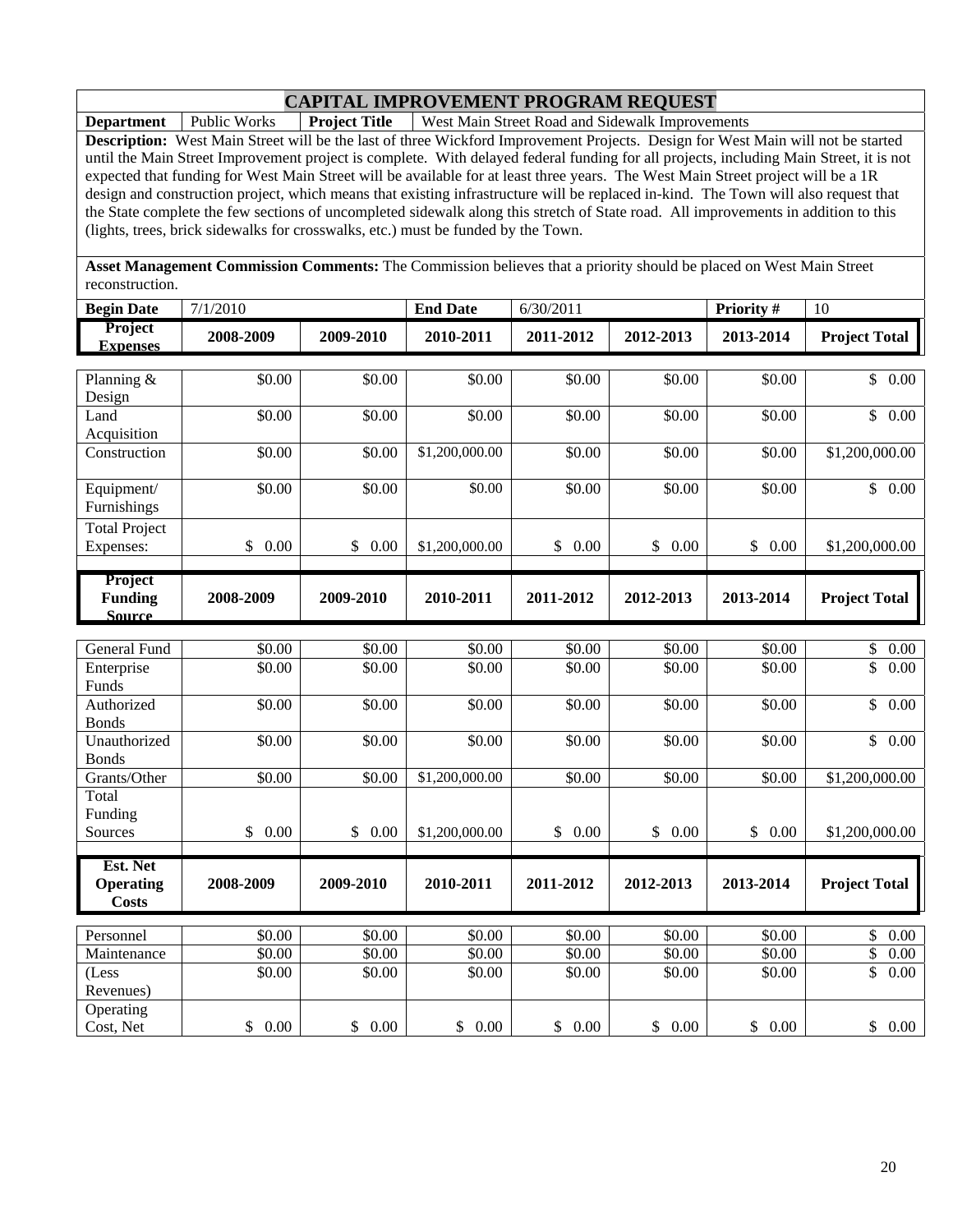**Department** Recreation/Planning **Project Title** Calf Pasture Point Master Plan Improvements

**Description:** Project involves implementation of the Calf Pasture Point Master Plan. Calf Pasture Point improvements contingent on availability of additional grant funding. Based on availability of grand funds, improvements will include general site work, signs and benches in FY09, trail improvements in FY10, FY12, wetlands restoration project with the NRCS and wetlands mitigation in FY11 and the overlook structure with additional signage in FY13. Design of the first phase of trail improvements was completed in 2007 and the first phase of trail improvement construction will be completed in FY08. The QDC is moving ahead on the construction of a parking lot adjacent to Calf Pasture Point, as well as the bike trail from Post Road. The parking lot is scheduled to be completed in early 2008. The combination of additional recreational improvements at Calf Pasture Point, Yorktown Park, and the north end recreational fields will require the addition of one full-time staff person in the facilities department that will also perform other maintenance projects. One third of the anticipated cost is shown as net operating costs for each project.

**Asset Management Commission Comments:** This project should be funded with grants rather tha n Town funds. As with similar projects, this will require ongoing maintenance which will impact the town's operating budget and consideration given to public safety by signage to alert trespassers.

| <b>Begin Date</b>                            | 7/1/2006         |                         | <b>End Date</b>  | 6/30/2012                |                  | Priority $#$     | 10                       |
|----------------------------------------------|------------------|-------------------------|------------------|--------------------------|------------------|------------------|--------------------------|
| Project<br><b>Expenses</b>                   | 2008-2009        | 2009-2010               | 2010-2011        | 2011-2012                | 2012-2013        | 2013-2014        | <b>Project Total</b>     |
| Planning &<br>Design                         | \$10,000.00      | \$16,000.00             | \$5,000.00       | \$13,000.00              | \$13,000.00      | \$11,000.00      | \$68,000.00              |
| Land<br>Acquisition                          | \$0.00           | \$0.00                  | \$0.00           | \$0.00                   | \$0.00           | \$0.00           | \$0.00                   |
| Construction                                 | \$100,000.00     | \$0.00                  | \$175,000.00     | \$150,000.00             | \$150,000.00     | \$125,000.00     | \$700,000.00             |
| Equipment/<br>Furnishings                    | \$0.00           | \$0.00                  | \$0.00           | \$0.00                   | \$0.00           | \$0.00           | \$0.00                   |
| <b>Total Project</b><br>Expenses:            | \$110,000.00     | \$16,000.00             | \$180,000.00     | \$163,000.00             | \$163,000.00     | \$136,000.00     | \$768,000.00             |
| Project<br><b>Funding</b><br><b>Source</b>   | 2008-2009        | 2009-2010               | 2010-2011        | 2011-2012                | 2012-2013        | 2013-2014        | <b>Project Total</b>     |
|                                              |                  |                         |                  |                          |                  |                  |                          |
| <b>General Fund</b><br>Enterprise<br>Funds   | \$0.00<br>\$0.00 | \$0.00<br>\$0.00        | \$0.00<br>\$0.00 | \$0.00<br>\$0.00         | \$0.00<br>\$0.00 | \$0.00<br>\$0.00 | \$<br>0.00<br>\$<br>0.00 |
| Authorized<br><b>Bonds</b>                   | \$0.00           | \$0.00                  | \$0.00           | \$0.00                   | \$0.00           | \$0.00           | \$<br>0.00               |
| Unauthorized<br><b>Bonds</b>                 | \$0.00           | \$0.00                  | \$0.00           | \$0.00                   | \$0.00           | \$0.00           | \$0.00                   |
| Grants/Other                                 | \$110,000.00     | \$16,000.00             | \$180,000.00     | $\overline{$}163,000.00$ | \$163,000.00     | \$136,000.00     | \$768,000.00             |
| Total<br>Funding                             |                  |                         |                  |                          |                  |                  |                          |
| Sources                                      | \$110,000.00     | \$16,000.00             | \$180,000.00     | \$163,000.00             | \$163,000.00     | \$136,000.00     | \$768,000.00             |
| Est. Net<br><b>Operating</b><br><b>Costs</b> | 2008-2009        | 2009-2010               | 2010-2011        | 2011-2012                | 2012-2013        | 2013-2014        | <b>Project Total</b>     |
| Personnel                                    | \$0.00           | \$0.00                  | \$0.00           | \$0.00                   | \$0.00           | \$0.00           | \$0.00                   |
| Maintenance                                  | \$10,000.00      | $\overline{$15,000.00}$ | \$20,000.00      | \$21,000.00              | \$21,000.00      | \$24,000.00      | \$111,000.00             |
| (Less<br>Revenues)                           | \$0.00           | \$0.00                  | \$0.00           | \$0.00                   | \$0.00           | \$0.00           | \$0.00                   |
| Operating<br>Cost, Net                       | \$10,000.00      | \$15,000.00             | \$20,000.00      | \$21,000.00              | \$21,000.00      | \$24,000.00      | \$111,000.00             |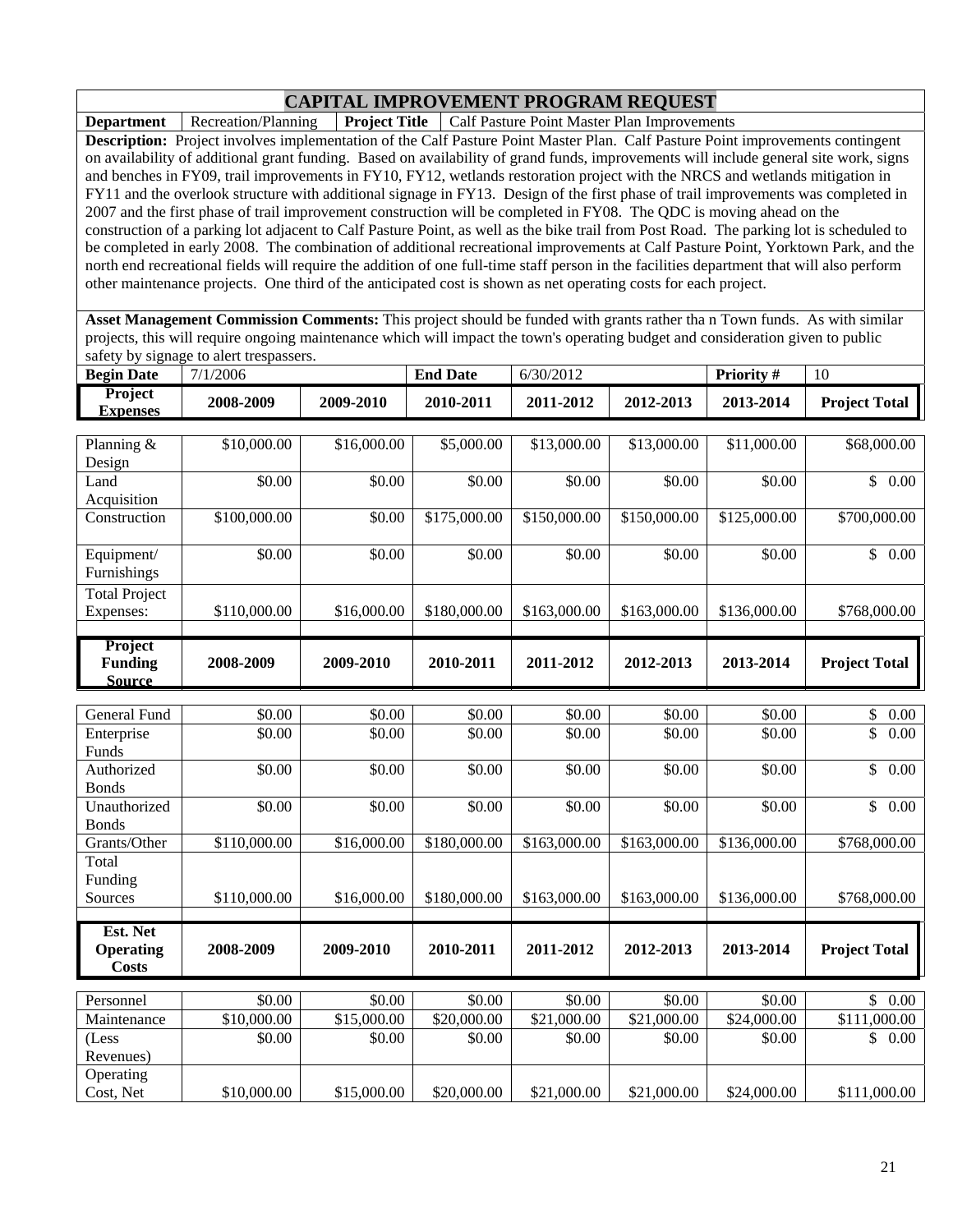**Department** Recreation/Planning **Project Title** Yorktown Park **Description:** A master plan for Yorktown Park was completed and approved by Town Council in 2003. Timing of construction will depend on availability of grant funding. Phase I playground work was accomplished using private funds. Replacement of the basketball court and fencing has been completed. A Phase II project, which included improved parking, landscaping, exercise equipment and walking trails, was completed in late summer of 2007. The pavilion shelter should be completed in the summer of 2008. Phase III improvements, which includes additional trails and restrooms, will depend on future grant funding. The combination of additional recreational improvements at Calf Pasture Point, Yorktown Park and the north end recreational fields will require the addition of one full-time staff person in the facilities department that will also perform other maintenance projects. One third of the anticipated cost is shown as net operating costs for each project.

**Asset Management Commission Comments:** Commission agrees unanimously that this is a priority provided funding from non-Town sources. (e.g. Community Development Block Grant)

| <b>Begin Date</b>                          | 7/1/2009             |                        | <b>End Date</b> | 6/30/2012    |             | Priority #  | 10                   |
|--------------------------------------------|----------------------|------------------------|-----------------|--------------|-------------|-------------|----------------------|
| Project<br><b>Expenses</b>                 | 2008-2009            | 2009-2010              | 2010-2011       | 2011-2012    | 2012-2013   | 2013-2014   | <b>Project Total</b> |
| Planning &<br>Design                       | \$0.00               | \$20,000.00            | \$0.00          | \$0.00       | \$0.00      | \$0.00      | \$20,000.00          |
| Land<br>Acquisition                        | \$0.00               | \$0.00                 | \$0.00          | \$0.00       | \$0.00      | \$0.00      | \$0.00               |
| Construction                               | \$0.00               | \$0.00                 | \$0.00          | \$200,000.00 | \$0.00      | \$0.00      | \$200,000.00         |
| Equipment/<br>Furnishings                  | \$0.00               | \$0.00                 | \$0.00          | \$0.00       | \$0.00      | \$0.00      | $\mathbb{S}$<br>0.00 |
| Total Project<br>Expenses:                 | $\mathbb{S}$<br>0.00 | \$20,000.00            | \$0.00          | \$200,000.00 | \$0.00      | \$<br>0.00  | \$220,000.00         |
| Project<br><b>Funding</b><br><b>Source</b> | 2008-2009            | 2009-2010              | 2010-2011       | 2011-2012    | 2012-2013   | 2013-2014   | <b>Project Total</b> |
|                                            |                      |                        |                 |              |             |             |                      |
| <b>General Fund</b>                        | \$0.00               | \$0.00                 | \$0.00          | \$0.00       | \$0.00      | \$0.00      | \$<br>0.00           |
| Enterprise<br>Funds                        | \$0.00               | \$0.00                 | \$0.00          | \$0.00       | \$0.00      | \$0.00      | \$<br>0.00           |
| Authorized<br><b>Bonds</b>                 | \$0.00               | \$0.00                 | \$0.00          | \$0.00       | \$0.00      | \$0.00      | $\mathbb{S}$<br>0.00 |
| Unauthorized<br><b>Bonds</b>               | \$0.00               | \$0.00                 | \$0.00          | \$0.00       | \$0.00      | \$0.00      | $\mathbb{S}$<br>0.00 |
| Grants/Other                               | \$0.00               | \$20,000.00            | \$0.00          | \$200,000.00 | \$0.00      | \$0.00      | \$220,000.00         |
| Total                                      |                      |                        |                 |              |             |             |                      |
| Funding                                    |                      |                        |                 |              |             |             |                      |
| Sources                                    | \$<br>0.00           | \$20,000.00            | \$<br>0.00      | \$200,000.00 | \$<br>0.00  | \$<br>0.00  | \$220,000.00         |
| Est. Net                                   |                      |                        |                 |              |             |             |                      |
| <b>Operating</b><br><b>Costs</b>           | 2008-2009            | 2009-2010              | 2010-2011       | 2011-2012    | 2012-2013   | 2013-2014   | <b>Project Total</b> |
| Personnel                                  | \$0.00               | \$16,667.00            | \$16,667.00     | \$16,667.00  | \$16,667.00 | \$16,667.00 | \$83,335.00          |
| Maintenance                                | \$0.00               | $\overline{$2,000.00}$ | \$2,000.00      | \$2,000.00   | \$2,000.00  | \$2,000.00  | \$10,000.00          |
| (Less                                      | \$0.00               | \$0.00                 | \$0.00          | \$0.00       | \$0.00      | \$0.00      | \$<br>0.00           |
| Revenues)                                  |                      |                        |                 |              |             |             |                      |
| Operating                                  |                      |                        |                 |              |             |             |                      |
| Cost, Net                                  | 0.00<br>$\mathbb{S}$ | \$18,667.00            | \$18,667.00     | \$18,667.00  | \$18,667.00 | \$18,667.00 | \$93,335.00          |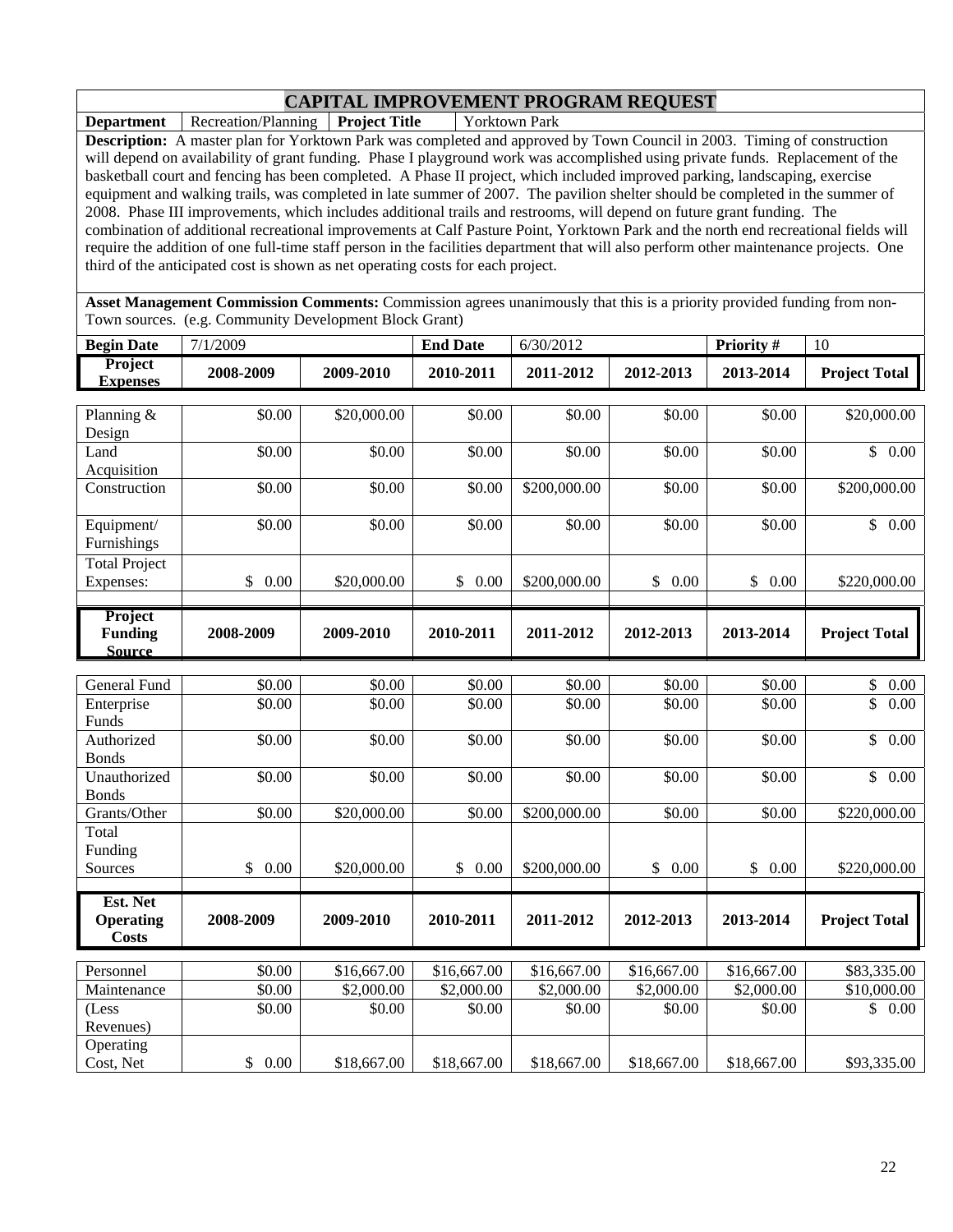**Department** Planning/Recreation **Project Title** North End Recreational Fields

**Description:** The Town is in negotiations to buy/receive by donation approximately 10 acres for the use of recreational fields. The Town has received a \$300,000 RIDEM grant to use towards the purchase price of the landor other recreational land acquisition in Town. The amount indicated from the General Fund will be allocated from the Farmland and Open Space Reserve (Realty Tax Stamps). With the purchase of these 10 acre plus the additional recreational improvements at Calf Pasture Point and Yorktown Park will require the addition of one full-time staff person in the facilities department that will have maintenance responsibilities for the projects mentioned above. One third of the anticipated cost is shown as net operating costs for each project in the CIP.

**Asset Management Commission Comments:** The Commission believes this is a worthwhile project but would point out to the Town Council that as with other similar projects, there will be ongoing maintenance costs which will plan an added burden on limited Town funds. At some point, the Asset Management Commission would like to know when will it be established that there are enough playing fields in North Kingstown.

| <b>Begin Date</b>                 | 7/1/2008     |            | <b>End Date</b> | 6/30/2009  |                        | <b>Priority#</b> | 11                   |
|-----------------------------------|--------------|------------|-----------------|------------|------------------------|------------------|----------------------|
| <b>Project</b><br><b>Expenses</b> | 2008-2009    | 2009-2010  | 2010-2011       | 2011-2012  | 2012-2013              | 2013-2014        | <b>Project Total</b> |
|                                   |              |            |                 |            |                        |                  |                      |
| Planning $&$                      | \$0.00       | \$0.00     | \$0.00          | \$0.00     | \$0.00                 | \$0.00           | $0.00\,$<br>\$       |
| Design                            |              |            |                 |            |                        |                  |                      |
| Land                              | \$600,000.00 | \$0.00     | \$0.00          | \$0.00     | \$0.00                 | \$0.00           | \$600,000.00         |
| Acquisition                       |              |            |                 |            |                        |                  |                      |
| Construction                      | \$0.00       | \$0.00     | \$0.00          | \$0.00     | \$0.00                 | \$0.00           | \$<br>0.00           |
|                                   |              |            |                 |            |                        |                  |                      |
| Equipment/                        | \$0.00       | \$0.00     | \$0.00          | \$0.00     | \$0.00                 | \$0.00           | 0.00<br>\$           |
| Furnishings                       |              |            |                 |            |                        |                  |                      |
| <b>Total Project</b>              |              |            |                 |            |                        |                  |                      |
| Expenses:                         | \$600,000.00 | 0.00<br>\$ | \$<br>0.00      | \$<br>0.00 | $\mathbb{S}^-$<br>0.00 | \$<br>0.00       | \$600,000.00         |
|                                   |              |            |                 |            |                        |                  |                      |
| <b>Project</b><br><b>Funding</b>  | 2008-2009    | 2009-2010  | 2010-2011       | 2011-2012  | 2012-2013              | 2013-2014        | <b>Project Total</b> |
| <b>Source</b>                     |              |            |                 |            |                        |                  |                      |

| General Fund     | \$300,000.00 | \$0.00      | \$0.00      | \$0.00      | \$0.00      | \$0.00      | \$300,000.00           |
|------------------|--------------|-------------|-------------|-------------|-------------|-------------|------------------------|
| Enterprise       | \$0.00       | \$0.00      | \$0.00      | \$0.00      | \$0.00      | \$0.00      | \$<br>0.00             |
| Funds            |              |             |             |             |             |             |                        |
| Authorized       | \$0.00       | \$0.00      | \$0.00      | \$0.00      | \$0.00      | \$0.00      | $\mathbb{S}^-$<br>0.00 |
| <b>Bonds</b>     |              |             |             |             |             |             |                        |
| Unauthorized     | \$0.00       | \$0.00      | \$0.00      | \$0.00      | \$0.00      | \$0.00      | \$<br>0.00             |
| <b>Bonds</b>     |              |             |             |             |             |             |                        |
| Grants/Other     | \$300,000.00 | \$0.00      | \$0.00      | \$0.00      | \$0.00      | \$0.00      | \$300,000.00           |
| Total            |              |             |             |             |             |             |                        |
| Funding          |              |             |             |             |             |             |                        |
| Sources          | \$600,000.00 | \$<br>0.00  | \$<br>0.00  | \$<br>0.00  | \$<br>0.00  | \$<br>0.00  | \$600,000.00           |
|                  |              |             |             |             |             |             |                        |
|                  |              |             |             |             |             |             |                        |
| Est. Net         |              |             |             |             |             |             |                        |
| <b>Operating</b> | 2008-2009    | 2009-2010   | 2010-2011   | 2011-2012   | 2012-2013   | 2013-2014   | <b>Project Total</b>   |
| <b>Costs</b>     |              |             |             |             |             |             |                        |
|                  |              |             |             |             |             |             |                        |
| Personnel        | \$16,667.00  | \$16,667.00 | \$16,667.00 | \$16,667.00 | \$16,667.00 | \$16,667.00 | \$100,002.00           |
| Maintenance      | \$0.00       | \$5,000.00  | \$5,000.00  | \$5,000.00  | \$5,000.00  | \$5,000.00  | \$25,000.00            |
| (Less            | \$0.00       | \$0.00      | \$0.00      | \$0.00      | \$0.00      | \$0.00      | \$<br>0.00             |
| Revenues)        |              |             |             |             |             |             |                        |
| Operating        |              |             |             |             |             |             |                        |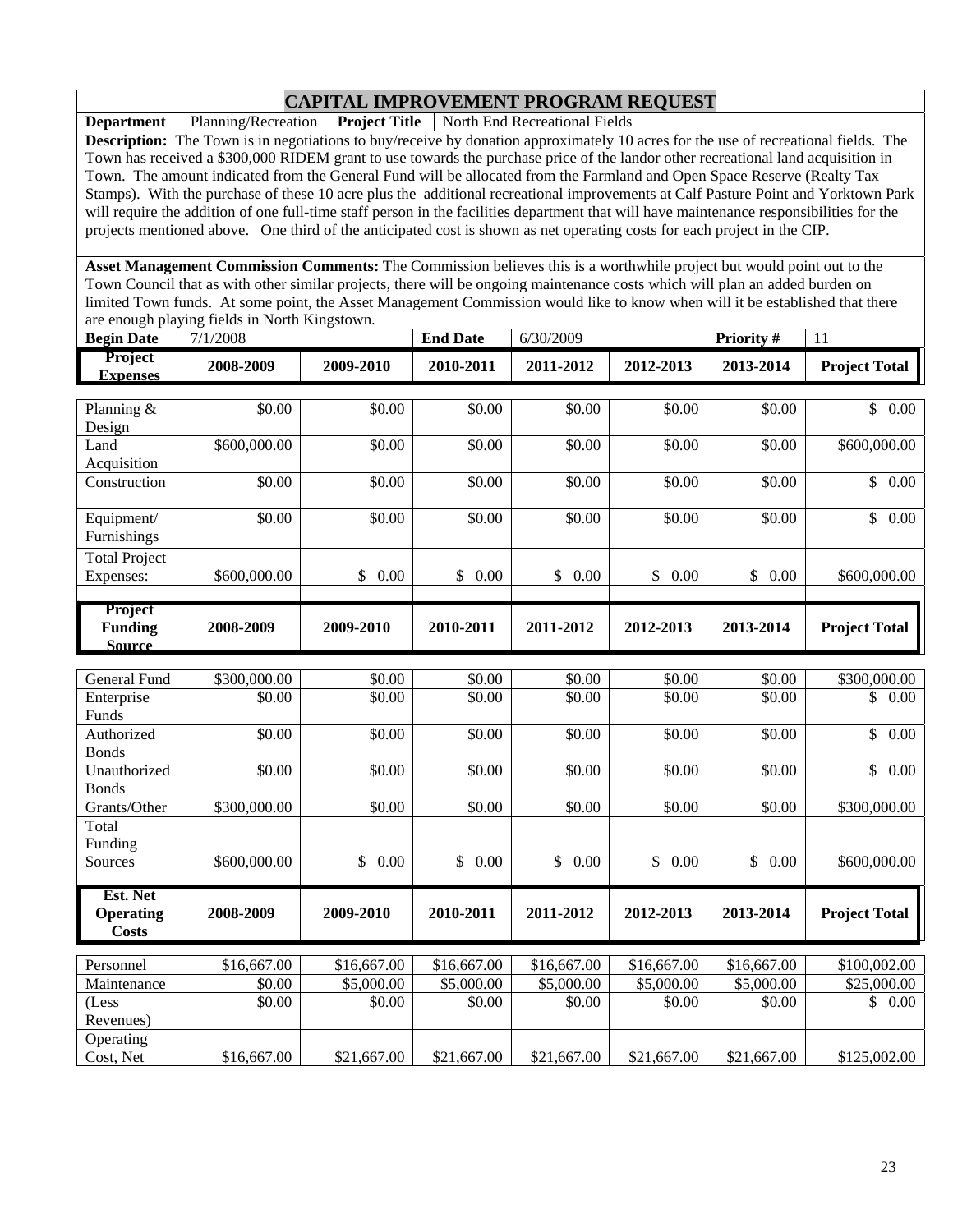| <b>Department</b>    | <b>Public Safety</b>                                                                                                           | <b>Project Title</b> |                 | Public Safety Bldg Imp Phase II |           |                |                      |
|----------------------|--------------------------------------------------------------------------------------------------------------------------------|----------------------|-----------------|---------------------------------|-----------|----------------|----------------------|
|                      | Description: Construct a new Fire Headquarters as identified in the 2000 Maguire report. This project can be accomplished with |                      |                 |                                 |           |                |                      |
|                      | existing personnel and there will be no maintenance cost since project will not be complete until 2012-2013.                   |                      |                 |                                 |           |                |                      |
|                      |                                                                                                                                |                      |                 |                                 |           |                |                      |
|                      |                                                                                                                                |                      |                 |                                 |           |                |                      |
|                      |                                                                                                                                |                      |                 |                                 |           |                |                      |
|                      | Asset Management Commission Comments: The Commission supports this project but is not prepared to act on it until it becomes   |                      |                 |                                 |           |                |                      |
|                      | financially viable in the future.                                                                                              |                      |                 |                                 |           |                |                      |
| <b>Begin Date</b>    | 7/1/2010                                                                                                                       |                      | <b>End Date</b> | 6/30/2013                       |           | Priority #     | 12                   |
| Project              |                                                                                                                                |                      |                 |                                 |           |                |                      |
| <b>Expenses</b>      | 2008-2009                                                                                                                      | 2009-2010            | 2010-2011       | 2011-2012                       | 2012-2013 | 2013-2014      | <b>Project Total</b> |
|                      |                                                                                                                                |                      |                 |                                 |           |                |                      |
| Planning &           | \$0.00                                                                                                                         | \$0.00               | \$0.00          | \$600,000.00                    | \$0.00    | \$0.00         | \$600,000.00         |
| Design               |                                                                                                                                |                      |                 |                                 |           |                |                      |
| Land                 | \$0.00                                                                                                                         | \$0.00               | \$0.00          | \$500,000.00                    | \$0.00    | \$0.00         | \$500,000.00         |
| Acquisition          |                                                                                                                                |                      |                 |                                 |           |                |                      |
| Construction         | \$0.00                                                                                                                         | \$0.00               | \$0.00          | \$0.00                          | \$0.00    | \$6,000,000.00 | \$6,000,000.00       |
|                      |                                                                                                                                |                      |                 |                                 |           |                |                      |
| Equipment/           | \$0.00                                                                                                                         | \$0.00               | \$0.00          | \$0.00                          | \$0.00    | \$600,000.00   | \$600,000.00         |
| Furnishings          |                                                                                                                                |                      |                 |                                 |           |                |                      |
| <b>Total Project</b> |                                                                                                                                |                      |                 |                                 |           |                |                      |
| Expenses:            | \$<br>0.00                                                                                                                     | \$0.00               | \$0.00          | \$1,100,000.00                  | \$0.00    | \$6,600,000.00 | \$7,700,000.00       |
|                      |                                                                                                                                |                      |                 |                                 |           |                |                      |
| Project              |                                                                                                                                |                      |                 |                                 |           |                |                      |
| <b>Funding</b>       | 2008-2009                                                                                                                      | 2009-2010            | 2010-2011       | 2011-2012                       | 2012-2013 | 2013-2014      | <b>Project Total</b> |
| <b>Source</b>        |                                                                                                                                |                      |                 |                                 |           |                |                      |
|                      |                                                                                                                                |                      |                 |                                 |           |                |                      |
| General Fund         | \$0.00                                                                                                                         | \$0.00               | \$0.00          | \$0.00                          | \$0.00    | \$0.00         | \$<br>$0.00\,$       |
| Enterprise           | \$0.00                                                                                                                         | \$0.00               | \$0.00          | \$0.00                          | \$0.00    | \$0.00         | \$<br>0.00           |
| Funds                |                                                                                                                                |                      |                 |                                 |           |                |                      |
| Authorized           | \$0.00                                                                                                                         | \$0.00               | \$0.00          | \$0.00                          | \$0.00    | \$0.00         | $\overline{\$}$ 0.00 |
| <b>Bonds</b>         |                                                                                                                                |                      |                 |                                 |           |                |                      |
| Unauthorized         |                                                                                                                                | \$0.00               |                 | \$1,100,000.00                  | \$0.00    | \$6,600,000.00 |                      |
|                      | \$0.00                                                                                                                         |                      | \$0.00          |                                 |           |                | \$7,700,000.00       |
| <b>Bonds</b>         |                                                                                                                                |                      |                 |                                 |           |                |                      |
| Grants/Other         | \$0.00                                                                                                                         | \$0.00               | \$0.00          | \$0.00                          | \$0.00    | \$0.00         | \$0.00               |
| Total                |                                                                                                                                |                      |                 |                                 |           |                |                      |
| Funding              |                                                                                                                                |                      |                 |                                 |           |                |                      |
| Sources              | \$0.00                                                                                                                         | \$0.00               | \$0.00          | \$1,100,000.00                  | \$0.00    | \$6,600,000.00 | \$7,700,000.00       |
| Est. Net             |                                                                                                                                |                      |                 |                                 |           |                |                      |
|                      | 2008-2009                                                                                                                      | 2009-2010            |                 | 2011-2012                       | 2012-2013 | 2013-2014      |                      |
| <b>Operating</b>     |                                                                                                                                |                      | 2010-2011       |                                 |           |                | <b>Project Total</b> |
| <b>Costs</b>         |                                                                                                                                |                      |                 |                                 |           |                |                      |
| Personnel            | \$0.00                                                                                                                         | $\overline{$}0.00$   | \$0.00          | \$0.00                          | \$0.00    | \$0.00         | \$<br>$0.00\,$       |
| Maintenance          | \$0.00                                                                                                                         | \$0.00               | \$0.00          | \$0.00                          | \$0.00    | \$0.00         | \$<br>$0.00\,$       |
|                      | \$0.00                                                                                                                         | \$0.00               | \$0.00          | \$0.00                          | \$0.00    | \$0.00         | \$<br>$0.00\,$       |
| (Less<br>Revenues)   |                                                                                                                                |                      |                 |                                 |           |                |                      |
|                      |                                                                                                                                |                      |                 |                                 |           |                |                      |
| Operating            |                                                                                                                                |                      |                 |                                 |           |                |                      |
| Cost, Net            | $0.00\,$<br>$\frac{1}{2}$                                                                                                      | \$0.00               | \$0.00          | \$0.00                          | \$0.00    | \$0.00         | \$0.00               |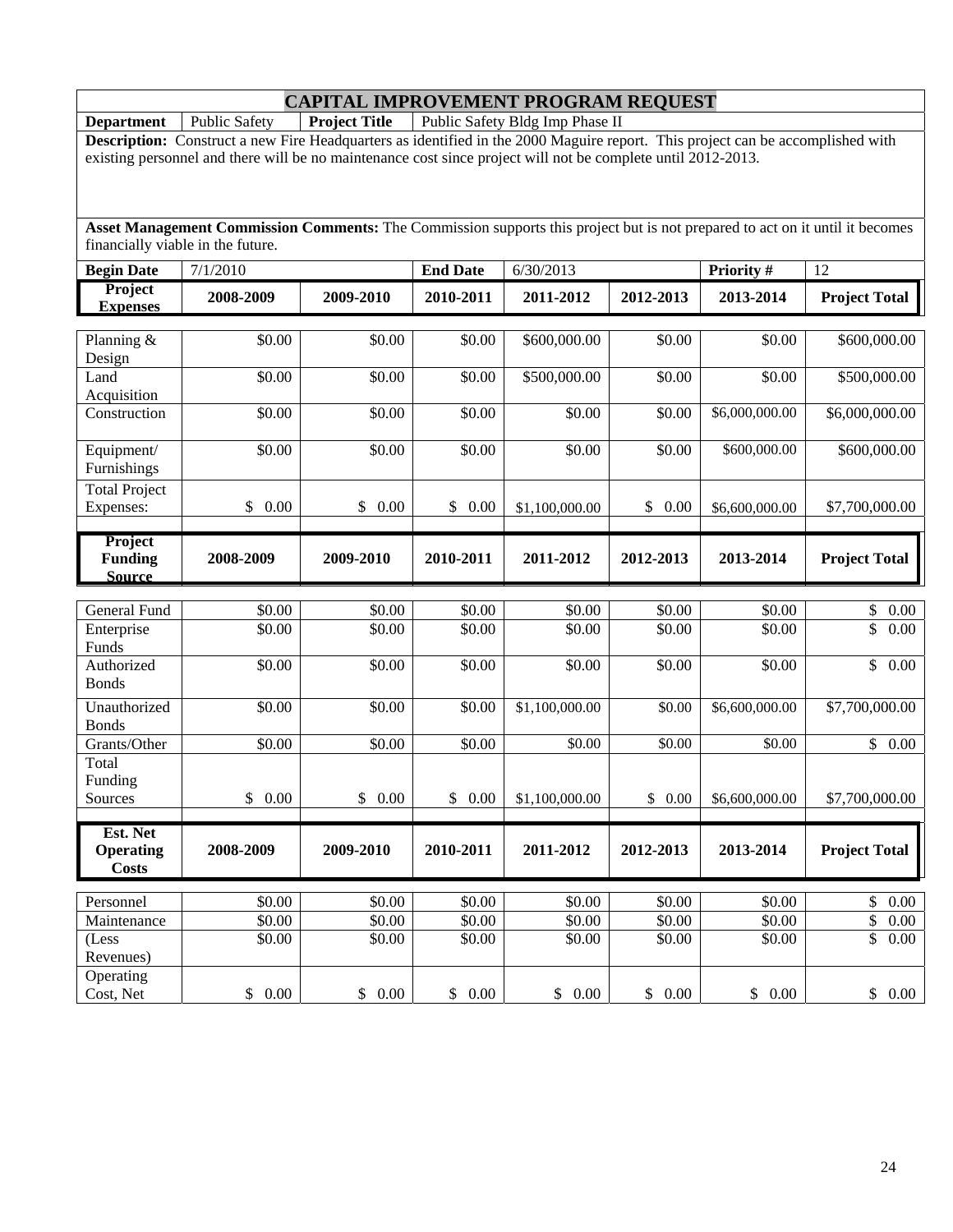**Department Recreation Project Title McGinn Park** 

**Description:** McGinn Park was designed and built as a result of a Bond about fifteen years ago. One of the fields is used for football, lacrosse, soccer and, if it was in good repair, field hockey. Unfortunately, for the past several years, the field has experienced extreme damage as a result of the Youth Football program. None of the other sports has been able to enjoy use of this facility to any meaningful extent because it has to be taken off line for repairs from November through mid-August after football ends. We need more fields to serve these activities in North Kingstown but one alternative would be to get away from spending a great deal of Public Works time and Town and youth sport's dollars to maintain natural grass. The cost to install sports turf is significantly less than purchasing land and building more fields and this facility would be available and safe year round for a host of activities. Some income could be realized through rental fees for outside groups who would be very interested in the opportunity to play on sports turf.

**Asset Management Commission Comments:** This field is used heavily and needs to be shut down every year. The AMC recommends that there be a study to determine whether the high school field should be replaced with artifical turf to provide yearround open use of the field. The study should also address the potential for revenue from rental of the field.

| <b>Begin Date</b>                 | 7/1/2008     |            | <b>End Date</b> | 6/30/2009      |            | <b>Priority#</b> | 12                         |
|-----------------------------------|--------------|------------|-----------------|----------------|------------|------------------|----------------------------|
| <b>Project</b><br><b>Expenses</b> | 2008-2009    | 2009-2010  | 2010-2011       | 2011-2012      | 2012-2013  | 2013-2014        | <b>Project Total</b>       |
|                                   |              |            |                 |                |            |                  |                            |
| Planning &                        | \$0.00       | \$0.00     | \$0.00          | \$0.00         | \$0.00     | \$0.00           | $\mathbb{S}^-$<br>$0.00\,$ |
| Design                            |              |            |                 |                |            |                  |                            |
| Land                              | \$0.00       | \$0.00     | \$0.00          | \$0.00         | \$0.00     | \$0.00           | \$<br>0.00                 |
| Acquisition                       |              |            |                 |                |            |                  |                            |
| Construction                      | \$798,250.00 | \$0.00     | \$0.00          | \$0.00         | \$0.00     | \$0.00           | \$798,250.00               |
|                                   |              |            |                 |                |            |                  |                            |
| Equipment/                        | \$0.00       | \$0.00     | \$0.00          | \$0.00         | \$0.00     | \$0.00           | \$<br>0.00                 |
| Furnishings                       |              |            |                 |                |            |                  |                            |
| <b>Total Project</b>              |              |            |                 |                |            |                  |                            |
| Expenses:                         | \$798,250.00 | 0.00<br>\$ | \$<br>0.00      | \$<br>$0.00\,$ | \$<br>0.00 | \$<br>0.00       | \$798,250.00               |
|                                   |              |            |                 |                |            |                  |                            |
| Project                           |              |            |                 |                |            |                  |                            |
| <b>Funding</b>                    | 2008-2009    | 2009-2010  | 2010-2011       | 2011-2012      | 2012-2013  | 2013-2014        | <b>Project Total</b>       |
| <b>Source</b>                     |              |            |                 |                |            |                  |                            |
|                                   |              |            |                 |                |            |                  |                            |
| General Fund                      | \$0.00       | \$0.00     | \$0.00          | \$0.00         | \$0.00     | \$0.00           | \$<br>0.00                 |
| Enterprise                        | \$0.00       | \$0.00     | \$0.00          | \$0.00         | \$0.00     | \$0.00           | \$<br>0.00                 |
| $E_{\rm{true}}$ de                |              |            |                 |                |            |                  |                            |

| Enterprise       | \$0.00       | \$0.00     | \$0.00     | \$0.00     | \$0.00     | \$0.00     | \$<br>0.00           |
|------------------|--------------|------------|------------|------------|------------|------------|----------------------|
| Funds            |              |            |            |            |            |            |                      |
| Authorized       | \$0.00       | \$0.00     | \$0.00     | \$0.00     | \$0.00     | \$0.00     | \$<br>0.00           |
| <b>Bonds</b>     |              |            |            |            |            |            |                      |
| Unauthorized     | \$798,250.00 | \$0.00     | \$0.00     | \$0.00     | \$0.00     | \$0.00     | \$798,250.00         |
| <b>Bonds</b>     |              |            |            |            |            |            |                      |
| Grants/Other     | \$0.00       | \$0.00     | \$0.00     | \$0.00     | \$0.00     | \$0.00     | \$<br>0.00           |
| Total            |              |            |            |            |            |            |                      |
| Funding          |              |            |            |            |            |            |                      |
| Sources          | \$798,250.00 | 0.00<br>\$ | \$<br>0.00 | \$<br>0.00 | \$<br>0.00 | \$<br>0.00 | \$798,250.00         |
|                  |              |            |            |            |            |            |                      |
|                  |              |            |            |            |            |            |                      |
| Est. Net         |              |            |            |            |            |            |                      |
| <b>Operating</b> | 2008-2009    | 2009-2010  | 2010-2011  | 2011-2012  | 2012-2013  | 2013-2014  | <b>Project Total</b> |
| Costs            |              |            |            |            |            |            |                      |
|                  |              |            |            |            |            |            |                      |
| Personnel        | \$0.00       | \$0.00     | \$0.00     | \$0.00     | \$0.00     | \$0.00     | \$<br>0.00           |
| Maintenance      | \$0.00       | \$0.00     | \$0.00     | \$0.00     | \$0.00     | \$0.00     | \$<br>0.00           |
| (Less            | \$0.00       | \$0.00     | \$0.00     | \$0.00     | \$0.00     | \$0.00     | \$<br>0.00           |
| Revenues)        |              |            |            |            |            |            |                      |
| Operating        |              |            |            |            |            |            |                      |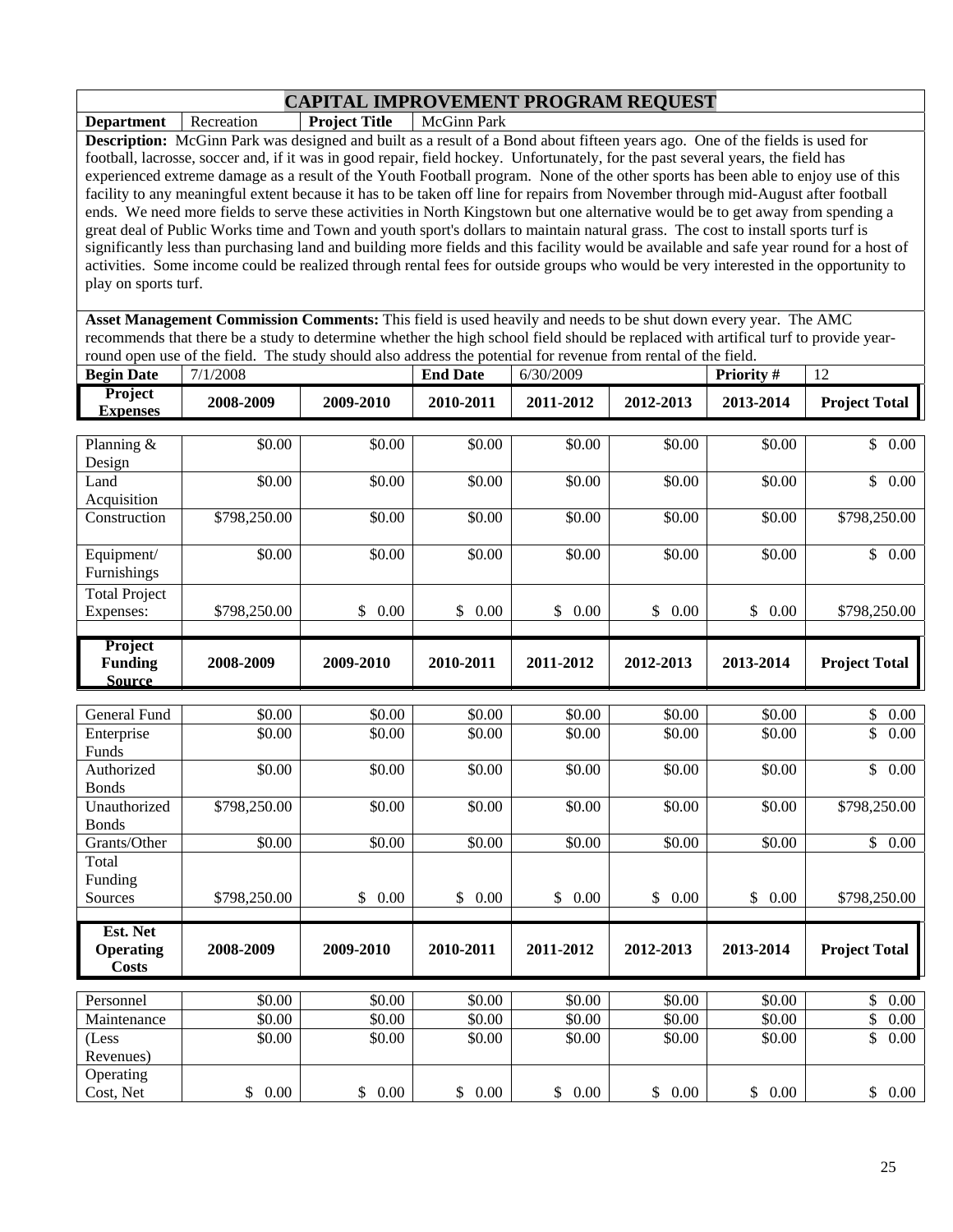| <b>CAPITAL IMPROVEMENT PROGRAM REQUEST</b> |                                     |  |                                                                                                                            |  |  |  |  |  |
|--------------------------------------------|-------------------------------------|--|----------------------------------------------------------------------------------------------------------------------------|--|--|--|--|--|
| <b>Department</b>                          | Planning/Recreation   Project Title |  | McGinn Park Skating                                                                                                        |  |  |  |  |  |
|                                            |                                     |  |                                                                                                                            |  |  |  |  |  |
|                                            |                                     |  | Description: Major upgrade of Skating facility at McGinn Park. The Rhode Island Department of Environmental Management has |  |  |  |  |  |

awarded a grant that requires 50% in matching funds. The Town is in search of matching funds, such as grants and the student skateboard group is raising private money in order to move the project forward. The Planning Department is currently seeking an extension of this grant. A local skate group associated with the school department has begun fundraising efforts to help offset some of the Town cost for this project. The Town expects to receive a total of \$55,000 in grants, \$15,000 in fund raising efforts, and \$40,000 through the general fund.

**Asset Management Commission Comments:** Upon acceptance of grant funding, the Commission feels this project should move forward.

| <b>Begin Date</b>                            | 7/1/2008              |                  | <b>End Date</b>              | 6/30/2009                    |                        | Priority #           | 13                    |
|----------------------------------------------|-----------------------|------------------|------------------------------|------------------------------|------------------------|----------------------|-----------------------|
| Project<br><b>Expenses</b>                   | 2008-2009             | 2009-2010        | 2010-2011                    | 2011-2012                    | 2012-2013              | 2013-2014            | <b>Project Total</b>  |
| Planning &<br>Design                         | \$10,000.00           | \$0.00           | \$0.00                       | \$0.00                       | \$0.00                 | \$0.00               | \$10,000.00           |
| Land<br>Acquisition                          | \$0.00                | \$0.00           | \$0.00                       | \$0.00                       | \$0.00                 | \$0.00               | \$0.00                |
| Construction                                 | \$100,000.00          | \$0.00           | \$0.00                       | \$0.00                       | \$0.00                 | \$0.00               | \$100,000.00          |
| Equipment/<br>Furnishings                    | \$0.00                | \$0.00           | \$0.00                       | \$0.00                       | \$0.00                 | \$0.00               | \$0.00                |
| <b>Total Project</b><br>Expenses:            | \$110,000.00          | \$<br>0.00       | \$<br>0.00                   | \$<br>0.00                   | \$0.00                 | \$<br>0.00           | \$110,000.00          |
| Project<br><b>Funding</b><br><b>Source</b>   | 2008-2009             | 2009-2010        | 2010-2011                    | 2011-2012                    | 2012-2013              | 2013-2014            | <b>Project Total</b>  |
|                                              |                       |                  |                              |                              |                        |                      |                       |
| General Fund<br>Enterprise<br>Funds          | \$40,000.00<br>\$0.00 | \$0.00<br>\$0.00 | $\overline{$}0.00$<br>\$0.00 | $\overline{$}0.00$<br>\$0.00 | \$0.00<br>\$0.00       | \$0.00<br>\$0.00     | \$40,000.00<br>\$0.00 |
| Authorized<br><b>Bonds</b>                   | \$0.00                | \$0.00           | \$0.00                       | \$0.00                       | \$0.00                 | \$0.00               | $\mathbb{S}$<br>0.00  |
| Unauthorized<br><b>Bonds</b>                 | \$0.00                | \$0.00           | \$0.00                       | \$0.00                       | \$0.00                 | \$0.00               | $\mathbb{S}$<br>0.00  |
| Grants/Other                                 | \$70,000.00           | \$0.00           | \$0.00                       | \$0.00                       | \$0.00                 | \$0.00               | \$70,000.00           |
| Total<br>Funding<br>Sources                  | \$110,000.00          | \$<br>0.00       | $\mathbb{S}$<br>0.00         | \$<br>0.00                   | \$0.00                 | $\mathbb{S}$<br>0.00 | \$110,000.00          |
|                                              |                       |                  |                              |                              |                        |                      |                       |
| Est. Net<br><b>Operating</b><br><b>Costs</b> | 2008-2009             | 2009-2010        | 2010-2011                    | 2011-2012                    | 2012-2013              | 2013-2014            | <b>Project Total</b>  |
| Personnel                                    | \$0.00                | \$0.00           | \$0.00                       | \$0.00                       | \$0.00                 | \$0.00               | $\mathbb{S}$<br>0.00  |
| Maintenance                                  | \$0.00                | \$1,560.00       | \$1,560.00                   | \$1,560.00                   | $\overline{$1,560.00}$ | \$1,560.00           | \$7,800.00            |
| (Less<br>Revenues)                           | \$0.00                | \$0.00           | \$0.00                       | \$0.00                       | \$0.00                 | \$0.00               | \$0.00                |
| Operating<br>Cost, Net                       | \$0.00                | \$1,560.00       | \$1,560.00                   | \$1,560.00                   | \$1,560.00             | \$1,560.00           | \$7,800.00            |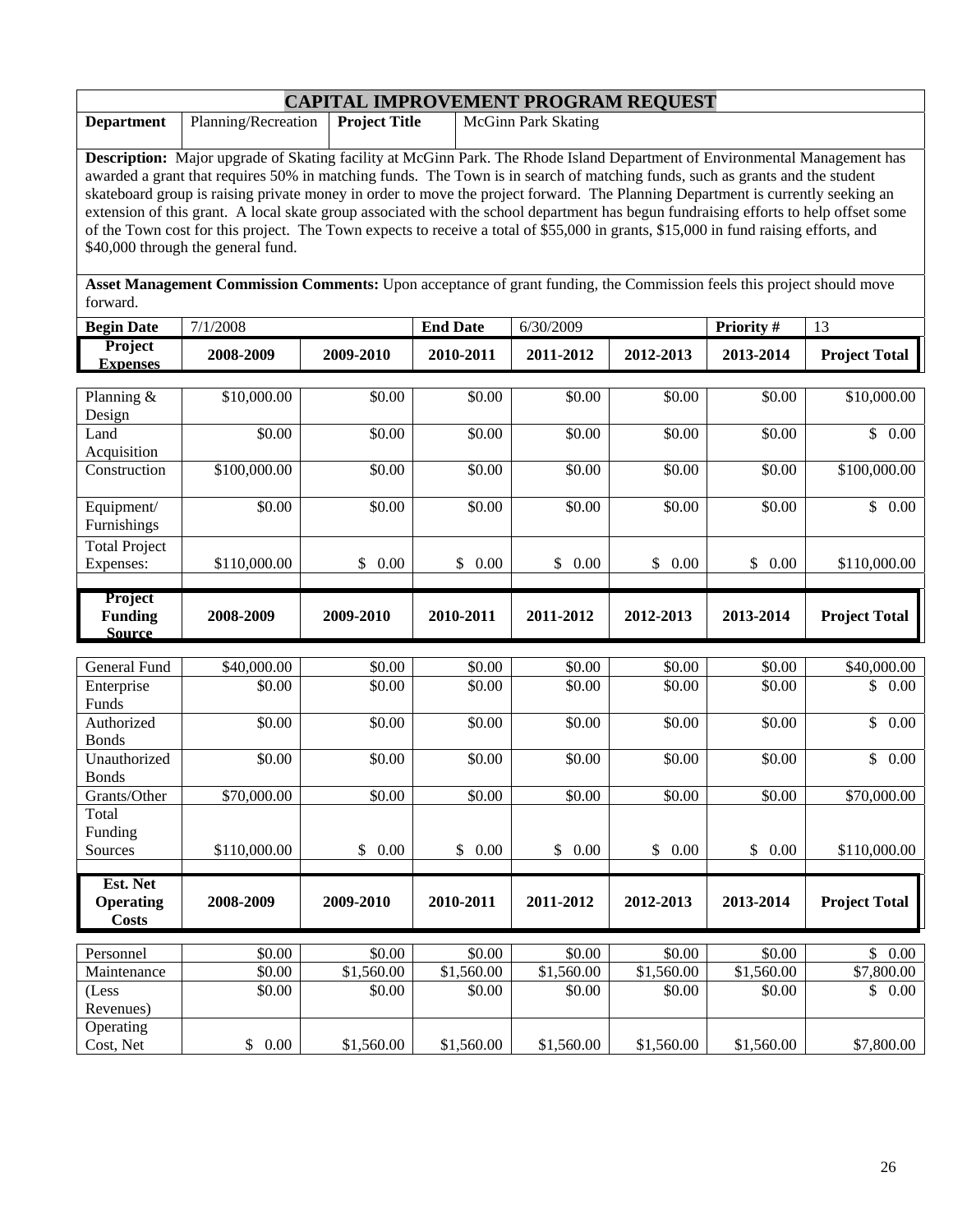**Department** Recreation **Project Title** Signal Rock

**Description:** Rehabilitation of abandoned building at Signal Rock Park for use as a community center to include heating, air conditioning, insulation, ADA and Fire/Life Safety compliance, flooring, limited exterior lighting, and asbestos abatement. Provide meeting room and classroom facilities with tables and chairs, some limited kitchen equipment including a microwave and refrigerator, and audio/video equipment. Community Groups that would benefit include Arts, Plays, Summer Playground, Scouts and other volunteer organizations. A consultant has been hired to evaluate all hazardous materials associated with this building, as well as identifying all ADA and code deficiencies associated with this building.

Please note: the funding source for this project is the Town Capital Reserve Fund.

**Asset Management Commission Comments:** The Commission agreed that this project is an alternative to create needed meeting space. Putting such a small community center in the north end would also relieve pressure for meeting space elsewhere. The Commission supports the activities of the leisure services advisory committee to raise private funds for this project and suggests that opportunities for partnering with other interested parties be explored.

| <b>Begin Date</b>                                 | 7/1/2008     |             | <b>End Date</b> | 6/30/2010  |            | Priority#  | 13                       |
|---------------------------------------------------|--------------|-------------|-----------------|------------|------------|------------|--------------------------|
| <b>Project</b><br><b>Expenses</b>                 | 2008-2009    | 2009-2010   | 2010-2011       | 2011-2012  | 2012-2013  | 2013-2014  | <b>Project Total</b>     |
|                                                   |              |             |                 |            |            |            |                          |
| Planning $&$<br>Design                            | \$15,000.00  | \$0.00      | \$0.00          | \$0.00     | \$0.00     | \$0.00     | \$15,000.00              |
| Land<br>Acquisition                               | \$0.00       | \$0.00      | \$0.00          | \$0.00     | \$0.00     | \$0.00     | $\mathbb{S}$<br>$0.00\,$ |
| Construction                                      | \$95,000.00  | \$80,000.00 | \$0.00          | \$0.00     | \$0.00     | \$0.00     | \$175,000.00             |
| Equipment/<br>Furnishings                         | \$0.00       | \$10,300.00 | \$0.00          | \$0.00     | \$0.00     | \$0.00     | \$10,300.00              |
| <b>Total Project</b>                              |              |             |                 |            |            |            |                          |
| Expenses:                                         | \$110,000.00 | \$90,300.00 | \$<br>0.00      | \$<br>0.00 | \$<br>0.00 | \$<br>0.00 | \$200,300.00             |
|                                                   |              |             |                 |            |            |            |                          |
| <b>Project</b><br><b>Funding</b><br><b>Source</b> | 2008-2009    | 2009-2010   | 2010-2011       | 2011-2012  | 2012-2013  | 2013-2014  | <b>Project Total</b>     |
|                                                   |              |             |                 |            |            |            |                          |

| General Fund           | \$110,000.00 | \$90,300.00 | \$0.00     | \$0.00         | \$0.00         | \$0.00         | \$200,300.00         |
|------------------------|--------------|-------------|------------|----------------|----------------|----------------|----------------------|
| Enterprise             | \$0.00       | \$0.00      | \$0.00     | \$0.00         | \$0.00         | \$0.00         | \$<br>0.00           |
| Funds                  |              |             |            |                |                |                |                      |
| Authorized             | \$0.00       | \$0.00      | \$0.00     | \$0.00         | \$0.00         | \$0.00         | \$<br>0.00           |
| <b>Bonds</b>           |              |             |            |                |                |                |                      |
| Unauthorized           | \$0.00       | \$0.00      | \$0.00     | \$0.00         | \$0.00         | \$0.00         | \$<br>0.00           |
| <b>Bonds</b>           |              |             |            |                |                |                |                      |
| Grants/Other           | \$0.00       | \$0.00      | \$0.00     | \$0.00         | \$0.00         | \$0.00         | \$<br>0.00           |
| Total                  |              |             |            |                |                |                |                      |
| Funding                |              |             |            |                |                |                |                      |
| Sources                | \$110,000.00 | \$90,300.00 | \$<br>0.00 | \$<br>0.00     | \$<br>0.00     | \$<br>0.00     | \$200,300.00         |
|                        |              |             |            |                |                |                |                      |
|                        |              |             |            |                |                |                |                      |
| Est. Net               |              |             |            |                |                |                |                      |
| <b>Operating</b>       | 2008-2009    | 2009-2010   | 2010-2011  | 2011-2012      | 2012-2013      | 2013-2014      | <b>Project Total</b> |
| Costs                  |              |             |            |                |                |                |                      |
|                        |              |             |            |                |                |                |                      |
| Personnel              | \$0.00       | \$0.00      | \$0.00     | \$8,300.00     | \$8,300.00     | \$8,300.00     | \$24,900.00          |
| Maintenance            | \$0.00       | \$0.00      | \$0.00     | \$13,000.00    | \$13,000.00    | \$13,000.00    | \$39,000.00          |
| (Less                  | \$0.00       | \$0.00      | \$0.00     | $(\$5,000.00)$ | $(\$5,000.00)$ | $(\$5,000.00)$ | (\$15,000.00)        |
| Revenues)              |              |             |            |                |                |                |                      |
| Operating<br>Cost, Net | 0.00<br>\$   | 0.00<br>\$  | \$<br>0.00 | \$16,300.00    | \$16,300.00    | \$16,300.00    | \$48,900.00          |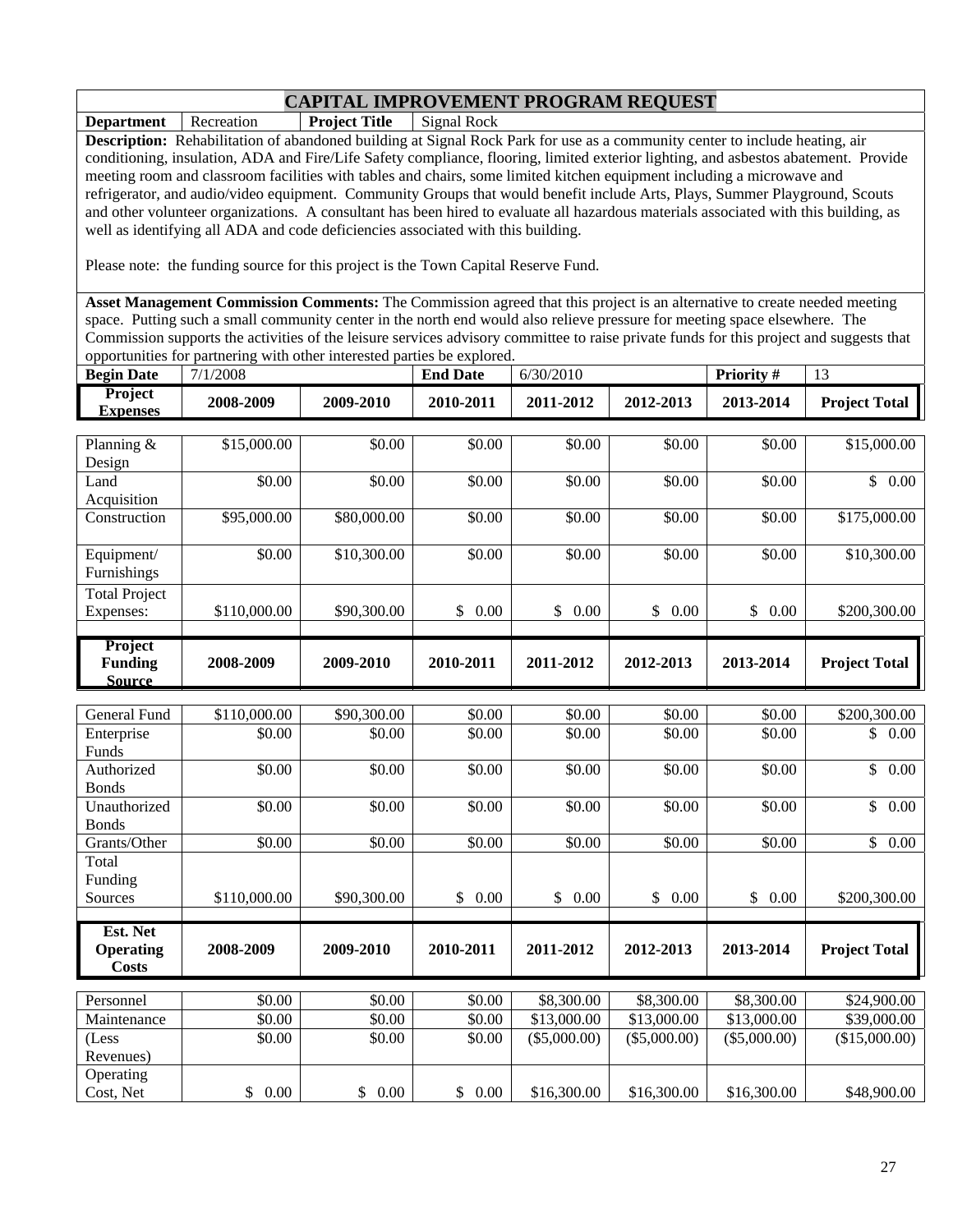**Department** Planning **Project Title** Development Rights Acquisition

**Description:** The purchase of development rights fulfills several North Kingstown Comprehensive Plan goals and policies: 1) it protects a valuable resource in the community; 2) it protects a historic industry in the community; 3) it promotes economic development; 4) it reduces the long term impacts of residential growth on the Town. Monies requested would be used as a match for other programs. Funding source of grants would be R.I. Department of Environmental Management, federal funding, the Town's Realty Transfer Land Preservation Reserve and the 2006 Open Space Bond.

**Asset Management Commission Comments:** This bond issue was approved by the voters and acquisitions are underway.

| <b>Begin Date</b>                            | 7/1/2006       |                | <b>End Date</b>            | 6/30/2012    |              | Priority #   | 14                              |
|----------------------------------------------|----------------|----------------|----------------------------|--------------|--------------|--------------|---------------------------------|
| Project<br><b>Expenses</b>                   | 2008-2009      | 2009-2010      | 2010-2011                  | 2011-2012    | 2012-2013    | 2013-2014    | <b>Project Total</b>            |
| Planning &<br>Design                         | \$0.00         | \$0.00         | \$0.00                     | \$0.00       | \$0.00       | \$0.00       | $\mathbb{S}^-$<br>0.00          |
| Land<br>Acquisition                          | \$1,900,000.00 | \$2,900,000.00 | \$2,900,000.00             | \$900,000.00 | \$900,000.00 | \$900,000.00 | $\overline{$10,400,000.00}$     |
| Construction                                 | \$0.00         | \$0.00         | \$0.00                     | \$0.00       | \$0.00       | \$0.00       | $\mathbb{S}$<br>0.00            |
| Equipment/<br>Furnishings                    | \$0.00         | \$0.00         | \$0.00                     | \$0.00       | \$0.00       | \$0.00       | $\mathbb{S}$<br>0.00            |
| <b>Total Project</b><br>Expenses:            | \$1,900,000.00 | \$2,900,000.00 | \$2,900,000.00             | \$900,000.00 | \$900,000.00 | \$900,000.00 | \$10,400,000.00                 |
| Project<br><b>Funding</b><br><b>Source</b>   | 2008-2009      | 2009-2010      | 2010-2011                  | 2011-2012    | 2012-2013    | 2013-2014    | <b>Project Total</b>            |
| <b>General Fund</b>                          | \$200,000.00   | \$200,000.00   | \$200,000.00               | \$200,000.00 | \$200,000.00 | \$200,000.00 | \$1,200,000.00                  |
| Enterprise<br>Funds                          | \$0.00         | \$0.00         | \$0.00                     | \$0.00       | \$0.00       | \$0.00       | \$0.00                          |
| Authorized<br><b>Bonds</b>                   | \$1,000,000.00 | \$1,000,000.00 | $\overline{$2,000,000.00}$ | \$0.00       | \$0.00       | \$0.00       | \$4,000,000.00                  |
| Unauthorized<br><b>Bonds</b>                 | \$0.00         | \$0.00         | \$0.00                     | \$0.00       | \$0.00       | \$0.00       | $\overline{\mathbb{S}}$<br>0.00 |
| Grants/Other<br>Total                        | \$700,000.00   | \$1,700,000.00 | \$700,000.00               | \$700,000.00 | \$700,000.00 | \$700,000.00 | \$5,200,000.00                  |
| Funding<br>Sources                           | \$1,900,000.00 | \$2,900,000.00 | \$2,900,000.00             | \$900,000.00 | \$900,000.00 | \$900,000.00 | \$10,400,000.00                 |
| Est. Net<br><b>Operating</b><br><b>Costs</b> | 2008-2009      | 2009-2010      | 2010-2011                  | 2011-2012    | 2012-2013    | 2013-2014    | <b>Project Total</b>            |
| Personnel                                    | \$0.00         | \$0.00         | \$0.00                     | \$0.00       | \$0.00       | \$0.00       | \$<br>$0.00\,$                  |
| Maintenance                                  | \$0.00         | \$0.00         | \$0.00                     | \$0.00       | \$0.00       | \$0.00       | \$<br>0.00                      |
| (Less<br>Revenues)                           | \$0.00         | \$0.00         | \$0.00                     | \$0.00       | \$0.00       | \$0.00       | \$<br>0.00                      |
| Operating<br>Cost, Net                       | \$0.00         | \$0.00         | \$0.00                     | \$0.00       | \$0.00       | \$0.00       | \$0.00                          |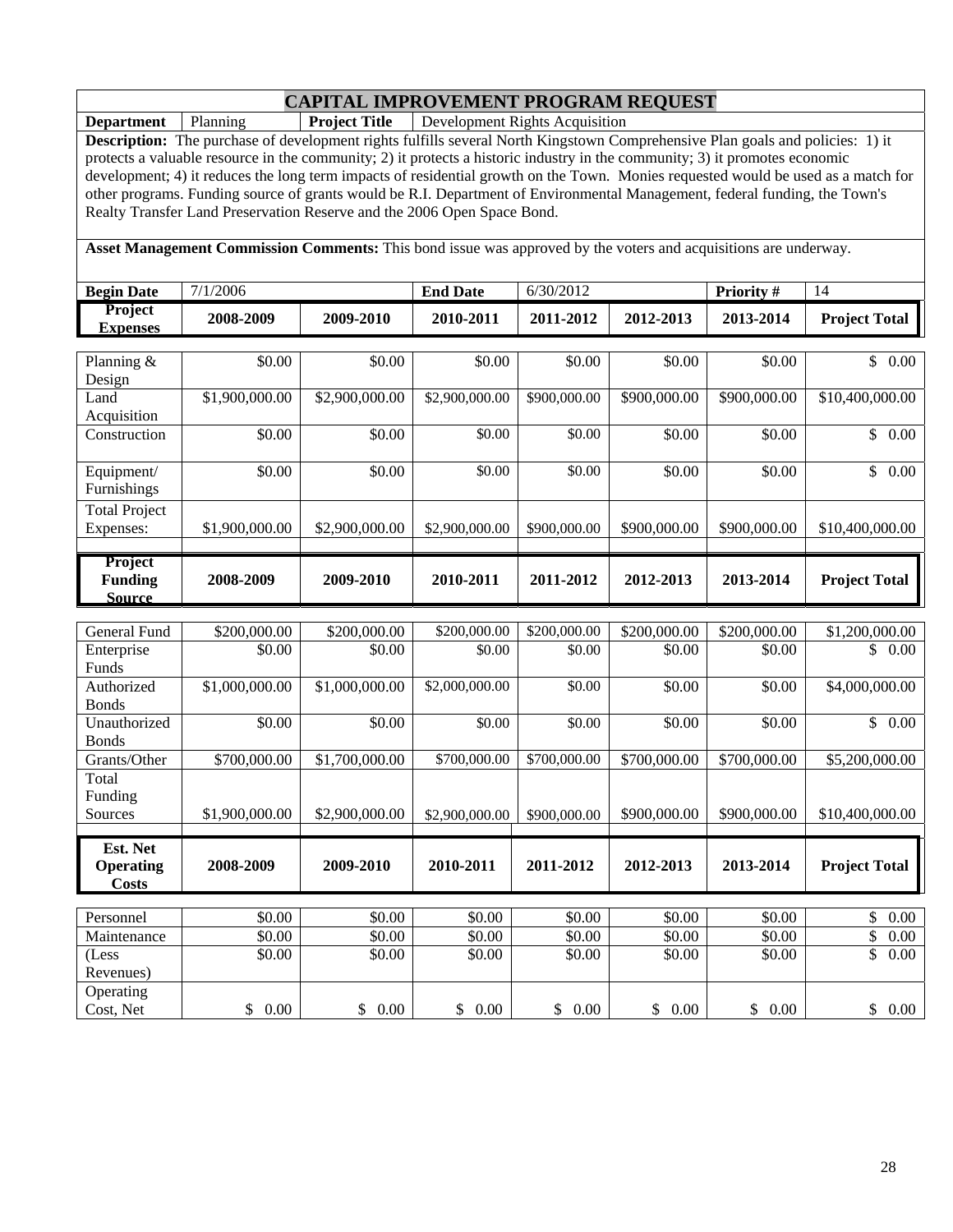**Department** Public Works **Project Title** Town Hall

**Description:** The existing Town Hall and Town Hall Annex structures are undersized to adequately house the government functions located there. This project would include an addition to the existing Town Hall, refurbishing of the existing masonry structure, reconfiguring of the parking lots to improve pedestrian safety, and landscaping improvements to all the grounds. Recently completed and on-going projects at Town Hall includes the replacement of two flat membrane roofs, refurbishing of the original historic windows, replacement of carpeting and fire code upgrades. The project proposes to begin conceptual design in 2009/2010.

**Asset Management Commission Comments:** Preservation of this historic structure should be undertaken as funds become available.

| <b>Begin Date</b>                            | 7/1/2009             |             | <b>End Date</b>      | 6/30/2013    |                | Priority #           | 14                   |
|----------------------------------------------|----------------------|-------------|----------------------|--------------|----------------|----------------------|----------------------|
| Project<br><b>Expenses</b>                   | 2008-2009            | 2009-2010   | 2010-2011            | 2011-2012    | 2012-2013      | 2013-2014            | <b>Project Total</b> |
| Planning &                                   | \$0.00               | \$15,000.00 | \$0.00               | \$325,000.00 | \$0.00         | \$0.00               | \$340,000.00         |
| Design                                       |                      |             |                      |              |                |                      |                      |
| Land                                         | \$0.00               | \$0.00      | \$0.00               | \$0.00       | \$0.00         | \$0.00               | \$0.00               |
| Acquisition                                  |                      |             |                      |              |                |                      |                      |
| Construction                                 | \$0.00               | \$0.00      | \$0.00               | \$0.00       | \$3,500,000.00 | \$0.00               | \$3,500,000.00       |
| Equipment/                                   | \$0.00               | \$0.00      | \$0.00               | \$0.00       | \$200,000.00   | \$0.00               | \$200,000.00         |
| Furnishings                                  |                      |             |                      |              |                |                      |                      |
| <b>Total Project</b>                         |                      |             |                      |              |                |                      |                      |
| Expenses:                                    | \$<br>0.00           | \$15,000.00 | \$0.00               | \$325,000.00 | \$3,700,000.00 | $\mathbb{S}$<br>0.00 | \$4,040,000.00       |
| Project                                      |                      |             |                      |              |                |                      |                      |
| <b>Funding</b><br><b>Source</b>              | 2008-2009            | 2009-2010   | 2010-2011            | 2011-2012    | 2012-2013      | 2013-2014            | <b>Project Total</b> |
|                                              |                      |             |                      |              |                |                      |                      |
| <b>General Fund</b>                          | \$0.00               | \$15,000.00 | \$0.00               | \$0.00       | \$0.00         | \$0.00               | \$15,000.00          |
| Enterprise                                   | \$0.00               | \$0.00      | \$0.00               | \$0.00       | \$0.00         | \$0.00               | $\mathbb{S}$<br>0.00 |
| Funds<br>Authorized                          | \$0.00               | \$0.00      | $\overline{$}0.00$   | \$0.00       | \$0.00         | \$0.00               | $\mathbb{S}$<br>0.00 |
| <b>Bonds</b>                                 |                      |             |                      |              |                |                      |                      |
| Unauthorized                                 | \$0.00               | \$0.00      | \$0.00               | \$325,000.00 | \$3,700,000.00 | \$0.00               | \$4,025,000.00       |
| <b>Bonds</b>                                 |                      |             |                      |              |                |                      |                      |
| Grants/Other                                 | \$0.00               | \$0.00      | \$0.00               | \$0.00       | \$0.00         | \$0.00               | \$0.00               |
| Total                                        |                      |             |                      |              |                |                      |                      |
| Funding<br>Sources                           | $\mathbb{S}$<br>0.00 | \$15,000.00 | $\mathbb{S}$<br>0.00 | \$325,000.00 | \$3,700,000.00 | \$0.00               | \$4,040,000.00       |
|                                              |                      |             |                      |              |                |                      |                      |
| Est. Net<br><b>Operating</b><br><b>Costs</b> | 2008-2009            | 2009-2010   | 2010-2011            | 2011-2012    | 2012-2013      | 2013-2014            | <b>Project Total</b> |
|                                              |                      |             |                      |              |                |                      |                      |
| Personnel                                    | \$0.00               | \$0.00      | \$0.00               | \$0.00       | \$0.00         | \$0.00               | $\mathbb{S}$<br>0.00 |
| Maintenance                                  | \$0.00               | \$0.00      | \$0.00               | \$0.00       | \$15,000.00    | \$0.00               | \$15,000.00          |
| (Less                                        | \$0.00               | \$0.00      | \$0.00               | \$0.00       | \$0.00         | \$0.00               | $\mathbb{S}$<br>0.00 |
| Revenues)                                    |                      |             |                      |              |                |                      |                      |
| Operating<br>Cost, Net                       | \$0.00               | \$<br>0.00  | \$<br>0.00           | \$0.00       | \$15,000.00    | \$0.00               | \$15,000.00          |
|                                              |                      |             |                      |              |                |                      |                      |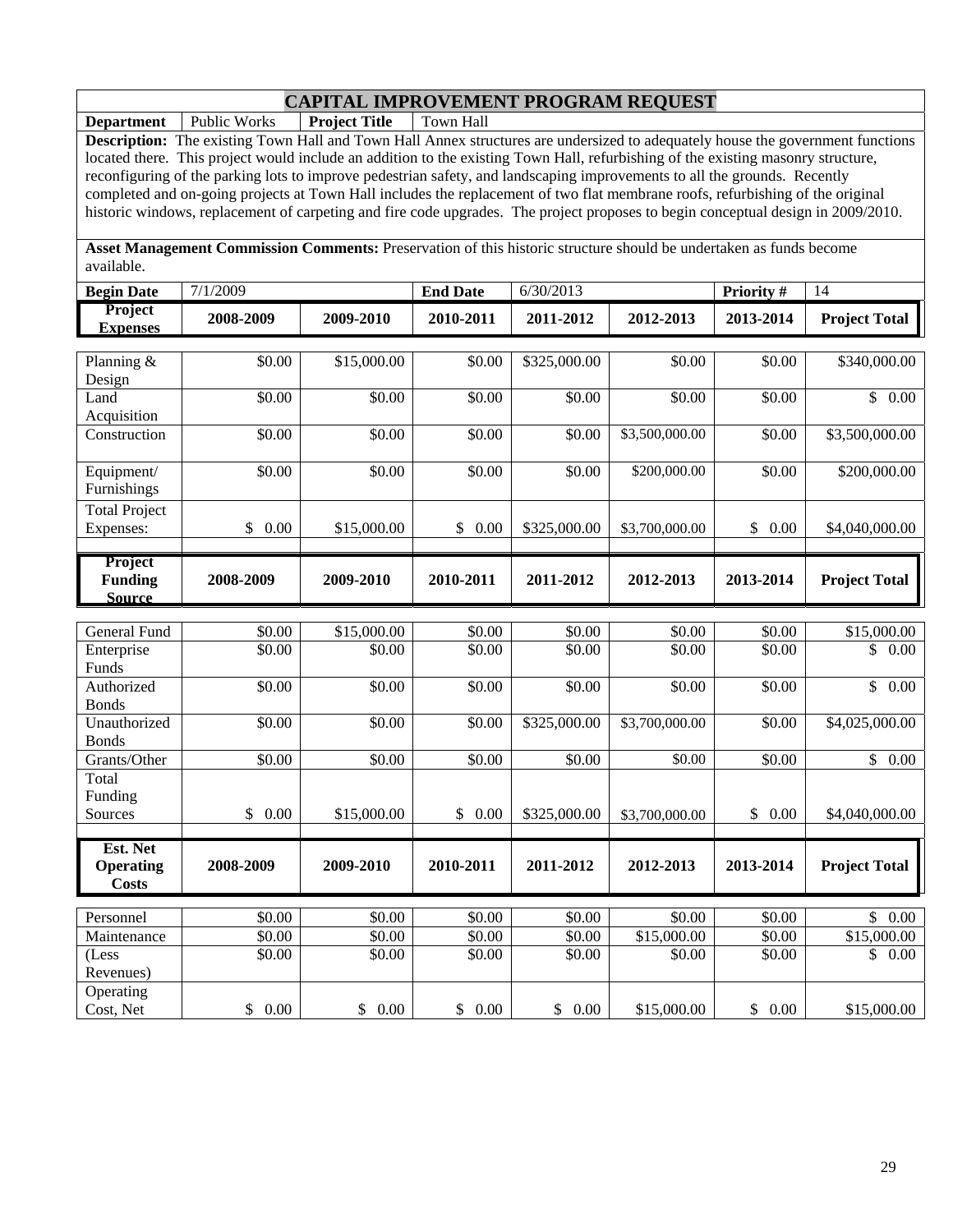**Department** Public Safety **Project Title** Quonset/Davisville Fire Station

**Description:** Construct a new fire station in the Quonset Point/Davisville complex. This fire station was a part of t he State's \$48 million bond that was previously authorized. The Station should be 10,500 square feet (at \$250/sq ft) and have the capacity to house two (2) pumpers, one (1) ladder truck, one (1) rescue vehicle, two (2) service vehicles and sized for a minimum of twelve (12) personnel. At present there is no fire station in this complex.

**Asset Management Commission Comments:** The Asset Management Commission agrees that a strong case can be made for the station but also believes the project is not feasible for the Town unless QDC agrees to fund the construction and ongoing personnel costs.

| costs.                            |           |           |                 |           |           |                  |                      |
|-----------------------------------|-----------|-----------|-----------------|-----------|-----------|------------------|----------------------|
| <b>Begin Date</b>                 | 7/1/2008  |           | <b>End Date</b> | 6/30/2009 |           | <b>Priority#</b> |                      |
| <b>Project</b><br><b>Expenses</b> | 2008-2009 | 2009-2010 | 2010-2011       | 2011-2012 | 2012-2013 | 2013-2014        | <b>Project Total</b> |
|                                   |           |           |                 |           |           |                  |                      |

| Planning $&$         | \$0.00                | \$265,000.00   | \$0.00       | \$0.00                | \$0.00       | \$0.00       | \$265,000.00                     |
|----------------------|-----------------------|----------------|--------------|-----------------------|--------------|--------------|----------------------------------|
| Design               |                       |                |              |                       |              |              |                                  |
| Land                 | \$0.00                | \$0.00         | \$0.00       | \$0.00                | \$0.00       | \$0.00       | $\overline{\mathcal{S}}$<br>0.00 |
| Acquisition          |                       |                |              |                       |              |              |                                  |
| Construction         | \$0.00                | \$2,625,000.00 | \$0.00       | \$0.00                | \$0.00       | \$0.00       | \$2,625,000.00                   |
| Equipment/           | \$0.00                | \$300,000.00   | \$0.00       | \$0.00                | \$0.00       | \$0.00       | \$300,000.00                     |
| Furnishings          |                       |                |              |                       |              |              |                                  |
|                      |                       |                |              |                       |              |              |                                  |
| <b>Total Project</b> |                       |                | 0.00         | 0.00                  |              |              |                                  |
| Expenses:            | \$<br>0.00            | \$3,190,000.00 | \$           | \$                    | \$<br>0.00   | \$<br>0.00   | \$3,190,000.00                   |
| Project              |                       |                |              |                       |              |              |                                  |
| <b>Funding</b>       | 2008-2009             | 2009-2010      | 2010-2011    | 2011-2012             | 2012-2013    | 2013-2014    | <b>Project Total</b>             |
| <b>Source</b>        |                       |                |              |                       |              |              |                                  |
|                      |                       |                |              |                       |              |              |                                  |
| General Fund         | \$0.00                | \$0.00         | \$0.00       | \$0.00                | \$0.00       | \$0.00       | \$<br>0.00                       |
| Enterprise           | \$0.00                | \$0.00         | \$0.00       | \$0.00                | \$0.00       | \$0.00       | \$<br>0.00                       |
| Funds                |                       |                |              |                       |              |              |                                  |
| Authorized           | \$0.00                | \$0.00         | \$0.00       | \$0.00                | \$0.00       | \$0.00       | $\mathbb{S}$<br>0.00             |
| <b>Bonds</b>         |                       |                |              |                       |              |              |                                  |
| Unauthorized         | \$0.00                | \$3,190,000.00 | \$0.00       | \$0.00                | \$0.00       | \$0.00       | \$3,190,000.00                   |
| <b>Bonds</b>         |                       |                |              |                       |              |              |                                  |
| Grants/Other         | \$0.00                | \$0.00         | \$0.00       | \$0.00                | \$0.00       | \$0.00       | $\mathbb{S}$<br>0.00             |
| Total                |                       |                |              |                       |              |              |                                  |
| Funding              |                       |                |              |                       |              |              |                                  |
| Sources              | $\mathsf{\$}$<br>0.00 | \$3,190,000.00 | 0.00<br>\$   | $\mathcal{S}$<br>0.00 | \$<br>0.00   | \$<br>0.00   | \$3,190,000.00                   |
| Est. Net             |                       |                |              |                       |              |              |                                  |
| <b>Operating</b>     | 2008-2009             | 2009-2010      | 2010-2011    | 2011-2012             | 2012-2013    | 2013-2014    | <b>Project Total</b>             |
| <b>Costs</b>         |                       |                |              |                       |              |              |                                  |
|                      |                       |                |              |                       |              |              |                                  |
| Personnel            | \$0.00                | \$900,000.00   | \$927,000.00 | \$954,810.00          | \$983,454.00 | \$1,012,958. | \$4,778,222.00                   |
|                      |                       |                |              |                       |              | $00\,$       |                                  |
| Maintenance          | \$0.00                | \$500,000.00   | \$5,000.00   | \$5,000.00            | \$5,000.00   | \$5,000.00   | \$520,000.00                     |
| (Less                | \$0.00                | \$0.00         | \$0.00       | \$0.00                | \$0.00       | \$0.00       | \$0.00                           |
| Revenues)            |                       |                |              |                       |              |              |                                  |
| Operating            |                       |                |              |                       |              | \$1,017,958. |                                  |
| Cost, Net            | \$0.00                | \$1,400,000.00 | \$932,000.00 | \$959,810.00          | \$988,454.00 | $00\,$       | \$5,298,222.00                   |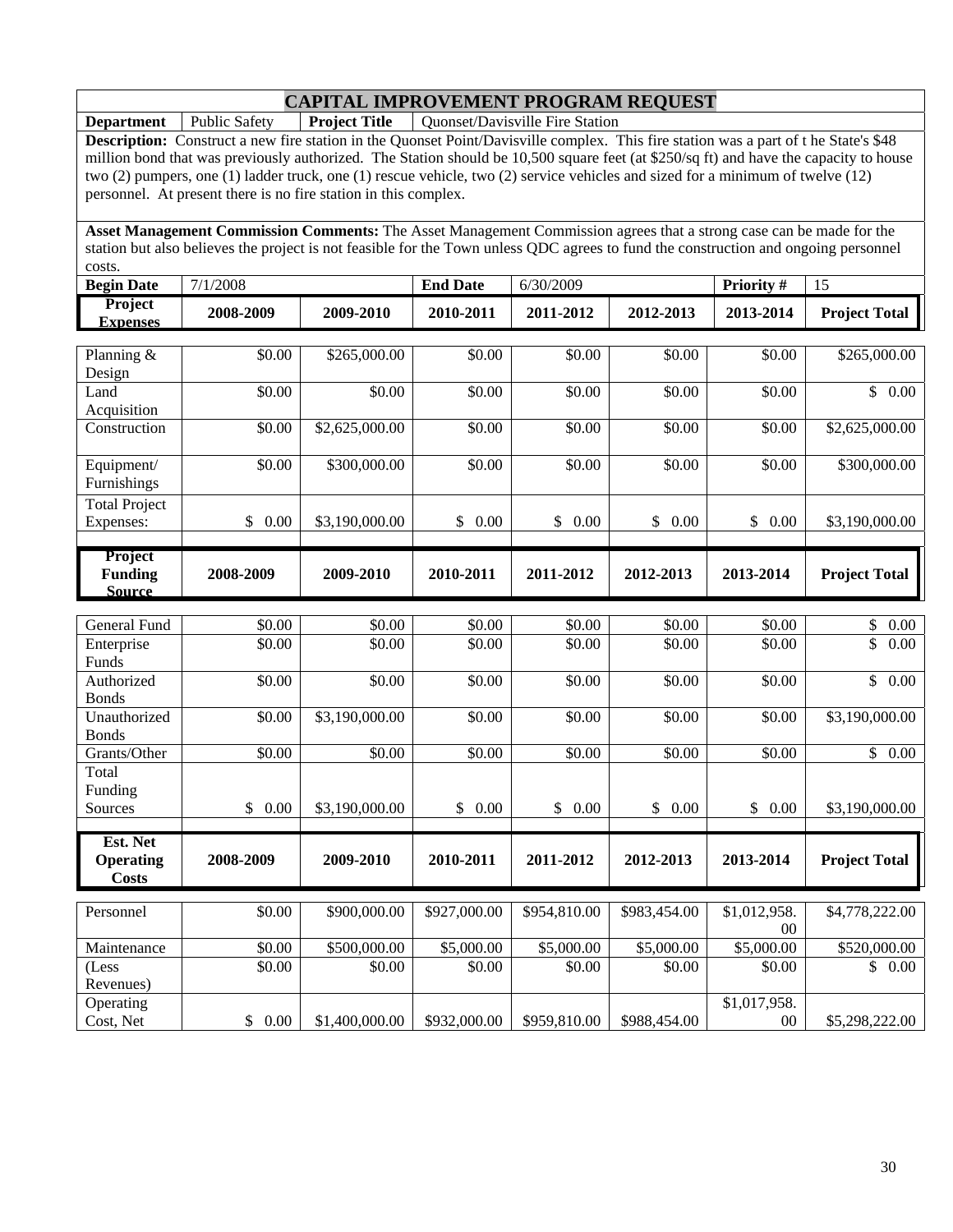**Department** Recreation **Project Title** Indoor Recreation Facility

**Description:** Funds for this project will be used to construct an indoor recreation facility to serve as the Town's main indoor activity center. Uses would include two main courts for basketball, volleyball, indoor soccer, inline hockey, etc. Other areas would include a teen center, pre-school area, a room for gymnastics, dance, wrestling, and other activities requiring mats. A 25,000 sq. ft. building would be constructed at a site to be determined. The project is recommended only if a private group comes forward with funding.

**Asset Management Commission Comments:** The Commission does not recommend using any public funds for an indoor recreation facility.

| <b>Begin Date</b>                            | 7/1/2010           |                    | <b>End Date</b> | 6/30/2011            |                 | Priority #      | 16                      |
|----------------------------------------------|--------------------|--------------------|-----------------|----------------------|-----------------|-----------------|-------------------------|
| <b>Project</b><br><b>Expenses</b>            | 2008-2009          | 2009-2010          | 2010-2011       | 2011-2012            | 2012-2013       | 2013-2014       | <b>Project Total</b>    |
| Planning &<br>Design                         | \$0.00             | \$0.00             | \$257,500.00    | \$0.00               | \$0.00          | \$0.00          | \$257,500.00            |
| Land<br>Acquisition                          | \$0.00             | \$0.00             | \$618,000.00    | \$0.00               | \$0.00          | \$0.00          | \$618,000.00            |
| Construction                                 | \$0.00             | \$0.00             | \$2,575,000.00  | \$0.00               | \$0.00          | \$0.00          | \$2,575,000.00          |
| Equipment/<br>Furnishings                    | \$0.00             | \$0.00             | \$103,000.00    | \$0.00               | \$0.00          | \$0.00          | \$103,000.00            |
| <b>Total Project</b><br>Expenses:            | \$<br>0.00         | \$<br>0.00         | \$3,553,500.00  | $\mathbb{S}$<br>0.00 | \$<br>0.00      | \$<br>0.00      | \$3,553,500.00          |
| Project<br><b>Funding</b><br><b>Source</b>   | 2008-2009          | 2009-2010          | 2010-2011       | 2011-2012            | 2012-2013       | 2013-2014       | <b>Project Total</b>    |
| General Fund                                 | \$0.00             | \$0.00             | \$0.00          | \$0.00               | \$0.00          | \$0.00          | \$<br>0.00              |
| Enterprise<br>Funds                          | \$0.00             | \$0.00             | \$0.00          | \$0.00               | \$0.00          | \$0.00          | \$<br>0.00              |
| Authorized<br><b>Bonds</b>                   | \$0.00             | \$0.00             | \$0.00          | \$0.00               | \$0.00          | \$0.00          | $\mathbb{S}$<br>0.00    |
| Unauthorized<br><b>Bonds</b>                 | \$0.00             | \$0.00             | \$0.00          | \$0.00               | \$0.00          | \$0.00          | $\overline{\$}$<br>0.00 |
| Grants/Other                                 | \$0.00             | \$0.00             | \$3,553,500.00  | \$0.00               | \$0.00          | \$0.00          | \$3,553,500.00          |
| Total<br>Funding<br>Sources                  | \$<br>0.00         | \$<br>0.00         | \$3,553,500.00  | $\mathbb{S}$<br>0.00 | \$<br>0.00      | \$<br>0.00      | \$3,553,500.00          |
| Est. Net<br><b>Operating</b><br><b>Costs</b> | 2008-2009          | 2009-2010          | 2010-2011       | 2011-2012            | 2012-2013       | 2013-2014       | <b>Project Total</b>    |
| Personnel                                    | $\overline{$}0.00$ | $\overline{$}0.00$ | \$10,300.00     | \$27,810.00          | \$28,644.00     | \$29,503.00     | \$96,257.00             |
| Maintenance                                  | \$0.00             | \$0.00             | \$515.00        | \$6,180.00           | \$6,365.00      | \$6,556.00      | \$19,616.00             |
| (Less<br>Revenues)                           | \$0.00             | \$0.00             | $(\$20,600.00)$ | $(\$30,900.00)$      | $(\$31,827.00)$ | $(\$32,782.00)$ | (\$116,109.00)          |
| Operating<br>Cost, Net                       | \$<br>0.00         | \$<br>0.00         | $(\$9,785.00)$  | \$3,090.00           | \$3,182.00      | \$3,277.00      | (\$236.00)              |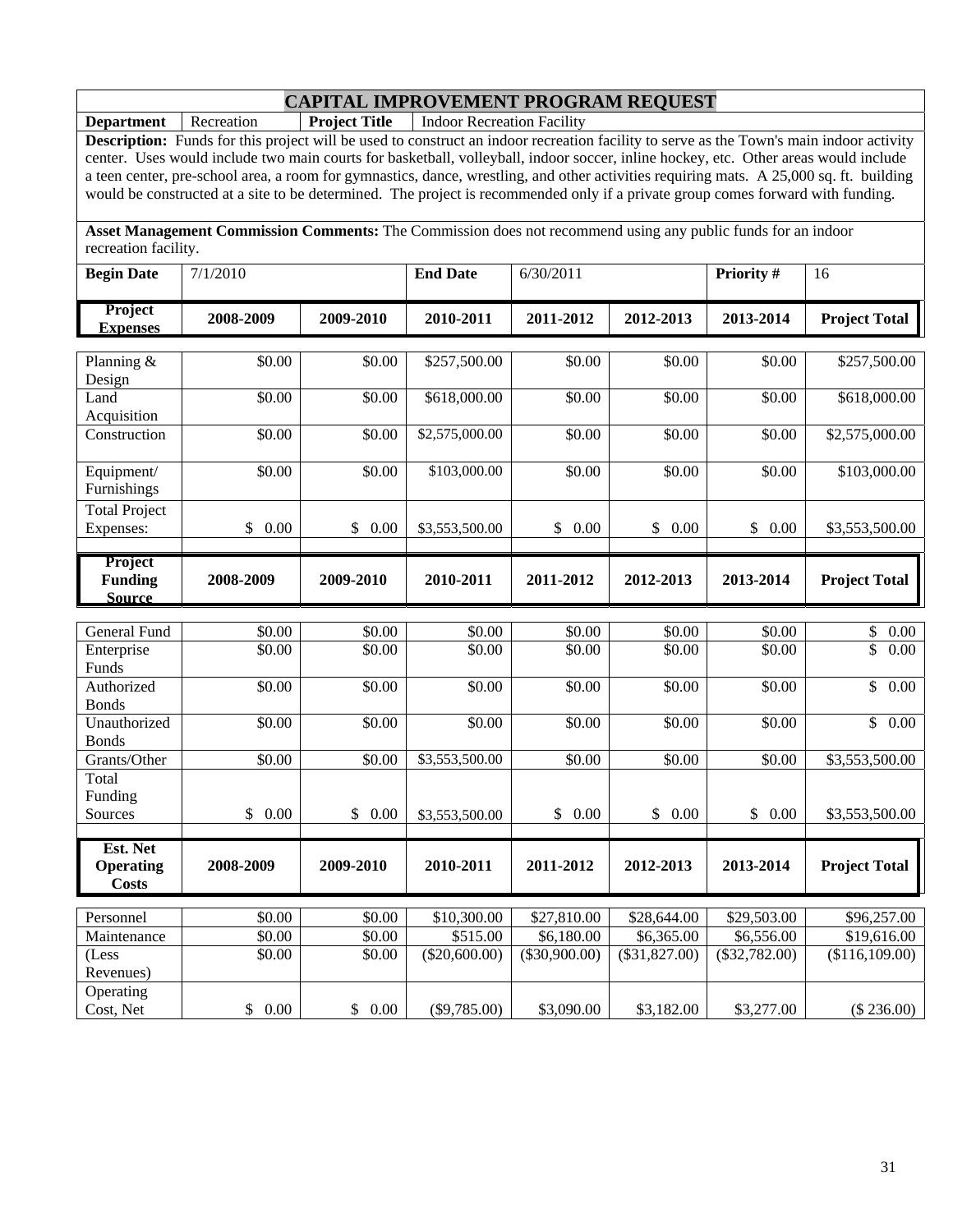**Department** School **Project Title** Wickford El School Boiler/Roof

**Description:** Repair and replace boilers, failed and repair replace roofing as needed. Cost estimate is to stabilized asset only. Funding source is unknown at this time pending decision for building use

#### **Asset Management Commission Comments:**

| <b>Begin Date</b>          | 7/1/2008           |                      | <b>End Date</b>      | 6/30/2009            |                      | Priority #           | $\mathbf{1}$                      |
|----------------------------|--------------------|----------------------|----------------------|----------------------|----------------------|----------------------|-----------------------------------|
| Project<br><b>Expenses</b> | 2008-2009          | 2009-2010            | 2010-2011            | 2011-2012            | 2012-2013            | 2013-2014            | <b>Project Total</b>              |
|                            |                    |                      |                      |                      |                      |                      |                                   |
| Planning &                 | \$0.00             | \$0.00               | \$0.00               | \$0.00               | \$0.00               | \$0.00               | $\overline{\mathcal{S}}$<br>0.00  |
| Design                     |                    |                      |                      |                      |                      |                      |                                   |
| Land                       | $\frac{1}{0.00}$   | \$0.00               | \$0.00               | \$0.00               | \$0.00               | \$0.00               | \$<br>0.00                        |
| Acquisition                |                    | \$0.00               | \$0.00               | \$0.00               | \$0.00               | \$0.00               |                                   |
| Construction               | \$100,000.00       |                      |                      |                      |                      |                      | \$100,000.00                      |
| Equipment/                 | \$0.00             | \$0.00               | \$0.00               | \$0.00               | \$0.00               | \$0.00               | \$0.00                            |
| Furnishings                |                    |                      |                      |                      |                      |                      |                                   |
| <b>Total Project</b>       |                    |                      |                      |                      |                      |                      |                                   |
| Expenses:                  | \$100,000.00       | $\mathbb{S}$<br>0.00 | \$<br>0.00           | \$0.00               | $\mathbb{S}$<br>0.00 | \$0.00               | \$100,000.00                      |
| Project                    |                    |                      |                      |                      |                      |                      |                                   |
| <b>Funding</b>             | 2008-2009          | 2009-2010            | 2010-2011            | 2011-2012            | 2012-2013            | 2013-2014            | <b>Project Total</b>              |
| <b>Source</b>              |                    |                      |                      |                      |                      |                      |                                   |
| General Fund               | \$0.00             | \$0.00               | \$0.00               | \$0.00               | \$0.00               | \$0.00               | \$<br>0.00                        |
| Enterprise                 | \$0.00             | \$0.00               | \$0.00               | \$0.00               | \$0.00               | \$0.00               | \$<br>0.00                        |
| Funds                      |                    |                      |                      |                      |                      |                      |                                   |
| Authorized                 | \$0.00             | \$0.00               | \$0.00               | \$0.00               | \$0.00               | \$0.00               | \$<br>$\overline{0.00}$           |
| <b>Bonds</b>               |                    |                      |                      |                      |                      |                      |                                   |
| Unauthorized               | \$0.00             | \$0.00               | \$0.00               | \$0.00               | \$0.00               | \$0.00               | $\frac{1}{2}$ 0.00                |
| <b>Bonds</b>               |                    |                      |                      |                      |                      |                      |                                   |
| Grants/Other               | \$100,000.00       | \$0.00               | \$0.00               | \$0.00               | \$0.00               | $\overline{$}0.00$   | \$100,000.00                      |
| Total                      |                    |                      |                      |                      |                      |                      |                                   |
| Funding<br>Sources         | \$100,000.00       | \$0.00               | $\mathbb{S}$<br>0.00 | $\mathbb{S}$<br>0.00 | \$<br>0.00           | $\mathbb{S}$<br>0.00 | \$100,000.00                      |
|                            |                    |                      |                      |                      |                      |                      |                                   |
| Est. Net                   |                    |                      |                      |                      |                      |                      |                                   |
| <b>Operating</b>           | 2008-2009          | 2009-2010            | 2010-2011            | 2011-2012            | 2012-2013            | 2013-2014            | <b>Project Total</b>              |
| <b>Costs</b>               |                    |                      |                      |                      |                      |                      |                                   |
| Personnel                  | \$0.00             | \$0.00               | \$0.00               | \$0.00               | \$0.00               | \$0.00               | $\boldsymbol{\mathsf{S}}$<br>0.00 |
| Maintenance                | $\overline{$}0.00$ | \$0.00               | \$0.00               | \$0.00               | \$0.00               | \$0.00               | \$<br>$0.00\,$                    |
| (Less                      | \$0.00             | \$0.00               | \$0.00               | \$0.00               | \$0.00               | \$0.00               | \$<br>0.00                        |
| Revenues)                  |                    |                      |                      |                      |                      |                      |                                   |
| Operating                  |                    |                      |                      |                      |                      |                      |                                   |
| Cost, Net                  | \$0.00             | \$0.00               | \$<br>0.00           | $\mathbb{S}$<br>0.00 | \$0.00               | \$0.00               | \$0.00                            |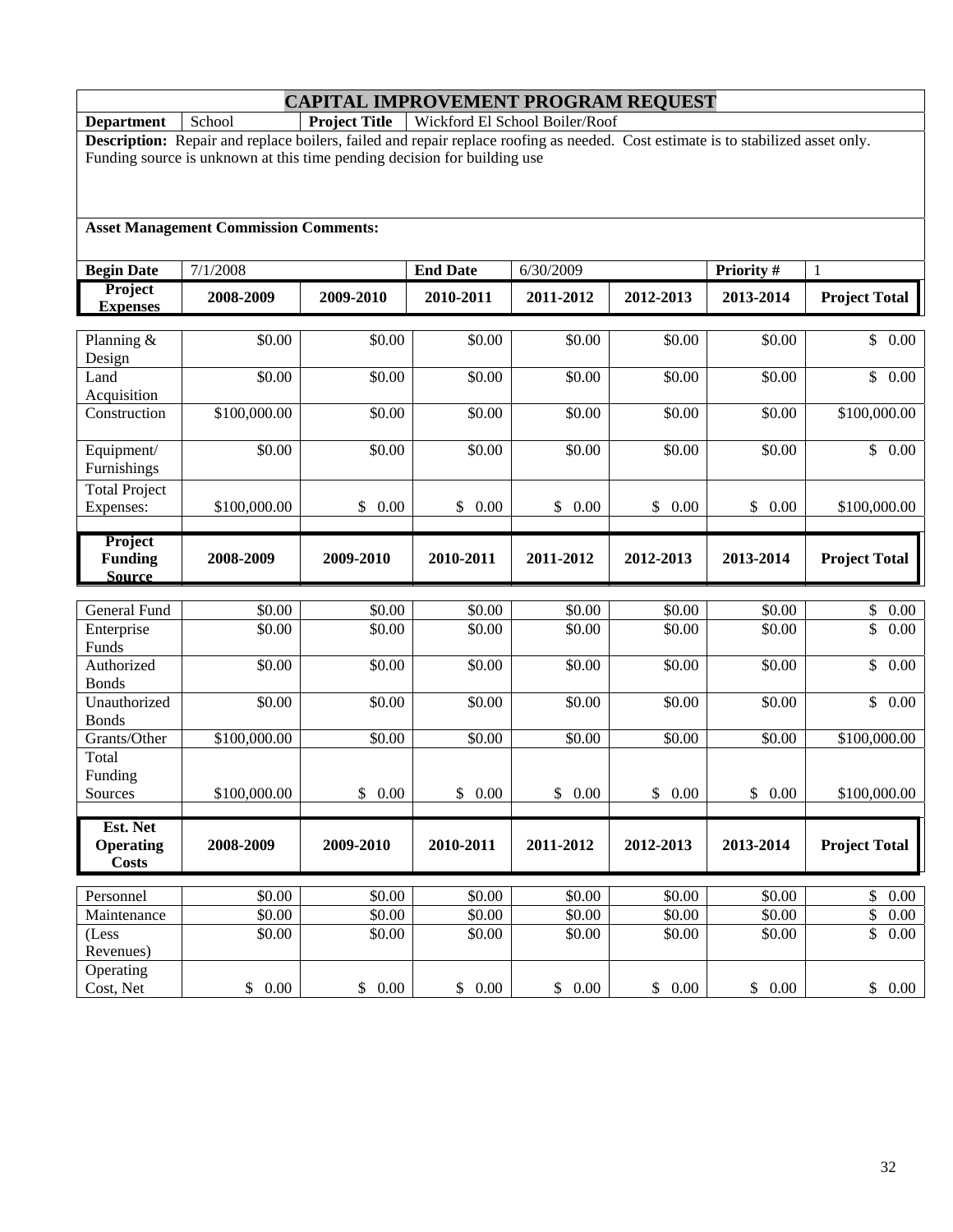**Department** School **Project Title** District Wide Security Upgrades

**Description:** The School Committee via recommendation of the School's Security Advisory Committee has asked Facilities to act upon improving the security of all NK Schools immediately. This work to include the following: 1) install remotely controlled locking main entry, 2) security camera and intercom for each main entry, 3) re-key all exterior locks, 4) alarm non-entry doors for emergency use only, and 5) provide necessary software and hardware for these systems.

Locations include: Hamilton Elementary, Quidnessett Elementary, Stony Lane, Davisville Middle and NK High School.

#### **Asset Management Commission Comments:**

(Less Revenues)

**Operating** 

| <b>Begin Date</b>                            | 7/1/2008    |            | <b>End Date</b>      | 6/30/2009  |            | Priority#  | $\overline{2}$         |
|----------------------------------------------|-------------|------------|----------------------|------------|------------|------------|------------------------|
| Project<br><b>Expenses</b>                   | 2008-2009   | 2009-2010  | 2010-2011            | 2011-2012  | 2012-2013  | 2013-2014  | <b>Project Total</b>   |
|                                              |             |            |                      |            |            |            |                        |
| Planning &                                   | \$0.00      | \$0.00     | \$0.00               | \$0.00     | \$0.00     | \$0.00     | \$<br>0.00             |
| Design<br>Land                               | \$0.00      | \$0.00     | \$0.00               | \$0.00     | \$0.00     | \$0.00     | $\mathbb{S}$<br>0.00   |
| Acquisition                                  |             |            |                      |            |            |            |                        |
| Construction                                 | \$50,000.00 | \$0.00     | \$0.00               | \$0.00     | \$0.00     | \$0.00     | \$50,000.00            |
| Equipment/<br>Furnishings                    | \$0.00      | \$0.00     | \$0.00               | \$0.00     | \$0.00     | \$0.00     | $\mathbb{S}^-$<br>0.00 |
| <b>Total Project</b>                         |             |            |                      |            |            |            |                        |
| Expenses:                                    | \$50,000.00 | \$<br>0.00 | \$<br>0.00           | \$<br>0.00 | \$<br>0.00 | \$<br>0.00 | \$50,000.00            |
|                                              |             |            |                      |            |            |            |                        |
| Project<br><b>Funding</b><br><b>Source</b>   | 2008-2009   | 2009-2010  | 2010-2011            | 2011-2012  | 2012-2013  | 2013-2014  | <b>Project Total</b>   |
|                                              |             |            |                      |            |            |            |                        |
| <b>General Fund</b>                          | \$50,000.00 | \$0.00     | \$0.00               | \$0.00     | \$0.00     | \$0.00     | \$50,000.00            |
| Enterprise<br>Funds                          | \$0.00      | \$0.00     | \$0.00               | \$0.00     | \$0.00     | \$0.00     | \$<br>0.00             |
| Authorized<br><b>Bonds</b>                   | \$0.00      | \$0.00     | \$0.00               | \$0.00     | \$0.00     | \$0.00     | \$<br>0.00             |
| Unauthorized<br><b>Bonds</b>                 | \$0.00      | \$0.00     | \$0.00               | \$0.00     | \$0.00     | \$0.00     | \$<br>0.00             |
| Grants/Other                                 | \$0.00      | \$0.00     | \$0.00               | \$0.00     | \$0.00     | \$0.00     | \$<br>0.00             |
| Total                                        |             |            |                      |            |            |            |                        |
| Funding                                      |             |            |                      |            |            |            |                        |
| Sources                                      | \$50,000.00 | \$<br>0.00 | $\mathbb{S}$<br>0.00 | \$<br>0.00 | \$<br>0.00 | \$<br>0.00 | \$50,000.00            |
| Est. Net<br><b>Operating</b><br><b>Costs</b> | 2008-2009   | 2009-2010  | 2010-2011            | 2011-2012  | 2012-2013  | 2013-2014  | <b>Project Total</b>   |

Personnel | \$0.00 | \$0.00 | \$0.00 | \$0.00 \$0.00 \$0.00 \$0.00 \$0.00 \$0.00 \$0.00 \$1 0.00 \$1 0.00 \$1 0.00 Maintenance | \$0.00 | \$0.00 | \$0.00 \$0.00 \$0.00 \$0.00 \$0.00 \$0.00 \$0.00 \$0.00

Cost, Net \$ 0.00 \$ 0.00 \$ 0.00 \$ 0.00 \$ 0.00 \$ 0.00 \$ 0.00

 $$0.00$   $$0.00$   $$0.00$   $$0.00$   $$0.00$   $$0.00$   $$0.00$   $$0.00$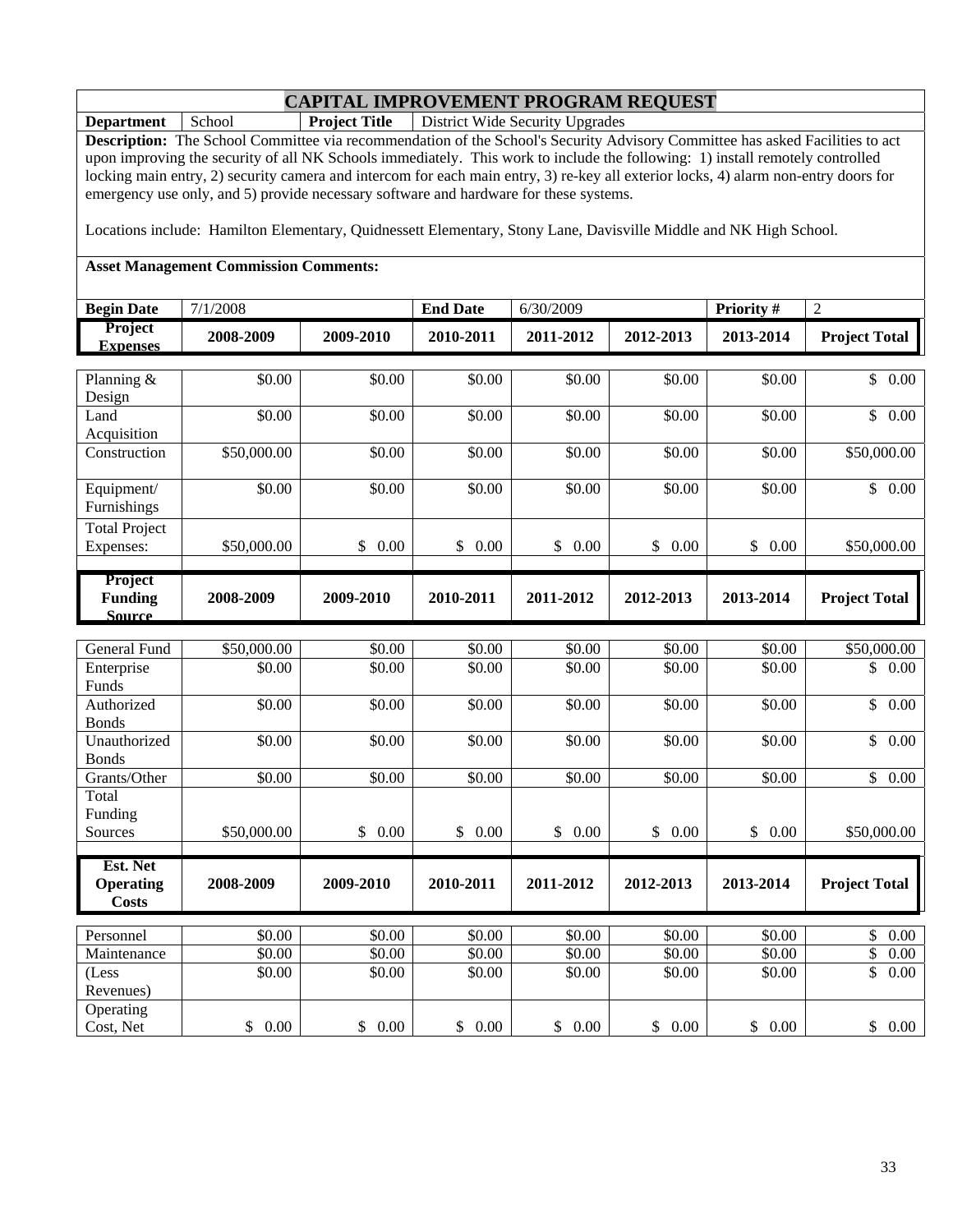**Department** School **Project Title** District Wide Security Upgrades **Description:** The School Committee via recommendation of the School's Security Advisory Committee has asked Facilities to act upon improving the security of all NK Schools immediately. This work to include the following: 1) install remotely controlled locking main entry, 2) security camera and intercom for each main entry, 3) re-key all exterior locks, 4) alarm non-entry doors for emergency use only, and 5) provide necessary software and hardware for these systems. This request is consistent with the bond funding intent to improve security. The School Committee created in NK Security sub-committee to address safety and security issues relevant to our school buildings. The resulting action of this committee was a suggestion to proceed with the project noted above. The NK SC accepted the Safety Committee's recommendations at the August 22nd meeting and the official CIP was approved by the school committee on September 12.

Locations include: Davisville El, Fishing Cove, Forest Park and Wickford Middle Schools.

#### **Asset Management Commission Comments:**

| <b>Begin Date</b>                          | 7/1/2008         |            | <b>End Date</b>      | 6/30/2009  |                      | Priority #         | $\overline{2}$                        |
|--------------------------------------------|------------------|------------|----------------------|------------|----------------------|--------------------|---------------------------------------|
| Project<br><b>Expenses</b>                 | 2008-2009        | 2009-2010  | 2010-2011            | 2011-2012  | 2012-2013            | 2013-2014          | <b>Project Total</b>                  |
| Planning &<br>Design                       | \$5,000.00       | \$0.00     | \$0.00               | \$0.00     | \$0.00               | \$0.00             | \$5,000.00                            |
| Land<br>Acquisition                        | \$0.00           | \$0.00     | \$0.00               | \$0.00     | \$0.00               | \$0.00             | \$0.00                                |
| Construction                               | \$45,000.00      | \$0.00     | \$0.00               | \$0.00     | \$0.00               | $\overline{$}0.00$ | $\overline{$45,000.00}$               |
| Equipment/<br>Furnishings                  | \$0.00           | \$0.00     | \$0.00               | \$0.00     | \$0.00               | \$0.00             | $\overline{\mathbb{S}}$<br>0.00       |
| <b>Total Project</b><br>Expenses:          | \$50,000.00      | \$0.00     | $\mathbb{S}$<br>0.00 | \$0.00     | $\mathbb{S}$<br>0.00 | \$0.00             | \$50,000.00                           |
| Project<br><b>Funding</b><br><b>Source</b> | 2008-2009        | 2009-2010  | 2010-2011            | 2011-2012  | 2012-2013            | 2013-2014          | <b>Project Total</b>                  |
|                                            |                  |            |                      |            |                      |                    |                                       |
| General Fund                               | \$0.00<br>\$0.00 | \$0.00     | \$0.00               | \$0.00     | \$0.00               | \$0.00             | \$<br>0.00<br>$\overline{\mathbb{S}}$ |
| Enterprise<br>Funds                        |                  | \$0.00     | \$0.00               | \$0.00     | \$0.00               | \$0.00             | 0.00                                  |
| Authorized<br><b>Bonds</b>                 | \$50,000.00      | \$0.00     | \$0.00               | \$0.00     | \$0.00               | \$0.00             | \$50,000.00                           |
| Unauthorized<br><b>Bonds</b>               | \$0.00           | \$0.00     | \$0.00               | \$0.00     | \$0.00               | \$0.00             | $\overline{\mathbb{S}}$<br>0.00       |
| Grants/Other                               | \$0.00           | \$0.00     | \$0.00               | \$0.00     | \$0.00               | \$0.00             | $\overline{\mathbb{S}}$<br>0.00       |
| Total                                      |                  |            |                      |            |                      |                    |                                       |
| Funding                                    |                  |            |                      |            |                      |                    |                                       |
| Sources                                    | \$50,000.00      | \$<br>0.00 | \$<br>0.00           | \$<br>0.00 | $\mathbb{S}$<br>0.00 | \$<br>0.00         | \$50,000.00                           |
| Est. Net                                   |                  |            |                      |            |                      |                    |                                       |
| <b>Operating</b><br><b>Costs</b>           | 2008-2009        | 2009-2010  | 2010-2011            | 2011-2012  | 2012-2013            | 2013-2014          | <b>Project Total</b>                  |
| Personnel                                  | \$0.00           | \$0.00     | \$0.00               | \$0.00     | \$0.00               | \$0.00             | \$<br>0.00                            |
| Maintenance                                | \$0.00           | \$0.00     | \$0.00               | \$0.00     | \$0.00               | \$0.00             | \$<br>0.00                            |
| (Less<br>Revenues)                         | \$0.00           | \$0.00     | \$0.00               | \$0.00     | \$0.00               | \$0.00             | \$<br>0.00                            |
| Operating<br>Cost, Net                     | 0.00<br>\$       | \$0.00     | 0.00<br>\$           | \$0.00     | 0.00<br>\$           | \$0.00             | \$0.00                                |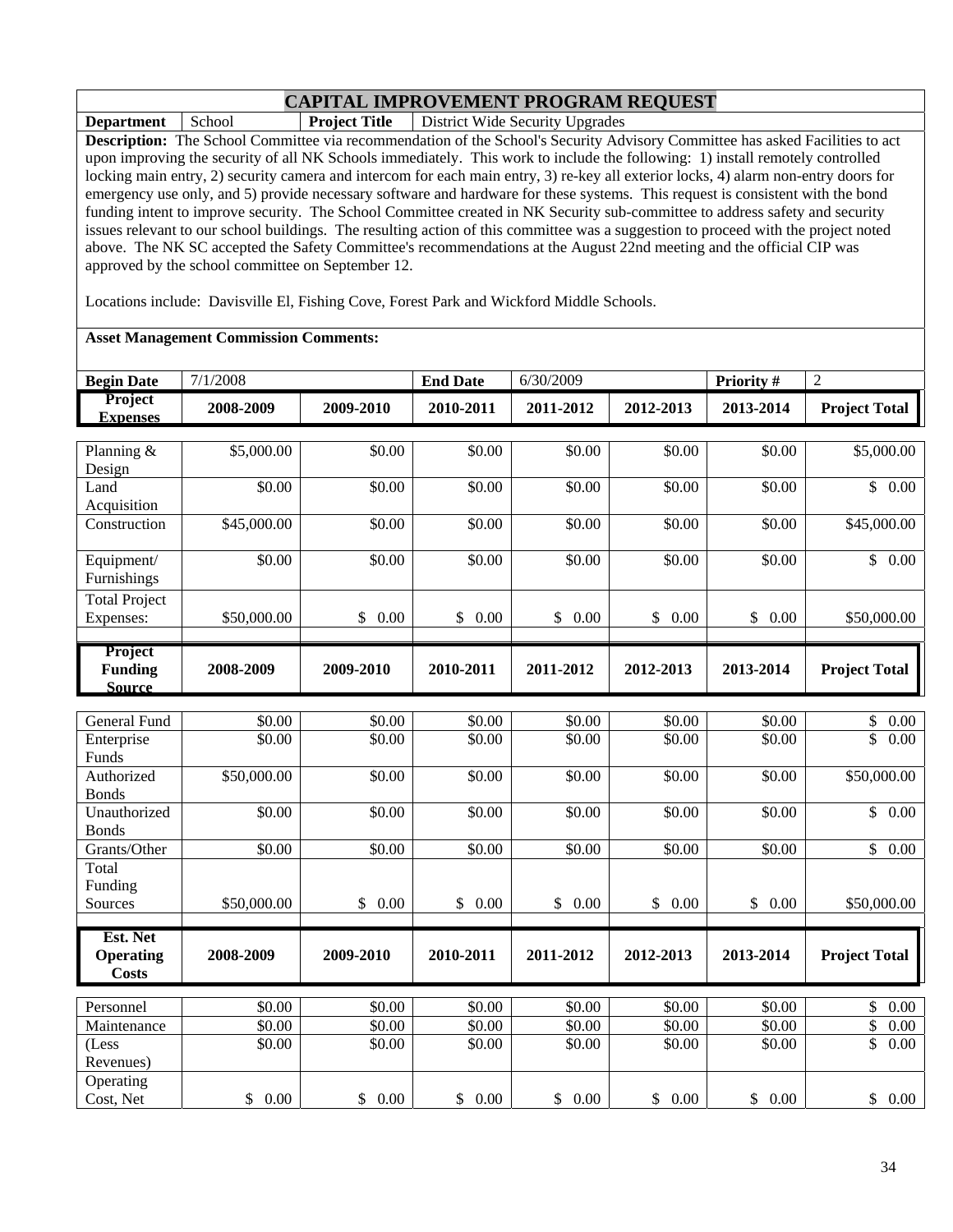**Department** School **Project Title** Davisville Elementary ADA Playground Improvements

**Description:** Playground and walkway improvements to include Playground ADA and related paving. The pre-K play area located within the fenced rear paved yard presently has a fiber play surface. Administration, School Committee and parent groups have identified ADA concerns with this surface relative to some students with disabilities. In this regard it is requested that the play surface be replaced to meet greater accessibility requirements and meet the program needs of the school. This project may also improve long term maintenance costs as the fiber material requires periodic replacement. The School Committee approved this project for action at the September 12th meeting.

#### **Asset Management Commission Comments:**

| <b>Begin Date</b>                  | 7/1/2008    |                          | <b>End Date</b> | 6/30/2009          |                       | Priority # | 3                       |
|------------------------------------|-------------|--------------------------|-----------------|--------------------|-----------------------|------------|-------------------------|
| Project<br><b>Expenses</b>         | 2008-2009   | 2009-2010                | 2010-2011       | 2011-2012          | 2012-2013             | 2013-2014  | <b>Project Total</b>    |
|                                    |             |                          |                 |                    |                       |            |                         |
| Planning &                         | \$0.00      | \$0.00                   | \$0.00          | \$0.00             | \$0.00                | \$0.00     | \$<br>0.00              |
| Design                             | \$0.00      |                          |                 |                    |                       | \$0.00     | \$                      |
| Land<br>Acquisition                |             | \$0.00                   | \$0.00          | $\overline{$}0.00$ | \$0.00                |            | 0.00                    |
| Construction                       | \$50,000.00 | \$0.00                   | \$0.00          | \$0.00             | \$0.00                | \$0.00     | \$50,000.00             |
|                                    |             |                          |                 |                    |                       |            |                         |
| Equipment/                         | \$0.00      | \$0.00                   | \$0.00          | \$0.00             | \$0.00                | \$0.00     | \$0.00                  |
| Furnishings                        |             |                          |                 |                    |                       |            |                         |
| Total Project                      |             |                          |                 |                    |                       |            |                         |
| Expenses:                          | \$50,000.00 | \$<br>0.00               | \$<br>0.00      | \$<br>0.00         | $\mathcal{S}$<br>0.00 | \$<br>0.00 | \$50,000.00             |
|                                    |             |                          |                 |                    |                       |            |                         |
| Project<br><b>Funding</b>          | 2008-2009   | 2009-2010                | 2010-2011       | 2011-2012          | 2012-2013             | 2013-2014  | <b>Project Total</b>    |
| <b>Source</b>                      |             |                          |                 |                    |                       |            |                         |
|                                    |             |                          |                 |                    |                       |            |                         |
| General Fund                       | \$50,000.00 | \$0.00                   | \$0.00          | \$0.00             | \$0.00                | \$0.00     | \$50,000.00             |
| Enterprise                         | \$0.00      | \$0.00                   | \$0.00          | \$0.00             | \$0.00                | \$0.00     | \$<br>0.00              |
| Funds                              |             |                          |                 |                    |                       |            |                         |
| Authorized                         | \$0.00      | \$0.00                   | \$0.00          | \$0.00             | \$0.00                | \$0.00     | \$<br>$\overline{0.00}$ |
| <b>Bonds</b>                       |             |                          |                 |                    |                       |            |                         |
| Unauthorized<br><b>Bonds</b>       | \$0.00      | \$0.00                   | \$0.00          | \$0.00             | \$0.00                | \$0.00     | \$<br>0.00              |
| Grants/Other                       | \$0.00      | \$0.00                   | \$0.00          | \$0.00             | \$0.00                | \$0.00     | \$<br>0.00              |
| Total                              |             |                          |                 |                    |                       |            |                         |
| Funding                            |             |                          |                 |                    |                       |            |                         |
| Sources                            | \$50,000.00 | $0.00\,$<br>$\mathbb{S}$ | \$0.00          | \$0.00             | \$0.00                | \$0.00     | \$50,000.00             |
|                                    |             |                          |                 |                    |                       |            |                         |
| Est. Net                           |             |                          |                 |                    |                       |            |                         |
| <b>Operating</b><br><b>Costs</b>   | 2008-2009   | 2009-2010                | 2010-2011       | 2011-2012          | 2012-2013             | 2013-2014  | <b>Project Total</b>    |
|                                    |             |                          |                 |                    |                       |            |                         |
| Personnel                          | \$0.00      | \$0.00                   | \$0.00          | \$0.00             | \$0.00                | \$0.00     | 0.00<br>\$              |
| $\overline{\mathrm{M}}$ aintenance | \$0.00      | \$0.00                   | \$0.00          | \$0.00             | \$0.00                | \$0.00     | \$<br>0.00              |
| (Less                              | \$0.00      | \$0.00                   | \$0.00          | \$0.00             | \$0.00                | \$0.00     | \$<br>0.00              |
| Revenues)                          |             |                          |                 |                    |                       |            |                         |
| Operating                          |             |                          |                 |                    |                       |            |                         |

Cost, Net \$ 0.00 \$ 0.00 \$ 0.00 \$ 0.00 \$ 0.00 \$ 0.00 \$ 0.00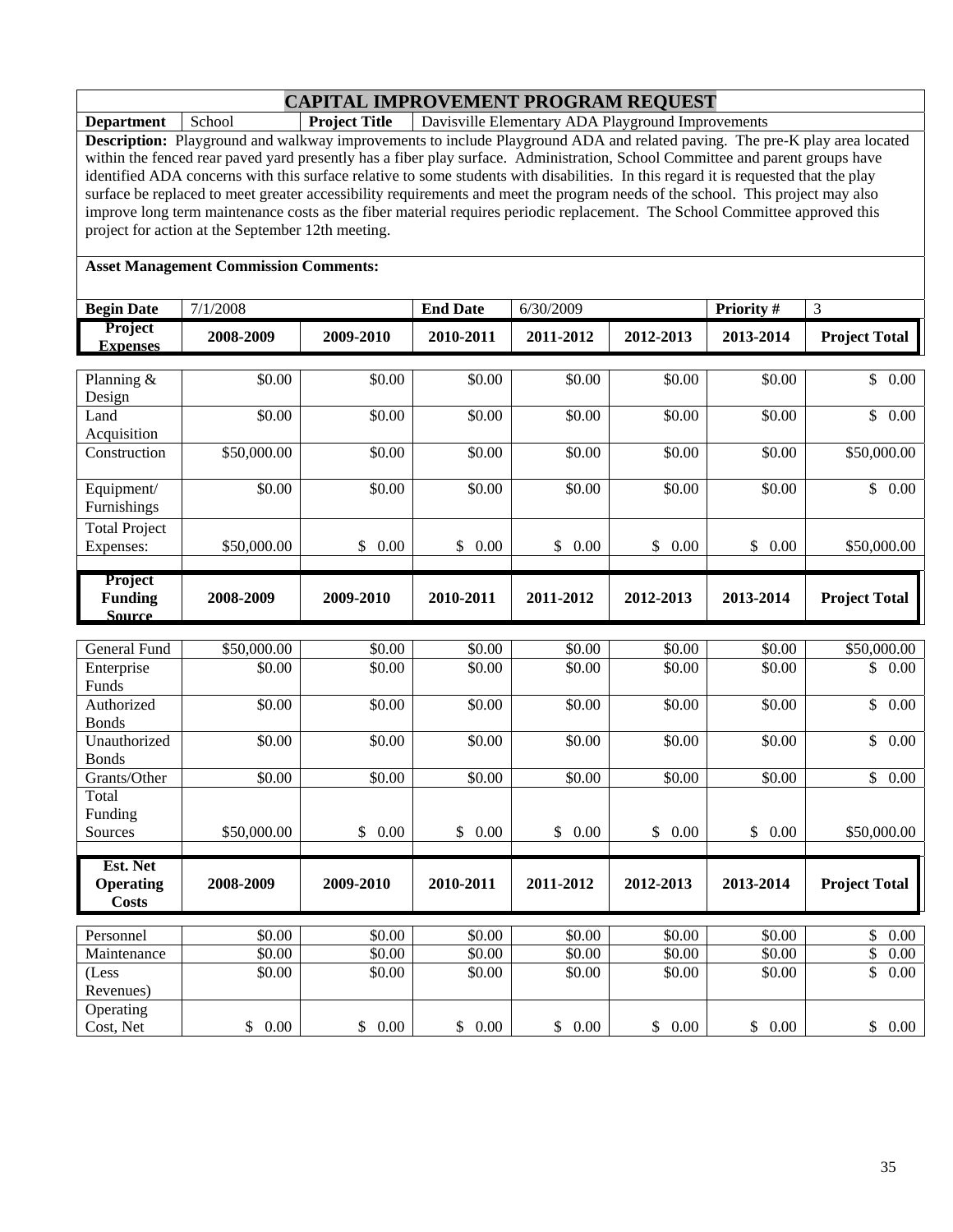**THE FOLLOWING PAGES ARE**

#### **BEING SUPPLIED AS AN ADDENDUM**

**TO THE CAPITAL IMPROVEMENT PLAN**

**FOR FISCAL YEARS 2009‐2014**

**PER TOWN COUNCIL ACTION OF FEBRUARY 25, 2008**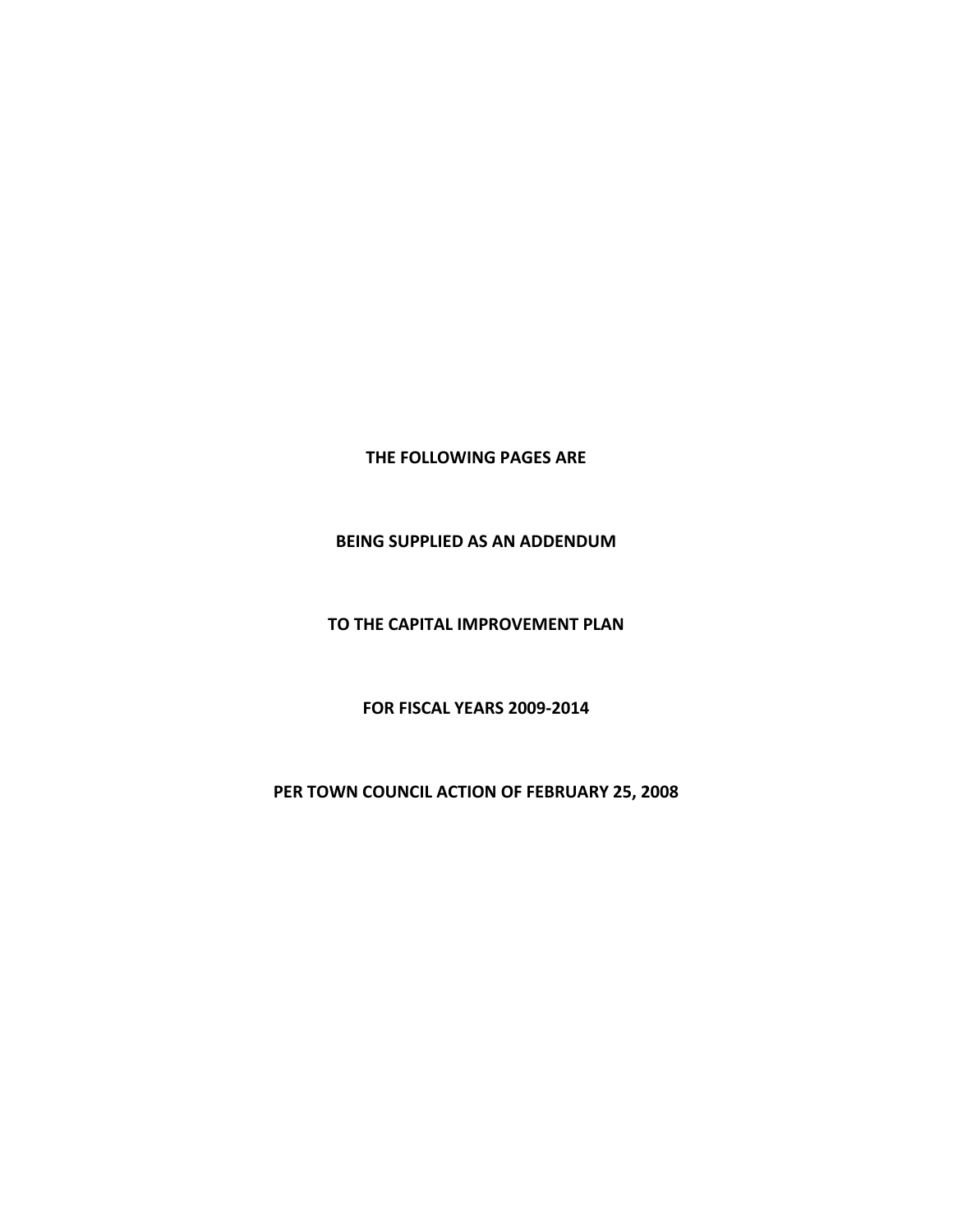**Department** School **Project Title** Admin and CD Building Improvements

**Description:** Replace Roof A at CD location, replace or remove canopies. The canopies will be repaired with the roof. The new roof is to address concern for the large investment of equipment in this building and to bid this work with WMS and DMS roofing projects to maximize pricing efficiency. Siding work in 2014 for Admin building is estimate only at this time.

| be voted on at this time.         |            |           |                 |           |           |                   |                      |
|-----------------------------------|------------|-----------|-----------------|-----------|-----------|-------------------|----------------------|
| <b>Begin Date</b>                 | 7/1/2008   |           | <b>End Date</b> | 6/30/2014 |           | <b>Priority</b> # |                      |
| <b>Project</b><br><b>Expenses</b> | 2008-2009  | 2009-2010 | 2010-2011       | 2011-2012 | 2012-2013 | 2013-2014         | <b>Project Total</b> |
|                                   |            |           |                 |           |           |                   |                      |
| Planning $\&$<br>Design           | \$5,000.00 | \$0.00    | \$0.00          | \$0.00    | \$0.00    | \$0.00            | \$5,000.00           |

| Design                    |              |                      |            |                |                      |              |                                 |
|---------------------------|--------------|----------------------|------------|----------------|----------------------|--------------|---------------------------------|
| Land                      | \$0.00       | \$0.00               | \$0.00     | \$0.00         | \$0.00               | \$0.00       | $\overline{\$}$ 0.00            |
| Acquisition               |              |                      |            |                |                      |              |                                 |
| Construction              | \$200,000.00 | \$0.00               | \$0.00     | \$0.00         | \$0.00               | \$100,000.00 | \$300,000.00                    |
|                           | \$0.00       | \$0.00               | \$0.00     | \$0.00         | \$0.00               | \$0.00       | $\mathbb{S}$<br>0.00            |
| Equipment/<br>Furnishings |              |                      |            |                |                      |              |                                 |
|                           |              |                      |            |                |                      |              |                                 |
| <b>Total Project</b>      |              |                      |            |                |                      |              |                                 |
| Expenses:                 | \$205,000.00 | \$0.00               | \$<br>0.00 | \$<br>0.00     | $\mathbb{S}$<br>0.00 | \$100,000.00 | \$305,000.00                    |
| Project                   |              |                      |            |                |                      |              |                                 |
| <b>Funding</b>            | 2008-2009    | 2009-2010            | 2010-2011  | 2011-2012      | 2012-2013            | 2013-2014    | <b>Project Total</b>            |
| <b>Source</b>             |              |                      |            |                |                      |              |                                 |
| <b>General Fund</b>       | \$205,000.00 | \$0.00               | \$0.00     | \$0.00         | \$0.00               | \$100,000.00 | \$305,000.00                    |
|                           | \$0.00       | \$0.00               | \$0.00     | \$0.00         | \$0.00               | \$0.00       | \$0.00                          |
| Enterprise<br>Funds       |              |                      |            |                |                      |              |                                 |
| Authorized                | \$0.00       | \$0.00               | \$0.00     | \$0.00         | \$0.00               | \$0.00       | $\mathsf{\$}$<br>0.00           |
| <b>Bonds</b>              |              |                      |            |                |                      |              |                                 |
| Unauthorized              | \$0.00       | \$0.00               | \$0.00     | \$0.00         | \$0.00               | \$0.00       | \$<br>0.00                      |
| <b>Bonds</b>              |              |                      |            |                |                      |              |                                 |
| Grants/Other              | \$0.00       | \$0.00               | \$0.00     | \$0.00         | \$0.00               | \$0.00       | $\mathbb{S}$<br>0.00            |
| Total                     |              |                      |            |                |                      |              |                                 |
| Funding                   |              |                      |            |                |                      |              |                                 |
| Sources                   | \$205,000.00 | $\mathbb{S}$<br>0.00 | \$<br>0.00 | \$<br>$0.00\,$ | $\mathbb{S}$<br>0.00 | \$100,000.00 | \$305,000.00                    |
| Est. Net                  |              |                      |            |                |                      |              |                                 |
| <b>Operating</b>          | 2008-2009    | 2009-2010            | 2010-2011  | 2011-2012      | 2012-2013            | 2013-2014    | <b>Project Total</b>            |
| <b>Costs</b>              |              |                      |            |                |                      |              |                                 |
|                           |              |                      |            |                |                      |              |                                 |
| Personnel                 | \$0.00       | \$0.00               | \$0.00     | \$0.00         | \$0.00               | \$0.00       | $\mathbb{S}$<br>0.00            |
| Maintenance               | \$0.00       | \$0.00               | \$0.00     | \$0.00         | \$0.00               | \$0.00       | \$<br>0.00                      |
| (Less                     | \$0.00       | \$0.00               | \$0.00     | \$0.00         | \$0.00               | \$0.00       | $\overline{\mathbb{S}}$<br>0.00 |
| Revenues)                 |              |                      |            |                |                      |              |                                 |
| Operating                 |              |                      |            |                |                      |              |                                 |
| Cost, Net                 | \$<br>0.00   | \$<br>0.00           | \$<br>0.00 | \$<br>0.00     | \$<br>0.00           | \$<br>0.00   | \$<br>0.00                      |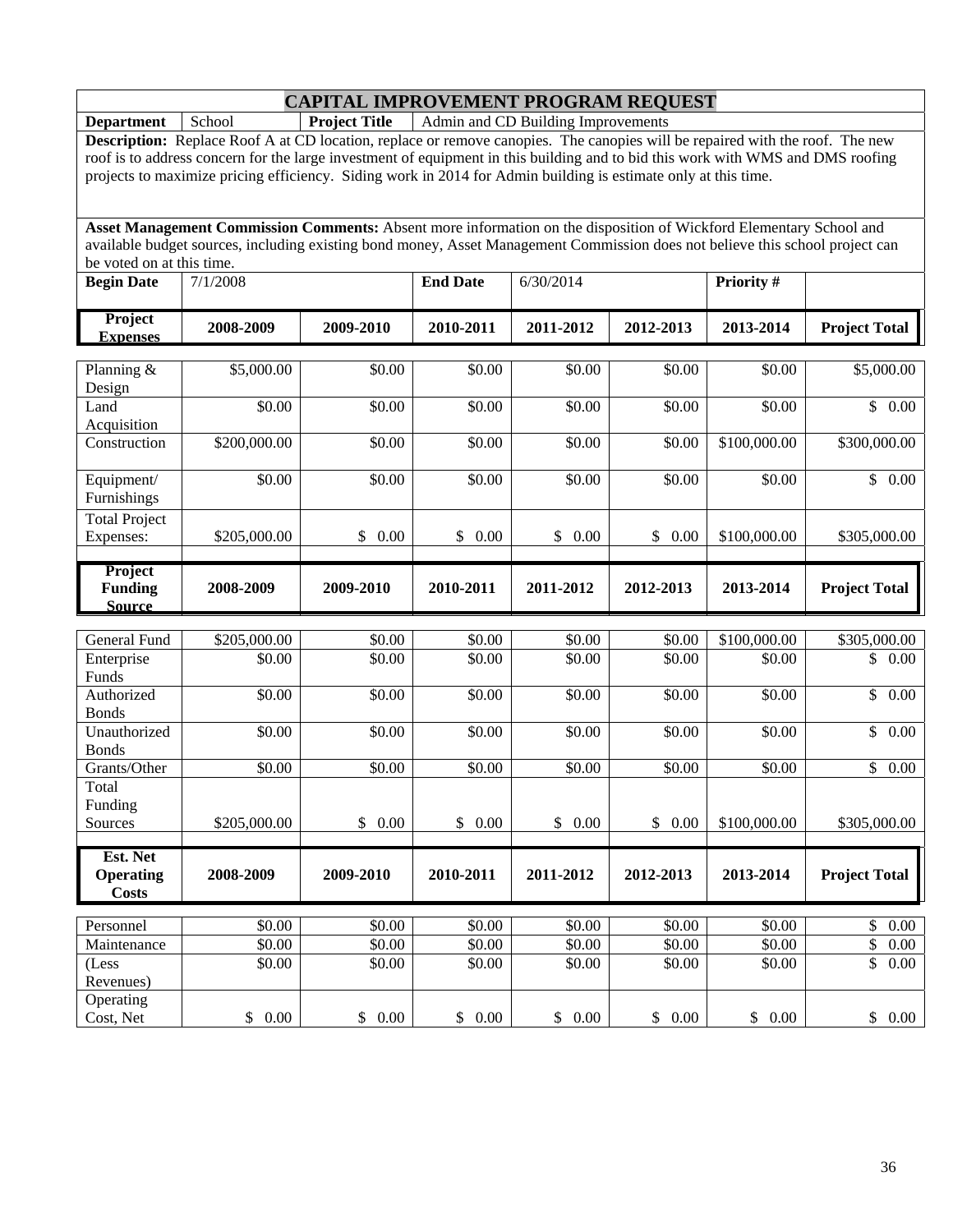**Department** School **Project Title** Admin. and Maint. Bldg HVAC, Lighting Upgrade

**Description:** This project is to improve both lighting and HVAC efficiency of the buildings. Costs are for new HVAC at the maintenance and administration locations, new high efficiency lighting at both locations as well.

| <b>Begin Date</b>            | 7/1/2009              |             | <b>End Date</b> | 6/30/2011             |            | Priority #         |                                   |
|------------------------------|-----------------------|-------------|-----------------|-----------------------|------------|--------------------|-----------------------------------|
| Project<br><b>Expenses</b>   | 2008-2009             | 2009-2010   | 2010-2011       | 2011-2012             | 2012-2013  | 2013-2014          | <b>Project Total</b>              |
|                              |                       |             |                 |                       |            |                    |                                   |
| Planning $&$<br>Design       | \$0.00                | \$10,000.00 | \$0.00          | \$0.00                | \$0.00     | \$0.00             | \$10,000.00                       |
| Land<br>Acquisition          | \$0.00                | \$0.00      | \$0.00          | \$0.00                | \$0.00     | \$0.00             | $\mathsf{\$}$<br>0.00             |
| Construction                 | \$0.00                | \$65,000.00 | \$200,000.00    | \$0.00                | \$0.00     | \$0.00             | \$265,000.00                      |
| Equipment/<br>Furnishings    | \$0.00                | \$0.00      | \$0.00          | \$0.00                | \$0.00     | \$0.00             | \$0.00                            |
| <b>Total Project</b>         |                       |             |                 |                       |            |                    |                                   |
| Expenses:                    | $\mathbb{S}$<br>0.00  | \$75,000.00 | \$200,000.00    | $\mathbb{S}$<br>0.00  | \$0.00     | \$0.00             | \$275,000.00                      |
| Project                      |                       |             |                 |                       |            |                    |                                   |
| <b>Funding</b>               | 2008-2009             | 2009-2010   | 2010-2011       | 2011-2012             | 2012-2013  | 2013-2014          | <b>Project Total</b>              |
| <b>Source</b>                |                       |             |                 |                       |            |                    |                                   |
| <b>General Fund</b>          | \$0.00                | \$75,000.00 | \$200,000.00    | \$0.00                | \$0.00     | \$0.00             | \$275,000.00                      |
| Enterprise<br>Funds          | \$0.00                | \$0.00      | \$0.00          | \$0.00                | \$0.00     | \$0.00             | \$<br>0.00                        |
| Authorized<br><b>Bonds</b>   | \$0.00                | \$0.00      | \$0.00          | \$0.00                | \$0.00     | \$0.00             | \$<br>$0.00\,$                    |
| Unauthorized<br><b>Bonds</b> | \$0.00                | \$0.00      | \$0.00          | \$0.00                | \$0.00     | \$0.00             | $\mathbb{S}$<br>0.00              |
| Grants/Other                 | \$0.00                | \$0.00      | \$0.00          | \$0.00                | \$0.00     | $\overline{$}0.00$ | $\overline{\mathcal{S}}$<br>0.00  |
| Total<br>Funding             |                       |             |                 |                       |            |                    |                                   |
| Sources                      | $\mathsf{\$}$<br>0.00 | \$75,000.00 | \$200,000.00    | $\mathcal{S}$<br>0.00 | \$<br>0.00 | \$<br>0.00         | \$275,000.00                      |
| Est. Net                     |                       |             |                 |                       |            |                    |                                   |
| <b>Operating</b>             | 2008-2009             | 2009-2010   | 2010-2011       | 2011-2012             | 2012-2013  | 2013-2014          | <b>Project Total</b>              |
| <b>Costs</b>                 |                       |             |                 |                       |            |                    |                                   |
| Personnel                    | \$0.00                | \$0.00      | \$0.00          | \$0.00                | \$0.00     | \$0.00             | $\boldsymbol{\mathsf{S}}$<br>0.00 |
| Maintenance                  | \$0.00                | \$0.00      | \$0.00          | \$0.00                | \$0.00     | \$0.00             | \$<br>$0.00\,$                    |
| (Less<br>Revenues)           | \$0.00                | \$0.00      | \$0.00          | \$0.00                | \$0.00     | \$0.00             | \$<br>0.00                        |
| Operating<br>Cost, Net       | \$0.00                | \$0.00      | \$<br>0.00      | \$0.00                | \$0.00     | \$<br>0.00         | \$0.00                            |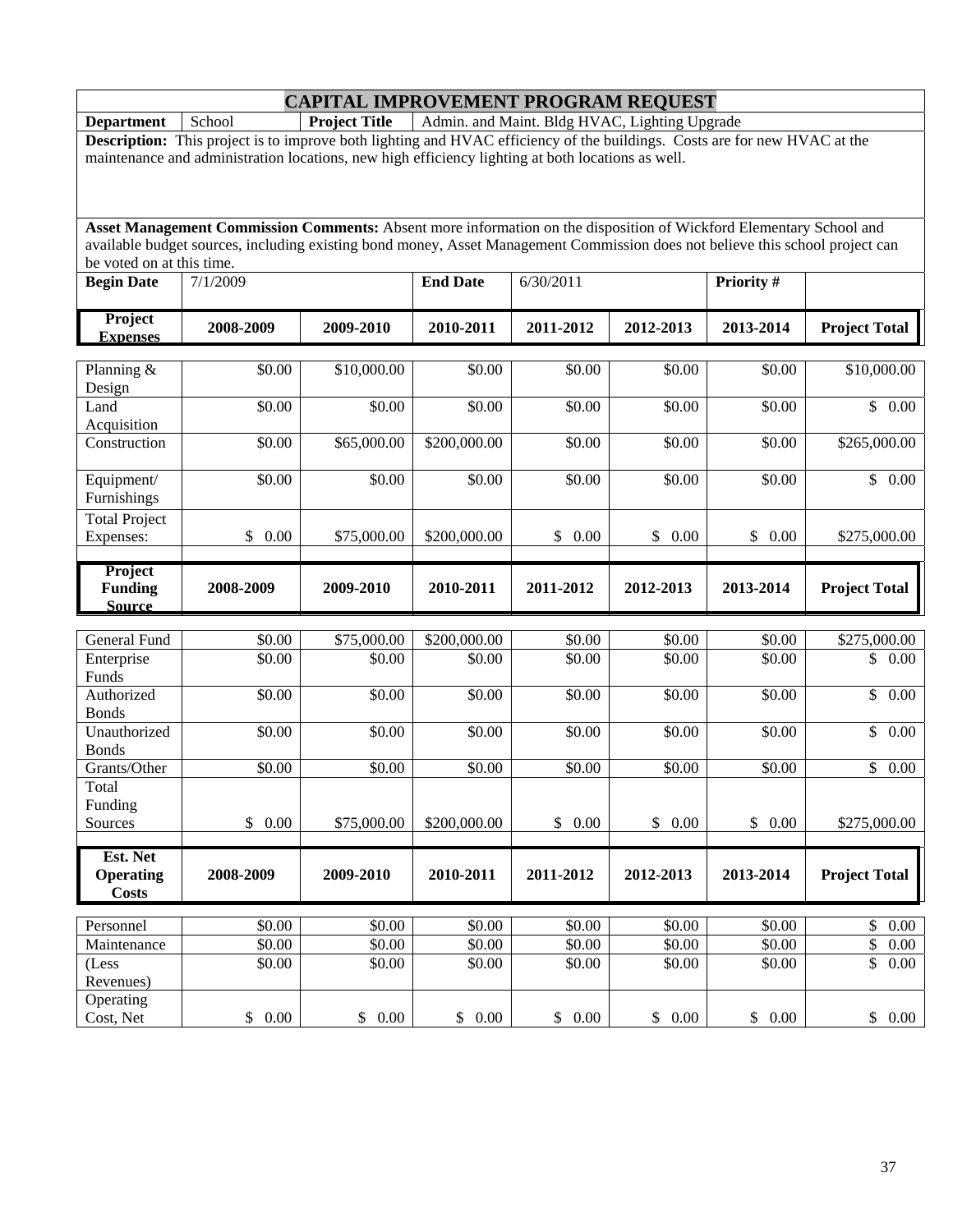**Department** School **Project Title** CD/Admin/Maintenance Parking Lot

**Description:** Asphalt replacement and parking lot lighting to be done after septic tie in with High School/CD septic. Work is recommended to be deferred to allow envelop sealing at WMS, DMS and CD building. Intent is to work with Town DPW to implement crack sealing to defer capital investment for a few years.

| <b>Begin Date</b>                            | 7/1/2010             |                      | <b>End Date</b>        | 6/30/2011        |                  | Priority #           |                            |
|----------------------------------------------|----------------------|----------------------|------------------------|------------------|------------------|----------------------|----------------------------|
| Project<br><b>Expenses</b>                   | 2008-2009            | 2009-2010            | 2010-2011              | 2011-2012        | 2012-2013        | 2013-2014            | <b>Project Total</b>       |
| Planning &<br>Design                         | \$0.00               | \$0.00               | \$16,626.00            | \$0.00           | \$0.00           | \$0.00               | \$16,626.00                |
| Land<br>Acquisition                          | \$0.00               | \$0.00               | \$0.00                 | \$0.00           | \$0.00           | \$0.00               | $\mathbb{S}$<br>0.00       |
| Construction                                 | \$0.00               | \$0.00               | \$190,000.00           | \$0.00           | \$0.00           | \$0.00               | \$190,000.00               |
| Equipment/<br>Furnishings                    | \$0.00               | \$0.00               | \$0.00                 | \$0.00           | \$0.00           | \$0.00               | \$0.00                     |
| <b>Total Project</b><br>Expenses:            | \$<br>0.00           | $\mathbb{S}$<br>0.00 | \$206,626.00           | \$<br>0.00       | \$<br>0.00       | \$<br>0.00           | \$206,626.00               |
| Project<br><b>Funding</b><br><b>Source</b>   | 2008-2009            | 2009-2010            | 2010-2011              | 2011-2012        | 2012-2013        | 2013-2014            | <b>Project Total</b>       |
|                                              |                      |                      |                        |                  |                  |                      |                            |
| General Fund<br>Enterprise<br>Funds          | \$0.00<br>\$0.00     | \$0.00<br>\$0.00     | \$206,626.00<br>\$0.00 | \$0.00<br>\$0.00 | \$0.00<br>\$0.00 | \$0.00<br>\$0.00     | \$206,626.00<br>\$0.00     |
| Authorized<br><b>Bonds</b>                   | \$0.00               | \$0.00               | \$0.00                 | \$0.00           | \$0.00           | \$0.00               | \$<br>0.00                 |
| Unauthorized<br><b>Bonds</b>                 | \$0.00               | \$0.00               | \$0.00                 | \$0.00           | \$0.00           | \$0.00               | $\mathbb{S}$<br>0.00       |
| Grants/Other                                 | \$0.00               | \$0.00               | \$0.00                 | \$0.00           | \$0.00           | \$0.00               | $\mathbf{\hat{S}}$<br>0.00 |
| Total<br>Funding                             |                      |                      |                        |                  |                  |                      |                            |
| Sources                                      | $\mathbb{S}$<br>0.00 | $\mathbb{S}$<br>0.00 | \$206,626.00           | \$<br>0.00       | \$0.00           | $\mathbb{S}$<br>0.00 | \$206,626.00               |
| Est. Net<br><b>Operating</b><br><b>Costs</b> | 2008-2009            | 2009-2010            | 2010-2011              | 2011-2012        | 2012-2013        | 2013-2014            | <b>Project Total</b>       |
|                                              |                      |                      |                        |                  |                  |                      |                            |
| Personnel<br>Maintenance                     | \$0.00<br>\$0.00     | \$0.00<br>\$0.00     | \$0.00<br>\$0.00       | \$0.00<br>\$0.00 | \$0.00<br>\$0.00 | \$0.00<br>\$0.00     | \$<br>0.00<br>\$<br>0.00   |
| (Less<br>Revenues)                           | \$0.00               | \$0.00               | \$0.00                 | \$0.00           | \$0.00           | \$0.00               | \$<br>0.00                 |
| Operating<br>Cost, Net                       | \$0.00               | \$0.00               | \$0.00                 | \$0.00           | \$0.00           | \$<br>0.00           | \$0.00                     |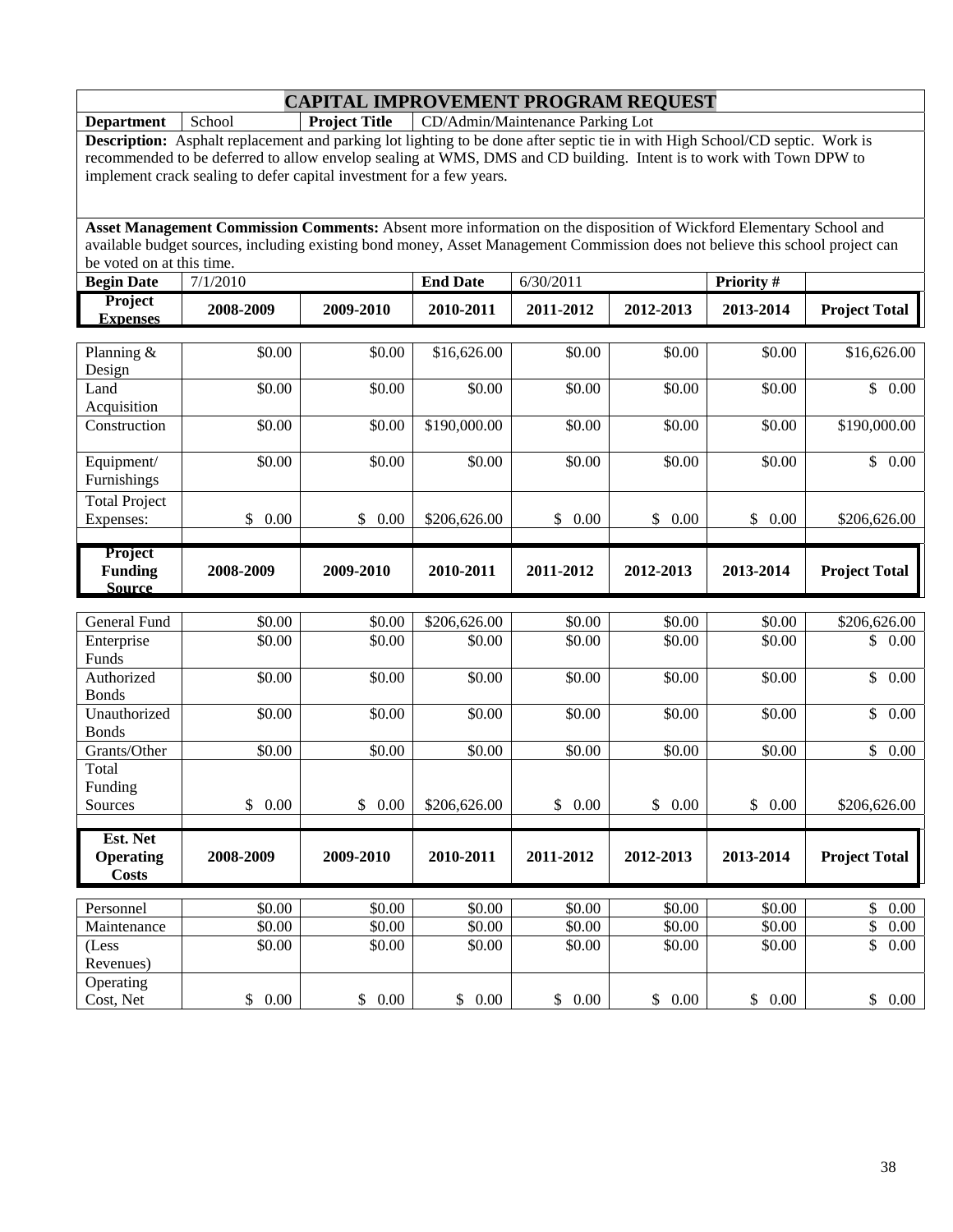**Department** School **Project Title** Davisville Elementary School Renovations and Addit

**Description:** Addition and renovations to Davisville Elementary School as proposed by the Modernization Committee with input from RGB. Total project costs have been estimated to be \$9.3M. A bond issue will be on the ballot in early March for an addition and renovation to DE.

Planning & Design costs include: Contingency (\$260,122), A/E Fees (\$284,509), and Bond & Legal (\$59,934).

| <b>Begin Date</b>                          | 7/1/2008       |                      | <b>End Date</b>      | 6/30/2009  |                    | <b>Priority#</b> |                         |
|--------------------------------------------|----------------|----------------------|----------------------|------------|--------------------|------------------|-------------------------|
| Project<br><b>Expenses</b>                 | 2008-2009      | 2009-2010            | 2010-2011            | 2011-2012  | 2012-2013          | 2013-2014        | <b>Project Total</b>    |
|                                            |                |                      |                      |            |                    |                  |                         |
| Planning &<br>Design                       | \$604,565.00   | \$0.00               | \$0.00               | \$0.00     | \$0.00             | \$0.00           | \$604,565.00            |
| Land<br>Acquisition                        | \$0.00         | \$0.00               | \$0.00               | \$0.00     | \$0.00             | \$0.00           | \$0.00                  |
| Construction                               | \$3,251,525.00 | \$0.00               | \$0.00               | \$0.00     | $\overline{$}0.00$ | \$0.00           | \$3,251,525.00          |
| Equipment/<br>Furnishings                  | \$98,910.00    | \$0.00               | \$0.00               | \$0.00     | \$0.00             | \$0.00           | \$98,910.00             |
| <b>Total Project</b>                       |                |                      |                      |            |                    |                  |                         |
| Expenses:                                  | \$3,955,000.00 | \$0.00               | \$0.00               | \$0.00     | \$0.00             | \$<br>0.00       | \$3,955,000.00          |
| Project<br><b>Funding</b><br><b>Source</b> | 2008-2009      | 2009-2010            | 2010-2011            | 2011-2012  | 2012-2013          | 2013-2014        | <b>Project Total</b>    |
|                                            |                |                      |                      |            |                    |                  |                         |
| <b>General Fund</b>                        | \$0.00         | \$0.00               | \$0.00               | \$0.00     | \$0.00             | \$0.00           | \$<br>0.00              |
| Enterprise<br>Funds                        | \$0.00         | \$0.00               | \$0.00               | \$0.00     | \$0.00             | \$0.00           | \$<br>0.00              |
| Authorized<br><b>Bonds</b>                 | \$0.00         | \$0.00               | \$0.00               | \$0.00     | \$0.00             | \$0.00           | \$<br>0.00              |
| Unauthorized<br><b>Bonds</b>               | \$3,955,000.00 | \$0.00               | \$0.00               | \$0.00     | \$0.00             | \$0.00           | \$3,955,000.00          |
| Grants/Other                               | \$0.00         | \$0.00               | \$0.00               | \$0.00     | \$0.00             | \$0.00           | $\overline{\$}$<br>0.00 |
| Total                                      |                |                      |                      |            |                    |                  |                         |
| Funding                                    |                |                      |                      |            |                    |                  |                         |
| Sources                                    | \$3,955,000.00 | $\mathbb{S}$<br>0.00 | $\mathbb{S}$<br>0.00 | \$<br>0.00 | \$0.00             | \$<br>0.00       | \$3,955,000.00          |
| Est. Net                                   |                |                      |                      |            |                    |                  |                         |
| <b>Operating</b><br><b>Costs</b>           | 2008-2009      | 2009-2010            | 2010-2011            | 2011-2012  | 2012-2013          | 2013-2014        | <b>Project Total</b>    |
|                                            |                |                      |                      |            |                    |                  |                         |
| Personnel                                  | \$0.00         | \$0.00               | \$0.00               | \$0.00     | \$0.00             | \$0.00           | \$<br>0.00              |
| $\overline{\mathrm{M}}$ aintenance         | \$0.00         | \$0.00               | \$0.00               | \$0.00     | \$0.00             | \$0.00           | \$<br>0.00              |
| (Less<br>Revenues)                         | \$0.00         | \$0.00               | \$0.00               | \$0.00     | \$0.00             | \$0.00           | \$<br>0.00              |
| Operating<br>Cost, Net                     | 0.00<br>\$     | \$<br>0.00           | \$0.00               | \$0.00     | \$0.00             | \$<br>0.00       | \$<br>0.00              |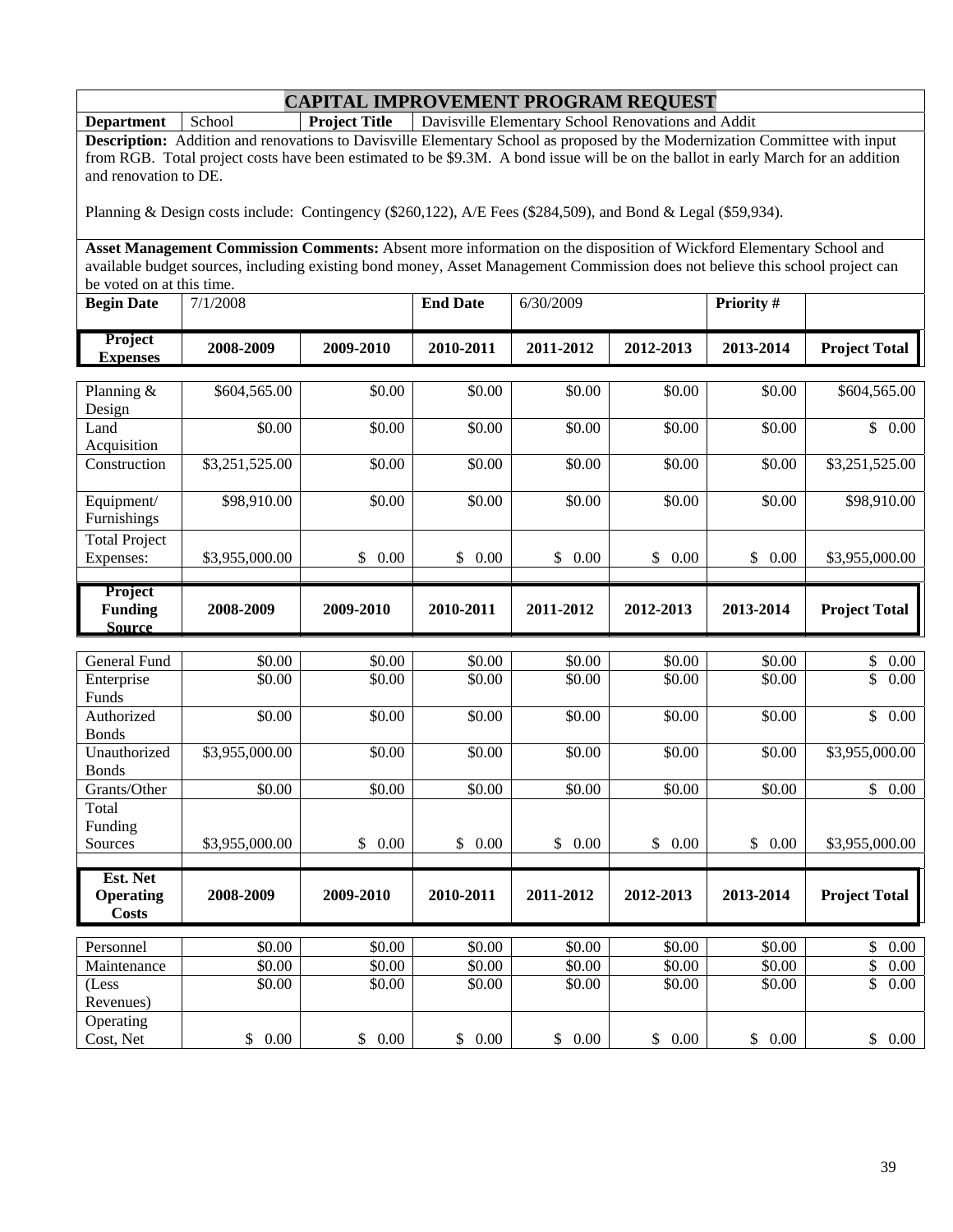**Department** School **Project Title** Davisville Middle Fire Alarm **Description:** To bring this building up to fire code. This includes the Family Consumer Science room modifications.

| <b>Begin Date</b>                            | 7/1/2008               |                  | <b>End Date</b>                  | 6/30/2009             |                      | Priority #           |                                  |
|----------------------------------------------|------------------------|------------------|----------------------------------|-----------------------|----------------------|----------------------|----------------------------------|
| Project<br><b>Expenses</b>                   | 2008-2009              | 2009-2010        | 2010-2011                        | 2011-2012             | 2012-2013            | 2013-2014            | <b>Project Total</b>             |
| Planning &<br>Design                         | \$22,730.00            | \$0.00           | \$0.00                           | \$0.00                | \$0.00               | \$0.00               | \$22,730.00                      |
| Land<br>Acquisition                          | \$0.00                 | \$0.00           | \$0.00                           | \$0.00                | \$0.00               | \$0.00               | $\overline{\mathcal{S}}$<br>0.00 |
| Construction                                 | \$259,770.00           | \$0.00           | \$0.00                           | \$0.00                | \$0.00               | \$0.00               | \$259,770.00                     |
| Equipment/<br>Furnishings                    | \$0.00                 | \$0.00           | \$0.00                           | \$0.00                | \$0.00               | \$0.00               | \$0.00                           |
| <b>Total Project</b><br>Expenses:            | \$282,500.00           | \$<br>0.00       | \$<br>0.00                       | \$0.00                | $\mathbb{S}$<br>0.00 | $\mathbb{S}$<br>0.00 | \$282,500.00                     |
| Project<br><b>Funding</b><br><b>Source</b>   | 2008-2009              | 2009-2010        | 2010-2011                        | 2011-2012             | 2012-2013            | 2013-2014            | <b>Project Total</b>             |
|                                              |                        |                  |                                  |                       |                      |                      |                                  |
| <b>General Fund</b><br>Enterprise<br>Funds   | \$282,500.00<br>\$0.00 | \$0.00<br>\$0.00 | \$0.00<br>\$0.00                 | \$0.00<br>\$0.00      | \$0.00<br>\$0.00     | \$0.00<br>\$0.00     | \$282,500.00<br>\$0.00           |
| Authorized<br><b>Bonds</b>                   | \$0.00                 | \$0.00           | \$0.00                           | \$0.00                | \$0.00               | \$0.00               | $\mathbb{S}$<br>0.00             |
| Unauthorized<br><b>Bonds</b>                 | \$0.00                 | \$0.00           | \$0.00                           | \$0.00                | \$0.00               | \$0.00               | \$<br>0.00                       |
| Grants/Other                                 | \$0.00                 | \$0.00           | \$0.00                           | \$0.00                | \$0.00               | \$0.00               | $\mathbb{S}$<br>0.00             |
| Total<br>Funding                             |                        |                  |                                  |                       |                      |                      |                                  |
| Sources                                      | \$282,500.00           | \$<br>0.00       | $\mathbb{S}$<br>0.00             | $\mathsf{\$}$<br>0.00 | $\mathbb{S}$<br>0.00 | $\mathbb{S}$<br>0.00 | \$282,500.00                     |
| Est. Net<br><b>Operating</b><br><b>Costs</b> | 2008-2009              | 2009-2010        | 2010-2011                        | 2011-2012             | 2012-2013            | 2013-2014            | <b>Project Total</b>             |
| Personnel                                    | $\overline{$}0.00$     | \$0.00           |                                  |                       |                      | \$0.00               | $\mathbb{S}$                     |
| $\overline{\mathrm{M}}$ aintenance           | \$0.00                 | \$1,000.00       | $\overline{$}0.00$<br>\$1,000.00 | \$0.00<br>\$1,000.00  | \$0.00<br>\$1,000.00 | \$1,000.00           | 0.00<br>\$5,000.00               |
| (Less<br>Revenues)                           | \$0.00                 | \$0.00           | \$0.00                           | \$0.00                | \$0.00               | \$0.00               | \$<br>0.00                       |
| Operating<br>Cost, Net                       | \$0.00                 | \$1,000.00       | \$1,000.00                       | \$1,000.00            | \$1,000.00           | \$1,000.00           | \$5,000.00                       |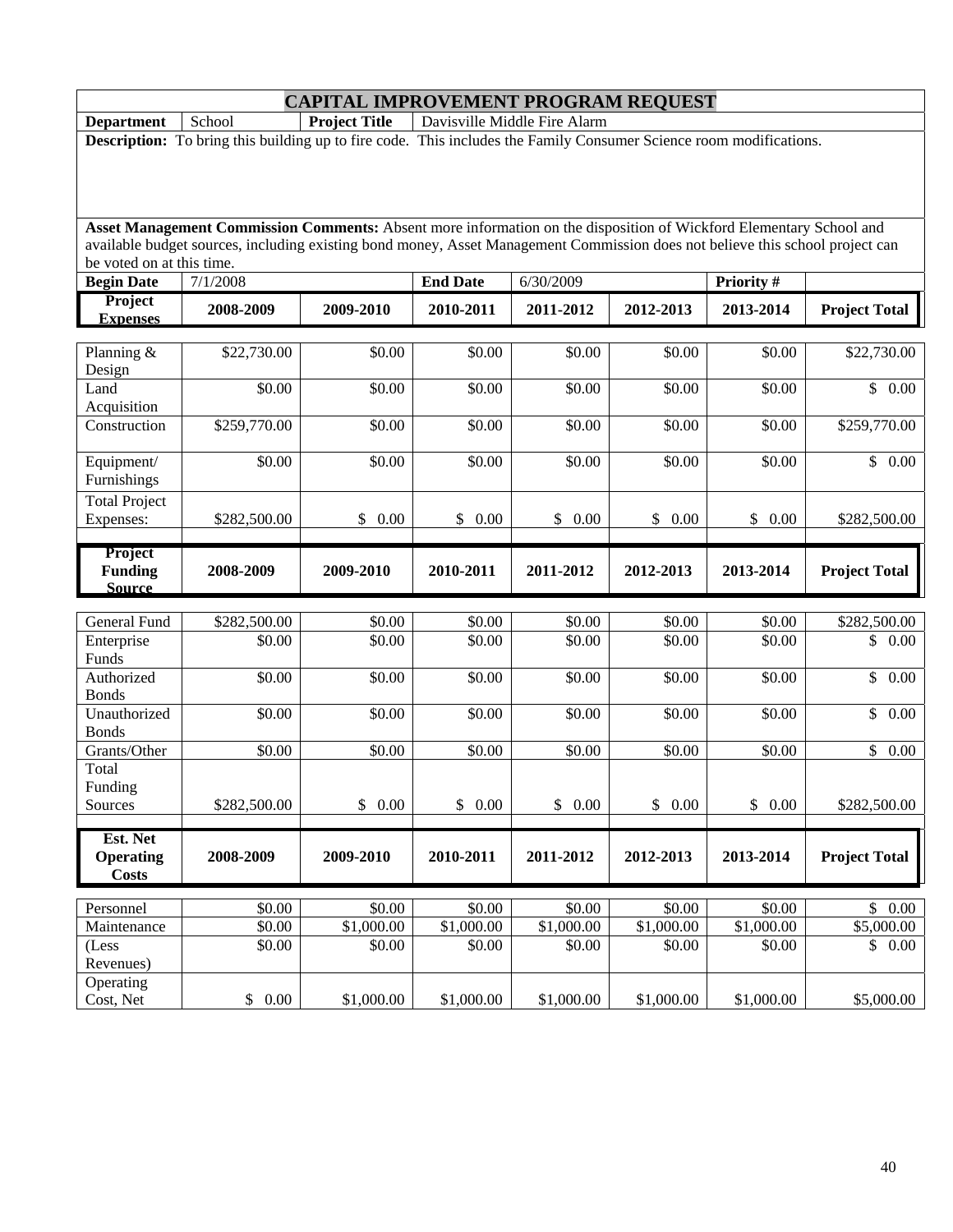**Department** School **Project Title** Davisville Middle School HVAC

**Description:** This project includes roof top units, unit ventilators, and temperature controls. Projected finances require us to separate it from the new roof project and perform design work only in FY09, with the project to be included with similar work slated for 2010. HVAC replacement for the cafeteria roof location is being deferred to FY2013 due to financial constraints and unit age. Note: To address all of the School's projects as proposed, the School Capital Reserve Fund appropriation will likely need to be increased.

| <b>Begin Date</b>          | 7/1/2008    |           | <b>End Date</b> | 6/30/2013 |           | <b>Priority #</b> |                      |
|----------------------------|-------------|-----------|-----------------|-----------|-----------|-------------------|----------------------|
| Project<br><b>Expenses</b> | 2008-2009   | 2009-2010 | 2010-2011       | 2011-2012 | 2012-2013 | 2013-2014         | <b>Project Total</b> |
|                            |             |           |                 |           |           |                   |                      |
| Planning $\&$              | \$41,825.00 | \$0.00    | \$0.00          | \$0.00    | \$0.00    | \$0.00            | \$41,825.00          |
| Design                     |             |           |                 |           |           |                   |                      |
| Land                       | \$0.00      | \$0.00    | \$0.00          | \$0.00    | \$0.00    | \$0.00            | 0.00                 |
| Acquisition                |             |           |                 |           |           |                   |                      |

| <b>Project</b><br><b>Funding</b><br><b>Source</b> | 2008-2009   | 2009-2010    | 2010-2011  | 2011-2012  | 2012-2013   | 2013-2014 | <b>Project Total</b> |
|---------------------------------------------------|-------------|--------------|------------|------------|-------------|-----------|----------------------|
|                                                   |             |              |            |            |             |           |                      |
| <b>Total Project</b><br>Expenses:                 | \$41,825.00 | \$478,000.00 | 0.00<br>S. | 0.00<br>\$ | \$60,000.00 | 0.00<br>S | \$579,825.00         |
| Equipment/<br>Furnishings                         | \$0.00      | \$0.00       | \$0.00     | \$0.00     | \$0.00      | \$0.00    | \$0.00               |
| Construction                                      | \$0.00      | \$478,000.00 | \$0.00     | \$0.00     | \$60,000.00 | \$0.00    | \$538,000.00         |
| Acquisition                                       |             |              |            |            |             |           |                      |

| General Fund     | \$41,825.00 | \$478,000.00 | \$0.00     | \$0.00     | \$60,000.00 | \$0.00     | \$579,825.00         |
|------------------|-------------|--------------|------------|------------|-------------|------------|----------------------|
| Enterprise       | \$0.00      | \$0.00       | \$0.00     | \$0.00     | \$0.00      | \$0.00     | \$<br>0.00           |
| Funds            |             |              |            |            |             |            |                      |
| Authorized       | \$0.00      | \$0.00       | \$0.00     | \$0.00     | \$0.00      | \$0.00     | \$<br>0.00           |
| <b>Bonds</b>     |             |              |            |            |             |            |                      |
| Unauthorized     | \$0.00      | \$0.00       | \$0.00     | \$0.00     | \$0.00      | \$0.00     | \$<br>0.00           |
| <b>Bonds</b>     |             |              |            |            |             |            |                      |
| Grants/Other     | \$0.00      | \$0.00       | \$0.00     | \$0.00     | \$0.00      | \$0.00     | \$<br>0.00           |
| Total            |             |              |            |            |             |            |                      |
| Funding          |             |              |            |            |             |            |                      |
| Sources          |             | \$478,000.00 | \$<br>0.00 | \$<br>0.00 | \$60,000.00 | \$<br>0.00 |                      |
|                  | \$41,825.00 |              |            |            |             |            | \$579,825.00         |
|                  |             |              |            |            |             |            |                      |
| Est. Net         |             |              |            |            |             |            |                      |
| <b>Operating</b> | 2008-2009   | 2009-2010    | 2010-2011  | 2011-2012  | 2012-2013   | 2013-2014  | <b>Project Total</b> |
| Costs            |             |              |            |            |             |            |                      |
|                  |             |              |            |            |             |            |                      |
| Personnel        | \$0.00      | \$0.00       | \$0.00     | \$0.00     | \$0.00      | \$0.00     | \$<br>0.00           |
| Maintenance      | \$0.00      | \$0.00       | \$0.00     | \$0.00     | \$0.00      | \$0.00     | \$<br>0.00           |
| (Less            | \$0.00      | \$0.00       | \$0.00     | \$0.00     | \$0.00      | \$0.00     | \$<br>0.00           |
| Revenues)        |             |              |            |            |             |            |                      |
| Operating        |             |              |            |            |             |            |                      |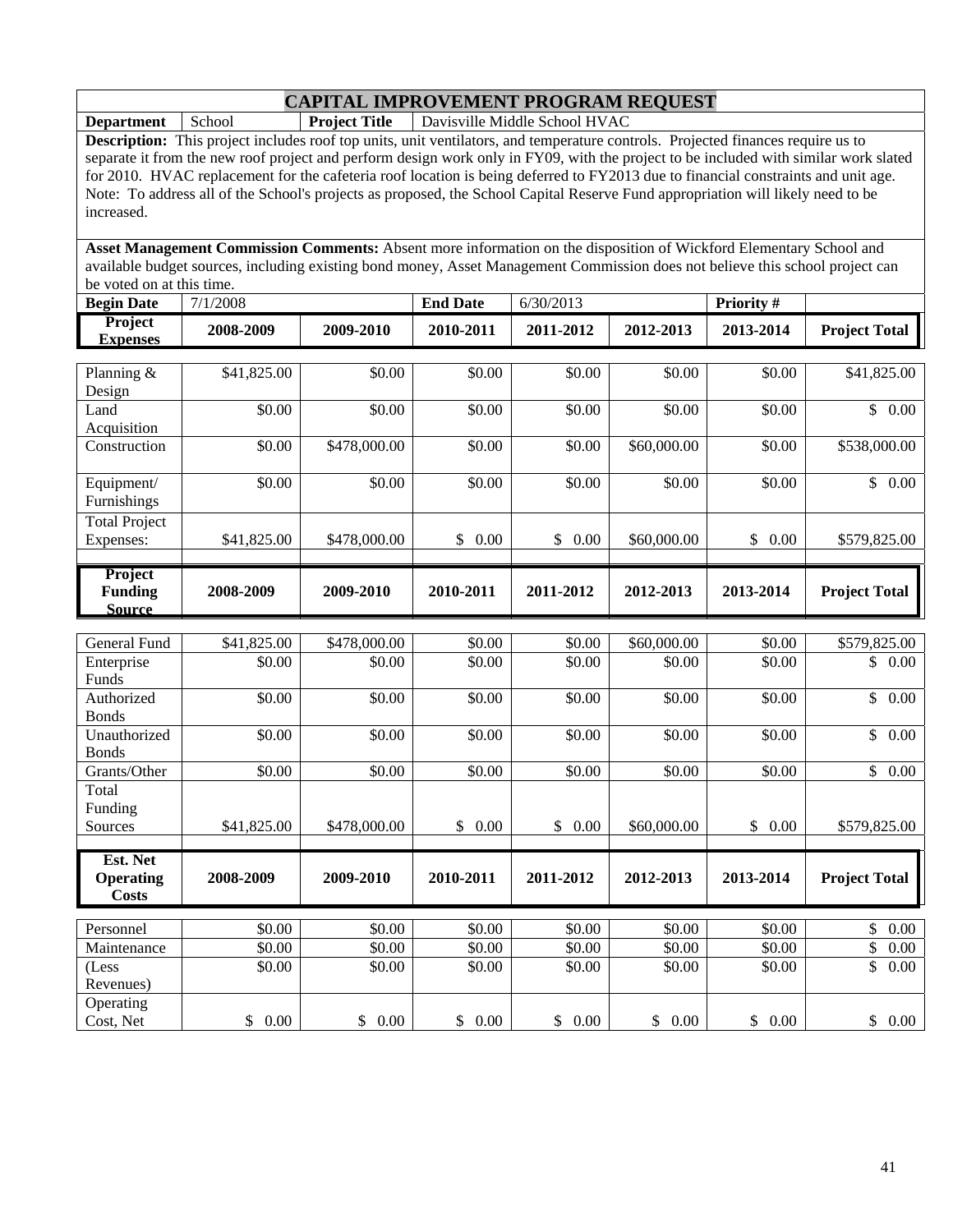**Department** School **Project Title** Davisville Middle School Windows

**Description:** Windows and screen replacement. Will result in savings due to energy efficiency. HE, QE, SL and DMS are window projects and are scheduled for design and bids in concurrent years to obtain favorable pricing.

| <b>Begin Date</b>                            | 7/1/2010             |                    | <b>End Date</b>        | 6/30/2011            |                  | Priority #           |                           |
|----------------------------------------------|----------------------|--------------------|------------------------|----------------------|------------------|----------------------|---------------------------|
| Project<br><b>Expenses</b>                   | 2008-2009            | 2009-2010          | 2010-2011              | 2011-2012            | 2012-2013        | 2013-2014            | <b>Project Total</b>      |
| Planning &<br>Design                         | \$0.00               | \$0.00             | \$33,250.00            | \$0.00               | \$0.00           | \$0.00               | \$33,250.00               |
| Land<br>Acquisition                          | \$0.00               | \$0.00             | \$0.00                 | \$0.00               | \$0.00           | \$0.00               | \$0.00                    |
| Construction                                 | \$0.00               | \$0.00             | \$380,000.00           | \$0.00               | \$0.00           | \$0.00               | \$380,000.00              |
| Equipment/<br>Furnishings                    | \$0.00               | \$0.00             | \$0.00                 | \$0.00               | \$0.00           | \$0.00               | \$0.00                    |
| <b>Total Project</b><br>Expenses:            | $\mathbb{S}$<br>0.00 | \$0.00             | \$413,250.00           | $\mathbb{S}$<br>0.00 | \$<br>0.00       | \$<br>0.00           | \$413,250.00              |
| Project<br><b>Funding</b><br><b>Source</b>   | 2008-2009            | 2009-2010          | 2010-2011              | 2011-2012            | 2012-2013        | 2013-2014            | <b>Project Total</b>      |
|                                              |                      |                    |                        |                      |                  |                      |                           |
| General Fund<br>Enterprise<br>Funds          | \$0.00<br>\$0.00     | \$0.00<br>\$0.00   | \$413,250.00<br>\$0.00 | \$0.00<br>\$0.00     | \$0.00<br>\$0.00 | \$0.00<br>\$0.00     | \$413,250.00<br>\$0.00    |
| Authorized<br><b>Bonds</b>                   | \$0.00               | \$0.00             | \$0.00                 | \$0.00               | \$0.00           | \$0.00               | \$<br>0.00                |
| Unauthorized<br><b>Bonds</b>                 | \$0.00               | \$0.00             | \$0.00                 | \$0.00               | \$0.00           | \$0.00               | $\mathbb{S}$<br>0.00      |
| Grants/Other                                 | \$0.00               | \$0.00             | \$0.00                 | \$0.00               | \$0.00           | \$0.00               | $\mathsf{\$}$<br>$0.00\,$ |
| Total<br>Funding                             |                      |                    |                        |                      |                  |                      |                           |
| Sources                                      | $\mathbb{S}$<br>0.00 | \$0.00             | \$413,250.00           | \$<br>0.00           | \$<br>0.00       | $\mathbb{S}$<br>0.00 | \$413,250.00              |
| Est. Net<br><b>Operating</b><br><b>Costs</b> | 2008-2009            | 2009-2010          | 2010-2011              | 2011-2012            | 2012-2013        | 2013-2014            | <b>Project Total</b>      |
| Personnel                                    | \$0.00               | \$0.00             | \$0.00                 | \$0.00               | \$0.00           | \$0.00               | \$<br>$0.00\,$            |
| Maintenance                                  | $\overline{$}0.00$   | $\overline{$}0.00$ | $\overline{$}0.00$     | $\overline{$}0.00$   | \$0.00           | $\overline{$}0.00$   | \$<br>$0.00\,$            |
| (Less<br>Revenues)                           | \$0.00               | \$0.00             | \$0.00                 | \$0.00               | \$0.00           | \$0.00               | \$<br>0.00                |
| Operating<br>Cost, Net                       | \$0.00               | \$0.00             | \$0.00                 | \$0.00               | \$0.00           | \$0.00               | $\mathbb{S}$<br>0.00      |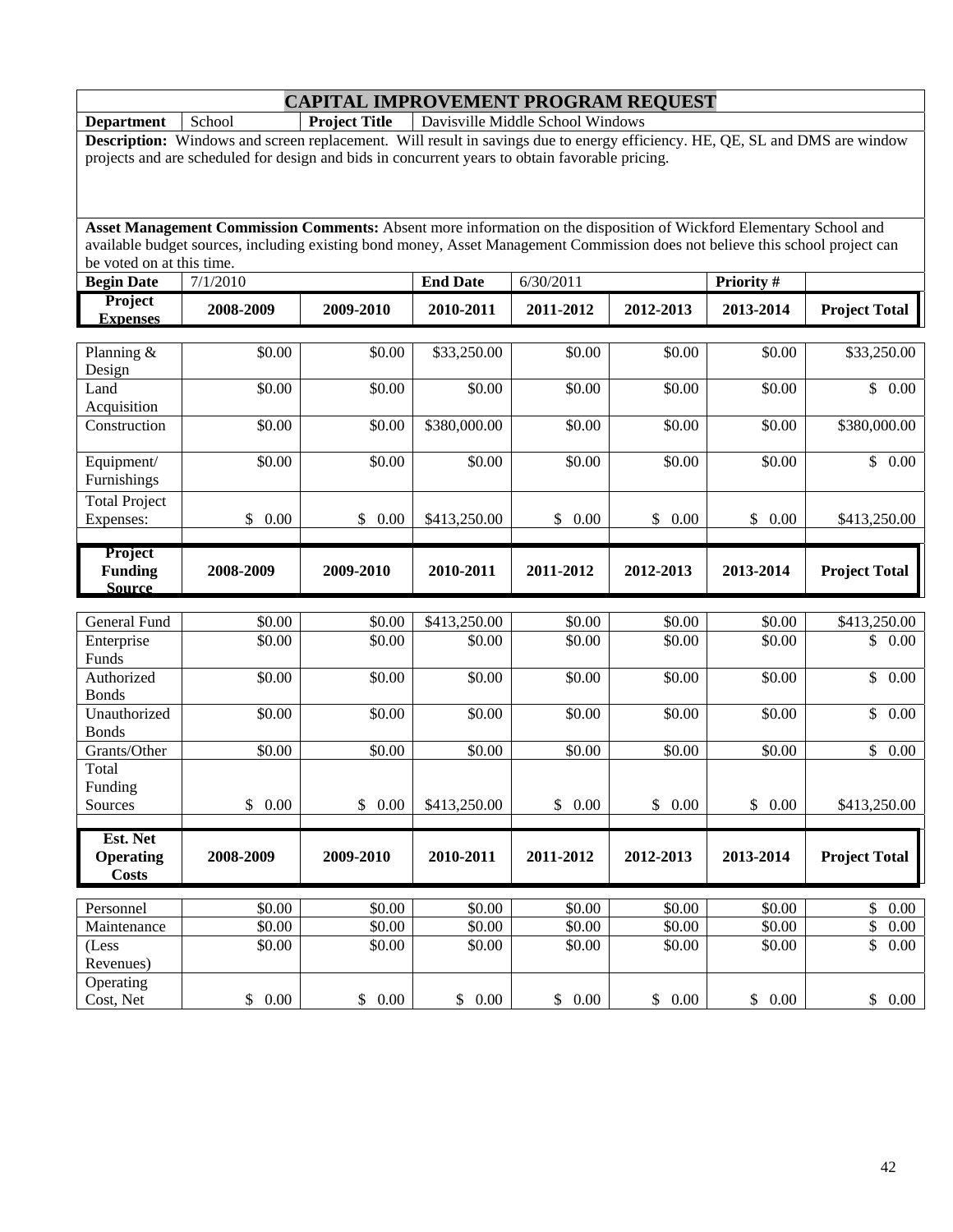**Department** School **Project Title** Dist Wide - Bus replace. & commun. Equip for safet

**Description:** 2009 capital investment contains two items: 1) mini bus to replace aging units beyond useful life, estimated cost \$55,000 and 2) radio system serving all buses in NK Schools fleet. This includes base unit, (35) hard wired mobile units, repeater equipment and 2 portable units for administrative use, estimated complete system cost \$51,936. This project is presented to ensure that communication to buses is consistent and reliable for all units on the road. 2010 investments is for (1) mini bus and for security camera recording system to improve on bus security and monitoring. Complete monitoring system cost is estimated at \$68,000.

**Asset Management Commission Comments:** Absent more information on the disposition of Wickford Elementary School and available budget sources, including existing bond money, Asset Management Commission does not believe this school project can be voted on at this time.

| <b>Begin Date</b>                 | 7/1/2008  |           | <b>End Date</b> | 6/30/2010 |           | <b>Priority</b> # |                      |
|-----------------------------------|-----------|-----------|-----------------|-----------|-----------|-------------------|----------------------|
| <b>Project</b><br><b>Expenses</b> | 2008-2009 | 2009-2010 | 2010-2011       | 2011-2012 | 2012-2013 | 2013-2014         | <b>Project Total</b> |

| Planning &           | \$0.00      | \$0.00       | \$0.00     | \$0.00         | \$0.00               | \$0.00             | \$<br>0.00              |
|----------------------|-------------|--------------|------------|----------------|----------------------|--------------------|-------------------------|
| Design               |             |              |            |                |                      |                    |                         |
| Land                 | \$0.00      | \$0.00       | \$0.00     | \$0.00         | \$0.00               | \$0.00             | $\overline{\$}$<br>0.00 |
| Acquisition          |             |              |            |                |                      |                    |                         |
| Construction         | \$0.00      | \$0.00       | \$0.00     | \$0.00         | \$0.00               | \$0.00             | $\mathsf{\$}$<br>0.00   |
| Equipment/           | \$51,936.00 | \$178,000.00 | \$0.00     | \$0.00         | \$0.00               | \$0.00             | \$229,936.00            |
| Furnishings          |             |              |            |                |                      |                    |                         |
|                      |             |              |            |                |                      |                    |                         |
| <b>Total Project</b> |             |              |            |                |                      |                    |                         |
| Expenses:            | \$51,936.00 | \$178,000.00 | \$<br>0.00 | \$<br>0.00     | $\mathbb{S}$<br>0.00 | \$<br>0.00         | \$229,936.00            |
| Project              |             |              |            |                |                      |                    |                         |
| <b>Funding</b>       | 2008-2009   | 2009-2010    | 2010-2011  | 2011-2012      | 2012-2013            | 2013-2014          | <b>Project Total</b>    |
| <b>Source</b>        |             |              |            |                |                      |                    |                         |
|                      |             |              |            |                |                      |                    |                         |
| <b>General Fund</b>  | \$51,936.00 | \$178,000.00 | \$0.00     | \$0.00         | \$0.00               | \$0.00             | \$229,936.00            |
| Enterprise           | \$0.00      | \$0.00       | \$0.00     | \$0.00         | \$0.00               | \$0.00             | $\mathbb{S}$<br>0.00    |
| Funds                |             |              |            |                |                      |                    |                         |
| Authorized           | \$0.00      | \$0.00       | \$0.00     | \$0.00         | \$0.00               | \$0.00             | \$<br>0.00              |
| <b>Bonds</b>         |             |              |            |                |                      |                    |                         |
| Unauthorized         | \$0.00      | \$0.00       | \$0.00     | \$0.00         | \$0.00               | \$0.00             | \$<br>0.00              |
| <b>Bonds</b>         |             |              |            |                |                      |                    |                         |
| Grants/Other         | \$0.00      | \$0.00       | \$0.00     | \$0.00         | \$0.00               | \$0.00             | $\mathbb{S}^-$<br>0.00  |
| Total                |             |              |            |                |                      |                    |                         |
| Funding              |             |              |            |                |                      |                    |                         |
| Sources              | \$51,936.00 | \$178,000.00 | \$<br>0.00 | \$<br>0.00     | \$<br>0.00           | \$<br>0.00         | \$229,936.00            |
|                      |             |              |            |                |                      |                    |                         |
| Est. Net             |             |              |            |                |                      |                    |                         |
| <b>Operating</b>     | 2008-2009   | 2009-2010    | 2010-2011  | 2011-2012      | 2012-2013            | 2013-2014          | <b>Project Total</b>    |
| <b>Costs</b>         |             |              |            |                |                      |                    |                         |
| Personnel            | \$0.00      | \$0.00       | \$0.00     | \$0.00         | \$0.00               | \$0.00             | \$<br>0.00              |
| Maintenance          | \$0.00      | \$0.00       | \$0.00     | \$0.00         | \$0.00               | $\overline{$}0.00$ | \$<br>0.00              |
| (Less                | \$0.00      | \$0.00       | \$0.00     | $\sqrt{$0.00}$ | \$0.00               | \$0.00             | \$<br>0.00              |
|                      |             |              |            |                |                      |                    |                         |

Cost, Net \$ 0.00 \$ 0.00 \$ 0.00 \$ 0.00 \$ 0.00 \$ 0.00 \$ 0.00

 $$0.00$   $$0.00$   $$0.00$   $$0.00$   $$0.00$   $$0.00$   $$0.00$   $$0.00$ 

Revenues)

**Operating**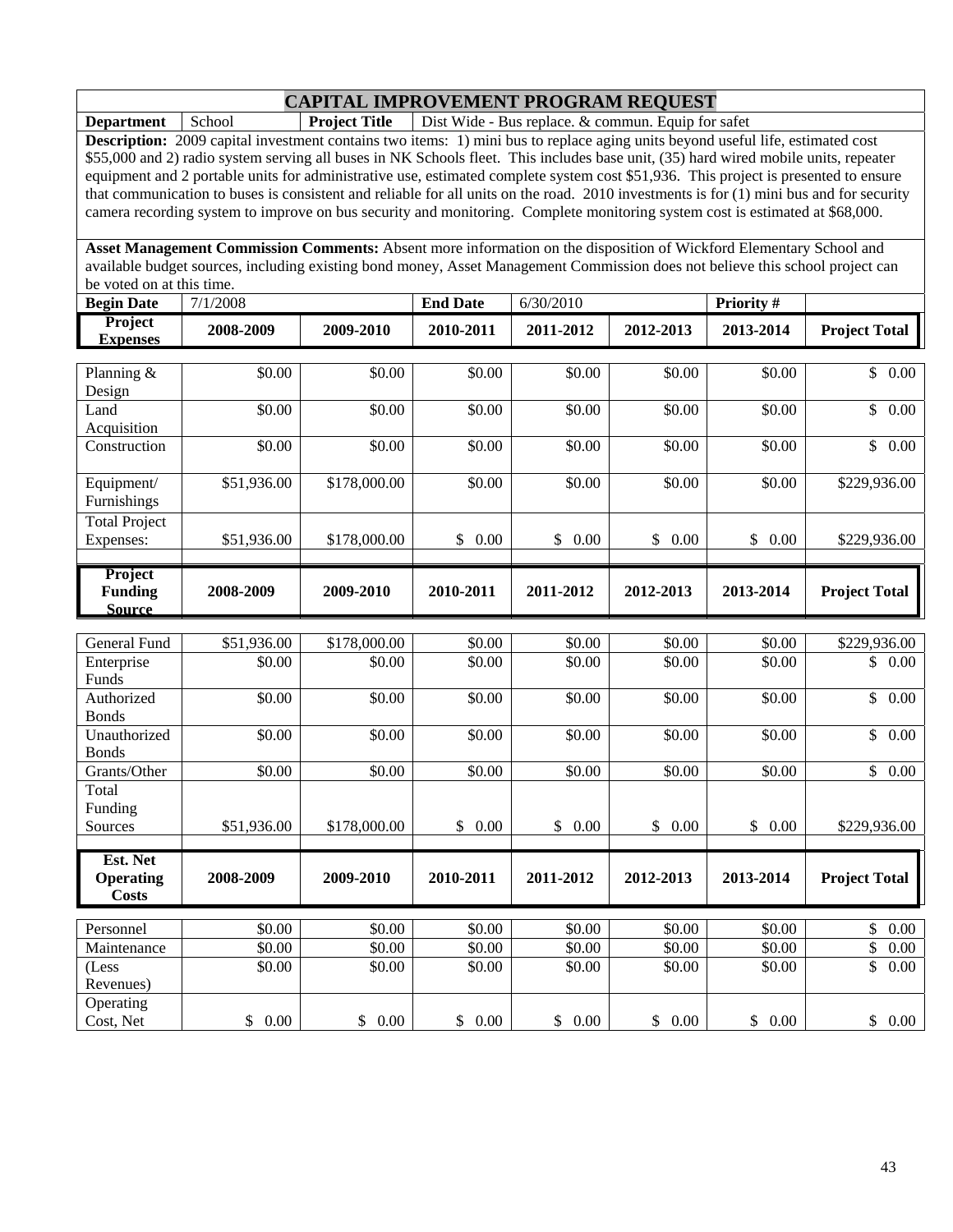**Department** School **Project Title** District Wide - Air Conditioning Additions

**Description:** Addition of air conditioning to various locations throughout the district. The need for AC has been identified for three basic purposes: Student IEP and physical conditions, Computer and Server operations, and Staff physical requirements. Consistent requests to add space conditioning occur each year. We suggest capitalizing these AC additions to the schools. Additional AC will increase energy costs.

| <b>Begin</b><br><b>Date</b>       | 7/1/2008  |           | <b>End Date</b> | 6/30/2012 |           | <b>Priority</b> # |                      |
|-----------------------------------|-----------|-----------|-----------------|-----------|-----------|-------------------|----------------------|
| <b>Project</b><br><b>Expenses</b> | 2008-2009 | 2009-2010 | 2010-2011       | 2011-2012 | 2012-2013 | 2013-2014         | <b>Project Total</b> |

| Planning &<br>Design                         | \$0.00      | \$0.00      | \$0.00      | \$0.00      | \$0.00               | \$0.00     | \$<br>0.00                      |
|----------------------------------------------|-------------|-------------|-------------|-------------|----------------------|------------|---------------------------------|
| Land<br>Acquisition                          | \$0.00      | \$0.00      | \$0.00      | \$0.00      | \$0.00               | \$0.00     | $\mathbb{S}$<br>0.00            |
| Construction                                 | \$30,000.00 | \$30,000.00 | \$30,000.00 | \$30,000.00 | \$0.00               | \$0.00     | \$120,000.00                    |
| Equipment/<br>Furnishings                    | \$0.00      | \$0.00      | \$0.00      | \$0.00      | \$0.00               | \$0.00     | $\mathbb{S}$<br>0.00            |
| <b>Total Project</b><br>Expenses:            | \$30,000.00 | \$30,000.00 | \$30,000.00 | \$30,000.00 | $\mathbb{S}$<br>0.00 | \$<br>0.00 | \$120,000.00                    |
| Project<br><b>Funding</b><br><b>Source</b>   | 2008-2009   | 2009-2010   | 2010-2011   | 2011-2012   | 2012-2013            | 2013-2014  | <b>Project Total</b>            |
| <b>General Fund</b>                          | \$30,000.00 | \$30,000.00 | \$30,000.00 | \$30,000.00 | \$0.00               | 50.00      | \$120,000.00                    |
| Enterprise<br>Funds                          | \$0.00      | \$0.00      | \$0.00      | \$0.00      | \$0.00               | \$0.00     | $\mathbb{S}$<br>0.00            |
| Authorized<br><b>Bonds</b>                   | \$0.00      | \$0.00      | \$0.00      | \$0.00      | \$0.00               | \$0.00     | \$<br>0.00                      |
| Unauthorized<br><b>Bonds</b>                 | \$0.00      | \$0.00      | \$0.00      | \$0.00      | \$0.00               | \$0.00     | \$<br>0.00                      |
| Grants/Other                                 | \$0.00      | \$0.00      | \$0.00      | \$0.00      | \$0.00               | \$0.00     | $\overline{\mathbb{S}}$<br>0.00 |
| Total<br>Funding<br>Sources                  | \$30,000.00 | \$30,000.00 | \$30,000.00 | \$30,000.00 | \$0.00               | \$<br>0.00 | \$120,000.00                    |
| Est. Net<br><b>Operating</b><br><b>Costs</b> | 2008-2009   | 2009-2010   | 2010-2011   | 2011-2012   | 2012-2013            | 2013-2014  | <b>Project Total</b>            |
| Personnel                                    | \$0.00      | \$0.00      | \$0.00      | \$0.00      | \$0.00               | \$0.00     | $\mathbb{S}$<br>0.00            |
| Maintenance                                  | \$0.00      | \$1,000.00  | \$1,000.00  | \$1,000.00  | \$1,000.00           | \$1,000.00 | \$5,000.00                      |
| (Less<br>Revenues)                           | \$0.00      | \$0.00      | \$0.00      | \$0.00      | \$0.00               | \$0.00     | \$<br>0.00                      |
| Operating<br>Cost, Net                       | \$<br>0.00  | \$1,000.00  | \$1,000.00  | \$1,000.00  | \$1,000.00           | \$1,000.00 | \$5,000.00                      |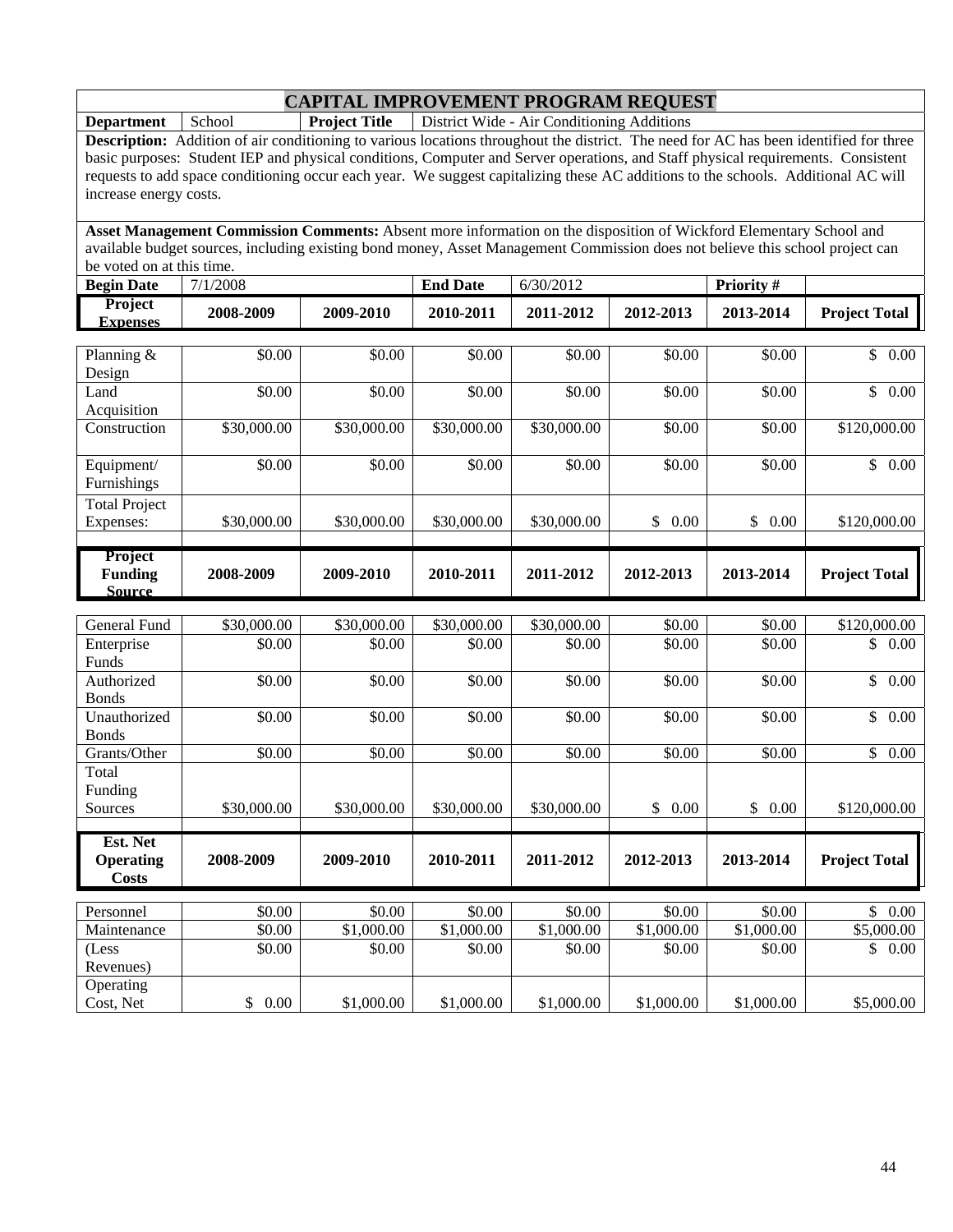|                                                                                                                                                                                                                                                                                                                                                                                                                                                                                                                                                                                                                                                                                        |                       | <b>CAPITAL IMPROVEMENT PROGRAM REQUEST</b> |                       |                                                 |                  |                  |                                       |  |  |  |  |
|----------------------------------------------------------------------------------------------------------------------------------------------------------------------------------------------------------------------------------------------------------------------------------------------------------------------------------------------------------------------------------------------------------------------------------------------------------------------------------------------------------------------------------------------------------------------------------------------------------------------------------------------------------------------------------------|-----------------------|--------------------------------------------|-----------------------|-------------------------------------------------|------------------|------------------|---------------------------------------|--|--|--|--|
| <b>Department</b>                                                                                                                                                                                                                                                                                                                                                                                                                                                                                                                                                                                                                                                                      | School                | <b>Project Title</b>                       |                       | District Wide - Computer and server replacement |                  |                  |                                       |  |  |  |  |
| <b>Description:</b> Computer technology district wide requires consistent investment in these capital items. A replacement program is in<br>place and is currently funded by the operating budget. Approval of this approach to fund technology replacement will reduce<br>operating budget cost and move the funding to capital investment. Note: This spending is for classroom computer equipment on a<br>five year replacement cycle, these items are essential for education programming necessitating that this line be consistently funded.<br>Year 2011 this practice will be reviewed for consideration of lease program; at this time 5 year computer life favors ownership. |                       |                                            |                       |                                                 |                  |                  |                                       |  |  |  |  |
| Asset Management Commission Comments: Absent more information on the disposition of Wickford Elementary School and<br>available budget sources, including existing bond money, Asset Management Commission does not believe this school project can<br>be voted on at this time.                                                                                                                                                                                                                                                                                                                                                                                                       |                       |                                            |                       |                                                 |                  |                  |                                       |  |  |  |  |
| <b>Begin Date</b>                                                                                                                                                                                                                                                                                                                                                                                                                                                                                                                                                                                                                                                                      | 7/1/2008              |                                            | <b>End Date</b>       | 6/30/2012                                       |                  | Priority#        |                                       |  |  |  |  |
| Project<br><b>Expenses</b>                                                                                                                                                                                                                                                                                                                                                                                                                                                                                                                                                                                                                                                             | 2008-2009             | 2009-2010                                  | 2010-2011             | 2011-2012                                       | 2012-2013        | 2013-2014        | <b>Project Total</b>                  |  |  |  |  |
| Planning &<br>Design                                                                                                                                                                                                                                                                                                                                                                                                                                                                                                                                                                                                                                                                   | \$0.00                | \$0.00                                     | \$0.00                | \$0.00                                          | \$0.00           | \$0.00           | \$<br>0.00                            |  |  |  |  |
| Land<br>Acquisition                                                                                                                                                                                                                                                                                                                                                                                                                                                                                                                                                                                                                                                                    | \$0.00                | \$0.00                                     | \$0.00                | \$0.00                                          | \$0.00           | \$0.00           | \$<br>0.00                            |  |  |  |  |
| Construction                                                                                                                                                                                                                                                                                                                                                                                                                                                                                                                                                                                                                                                                           | \$0.00                | \$0.00                                     | \$0.00                | \$0.00                                          | \$0.00           | \$0.00           | $\mathbb{S}$<br>0.00                  |  |  |  |  |
| Equipment/<br>Furnishings                                                                                                                                                                                                                                                                                                                                                                                                                                                                                                                                                                                                                                                              | \$50,000.00           | \$50,000.00                                | \$50,000.00           | \$50,000.00                                     | \$0.00           | \$0.00           | \$200,000.00                          |  |  |  |  |
| <b>Total Project</b><br>Expenses:                                                                                                                                                                                                                                                                                                                                                                                                                                                                                                                                                                                                                                                      | \$50,000.00           | \$50,000.00                                | \$50,000.00           | \$50,000.00                                     | \$0.00           | \$<br>0.00       | \$200,000.00                          |  |  |  |  |
|                                                                                                                                                                                                                                                                                                                                                                                                                                                                                                                                                                                                                                                                                        |                       |                                            |                       |                                                 |                  |                  |                                       |  |  |  |  |
| Project<br><b>Funding</b><br><b>Source</b>                                                                                                                                                                                                                                                                                                                                                                                                                                                                                                                                                                                                                                             | 2008-2009             | 2009-2010                                  | 2010-2011             | 2011-2012                                       | 2012-2013        | 2013-2014        | <b>Project Total</b>                  |  |  |  |  |
|                                                                                                                                                                                                                                                                                                                                                                                                                                                                                                                                                                                                                                                                                        |                       |                                            |                       |                                                 |                  |                  |                                       |  |  |  |  |
| General Fund<br>Enterprise                                                                                                                                                                                                                                                                                                                                                                                                                                                                                                                                                                                                                                                             | \$50,000.00<br>\$0.00 | \$50,000.00<br>\$0.00                      | \$50,000.00<br>\$0.00 | \$50,000.00<br>\$0.00                           | \$0.00<br>\$0.00 | \$0.00<br>\$0.00 | \$200,000.00<br>\$<br>0.00            |  |  |  |  |
| Funds<br>Authorized                                                                                                                                                                                                                                                                                                                                                                                                                                                                                                                                                                                                                                                                    | \$0.00                | \$0.00                                     | \$0.00                | \$0.00                                          | \$0.00           | \$0.00           | \$<br>0.00                            |  |  |  |  |
| <b>Bonds</b><br>Unauthorized                                                                                                                                                                                                                                                                                                                                                                                                                                                                                                                                                                                                                                                           | \$0.00                | \$0.00                                     | \$0.00                | \$0.00                                          | \$0.00           | \$0.00           | \$0.00                                |  |  |  |  |
| <b>Bonds</b><br>Grants/Other                                                                                                                                                                                                                                                                                                                                                                                                                                                                                                                                                                                                                                                           | \$0.00                | \$0.00                                     | \$0.00                | \$0.00                                          | \$0.00           | \$0.00           | \$0.00                                |  |  |  |  |
| Total<br>Funding<br>Sources                                                                                                                                                                                                                                                                                                                                                                                                                                                                                                                                                                                                                                                            | \$50,000.00           | \$50,000.00                                | \$50,000.00           | \$50,000.00                                     | \$0.00           | \$0.00           | \$200,000.00                          |  |  |  |  |
| Est. Net<br><b>Operating</b><br><b>Costs</b>                                                                                                                                                                                                                                                                                                                                                                                                                                                                                                                                                                                                                                           | 2008-2009             | 2009-2010                                  | 2010-2011             | 2011-2012                                       | 2012-2013        | 2013-2014        | <b>Project Total</b>                  |  |  |  |  |
| Personnel                                                                                                                                                                                                                                                                                                                                                                                                                                                                                                                                                                                                                                                                              | \$0.00                |                                            |                       |                                                 |                  | \$0.00           |                                       |  |  |  |  |
| Maintenance                                                                                                                                                                                                                                                                                                                                                                                                                                                                                                                                                                                                                                                                            | \$0.00                | \$0.00<br>\$0.00                           | \$0.00<br>\$0.00      | \$0.00<br>\$0.00                                | \$0.00<br>\$0.00 | \$0.00           | \$<br>0.00<br>$\overline{\$}$<br>0.00 |  |  |  |  |
| (Less<br>Revenues)<br>Operating                                                                                                                                                                                                                                                                                                                                                                                                                                                                                                                                                                                                                                                        | \$0.00                | \$0.00                                     | \$0.00                | \$0.00                                          | \$0.00           | \$0.00           | $\overline{\$}$<br>0.00               |  |  |  |  |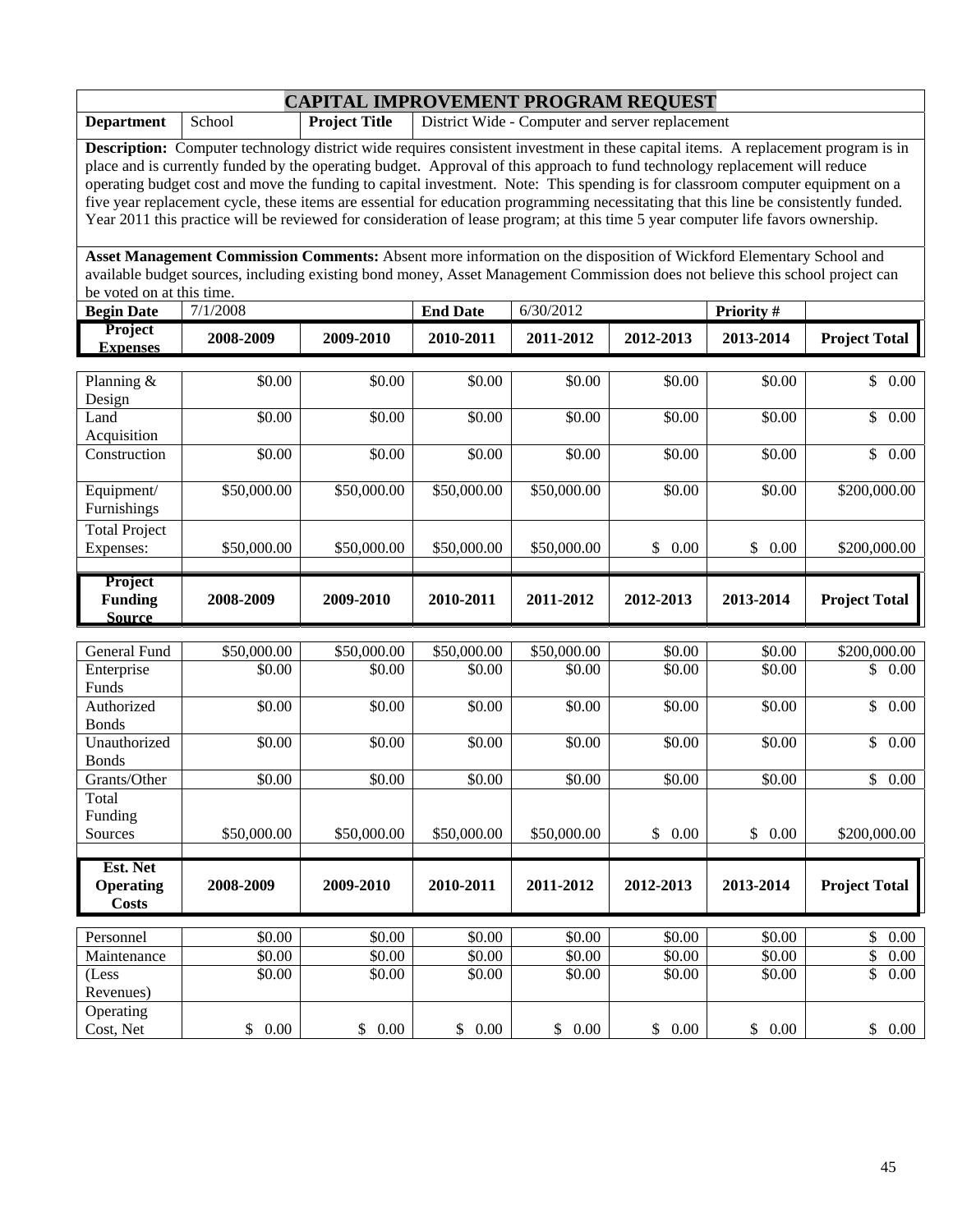**Department** School **Project Title** District Wide - Energy Reduction Projects

**Description:** Identification, implementation and on going project investment to reduce electric loads district wide. Projects under consideration include high efficiency gym lighting, high efficiency exterior lighting and other load shedding opportunities. Project values adjusted to balance School Capital funds available. Operations savings listed below are targeted against utility bill spending.

| <b>Begin Date</b>                            | 7/1/2009              |                      | <b>End Date</b>      | 6/30/2013            |                      | Priority #         |                                  |
|----------------------------------------------|-----------------------|----------------------|----------------------|----------------------|----------------------|--------------------|----------------------------------|
| Project<br><b>Expenses</b>                   | 2008-2009             | 2009-2010            | 2010-2011            | 2011-2012            | 2012-2013            | 2013-2014          | <b>Project Total</b>             |
|                                              |                       |                      |                      |                      |                      |                    |                                  |
| Planning $&$<br>Design                       | \$0.00                | \$0.00               | \$0.00               | \$0.00               | \$0.00               | \$0.00             | $\mathbb{S}$<br>0.00             |
| Land<br>Acquisition                          | \$0.00                | \$0.00               | \$0.00               | \$0.00               | \$0.00               | \$0.00             | $\overline{\mathcal{S}}$<br>0.00 |
| Construction                                 | \$0.00                | \$25,000.00          | \$0.00               | \$80,000.00          | \$25,000.00          | \$0.00             | \$130,000.00                     |
| Equipment/<br>Furnishings                    | \$0.00                | \$0.00               | \$0.00               | \$0.00               | \$0.00               | \$0.00             | \$0.00                           |
| <b>Total Project</b>                         |                       |                      |                      |                      |                      |                    |                                  |
| Expenses:                                    | $\mathbb{S}$<br>0.00  | \$25,000.00          | \$<br>0.00           | \$80,000.00          | \$25,000.00          | \$0.00             | \$130,000.00                     |
| Project<br><b>Funding</b>                    | 2008-2009             | 2009-2010            | 2010-2011            | 2011-2012            | 2012-2013            | 2013-2014          | <b>Project Total</b>             |
| <b>Source</b>                                |                       |                      |                      |                      |                      |                    |                                  |
| <b>General Fund</b>                          | \$0.00                | \$25,000.00          | \$0.00               | \$80,000.00          | \$25,000.00          | \$0.00             | \$130,000.00                     |
| Enterprise<br>Funds                          | \$0.00                | \$0.00               | \$0.00               | \$0.00               | \$0.00               | \$0.00             | \$<br>0.00                       |
| Authorized<br><b>Bonds</b>                   | \$0.00                | \$0.00               | \$0.00               | \$0.00               | \$0.00               | \$0.00             | \$<br>0.00                       |
| Unauthorized<br><b>Bonds</b>                 | \$0.00                | \$0.00               | \$0.00               | \$0.00               | \$0.00               | \$0.00             | $\mathbb{S}$<br>0.00             |
| Grants/Other                                 | \$0.00                | \$0.00               | \$0.00               | \$0.00               | \$0.00               | $\overline{$}0.00$ | $\overline{\mathcal{S}}$<br>0.00 |
| Total                                        |                       |                      |                      |                      |                      |                    |                                  |
| Funding<br>Sources                           | $\mathsf{\$}$<br>0.00 | \$25,000.00          | \$<br>0.00           | \$80,000.00          | \$25,000.00          | \$<br>0.00         | \$130,000.00                     |
|                                              |                       |                      |                      |                      |                      |                    |                                  |
| Est. Net<br><b>Operating</b><br><b>Costs</b> | 2008-2009             | 2009-2010            | 2010-2011            | 2011-2012            | 2012-2013            | 2013-2014          | <b>Project Total</b>             |
|                                              |                       |                      |                      |                      |                      |                    |                                  |
| Personnel<br>Maintenance                     | \$0.00                | \$0.00               | \$0.00<br>\$4,000.00 | \$0.00               | \$0.00               | \$0.00             | $\mathbb{S}$<br>0.00             |
| (Less                                        | \$0.00<br>\$0.00      | \$4,000.00<br>\$0.00 | \$0.00               | \$9,000.00<br>\$0.00 | \$4,000.00<br>\$0.00 | \$0.00<br>\$0.00   | \$21,000.00<br>\$<br>0.00        |
| Revenues)                                    |                       |                      |                      |                      |                      |                    |                                  |
| Operating<br>Cost, Net                       | \$0.00                | \$4,000.00           | \$4,000.00           | \$9,000.00           | \$4,000.00           | \$0.00             | \$21,000.00                      |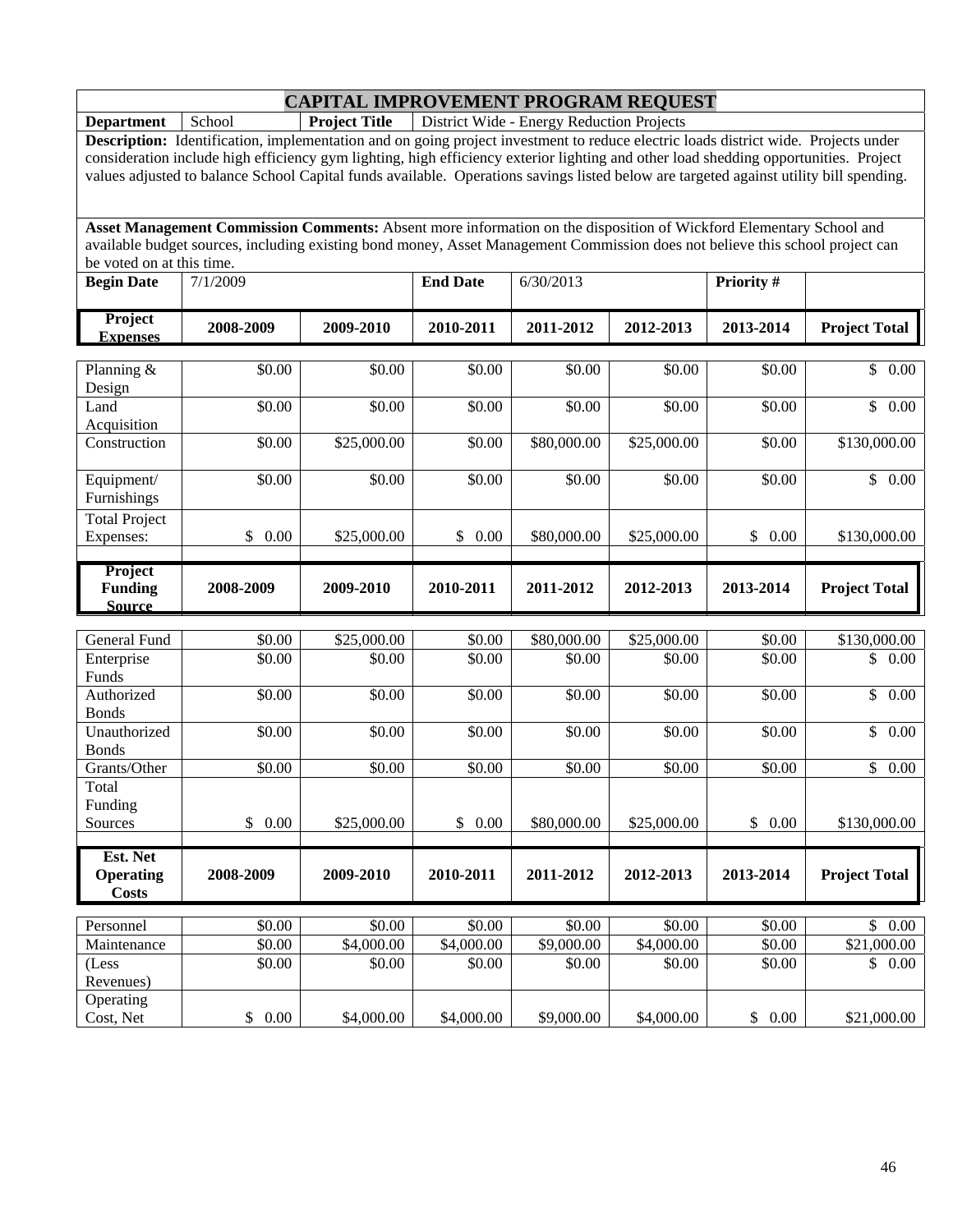**Department** School **Project Title** District Wide - Upgrade phone system - VOIP

**Description:** Identification, implementation and project investment to reduce phone system operations costs. This project to include initial testing and design of existing switching and wiring to each school building location. Goal to both modernize the phone service and reduce operating cost by switching to voice over internet protocol (VOIP) system. Costs include equipment and related installation costs. Switches and servers to be installed in 2012 and phones and on going replacement schedule thereafter.

| <b>Begin Date</b>                 | 7/1/2010  |           | <b>End Date</b> | 6/30/2014 |           | <b>Priority #</b> |                         |
|-----------------------------------|-----------|-----------|-----------------|-----------|-----------|-------------------|-------------------------|
| <b>Project</b><br><b>Expenses</b> | 2008-2009 | 2009-2010 | 2010-2011       | 2011-2012 | 2012-2013 | 2013-2014         | <b>Project Total II</b> |

| Planning $&$         | \$0.00     | \$0.00                     | \$0.00      | \$0.00       | \$0.00      | \$0.00      | $\mathbb{S}$<br>$0.00\,$ |
|----------------------|------------|----------------------------|-------------|--------------|-------------|-------------|--------------------------|
| Design               |            |                            |             |              |             |             |                          |
| Land                 | \$0.00     | \$0.00                     | \$0.00      | \$0.00       | \$0.00      | \$0.00      | $\mathbb{S}$<br>0.00     |
| Acquisition          |            |                            |             |              |             |             |                          |
| Construction         | \$0.00     | \$0.00                     | \$50,000.00 | \$200,000.00 | \$75,000.00 | \$50,000.00 | \$375,000.00             |
|                      |            |                            |             |              |             |             |                          |
| Equipment/           | \$0.00     | \$0.00                     | \$0.00      | \$0.00       | \$0.00      | \$0.00      | \$<br>$0.00\,$           |
| <b>Furnishings</b>   |            |                            |             |              |             |             |                          |
| <b>Total Project</b> |            |                            |             |              |             |             |                          |
| Expenses:            | 0.00<br>\$ | $0.00\,$<br>$\mathbb{S}^-$ | \$50,000.00 | \$200,000.00 | \$75,000.00 | \$50,000.00 | \$375,000.00             |
|                      |            |                            |             |              |             |             |                          |
| Project              |            |                            |             |              |             |             |                          |
| <b>Funding</b>       | 2008-2009  | 2009-2010                  | 2010-2011   | 2011-2012    | 2012-2013   | 2013-2014   | <b>Project Total</b>     |
| <b>Source</b>        |            |                            |             |              |             |             |                          |
|                      |            |                            |             |              |             |             |                          |
| General Fund         | \$0.00     | \$0.00                     | \$50,000.00 | \$200,000.00 | \$75,000.00 | \$50,000.00 | \$375,000.00             |
| Enterprise           | \$0.00     | \$0.00                     | \$0.00      | \$0.00       | \$0.00      | \$0.00      | \$<br>$0.00\,$           |

| ovnorar 1 and    | Ψν. ν          | Ψν. ν                      |             | Ψ~νν,ννν.νν  | φ, υ, υ ο υ ο ο ο | ΨΩΩ,∪OO.∪O  |                        |
|------------------|----------------|----------------------------|-------------|--------------|-------------------|-------------|------------------------|
| Enterprise       | \$0.00         | \$0.00                     | \$0.00      | \$0.00       | \$0.00            | \$0.00      | \$<br>0.00             |
| Funds            |                |                            |             |              |                   |             |                        |
| Authorized       | \$0.00         | \$0.00                     | \$0.00      | \$0.00       | \$0.00            | \$0.00      | $\mathbb{S}^-$<br>0.00 |
| <b>Bonds</b>     |                |                            |             |              |                   |             |                        |
| Unauthorized     | \$0.00         | \$0.00                     | \$0.00      | \$0.00       | \$0.00            | \$0.00      | $\mathbb{S}^-$<br>0.00 |
| <b>Bonds</b>     |                |                            |             |              |                   |             |                        |
| Grants/Other     | \$0.00         | \$0.00                     | \$0.00      | \$0.00       | \$0.00            | \$0.00      | \$<br>0.00             |
| Total            |                |                            |             |              |                   |             |                        |
| Funding          |                |                            |             |              |                   |             |                        |
| Sources          | $0.00\,$<br>\$ | $\mathbb{S}^-$<br>$0.00\,$ | \$50,000.00 | \$200,000.00 | \$75,000.00       | \$50,000.00 | \$375,000.00           |
|                  |                |                            |             |              |                   |             |                        |
|                  |                |                            |             |              |                   |             |                        |
| Est. Net         |                |                            |             |              |                   |             |                        |
| <b>Operating</b> | 2008-2009      | 2009-2010                  | 2010-2011   | 2011-2012    | 2012-2013         | 2013-2014   | <b>Project Total</b>   |
| <b>Costs</b>     |                |                            |             |              |                   |             |                        |
|                  |                |                            |             |              |                   |             |                        |
| Personnel        | \$0.00         | \$0.00                     | \$0.00      | \$0.00       | \$0.00            | \$0.00      | \$<br>0.00             |
| Maintenance      | \$0.00         | \$0.00                     | \$0.00      | \$0.00       | \$0.00            | \$0.00      | \$<br>0.00             |
| (Less            | \$0.00         | \$0.00                     | \$0.00      | \$0.00       | \$0.00            | \$0.00      | \$<br>0.00             |
| Revenues)        |                |                            |             |              |                   |             |                        |
| Operating        | 0.00           | $\mathbb{S}$<br>$0.00\,$   | 0.00        | $\mathbb{S}$ | 0.00              | \$<br>0.00  |                        |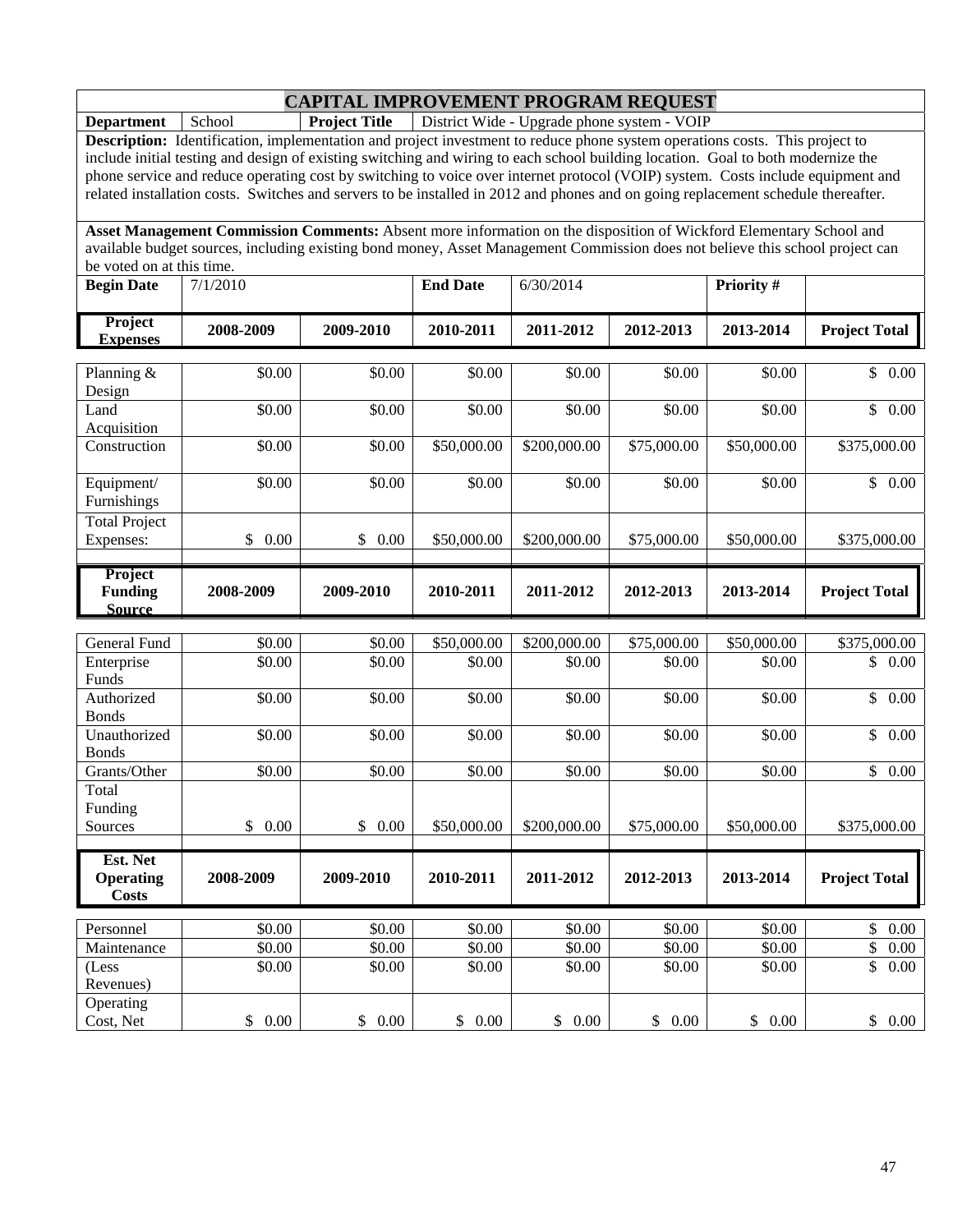**Department** School **Project Title** DMS Roof, Flooring and Interior items

**Description:** Roof replacements in areas A B C F G. The roof work is to be bid in conjunction with WMS roofing needs to maximize pricing efficiency. Additionally future work on DMS is to include room cabinets and counters in 2012 @ \$85,000 and the eventual replacement of VAT tile and flooring in 2013 at an estimated cost of \$605,000.

| <b>Begin Date</b>          | 7/1/2008  |           | <b>End Date</b> | 6/30/2013 |           | <b>Priority #</b> |                      |
|----------------------------|-----------|-----------|-----------------|-----------|-----------|-------------------|----------------------|
| <b>Project</b><br>Expenses | 2008-2009 | 2009-2010 | 2010-2011       | 2011-2012 | 2012-2013 | 2013-2014         | <b>Project Total</b> |
|                            |           |           |                 |           |           |                   |                      |

| Planning &<br>Design                       | \$0.00       | \$0.00     | \$0.00     | \$0.00      | \$0.00               | \$0.00     | \$<br>0.00           |
|--------------------------------------------|--------------|------------|------------|-------------|----------------------|------------|----------------------|
| Land<br>Acquisition                        | \$0.00       | \$0.00     | \$0.00     | \$0.00      | \$0.00               | \$0.00     | \$<br>0.00           |
| Construction                               | \$400,000.00 | \$0.00     | \$0.00     | \$0.00      | \$0.00               | \$0.00     | \$400,000.00         |
| Equipment/<br>Furnishings                  | \$0.00       | \$0.00     | \$0.00     | \$85,000.00 | \$605,000.00         | \$0.00     | \$690,000.00         |
| <b>Total Project</b><br>Expenses:          | \$400,000.00 | 0.00<br>\$ | \$<br>0.00 | \$85,000.00 | \$605,000.00         | \$<br>0.00 | \$1,090,000.00       |
|                                            |              |            |            |             |                      |            |                      |
| Project<br><b>Funding</b><br><b>Source</b> | 2008-2009    | 2009-2010  | 2010-2011  | 2011-2012   | 2012-2013            | 2013-2014  | <b>Project Total</b> |
|                                            |              |            |            |             |                      |            |                      |
| <b>General Fund</b>                        | \$400,000.00 | \$0.00     | \$0.00     | \$85,000.00 | \$605,000.00         | \$0.00     | \$1,090,000.00       |
| Enterprise<br>Funds                        | \$0.00       | \$0.00     | \$0.00     | \$0.00      | \$0.00               | \$0.00     | \$<br>0.00           |
| Authorized<br><b>Bonds</b>                 | \$0.00       | \$0.00     | \$0.00     | \$0.00      | \$0.00               | \$0.00     | 0.00<br>\$           |
| Unauthorized<br><b>Bonds</b>               | \$0.00       | \$0.00     | \$0.00     | \$0.00      | \$0.00               | \$0.00     | $\mathbb{S}$<br>0.00 |
| Grants/Other                               | \$0.00       | \$0.00     | \$0.00     | \$0.00      | \$0.00               | \$0.00     | $\mathbb{S}$<br>0.00 |
| Total<br>Funding                           |              |            |            |             |                      |            |                      |
| Sources                                    | \$400,000.00 | \$<br>0.00 | \$<br>0.00 | \$85,000.00 | \$605,000.00         | \$<br>0.00 | \$1,090,000.00       |
| Est. Net                                   |              |            |            |             |                      |            |                      |
| <b>Operating</b><br><b>Costs</b>           | 2008-2009    | 2009-2010  | 2010-2011  | 2011-2012   | 2012-2013            | 2013-2014  | <b>Project Total</b> |
| Personnel                                  | \$0.00       | \$0.00     | \$0.00     | \$0.00      | \$0.00               | \$0.00     | \$<br>0.00           |
| Maintenance                                | \$0.00       | \$0.00     | \$0.00     | \$0.00      | \$0.00               | \$0.00     | \$<br>0.00           |
| (Less<br>Revenues)                         | \$0.00       | \$0.00     | \$0.00     | \$0.00      | \$0.00               | \$0.00     | \$<br>0.00           |
| Operating<br>Cost, Net                     | \$<br>0.00   | \$0.00     | \$<br>0.00 | \$0.00      | $\mathbb{S}$<br>0.00 | \$<br>0.00 | \$<br>$0.00\,$       |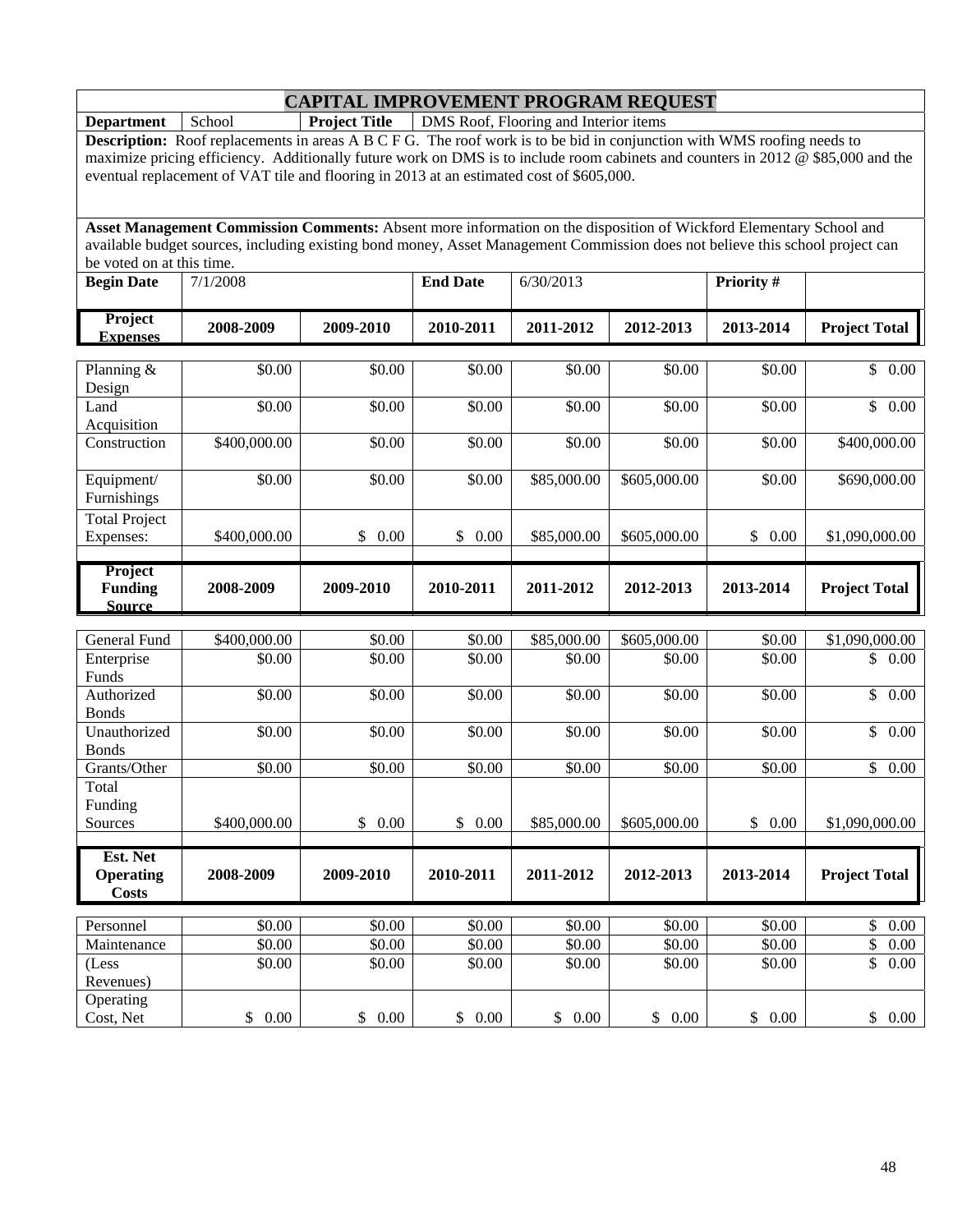**Department** School **Project Title** Fishing Cove Asbestos Removal

**Description:** Forest Park and Fishing Cove Asbestos Removal is not our most critical need at this time. While the optimum condition would be to get rid of it, at this time we have more pressing needs. The asbestos in both schools is contained and is not a violation or danger.

| <b>Begin Date</b>                            | 7/1/2013   |                      | <b>End Date</b> | 6/30/2016 |                      | Priority #   |                      |
|----------------------------------------------|------------|----------------------|-----------------|-----------|----------------------|--------------|----------------------|
| Project<br><b>Expenses</b>                   | 2008-2009  | 2009-2010            | 2010-2011       | 2011-2012 | 2012-2013            | 2013-2014    | <b>Project Total</b> |
| Planning &<br>Design                         | \$0.00     | \$0.00               | \$0.00          | \$0.00    | \$0.00               | \$0.00       | \$0.00               |
| Land<br>Acquisition                          | \$0.00     | \$0.00               | \$0.00          | \$0.00    | \$0.00               | \$0.00       | $\mathbb{S}$<br>0.00 |
| Construction                                 | \$0.00     | \$0.00               | \$0.00          | \$0.00    | \$0.00               | \$125,000.00 | \$125,000.00         |
| Equipment/<br>Furnishings                    | \$0.00     | \$0.00               | \$0.00          | \$0.00    | \$0.00               | \$0.00       | $\frac{1}{2}$ 0.00   |
| <b>Total Project</b><br>Expenses:            | \$<br>0.00 | \$<br>0.00           | \$<br>$0.00\,$  | \$0.00    | \$<br>0.00           | \$125,000.00 | \$125,000.00         |
| Project<br><b>Funding</b><br><b>Source</b>   | 2008-2009  | 2009-2010            | 2010-2011       | 2011-2012 | 2012-2013            | 2013-2014    | <b>Project Total</b> |
|                                              |            |                      |                 |           |                      |              |                      |
| <b>General Fund</b>                          | \$0.00     | \$0.00               | \$0.00          | \$0.00    | \$0.00               | \$125,000.00 | \$125,000.00         |
| Enterprise<br>Funds                          | \$0.00     | \$0.00               | \$0.00          | \$0.00    | \$0.00               | \$0.00       | \$<br>0.00           |
| Authorized<br><b>Bonds</b>                   | \$0.00     | \$0.00               | \$0.00          | \$0.00    | \$0.00               | \$0.00       | $\mathbb{S}$<br>0.00 |
| Unauthorized<br><b>Bonds</b>                 | \$0.00     | \$0.00               | \$0.00          | \$0.00    | \$0.00               | \$0.00       | $\mathbb{S}$<br>0.00 |
| Grants/Other                                 | \$0.00     | \$0.00               | \$0.00          | \$0.00    | \$0.00               | \$0.00       | \$<br>0.00           |
| Total<br>Funding                             |            |                      |                 |           |                      |              |                      |
| Sources                                      | \$0.00     | $\mathbb{S}$<br>0.00 | 0.00<br>\$      | \$0.00    | $\mathbb{S}$<br>0.00 | \$125,000.00 | \$125,000.00         |
| Est. Net<br><b>Operating</b><br><b>Costs</b> | 2008-2009  | 2009-2010            | 2010-2011       | 2011-2012 | 2012-2013            | 2013-2014    | <b>Project Total</b> |
| Personnel                                    | \$0.00     | \$0.00               | \$0.00          | \$0.00    | \$0.00               | \$0.00       | $\mathbb{S}$<br>0.00 |
| Maintenance                                  | \$0.00     | \$0.00               | \$0.00          | \$0.00    | \$0.00               | \$0.00       | \$<br>0.00           |
| (Less<br>Revenues)                           | \$0.00     | \$0.00               | \$0.00          | \$0.00    | \$0.00               | \$0.00       | \$<br>0.00           |
| Operating<br>Cost, Net                       | \$0.00     | \$0.00               | \$<br>0.00      | \$0.00    | \$0.00               | \$0.00       | \$0.00               |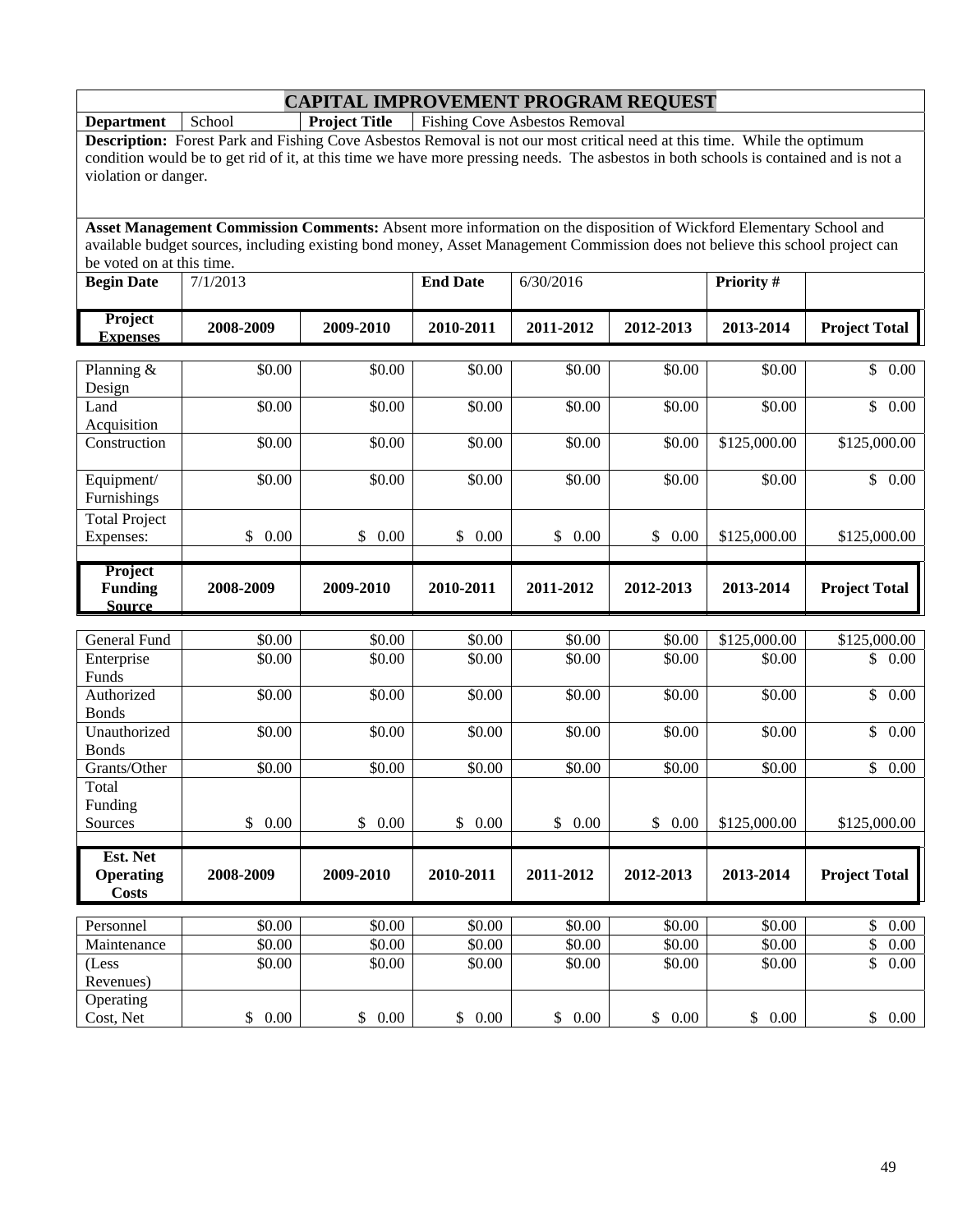**Department** School **Project Title** Fishing Cove Elementary School Improvements

**Description:** Fishing Cove Elementary is in progress to finish necessary bond funded upgrades including: Life safety improvements, electrical improvements, new windows and doors, and boiler burner upgrades. In addition, the School Department requests the HVAC serving the older section (2 story wing) be replaced via bond funds.

Fishing Cove rooftop HVAC replacements are scheduled with those at Quidnesset and Stony Lane Schools to maximize pricing efficiency.

| <b>Begin Date</b>                                 | 7/1/2008    |              | <b>End Date</b> | 6/30/2010      |                            | <b>Priority#</b> |                      |
|---------------------------------------------------|-------------|--------------|-----------------|----------------|----------------------------|------------------|----------------------|
| Project<br><b>Expenses</b>                        | 2008-2009   | 2009-2010    | 2010-2011       | 2011-2012      | 2012-2013                  | 2013-2014        | <b>Project Total</b> |
| Planning $&$<br>Design                            | \$0.00      | \$0.00       | \$0.00          | \$0.00         | \$0.00                     | \$0.00           | $0.00\,$<br>\$       |
| Land<br>Acquisition                               | \$0.00      | \$0.00       | \$0.00          | \$0.00         | \$0.00                     | \$0.00           | \$<br>0.00           |
| Construction                                      | \$21,875.00 | \$275,000.00 | \$0.00          | \$0.00         | \$0.00                     | \$0.00           | \$296,875.00         |
| Equipment/<br>Furnishings                         | \$0.00      | \$0.00       | \$0.00          | \$0.00         | \$0.00                     | \$0.00           | \$<br>0.00           |
| <b>Total Project</b><br>Expenses:                 | \$21,875.00 | \$275,000.00 | \$<br>0.00      | \$<br>$0.00\,$ | $0.00\,$<br>$\mathbb{S}^-$ | \$<br>0.00       | \$296,875.00         |
| <b>Project</b><br><b>Funding</b><br><b>Source</b> | 2008-2009   | 2009-2010    | 2010-2011       | 2011-2012      | 2012-2013                  | 2013-2014        | <b>Project Total</b> |

| General Fund     | \$0.00      | \$0.00       | \$0.00     | \$0.00     | \$0.00     | \$0.00     | \$<br>0.00           |
|------------------|-------------|--------------|------------|------------|------------|------------|----------------------|
| Enterprise       | \$0.00      | \$0.00       | \$0.00     | \$0.00     | \$0.00     | \$0.00     | \$<br>0.00           |
| Funds            |             |              |            |            |            |            |                      |
| Authorized       | \$21,875.00 | \$275,000.00 | \$0.00     | \$0.00     | \$0.00     | \$0.00     | \$296,875.00         |
| <b>Bonds</b>     |             |              |            |            |            |            |                      |
| Unauthorized     | \$0.00      | \$0.00       | \$0.00     | \$0.00     | \$0.00     | \$0.00     | \$<br>0.00           |
| <b>Bonds</b>     |             |              |            |            |            |            |                      |
| Grants/Other     | \$0.00      | \$0.00       | \$0.00     | \$0.00     | \$0.00     | \$0.00     | \$<br>0.00           |
| Total            |             |              |            |            |            |            |                      |
| Funding          |             |              |            |            |            |            |                      |
| Sources          | \$21,875.00 | \$275,000.00 | \$<br>0.00 | \$<br>0.00 | \$<br>0.00 | \$<br>0.00 | \$296,875.00         |
|                  |             |              |            |            |            |            |                      |
|                  |             |              |            |            |            |            |                      |
| Est. Net         |             |              |            |            |            |            |                      |
| <b>Operating</b> | 2008-2009   | 2009-2010    | 2010-2011  | 2011-2012  | 2012-2013  | 2013-2014  | <b>Project Total</b> |
| Costs            |             |              |            |            |            |            |                      |
|                  |             |              |            |            |            |            |                      |
| Personnel        | \$0.00      | \$0.00       | \$0.00     | \$0.00     | \$0.00     | \$0.00     | \$<br>0.00           |
| Maintenance      | \$0.00      | \$0.00       | \$0.00     | \$0.00     | \$0.00     | \$0.00     | \$<br>0.00           |
| (Less            | \$0.00      | \$0.00       | \$0.00     | \$0.00     | \$0.00     | \$0.00     | \$<br>0.00           |
| Revenues)        |             |              |            |            |            |            |                      |
| Operating        |             |              |            |            |            |            |                      |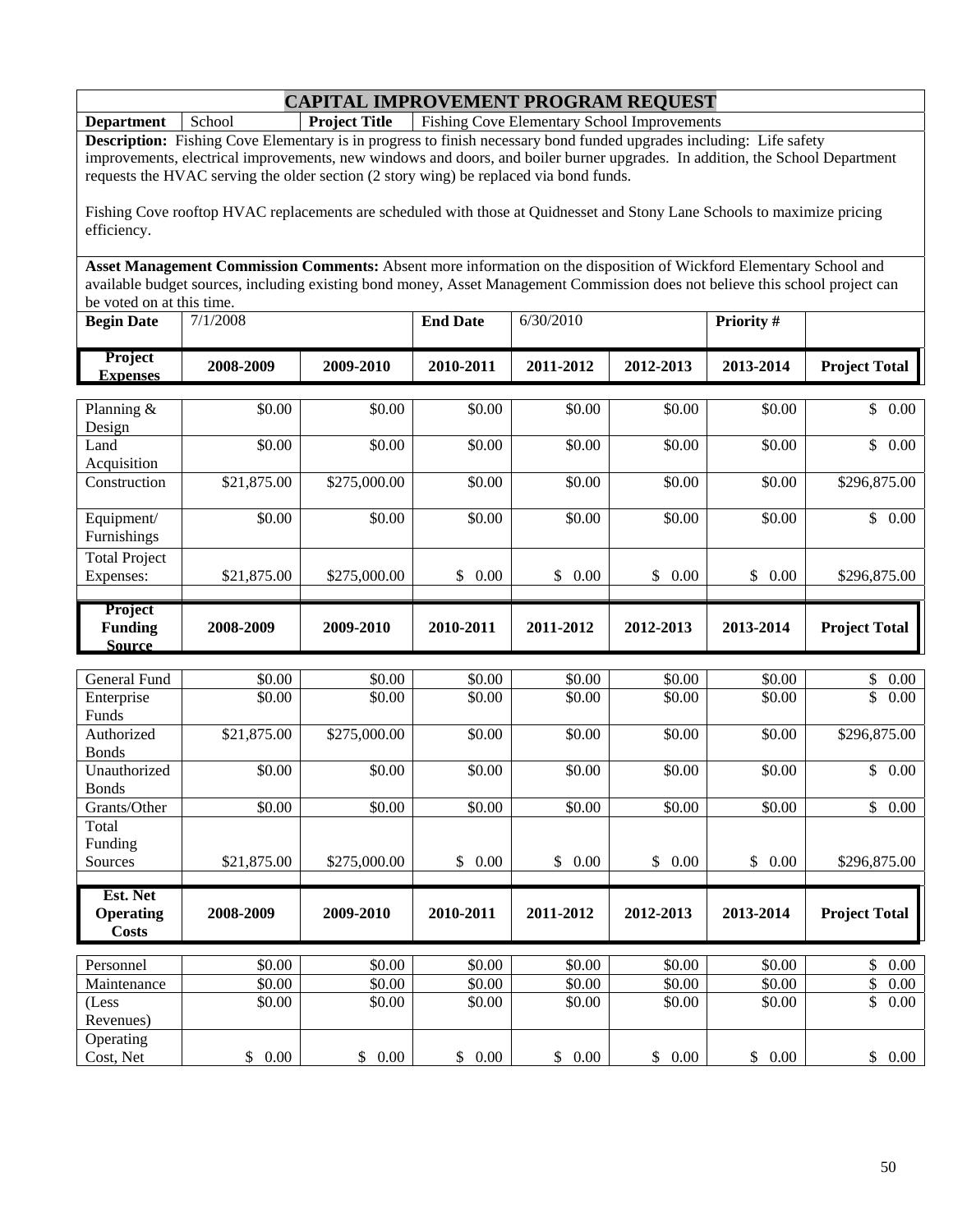**Department** School **Project Title** Forest Park Asbestos Removal

**Description:** Forest Park and Fishing Cove Asbestos Removal is not our most critical need at this time. While the optimum condition would be to get rid of it, at this time we have more pressing needs. The asbestos in both schools is contained and is not a violation or danger.

| <b>Begin Date</b>                            | 7/1/2013   |            | <b>End Date</b>        | 6/30/2014  |            | Priority #   |                                  |
|----------------------------------------------|------------|------------|------------------------|------------|------------|--------------|----------------------------------|
| Project<br><b>Expenses</b>                   | 2008-2009  | 2009-2010  | 2010-2011              | 2011-2012  | 2012-2013  | 2013-2014    | <b>Project Total</b>             |
| Planning &                                   | \$0.00     | \$0.00     | \$0.00                 | \$0.00     | \$0.00     | \$0.00       | $\mathcal{S}$<br>0.00            |
| Design                                       |            |            |                        |            |            |              |                                  |
| Land<br>Acquisition                          | \$0.00     | \$0.00     | \$0.00                 | \$0.00     | \$0.00     | \$0.00       | \$0.00                           |
| Construction                                 | \$0.00     | \$0.00     | \$0.00                 | \$0.00     | \$0.00     | \$115,000.00 | \$115,000.00                     |
| Equipment/<br>Furnishings                    | \$0.00     | \$0.00     | \$0.00                 | \$0.00     | \$0.00     | \$0.00       | \$0.00                           |
| <b>Total Project</b><br>Expenses:            | \$<br>0.00 | \$<br>0.00 | 0.00<br>\$             | \$<br>0.00 | \$<br>0.00 | \$115,000.00 | \$115,000.00                     |
|                                              |            |            |                        |            |            |              |                                  |
| Project<br><b>Funding</b><br><b>Source</b>   | 2008-2009  | 2009-2010  | 2010-2011              | 2011-2012  | 2012-2013  | 2013-2014    | <b>Project Total</b>             |
|                                              |            |            |                        |            |            |              |                                  |
| General Fund                                 | \$0.00     | \$0.00     | \$0.00                 | \$0.00     | \$0.00     | \$115,000.00 | \$115,000.00                     |
| Enterprise<br>Funds                          | \$0.00     | \$0.00     | \$0.00                 | \$0.00     | \$0.00     | \$0.00       | \$<br>0.00                       |
| Authorized<br><b>Bonds</b>                   | \$0.00     | \$0.00     | \$0.00                 | \$0.00     | \$0.00     | \$0.00       | 0.00<br>$\mathbb{S}$             |
| Unauthorized<br><b>Bonds</b>                 | \$0.00     | \$0.00     | \$0.00                 | \$0.00     | \$0.00     | \$0.00       | \$0.00                           |
| Grants/Other                                 | \$0.00     | \$0.00     | \$0.00                 | \$0.00     | \$0.00     | \$0.00       | $\overline{\mathcal{S}}$<br>0.00 |
| Total<br>Funding                             |            |            |                        |            |            |              |                                  |
| Sources                                      | \$0.00     | \$0.00     | $\mathbb{S}$<br>0.00   | \$0.00     | \$<br>0.00 | \$115,000.00 | \$115,000.00                     |
| Est. Net<br><b>Operating</b><br><b>Costs</b> | 2008-2009  | 2009-2010  | 2010-2011              | 2011-2012  | 2012-2013  | 2013-2014    | <b>Project Total</b>             |
| Personnel                                    | \$0.00     | \$0.00     | \$0.00                 | \$0.00     | \$0.00     | \$0.00       | $\mathbb{S}$<br>0.00             |
| Maintenance                                  | \$0.00     | \$0.00     | \$0.00                 | \$0.00     | \$0.00     | \$0.00       | \$<br>0.00                       |
| (Less<br>Revenues)                           | \$0.00     | \$0.00     | \$0.00                 | \$0.00     | \$0.00     | \$0.00       | \$<br>0.00                       |
| Operating<br>Cost, Net                       | \$0.00     | \$0.00     | $\mathbb{S}^-$<br>0.00 | \$0.00     | \$0.00     | \$0.00       | \$0.00                           |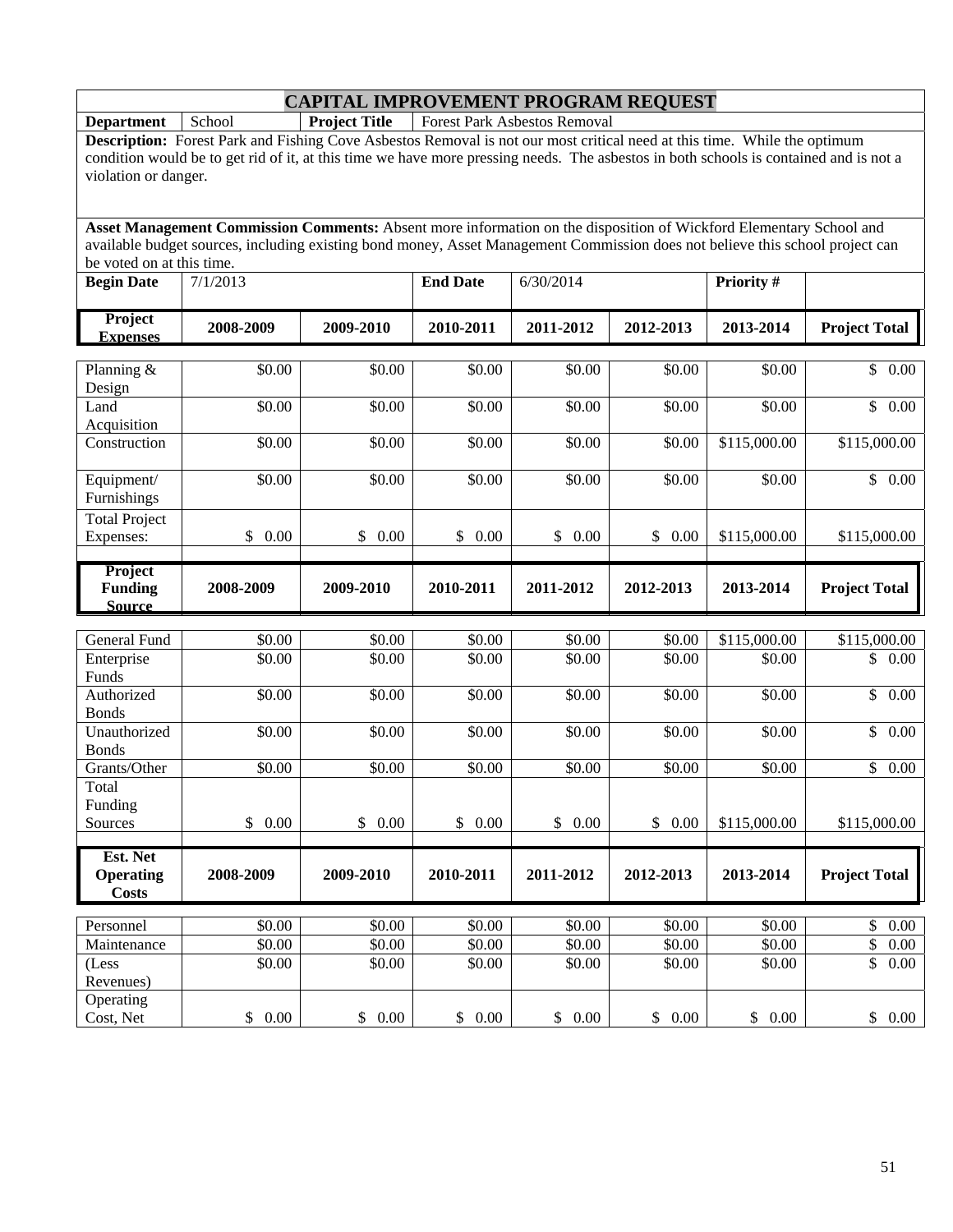**Department** School **Project Title** Forest Park Lighting Upgrade

**Description:** We propose to take advantage of energy efficiency as well as improved lighting. It is requested this work be completed with the use of bond funding. This project is to improve exterior walkway and parking lot lighting and interior appearance with new ceiling tile and corresponding lighting at the interior spaces.

**Asset Management Commission Comments:** Absent more information on the disposition of Wickford Elementary School and available budget sources, including existing bond money, Asset Management Commission does not believe this school project can be voted on at this time.

| <b>Begin Date</b>                                 | 7/1/2008    |            | <b>End Date</b> | 6/30/2012   |                      | Priority # |                      |
|---------------------------------------------------|-------------|------------|-----------------|-------------|----------------------|------------|----------------------|
| <b>Project</b><br><b>Expenses</b>                 | 2008-2009   | 2009-2010  | 2010-2011       | 2011-2012   | 2012-2013            | 2013-2014  | <b>Project Total</b> |
| Planning &<br>Design                              | \$0.00      | \$0.00     | \$0.00          | \$0.00      | \$0.00               | \$0.00     | $\mathbb{S}$<br>0.00 |
| Land<br>Acquisition                               | \$0.00      | \$0.00     | \$0.00          | \$0.00      | \$0.00               | \$0.00     | \$<br>0.00           |
| Construction                                      | \$50,000.00 | \$0.00     | \$0.00          | \$50,000.00 | \$0.00               | \$0.00     | \$100,000.00         |
| Equipment/<br>Furnishings                         | \$0.00      | \$0.00     | \$0.00          | \$0.00      | \$0.00               | \$0.00     | $\mathbb{S}$<br>0.00 |
| <b>Total Project</b><br>Expenses:                 | \$50,000.00 | \$<br>0.00 | \$<br>0.00      | \$50,000.00 | $\mathbb{S}$<br>0.00 | \$<br>0.00 | \$100,000.00         |
| <b>Project</b><br><b>Funding</b><br><b>Source</b> | 2008-2009   | 2009-2010  | 2010-2011       | 2011-2012   | 2012-2013            | 2013-2014  | <b>Project Total</b> |
| General Fund                                      | \$0.00      | \$0.00     | \$0.00          | \$0.00      | \$0.00               | \$0.00     | \$<br>0.00           |
| Enterprise<br>Funds                               | \$0.00      | \$0.00     | \$0.00          | \$0.00      | \$0.00               | \$0.00     | \$<br>0.00           |
| Authorized<br><b>Bonds</b>                        | \$50,000.00 | \$0.00     | \$0.00          | \$50,000.00 | \$0.00               | \$0.00     | \$100,000.00         |
| Unauthorized<br><b>Bonds</b>                      | \$0.00      | \$0.00     | \$0.00          | \$0.00      | \$0.00               | \$0.00     | \$<br>0.00           |

Grants/Other | \$0.00 | \$0.00 | \$0.00 \$0.00 \$0.00 \$0.00 \$0.00 \$0.00 \$0.00 \$0.00 \$0.00 \$1 \$0.00 \$1 \$0.00 \$1 \$1 \$

Sources \$50,000.00 \$ 0.00 \$ 0.00 \$50,000.00 \$ 0.00 \$ 0.00 \$100,000.00

Personnel | \$0.00 | \$0.00 | \$0.00 | \$0.00 \$0.00 \$0.00 \$0.00 \$0.00 \$0.00 \$0.00 \$1 0.00 \$1 0.00 \$1 0.00 Maintenance | \$0.00 | \$0.00 | \$0.00 \$0.00 \$0.00 \$0.00 \$0.00 \$0.00 \$0.00 \$0.00

Cost, Net \$ 0.00 \$ 0.00 \$ 0.00 \$ 0.00 \$ 0.00 \$ 0.00 \$ 0.00

**2008-2009 2009-2010 2010-2011 2011-2012 2012-2013 2013-2014 Project Total** 

 $$0.00$   $$0.00$   $$0.00$   $$0.00$   $$0.00$   $$0.00$   $$0.00$   $$0.00$ 

Total Funding

(Less Revenues)

Operating

**Est. Net Operating Costs**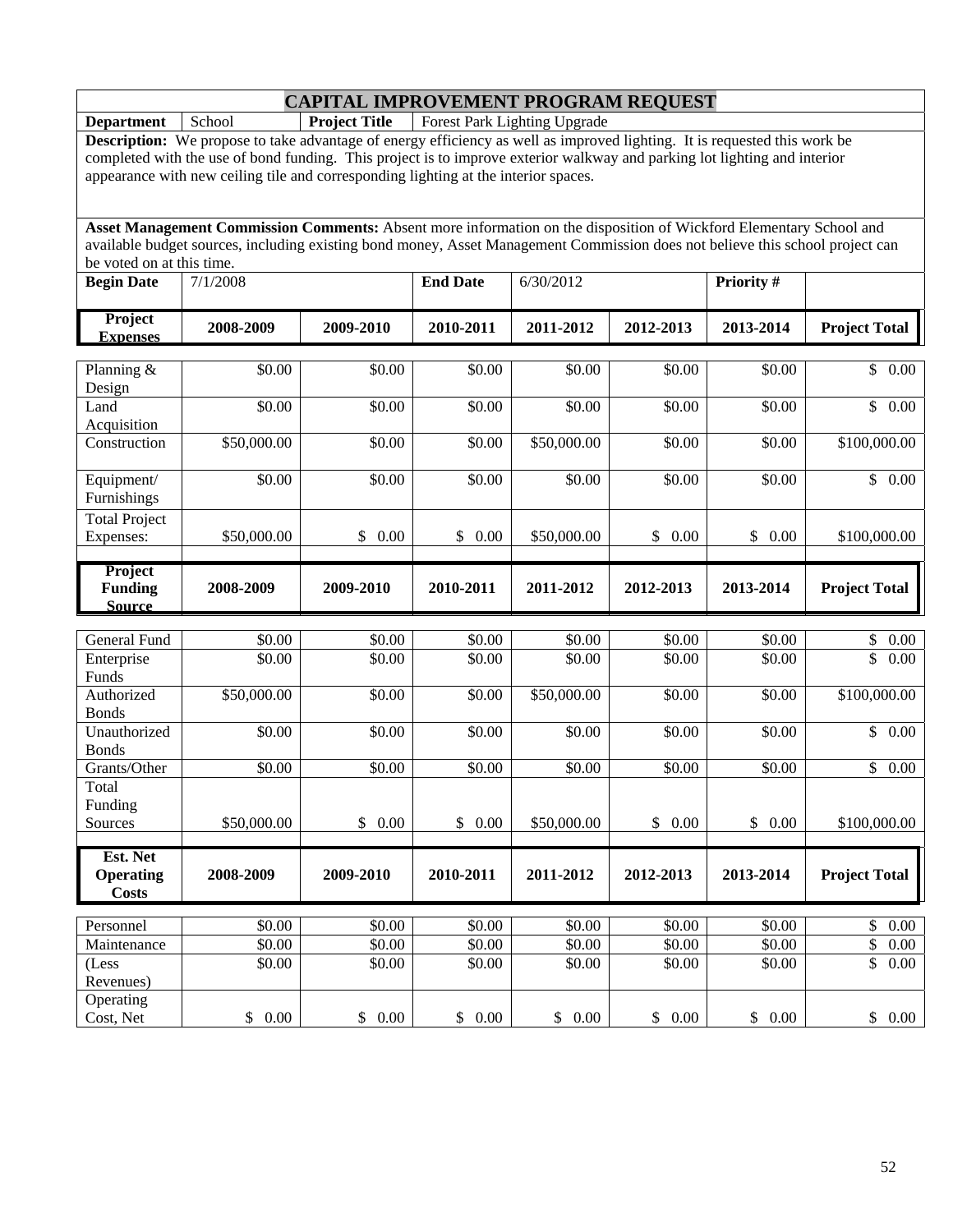**Department School Project Title | Hamilton Elementary Fire Alarm/Sprinkler** 

**Description:** To bring this building up to fire code. Sprinkler system will add to annual maintenance costs.

| <b>Begin Date</b>                          | 7/1/2008     |            | <b>End Date</b>          | 6/30/2009  |                      | Priority # |                                 |
|--------------------------------------------|--------------|------------|--------------------------|------------|----------------------|------------|---------------------------------|
| Project<br><b>Expenses</b>                 | 2008-2009    | 2009-2010  | 2010-2011                | 2011-2012  | 2012-2013            | 2013-2014  | <b>Project Total</b>            |
|                                            |              |            |                          |            |                      |            |                                 |
| Planning &<br>Design                       | \$17,063.00  | \$0.00     | \$0.00                   | \$0.00     | \$0.00               | \$0.00     | \$17,063.00                     |
| Land<br>Acquisition                        | \$0.00       | \$0.00     | \$0.00                   | \$0.00     | \$0.00               | \$0.00     | \$0.00                          |
| Construction                               | \$195,000.00 | \$0.00     | \$0.00                   | \$0.00     | \$0.00               | \$0.00     | \$195,000.00                    |
| Equipment/<br>Furnishings                  | \$0.00       | \$0.00     | \$0.00                   | \$0.00     | \$0.00               | \$0.00     | $\overline{$}$ 0.00             |
| <b>Total Project</b>                       |              |            |                          |            |                      |            |                                 |
| Expenses:                                  | \$212,063.00 | \$<br>0.00 | \$<br>0.00               | \$<br>0.00 | \$<br>0.00           | \$<br>0.00 | \$212,063.00                    |
| Project<br><b>Funding</b><br><b>Source</b> | 2008-2009    | 2009-2010  | 2010-2011                | 2011-2012  | 2012-2013            | 2013-2014  | <b>Project Total</b>            |
|                                            |              |            |                          |            |                      |            |                                 |
| <b>General Fund</b>                        | \$212,063.00 | \$0.00     | \$0.00                   | \$0.00     | \$0.00               | \$0.00     | \$212,063.00                    |
| Enterprise<br>Funds                        | \$0.00       | \$0.00     | \$0.00                   | \$0.00     | \$0.00               | \$0.00     | \$<br>0.00                      |
| Authorized<br><b>Bonds</b>                 | \$0.00       | \$0.00     | \$0.00                   | \$0.00     | \$0.00               | \$0.00     | 0.00<br>$\mathbb{S}$            |
| Unauthorized<br><b>Bonds</b>               | \$0.00       | \$0.00     | \$0.00                   | \$0.00     | \$0.00               | \$0.00     | \$0.00                          |
| Grants/Other                               | \$0.00       | \$0.00     | \$0.00                   | \$0.00     | \$0.00               | \$0.00     | $\overline{\mathbb{S}}$<br>0.00 |
| Total<br>Funding                           |              |            |                          |            |                      |            |                                 |
| Sources                                    | \$212,063.00 | \$<br>0.00 | $\mathbb{S}$<br>$0.00\,$ | \$0.00     | $\mathbb{S}$<br>0.00 | \$<br>0.00 | \$212,063.00                    |
| Est. Net                                   |              |            |                          |            |                      |            |                                 |
| <b>Operating</b><br><b>Costs</b>           | 2008-2009    | 2009-2010  | 2010-2011                | 2011-2012  | 2012-2013            | 2013-2014  | <b>Project Total</b>            |
| Personnel                                  | \$0.00       | \$0.00     | \$0.00                   | \$0.00     | \$0.00               | \$0.00     | $\mathbb{S}$<br>0.00            |
| Maintenance                                | \$0.00       | \$1,000.00 | \$1,000.00               | \$1,000.00 | \$1,000.00           | \$1,000.00 | \$5,000.00                      |
| (Less<br>Revenues)                         | \$0.00       | \$0.00     | \$0.00                   | \$0.00     | \$0.00               | \$0.00     | \$<br>0.00                      |
| Operating<br>Cost, Net                     | \$0.00       | \$1,000.00 | \$1,000.00               | \$1,000.00 | \$1,000.00           | \$1,000.00 | \$5,000.00                      |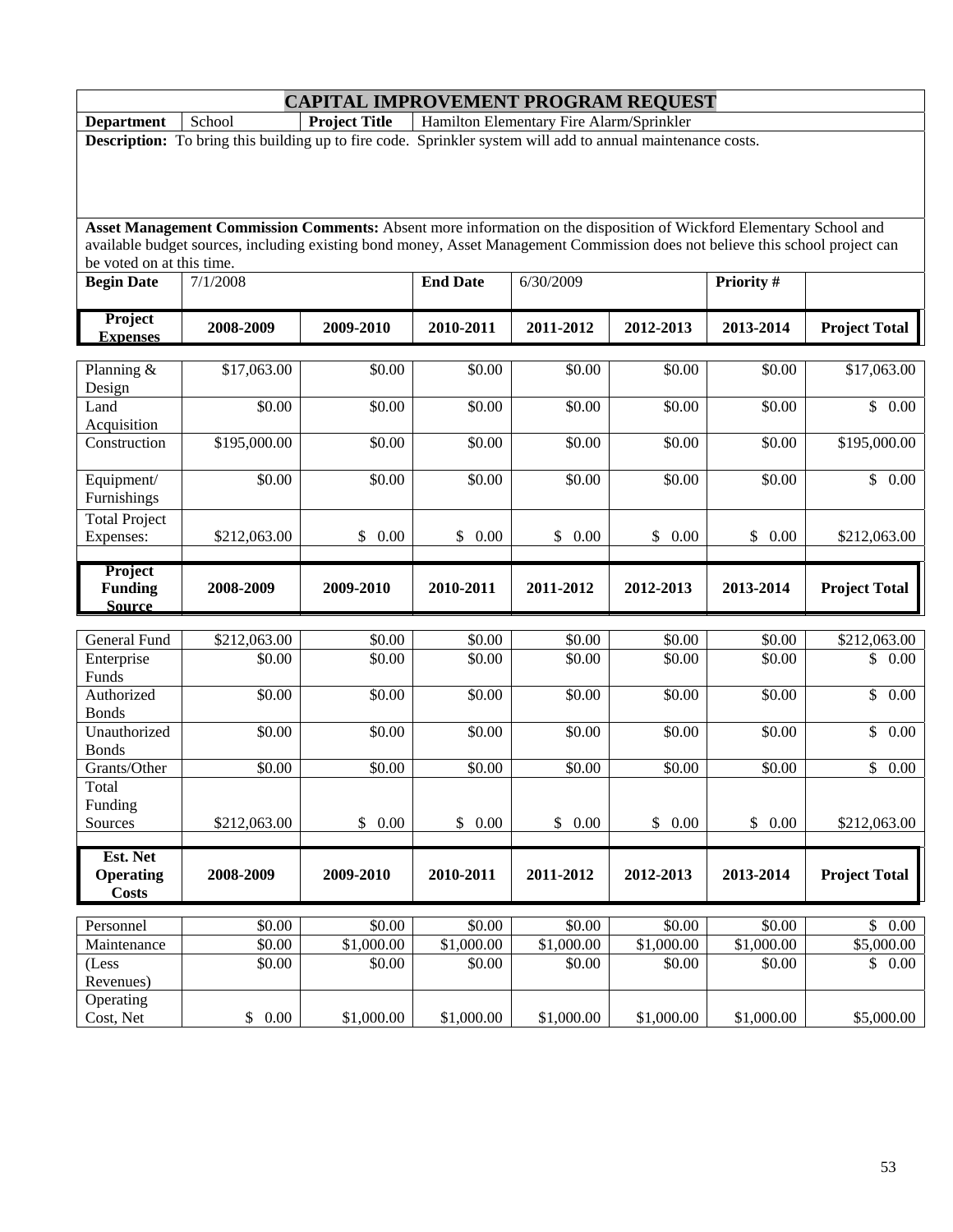**Department** School **Project Title** Hamilton Elementary Heating and Ventilation

**Description:** Roof top units, unit ventilators, temperature controls and energy management.

| <b>Begin Date</b>                            | 7/1/2011         |                      | <b>End Date</b>  | 6/30/2016   |                    | Priority #         |                                  |
|----------------------------------------------|------------------|----------------------|------------------|-------------|--------------------|--------------------|----------------------------------|
| Project<br><b>Expenses</b>                   | 2008-2009        | 2009-2010            | 2010-2011        | 2011-2012   | 2012-2013          | 2013-2014          | <b>Project Total</b>             |
| Planning $&$<br>Design                       | \$0.00           | \$0.00               | \$0.00           | \$23,757.00 | \$0.00             | \$0.00             | \$23,757.00                      |
| Land<br>Acquisition                          | \$0.00           | \$0.00               | \$0.00           | \$0.00      | \$0.00             | \$0.00             | \$0.00                           |
| Construction                                 | \$0.00           | \$0.00               | \$0.00           | \$0.00      | \$271,500.00       | \$0.00             | \$271,500.00                     |
| Equipment/<br>Furnishings                    | $\frac{1}{0.00}$ | $\overline{$}0.00$   | \$0.00           | \$0.00      | \$0.00             | \$0.00             | $\overline{\mathcal{S}}$<br>0.00 |
| <b>Total Project</b><br>Expenses:            | \$<br>0.00       | \$<br>0.00           | \$<br>0.00       | \$23,757.00 | \$271,500.00       | \$<br>0.00         | \$295,257.00                     |
| Project<br><b>Funding</b><br><b>Source</b>   | 2008-2009        | 2009-2010            | 2010-2011        | 2011-2012   | 2012-2013          | 2013-2014          | <b>Project Total</b>             |
|                                              |                  |                      |                  |             |                    |                    |                                  |
| General Fund                                 | \$0.00           | \$0.00               | \$0.00           | \$23,757.00 | \$271,500.00       | \$0.00             | \$295,257.00                     |
| Enterprise<br>Funds                          | \$0.00           | \$0.00               | \$0.00           | \$0.00      | \$0.00             | \$0.00             | \$0.00                           |
| Authorized<br><b>Bonds</b>                   | \$0.00           | \$0.00               | $\frac{1}{0.00}$ | \$0.00      | \$0.00             | \$0.00             | $\overline{\mathcal{S}}$<br>0.00 |
| Unauthorized<br><b>Bonds</b>                 | \$0.00           | \$0.00               | \$0.00           | \$0.00      | \$0.00             | \$0.00             | \$<br>0.00                       |
| Grants/Other                                 | \$0.00           | \$0.00               | \$0.00           | \$0.00      | $\overline{$}0.00$ | \$0.00             | \$<br>0.00                       |
| Total<br>Funding                             |                  |                      |                  |             |                    |                    |                                  |
| Sources                                      | \$0.00           | $\mathbb{S}$<br>0.00 | \$0.00           | \$23,757.00 | \$271,500.00       | \$0.00             | \$295,257.00                     |
| Est. Net<br><b>Operating</b><br><b>Costs</b> | 2008-2009        | 2009-2010            | 2010-2011        | 2011-2012   | 2012-2013          | 2013-2014          | <b>Project Total</b>             |
| Personnel                                    | \$0.00           | \$0.00               | \$0.00           | \$0.00      | \$0.00             | $\overline{$}0.00$ | \$<br>0.00                       |
| Maintenance                                  | \$0.00           | \$0.00               | \$0.00           | \$0.00      | \$0.00             | $\overline{$}0.00$ | \$<br>0.00                       |
| (Less<br>Revenues)                           | \$0.00           | \$0.00               | \$0.00           | \$0.00      | \$0.00             | \$0.00             | \$<br>0.00                       |
| Operating<br>Cost, Net                       | \$0.00           | \$0.00               | 0.00<br>\$       | \$0.00      | \$0.00             | \$<br>0.00         | \$0.00                           |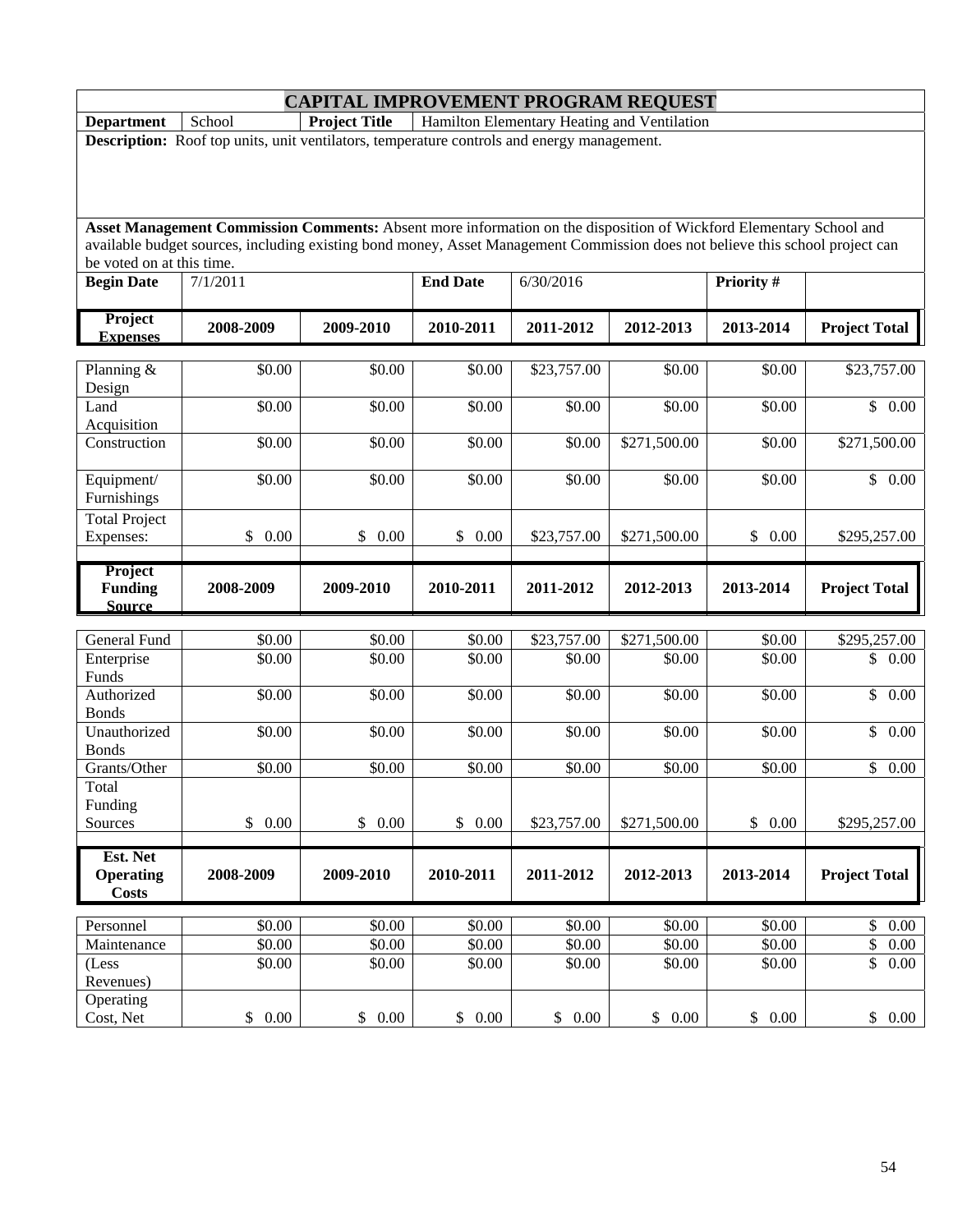**Department** School **Project Title** Hamilton Elementary Windows and Doors

**Description:** Replace windows, doors and hardware. Will result in savings due to energy efficiency. We have tried to group the window projects for QE, DMS and SL within the same years in order to obtain a better price. While they are not a top priority at this time the improved heating efficiency is a goal for our long range plans.

| <b>Begin Date</b>                | 7/1/2010   |                       | <b>End Date</b>    | 6/30/2012    |            | Priority #            |                                  |
|----------------------------------|------------|-----------------------|--------------------|--------------|------------|-----------------------|----------------------------------|
| Project<br><b>Expenses</b>       | 2008-2009  | 2009-2010             | 2010-2011          | 2011-2012    | 2012-2013  | 2013-2014             | <b>Project Total</b>             |
|                                  |            |                       |                    |              |            |                       |                                  |
| Planning $&$<br>Design           | \$0.00     | \$0.00                | \$15,313.00        | \$0.00       | \$0.00     | \$0.00                | \$15,313.00                      |
| Land<br>Acquisition              | \$0.00     | \$0.00                | \$0.00             | \$0.00       | \$0.00     | \$0.00                | \$0.00                           |
| Construction                     | \$0.00     | \$0.00                | \$0.00             | \$175,000.00 | \$0.00     | \$0.00                | \$175,000.00                     |
| Equipment/<br>Furnishings        | \$0.00     | \$0.00                | \$0.00             | \$0.00       | \$0.00     | \$0.00                | \$0.00                           |
| <b>Total Project</b>             |            |                       |                    |              |            |                       |                                  |
| Expenses:                        | \$<br>0.00 | $\frac{1}{2}$<br>0.00 | \$15,313.00        | \$175,000.00 | \$0.00     | \$<br>0.00            | \$190,313.00                     |
| Project                          |            |                       |                    |              |            |                       |                                  |
| <b>Funding</b>                   | 2008-2009  | 2009-2010             | 2010-2011          | 2011-2012    | 2012-2013  | 2013-2014             | <b>Project Total</b>             |
| <b>Source</b>                    |            |                       |                    |              |            |                       |                                  |
| <b>General Fund</b>              | \$0.00     | \$0.00                | \$15,313.00        | \$175,000.00 | \$0.00     | \$0.00                | \$190,313.00                     |
| Enterprise                       | \$0.00     | \$0.00                | \$0.00             | \$0.00       | \$0.00     | $\overline{$}0.00$    | \$<br>0.00                       |
| Funds                            |            |                       |                    |              |            |                       |                                  |
| Authorized<br><b>Bonds</b>       | \$0.00     | \$0.00                | \$0.00             | \$0.00       | \$0.00     | \$0.00                | $\overline{\mathcal{S}}$<br>0.00 |
| Unauthorized<br><b>Bonds</b>     | \$0.00     | \$0.00                | \$0.00             | \$0.00       | \$0.00     | \$0.00                | \$<br>0.00                       |
| Grants/Other                     | \$0.00     | \$0.00                | \$0.00             | \$0.00       | \$0.00     | \$0.00                | $\mathbb{S}$<br>0.00             |
| Total<br>Funding                 |            |                       |                    |              |            |                       |                                  |
| Sources                          | \$0.00     | \$<br>0.00            | \$15,313.00        | \$175,000.00 | \$<br>0.00 | $\mathsf{\$}$<br>0.00 | \$190,313.00                     |
| Est. Net                         |            |                       |                    |              |            |                       |                                  |
| <b>Operating</b><br><b>Costs</b> | 2008-2009  | 2009-2010             | 2010-2011          | 2011-2012    | 2012-2013  | 2013-2014             | <b>Project Total</b>             |
|                                  |            |                       |                    |              |            |                       |                                  |
| Personnel                        | \$0.00     | \$0.00                | $\overline{$}0.00$ | \$0.00       | \$0.00     | \$0.00                | $\$$<br>0.00                     |
| Maintenance                      | \$0.00     | \$0.00                | \$0.00             | \$0.00       | \$0.00     | \$0.00                | \$<br>0.00                       |
| (Less<br>Revenues)               | \$0.00     | \$0.00                | \$0.00             | \$0.00       | \$0.00     | \$0.00                | \$<br>0.00                       |
| Operating<br>Cost, Net           | \$0.00     | \$0.00                | \$<br>0.00         | \$0.00       | \$0.00     | \$0.00                | \$0.00                           |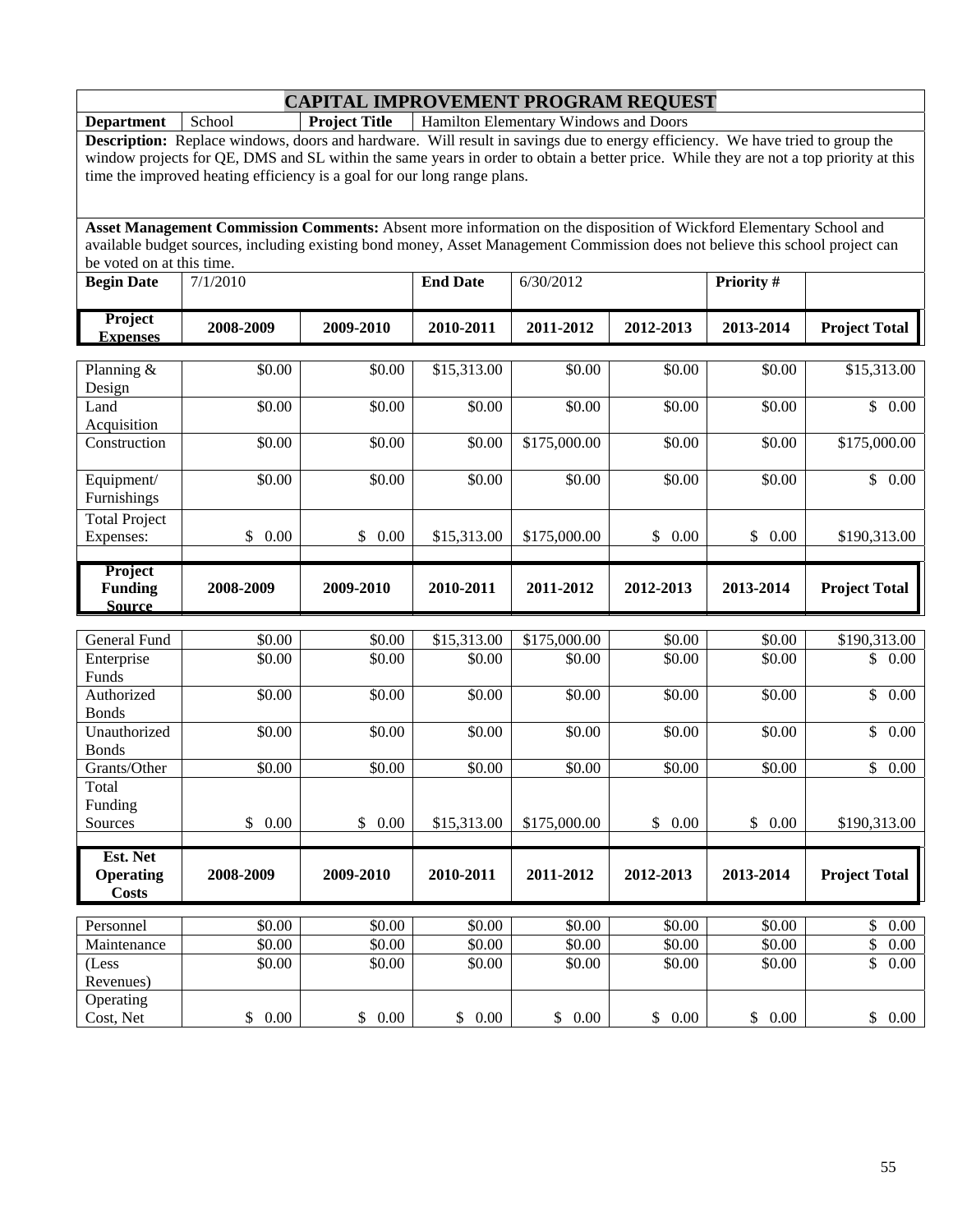**Department** School **Project Title** North Kingstown High School - HVAC

**Description:** Repair and replace exterior roof mounted HVAC duct membranes and associated weather proofing as necessary to prevent water infiltration to the duct and roof systems. This work is at the recommendation of Rowse Architects/Building Engineering Resources and per their technical review of 10/30/2007. This work is a result of improper installation at time of construction. Funding source is yet to be determined (bonding agent, contractor, or School Capital Reserve) depending on culpability. Regardless work needs to be done asap.

Note - this project not included in original AMC submission as report from Rowse was not available.

| <b>Begin Date</b>                           | 7/1/2008         |                  | <b>End Date</b>  | 6/30/2009        |                  | Priority#        |                          |
|---------------------------------------------|------------------|------------------|------------------|------------------|------------------|------------------|--------------------------|
| Project<br><b>Expenses</b>                  | 2008-2009        | 2009-2010        | 2010-2011        | 2011-2012        | 2012-2013        | 2013-2014        | <b>Project Total</b>     |
| Planning &<br>Design                        | \$0.00           | \$0.00           | \$0.00           | \$0.00           | \$0.00           | \$0.00           | \$<br>$0.00\,$           |
| Land<br>Acquisition                         | \$0.00           | \$0.00           | \$0.00           | \$0.00           | \$0.00           | \$0.00           | \$<br>0.00               |
| Construction                                | \$175,000.00     | \$0.00           | \$0.00           | \$0.00           | \$0.00           | \$0.00           | \$175,000.00             |
| Equipment/<br><b>Furnishings</b>            | \$0.00           | \$0.00           | \$0.00           | \$0.00           | \$0.00           | \$0.00           | \$<br>0.00               |
| <b>Total Project</b><br>Expenses:           | \$175,000.00     | $0.00\,$<br>\$   | \$<br>0.00       | \$<br>0.00       | \$<br>0.00       | \$<br>0.00       | \$175,000.00             |
| Project<br><b>Funding</b><br><b>Source</b>  | 2008-2009        | 2009-2010        | 2010-2011        | 2011-2012        | 2012-2013        | 2013-2014        | <b>Project Total</b>     |
| General Fund<br>Enterprise<br>$\sim$ $\sim$ | \$0.00<br>\$0.00 | \$0.00<br>\$0.00 | \$0.00<br>\$0.00 | \$0.00<br>\$0.00 | \$0.00<br>\$0.00 | \$0.00<br>\$0.00 | 0.00<br>\$<br>\$<br>0.00 |

| General Fund     | \$0.00       | \$0.00     | \$0.00     | \$0.00     | \$0.00     | \$0.00     | P.<br>0.00             |
|------------------|--------------|------------|------------|------------|------------|------------|------------------------|
| Enterprise       | \$0.00       | \$0.00     | \$0.00     | \$0.00     | \$0.00     | \$0.00     | \$<br>0.00             |
| Funds            |              |            |            |            |            |            |                        |
| Authorized       | \$0.00       | \$0.00     | \$0.00     | \$0.00     | \$0.00     | \$0.00     | $\mathbb{S}$<br>0.00   |
| <b>Bonds</b>     |              |            |            |            |            |            |                        |
| Unauthorized     | \$0.00       | \$0.00     | \$0.00     | \$0.00     | \$0.00     | \$0.00     | $\mathbb{S}^-$<br>0.00 |
| <b>Bonds</b>     |              |            |            |            |            |            |                        |
| Grants/Other     | \$175,000.00 | \$0.00     | \$0.00     | \$0.00     | \$0.00     | \$0.00     | \$175,000.00           |
| Total            |              |            |            |            |            |            |                        |
| Funding          |              |            |            |            |            |            |                        |
| Sources          | \$175,000.00 | 0.00<br>\$ | \$<br>0.00 | \$<br>0.00 | \$<br>0.00 | \$<br>0.00 | \$175,000.00           |
|                  |              |            |            |            |            |            |                        |
|                  |              |            |            |            |            |            |                        |
| Est. Net         |              |            |            |            |            |            |                        |
| <b>Operating</b> | 2008-2009    | 2009-2010  | 2010-2011  | 2011-2012  | 2012-2013  | 2013-2014  | <b>Project Total</b>   |
| <b>Costs</b>     |              |            |            |            |            |            |                        |
|                  |              |            |            |            |            |            |                        |
| Personnel        | \$0.00       | \$0.00     | \$0.00     | \$0.00     | \$0.00     | \$0.00     | \$<br>0.00             |
| Maintenance      | \$0.00       | \$0.00     | \$0.00     | \$0.00     | \$0.00     | \$0.00     | \$<br>0.00             |
| (Less            | \$0.00       | \$0.00     | \$0.00     | \$0.00     | \$0.00     | \$0.00     | \$<br>0.00             |
| Revenues)        |              |            |            |            |            |            |                        |
| Operating        |              |            |            |            |            |            |                        |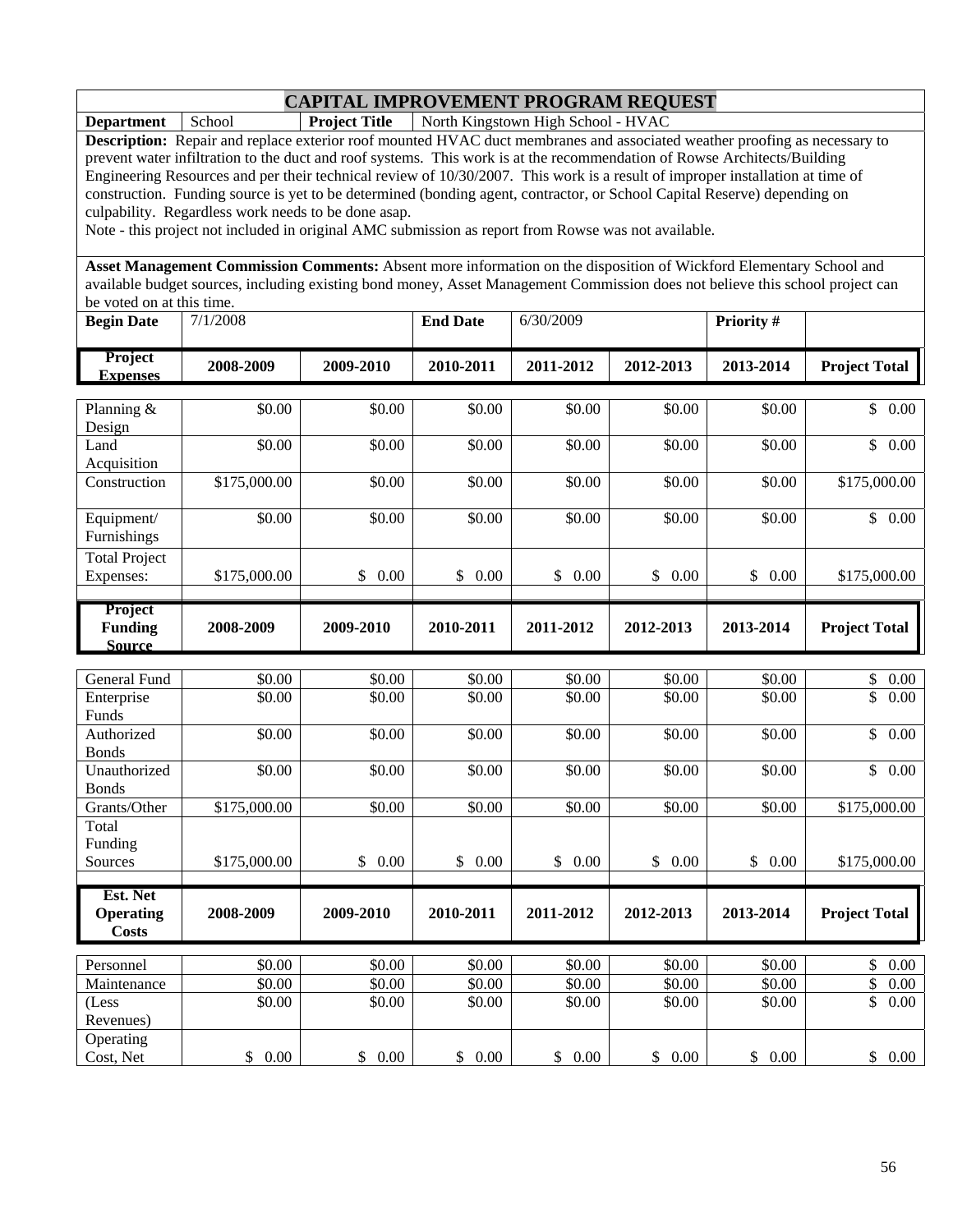**Department** School **Project Title** Quidnessett El Floor, Ceiling & Clock Bell Replace

**Description:** There are no problems at Quidnessett Elementary with the flooring (\$100,000@2013), however, experience has taught us that it is better to have hard surfaced flooring rather than carpets. Hard surfaces are easier to clean and will not harbor odors or mold. Additionally ceiling and clock bell system replacement should be placed in the CIP at this time (\$58,000 for both in 2014).

| <b>Begin Date</b>                            | 7/1/2012             |                      | <b>End Date</b>       | 6/30/2014            |              | Priority #         |                                   |
|----------------------------------------------|----------------------|----------------------|-----------------------|----------------------|--------------|--------------------|-----------------------------------|
| <b>Project</b><br><b>Expenses</b>            | 2008-2009            | 2009-2010            | 2010-2011             | 2011-2012            | 2012-2013    | 2013-2014          | <b>Project Total</b>              |
|                                              |                      |                      |                       |                      |              |                    |                                   |
| Planning $&$<br>Design                       | \$0.00               | \$0.00               | \$0.00                | \$0.00               | \$0.00       | \$0.00             | $\mathbb{S}$<br>0.00              |
| Land<br>Acquisition                          | \$0.00               | \$0.00               | \$0.00                | \$0.00               | \$0.00       | \$0.00             | $\overline{\mathcal{S}}$<br>0.00  |
| Construction                                 | \$0.00               | \$0.00               | \$0.00                | \$0.00               | \$100,000.00 | \$58,000.00        | \$158,000.00                      |
| Equipment/<br>Furnishings                    | \$0.00               | \$0.00               | \$0.00                | \$0.00               | \$0.00       | \$0.00             | \$0.00                            |
| <b>Total Project</b>                         |                      |                      |                       |                      |              |                    |                                   |
| Expenses:                                    | $\mathbb{S}$<br>0.00 | $\mathbb{S}$<br>0.00 | \$<br>0.00            | $\mathbb{S}$<br>0.00 | \$100,000.00 | \$58,000.00        | \$158,000.00                      |
| Project<br><b>Funding</b><br><b>Source</b>   | 2008-2009            | 2009-2010            | 2010-2011             | 2011-2012            | 2012-2013    | 2013-2014          | <b>Project Total</b>              |
|                                              |                      |                      |                       |                      |              |                    |                                   |
| General Fund                                 | \$0.00               | \$0.00               | \$0.00                | \$0.00               | \$100,000.00 | \$58,000.00        | \$158,000.00                      |
| Enterprise<br>Funds                          | \$0.00               | \$0.00               | \$0.00                | \$0.00               | \$0.00       | \$0.00             | \$<br>0.00                        |
| Authorized<br><b>Bonds</b>                   | \$0.00               | \$0.00               | \$0.00                | \$0.00               | \$0.00       | \$0.00             | \$<br>0.00                        |
| Unauthorized<br><b>Bonds</b>                 | \$0.00               | \$0.00               | \$0.00                | \$0.00               | \$0.00       | \$0.00             | 0.00<br>$\mathbb{S}$              |
| Grants/Other                                 | $\overline{$}0.00$   | \$0.00               | \$0.00                | \$0.00               | \$0.00       | $\overline{$}0.00$ | $\overline{\mathcal{S}}$<br>0.00  |
| Total                                        |                      |                      |                       |                      |              |                    |                                   |
| Funding                                      |                      |                      |                       |                      |              |                    |                                   |
| Sources                                      | \$<br>0.00           | \$<br>0.00           | 0.00<br>$\mathcal{S}$ | \$<br>0.00           | \$100,000.00 | \$58,000.00        | \$158,000.00                      |
| Est. Net<br><b>Operating</b><br><b>Costs</b> | 2008-2009            | 2009-2010            | 2010-2011             | 2011-2012            | 2012-2013    | 2013-2014          | <b>Project Total</b>              |
|                                              |                      |                      |                       |                      |              |                    |                                   |
| Personnel                                    | \$0.00               | \$0.00               | \$0.00                | \$0.00               | \$0.00       | \$0.00             | $\boldsymbol{\mathsf{S}}$<br>0.00 |
| Maintenance                                  | \$0.00               | \$0.00               | \$0.00                | \$0.00               | \$0.00       | \$0.00             | \$<br>0.00                        |
| (Less<br>Revenues)                           | \$0.00               | \$0.00               | \$0.00                | \$0.00               | \$0.00       | \$0.00             | \$<br>0.00                        |
| Operating<br>Cost, Net                       | \$0.00               | \$0.00               | \$<br>0.00            | \$0.00               | \$0.00       | \$<br>0.00         | \$0.00                            |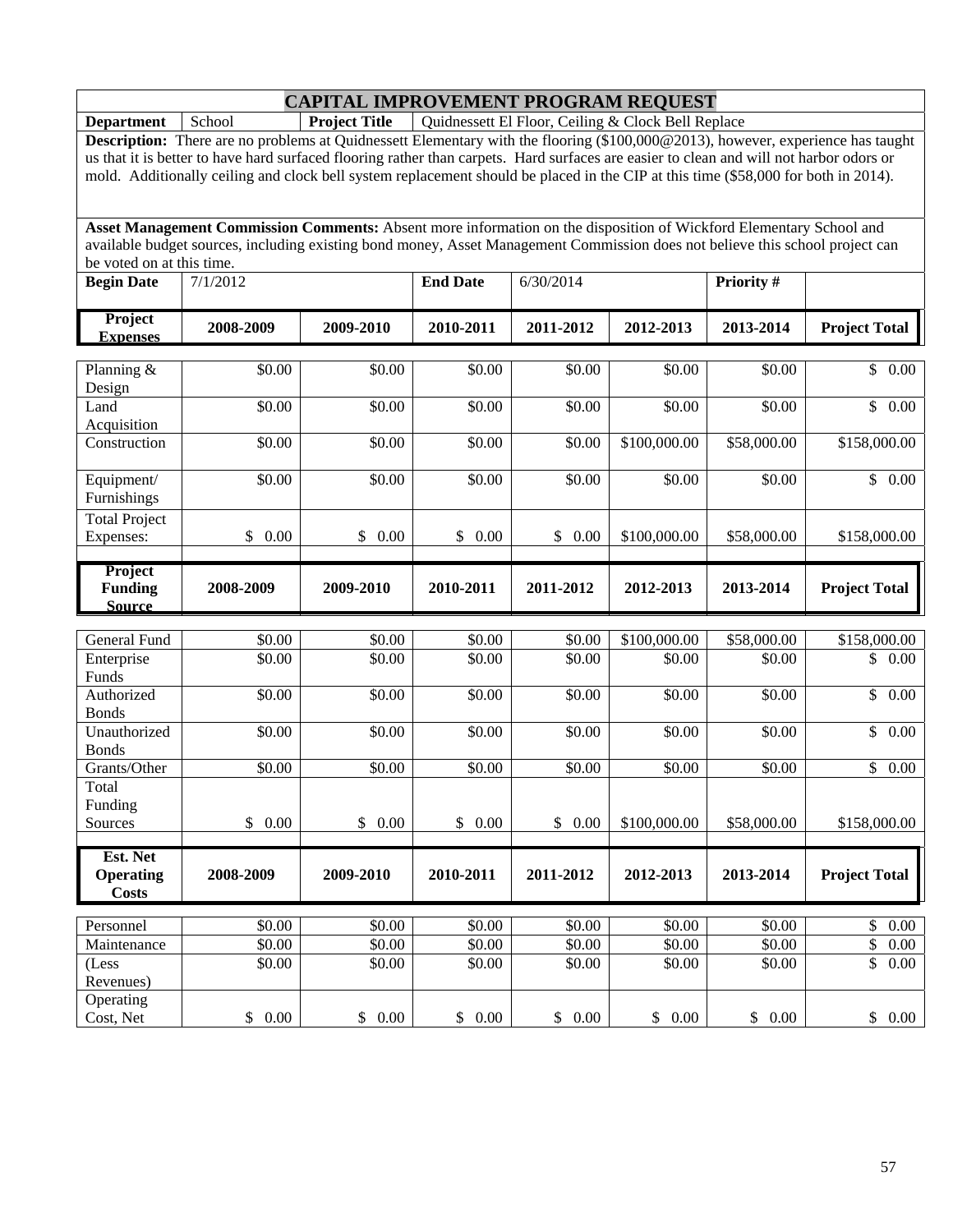**Department** School **Project Title** Quidnessett Elementary Windows and Doors

**Description:** Doors, hardware, windows and screens. Will result in savings due to energy efficiency. Design work is to coincide with DMS window bidding to achieve pricing efficiency. While they are not a top priority at this time, the improved heating efficiency is a goal for our long range plans.

| <b>Begin Date</b>                            | 7/1/2010   |                      | <b>End Date</b> | 6/30/2012    |            | Priority # |                                  |
|----------------------------------------------|------------|----------------------|-----------------|--------------|------------|------------|----------------------------------|
| <b>Project</b><br><b>Expenses</b>            | 2008-2009  | 2009-2010            | 2010-2011       | 2011-2012    | 2012-2013  | 2013-2014  | <b>Project Total</b>             |
|                                              | \$0.00     | \$0.00               |                 | \$0.00       |            |            |                                  |
| Planning &<br>Design                         |            |                      | \$9,625.00      |              | \$0.00     | \$0.00     | \$9,625.00                       |
| Land<br>Acquisition                          | \$0.00     | \$0.00               | \$0.00          | \$0.00       | \$0.00     | \$0.00     | $\mathsf{\$}$<br>0.00            |
| Construction                                 | \$0.00     | \$0.00               | \$0.00          | \$110,000.00 | \$0.00     | \$0.00     | \$110,000.00                     |
| Equipment/<br>Furnishings                    | \$0.00     | \$0.00               | \$0.00          | \$0.00       | \$0.00     | \$0.00     | \$0.00                           |
| <b>Total Project</b>                         |            |                      |                 |              |            |            |                                  |
| Expenses:                                    | \$<br>0.00 | \$<br>0.00           | \$9,625.00      | \$110,000.00 | \$<br>0.00 | \$<br>0.00 | \$119,625.00                     |
| Project<br><b>Funding</b><br><b>Source</b>   | 2008-2009  | 2009-2010            | 2010-2011       | 2011-2012    | 2012-2013  | 2013-2014  | <b>Project Total</b>             |
|                                              |            |                      |                 |              |            |            |                                  |
| General Fund                                 | \$0.00     | \$0.00               | \$9,625.00      | \$110,000.00 | \$0.00     | \$0.00     | \$119,625.00                     |
| Enterprise<br>Funds                          | \$0.00     | \$0.00               | \$0.00          | \$0.00       | \$0.00     | \$0.00     | \$<br>0.00                       |
| Authorized<br><b>Bonds</b>                   | \$0.00     | \$0.00               | \$0.00          | \$0.00       | \$0.00     | \$0.00     | $\overline{\mathcal{S}}$<br>0.00 |
| Unauthorized<br><b>Bonds</b>                 | \$0.00     | \$0.00               | \$0.00          | \$0.00       | \$0.00     | \$0.00     | $\mathsf{\$}$<br>0.00            |
| Grants/Other                                 | \$0.00     | \$0.00               | \$0.00          | \$0.00       | \$0.00     | \$0.00     | $\overline{\mathcal{S}}$<br>0.00 |
| Total<br>Funding                             |            |                      |                 |              |            |            |                                  |
| Sources                                      | \$0.00     | $\mathbb{S}$<br>0.00 | \$9,625.00      | \$110,000.00 | \$<br>0.00 | \$<br>0.00 | \$119,625.00                     |
| Est. Net<br><b>Operating</b><br><b>Costs</b> | 2008-2009  | 2009-2010            | 2010-2011       | 2011-2012    | 2012-2013  | 2013-2014  | <b>Project Total</b>             |
| Personnel                                    | \$0.00     | \$0.00               | \$0.00          | \$0.00       | \$0.00     | \$0.00     | $\mathbb{S}$<br>0.00             |
| Maintenance                                  | \$0.00     | \$0.00               | \$0.00          | \$0.00       | \$0.00     | \$0.00     | \$<br>0.00                       |
| (Less<br>Revenues)                           | \$0.00     | \$0.00               | \$0.00          | \$0.00       | \$0.00     | \$0.00     | \$<br>0.00                       |
| Operating<br>Cost, Net                       | \$0.00     | \$0.00               | \$<br>0.00      | \$0.00       | \$0.00     | \$0.00     | \$0.00                           |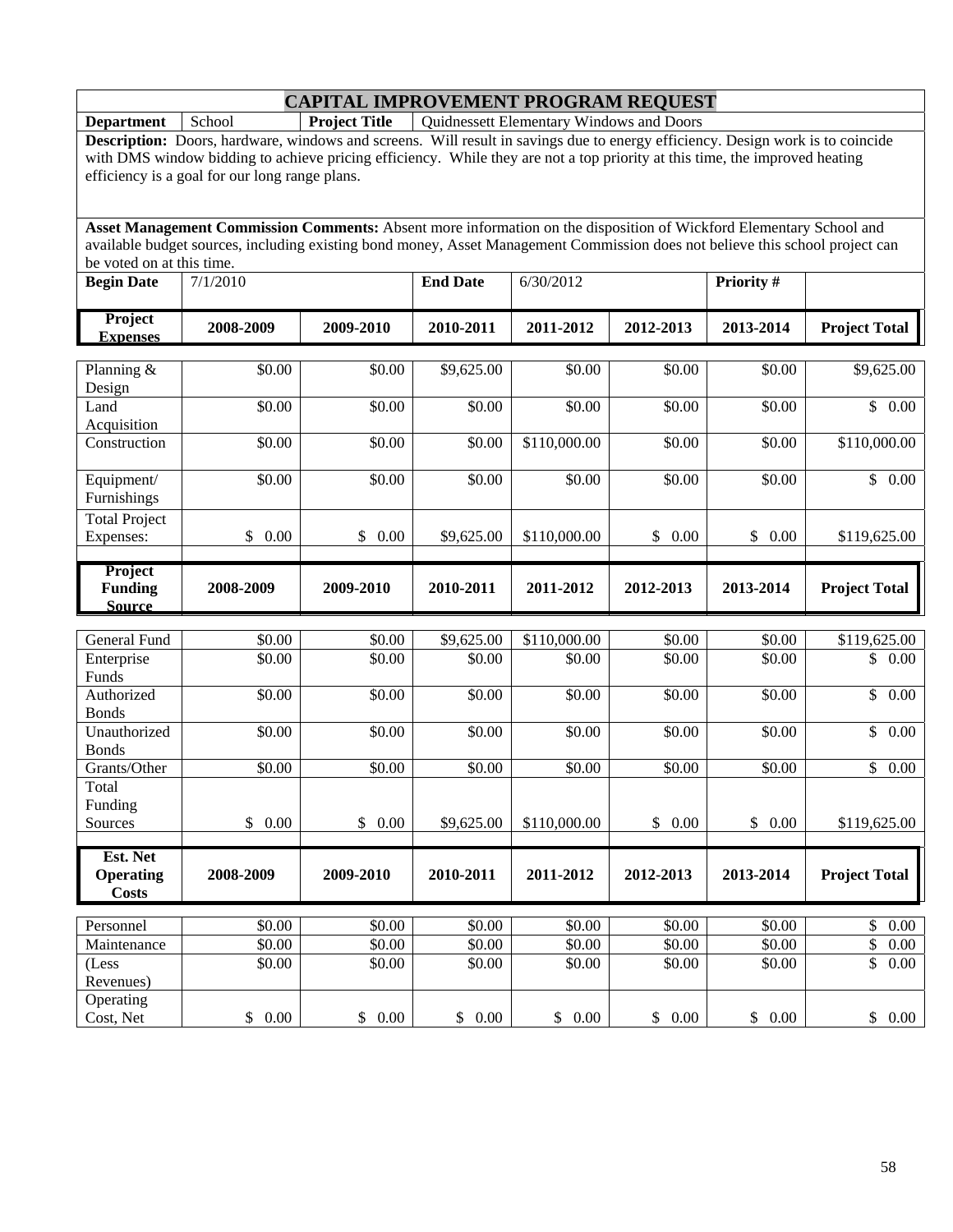**Department** School **Project Title** Quidnessett HVAC replacement and Energy Mgmt

**Description:** Replace HVAC air handling units that have reached the end of useful life. This includes related necessary controls for efficient operations. This project is programmed to be bid with similar work at FC, SL and DMS locations to maximize pricing efficiency.

| <b>Begin Date</b>                            | 7/1/2008    |              | <b>End Date</b> | 6/30/2010              |                        | Priority # |                         |  |
|----------------------------------------------|-------------|--------------|-----------------|------------------------|------------------------|------------|-------------------------|--|
| Project<br><b>Expenses</b>                   | 2008-2009   | 2009-2010    | 2010-2011       | 2011-2012<br>2012-2013 |                        | 2013-2014  | <b>Project Total</b>    |  |
|                                              |             |              |                 |                        |                        |            |                         |  |
| Planning &<br>Design                         | \$25,000.00 | \$0.00       | \$0.00          | \$0.00                 | \$0.00                 | \$0.00     | \$25,000.00             |  |
| Land<br>Acquisition                          | \$0.00      | \$0.00       | \$0.00          | \$0.00                 | \$0.00                 | \$0.00     | \$0.00                  |  |
| Construction                                 | \$0.00      | \$240,000.00 | \$0.00          | \$0.00                 | \$0.00                 | \$0.00     | \$240,000.00            |  |
| Equipment/<br>Furnishings                    | \$0.00      | \$0.00       | \$0.00          | \$0.00                 | \$0.00                 | \$0.00     | $\overline{$}$ 0.00     |  |
| <b>Total Project</b>                         |             |              |                 |                        |                        |            |                         |  |
| Expenses:                                    | \$25,000.00 | \$240,000.00 | \$<br>0.00      | \$<br>0.00             | \$0.00                 | \$<br>0.00 | \$265,000.00            |  |
| Project<br><b>Funding</b><br><b>Source</b>   | 2008-2009   | 2009-2010    | 2010-2011       | 2011-2012              | 2012-2013              | 2013-2014  | <b>Project Total</b>    |  |
|                                              |             |              |                 |                        |                        |            |                         |  |
| <b>General Fund</b>                          | \$25,000.00 | \$240,000.00 | \$0.00          | \$0.00                 | \$0.00                 | \$0.00     | \$265,000.00            |  |
| Enterprise<br>Funds                          | \$0.00      | \$0.00       | \$0.00          | \$0.00                 | \$0.00                 | \$0.00     | \$<br>0.00              |  |
| Authorized<br><b>Bonds</b>                   | \$0.00      | \$0.00       | \$0.00          | \$0.00                 | \$0.00                 | \$0.00     | 0.00<br>$\mathbb{S}$    |  |
| Unauthorized<br><b>Bonds</b>                 | \$0.00      | \$0.00       | \$0.00          | \$0.00                 | \$0.00                 | \$0.00     | \$0.00                  |  |
| Grants/Other                                 | \$0.00      | \$0.00       | \$0.00          | \$0.00                 | \$0.00                 | \$0.00     | \$<br>$\overline{0.00}$ |  |
| Total<br>Funding                             |             |              |                 |                        |                        |            |                         |  |
| Sources                                      | \$25,000.00 | \$240,000.00 | 0.00<br>\$      | $\mathcal{S}$<br>0.00  | $\mathbb{S}^-$<br>0.00 | \$<br>0.00 | \$265,000.00            |  |
| Est. Net<br><b>Operating</b><br><b>Costs</b> | 2008-2009   | 2009-2010    | 2010-2011       | 2011-2012              | 2012-2013              | 2013-2014  | <b>Project Total</b>    |  |
| Personnel                                    | \$0.00      | \$0.00       | \$0.00          | \$0.00                 | \$0.00                 | \$0.00     | $\mathbb{S}$<br>0.00    |  |
| Maintenance                                  | \$0.00      | \$0.00       | \$0.00          | \$0.00                 | \$0.00                 | \$0.00     | \$<br>0.00              |  |
| (Less<br>Revenues)                           | \$0.00      | \$0.00       | \$0.00          | \$0.00                 | \$0.00                 | \$0.00     | \$<br>0.00              |  |
| Operating<br>Cost, Net                       | \$0.00      | \$0.00       | \$<br>0.00      | \$0.00                 | \$0.00                 | \$<br>0.00 | \$0.00                  |  |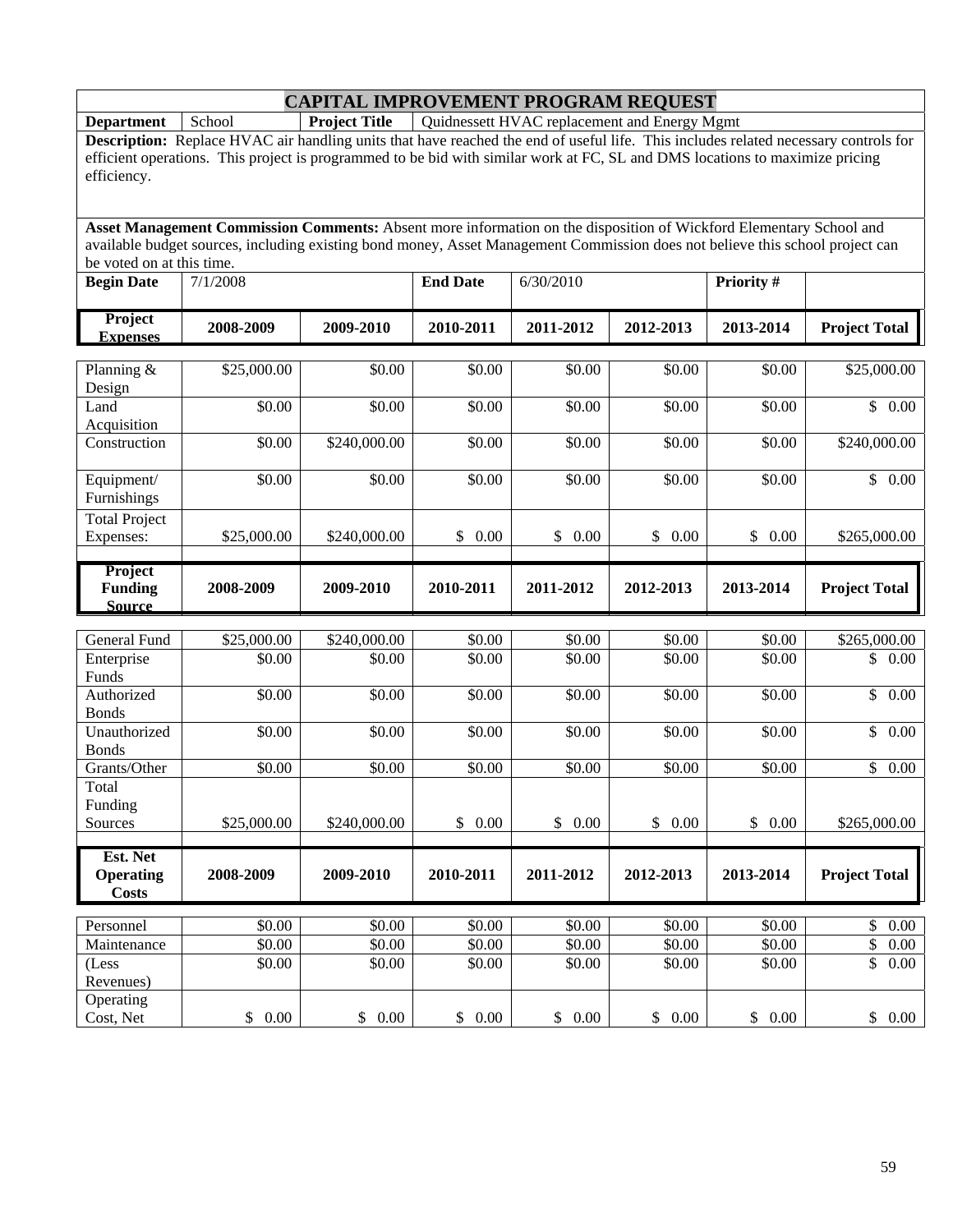**Department** School **Project Title** School Admin/CD Building - Life Safety Improvement **Description:** To bring this building up to fire code, Admin building @ \$30,000 and CD building in 2011 for \$90,000. This includes minor interior renovations for egress (doors and hardware in 2012) and layout of both locations consistent with codes.

| <b>Begin Date</b>                          | 7/1/2008    |                      | <b>End Date</b>    | 6/30/2012              |            | Priority#          |                                 |  |
|--------------------------------------------|-------------|----------------------|--------------------|------------------------|------------|--------------------|---------------------------------|--|
| Project<br><b>Expenses</b>                 | 2008-2009   | 2009-2010            | 2010-2011          | 2011-2012<br>2012-2013 |            | 2013-2014          | <b>Project Total</b>            |  |
|                                            |             |                      |                    |                        |            |                    |                                 |  |
| Planning &<br>Design                       | \$5,000.00  | \$0.00               | \$0.00             | \$0.00                 | \$0.00     | \$0.00             | \$5,000.00                      |  |
| Land<br>Acquisition                        | \$0.00      | \$0.00               | \$0.00             | \$0.00                 | \$0.00     | \$0.00             | $\mathbb{S}$<br>0.00            |  |
| Construction                               | \$25,000.00 | \$0.00               | \$90,000.00        | \$30,000.00            | \$0.00     | \$0.00             | \$145,000.00                    |  |
| Equipment/<br>Furnishings                  | \$0.00      | \$0.00               | \$0.00             | \$0.00                 | \$0.00     | \$0.00             | \$0.00                          |  |
| <b>Total Project</b>                       |             |                      |                    |                        |            |                    |                                 |  |
| Expenses:                                  | \$30,000.00 | \$<br>0.00           | \$90,000.00        | \$30,000.00            | \$<br>0.00 | \$0.00             | \$150,000.00                    |  |
| Project<br><b>Funding</b><br><b>Source</b> | 2008-2009   | 2009-2010            | 2010-2011          | 2011-2012<br>2012-2013 |            | 2013-2014          | <b>Project Total</b>            |  |
|                                            |             |                      |                    |                        |            |                    |                                 |  |
| <b>General Fund</b>                        | \$30,000.00 | \$0.00               | \$90,000.00        | \$30,000.00            | \$0.00     | \$0.00             | \$150,000.00                    |  |
| Enterprise<br>Funds                        | \$0.00      | \$0.00               | \$0.00             | \$0.00                 | \$0.00     | \$0.00             | \$<br>0.00                      |  |
| Authorized<br><b>Bonds</b>                 | \$0.00      | \$0.00               | \$0.00             | \$0.00                 | \$0.00     | \$0.00             | 0.00<br>$\overline{\mathbb{S}}$ |  |
| Unauthorized<br><b>Bonds</b>               | \$0.00      | \$0.00               | \$0.00             | \$0.00                 | \$0.00     | \$0.00             | \$0.00                          |  |
| Grants/Other                               | \$0.00      | \$0.00               | \$0.00             | \$0.00                 | \$0.00     | \$0.00             | \$<br>0.00                      |  |
| Total<br>Funding                           |             |                      |                    |                        |            |                    |                                 |  |
| Sources                                    | \$30,000.00 | $\mathbb{S}$<br>0.00 | \$90,000.00        | \$30,000.00            | \$0.00     | \$0.00             | \$150,000.00                    |  |
| Est. Net                                   |             |                      |                    |                        |            |                    |                                 |  |
| <b>Operating</b><br><b>Costs</b>           | 2008-2009   | 2009-2010            | 2010-2011          | 2011-2012              | 2012-2013  | 2013-2014          | <b>Project Total</b>            |  |
| Personnel                                  | \$0.00      | \$0.00               | \$0.00             | \$0.00                 | \$0.00     | \$0.00             | $\$$<br>$0.00\,$                |  |
| Maintenance                                | \$0.00      | \$0.00               | $\overline{$}0.00$ | \$0.00                 | \$0.00     | $\overline{$}0.00$ | \$<br>$0.00\,$                  |  |
| (Less                                      | \$0.00      | \$0.00               | \$0.00             | \$0.00                 | \$0.00     | \$0.00             | \$<br>0.00                      |  |
| Revenues)                                  |             |                      |                    |                        |            |                    |                                 |  |
| Operating                                  |             |                      |                    |                        |            |                    |                                 |  |
| Cost, Net                                  | \$0.00      | \$0.00               | \$0.00             | \$0.00                 | \$0.00     | \$0.00             | \$0.00                          |  |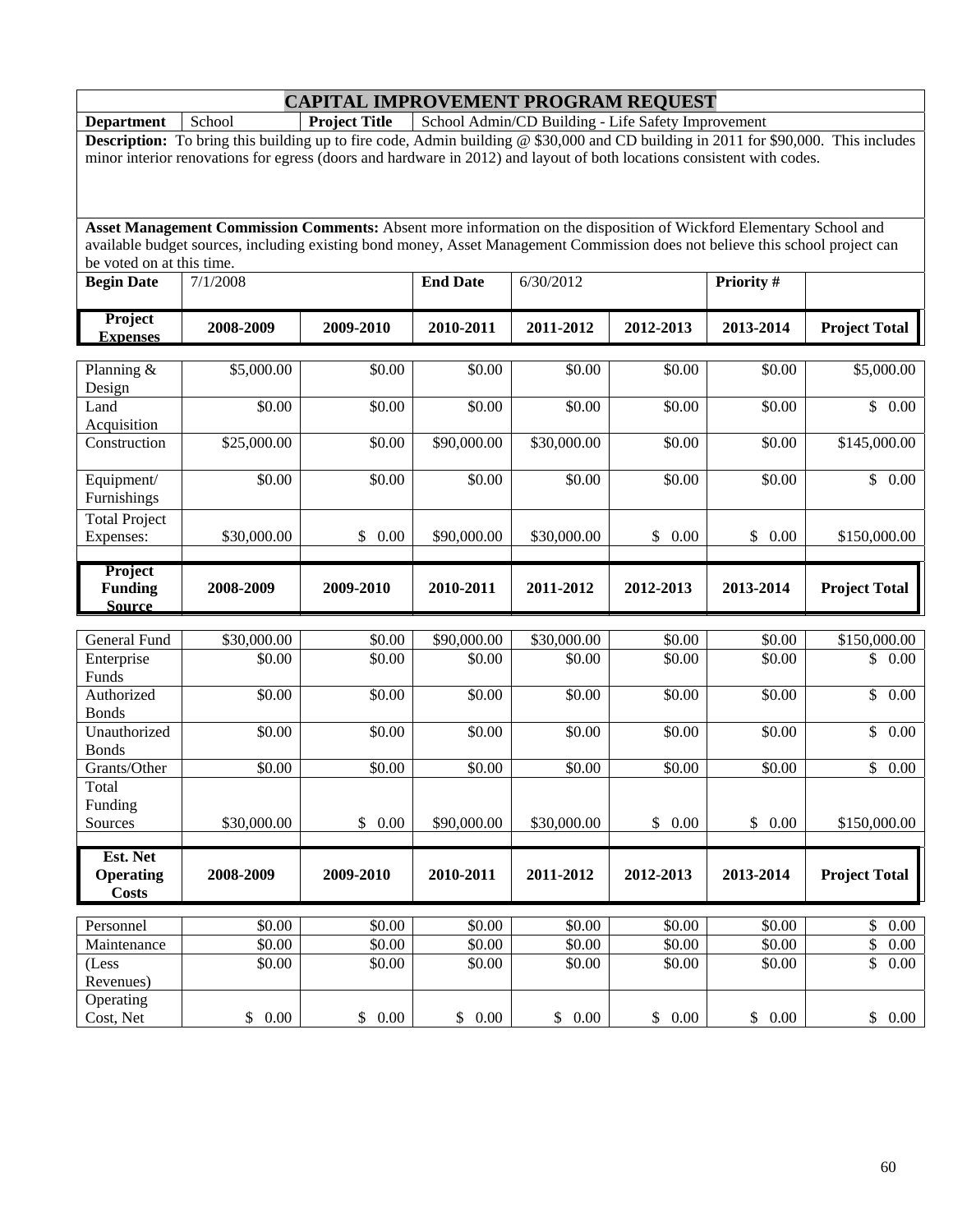**Department** School **Project Title** Stony Lane El HVAC replacements and controls

**Description:** Replace HVAC rooftop units that are approaching the end of useful life. Will result in savings due to energy efficiency and improve building reliability. To be bid in conjunction with QE and FC school rooftop AHU replacements to maximize pricing efficiency.

| <b>Begin Date</b>                            | 7/1/2008    |              | <b>End Date</b>      | 6/30/2010              |                      | Priority #           |                       |
|----------------------------------------------|-------------|--------------|----------------------|------------------------|----------------------|----------------------|-----------------------|
| Project<br><b>Expenses</b>                   | 2008-2009   | 2009-2010    | 2010-2011            | 2011-2012<br>2012-2013 |                      | 2013-2014            | <b>Project Total</b>  |
|                                              |             |              |                      |                        |                      |                      |                       |
| Planning &<br>Design                         | \$25,000.00 | \$0.00       | \$0.00               | \$0.00                 | \$0.00               | \$0.00               | \$25,000.00           |
| Land<br>Acquisition                          | \$0.00      | \$0.00       | \$0.00               | \$0.00                 | \$0.00               | \$0.00               | \$0.00                |
| Construction                                 | \$0.00      | \$240,000.00 | \$0.00               | \$0.00                 | \$0.00               | \$0.00               | \$240,000.00          |
| Equipment/<br>Furnishings                    | \$0.00      | \$0.00       | \$0.00               | \$0.00                 | \$0.00               | \$0.00               | \$0.00                |
| <b>Total Project</b>                         |             |              |                      |                        |                      |                      |                       |
| Expenses:                                    | \$25,000.00 | \$240,000.00 | \$<br>0.00           | \$<br>0.00             | \$0.00               | \$<br>0.00           | \$265,000.00          |
| Project<br><b>Funding</b><br><b>Source</b>   | 2008-2009   | 2009-2010    | 2010-2011            | 2011-2012              | 2012-2013            | 2013-2014            | <b>Project Total</b>  |
|                                              |             |              |                      |                        |                      |                      |                       |
| <b>General Fund</b>                          | \$25,000.00 | \$240,000.00 | \$0.00               | \$0.00                 | \$0.00               | \$0.00               | \$265,000.00          |
| Enterprise<br>Funds                          | \$0.00      | \$0.00       | \$0.00               | \$0.00                 | \$0.00               | \$0.00               | \$<br>0.00            |
| Authorized<br><b>Bonds</b>                   | \$0.00      | \$0.00       | \$0.00               | \$0.00                 | \$0.00               | \$0.00               | $\mathbb{S}$<br>0.00  |
| Unauthorized<br><b>Bonds</b>                 | \$0.00      | \$0.00       | \$0.00               | \$0.00                 | \$0.00               | \$0.00               | $\mathsf{\$}$<br>0.00 |
| Grants/Other                                 | \$0.00      | \$0.00       | \$0.00               | \$0.00                 | \$0.00               | \$0.00               | $\mathbb{S}$<br>0.00  |
| Total<br>Funding                             |             |              |                      |                        |                      |                      |                       |
| Sources                                      | \$25,000.00 | \$240,000.00 | $\mathbb{S}$<br>0.00 | $\mathbb{S}$<br>0.00   | $\mathbb{S}$<br>0.00 | $\mathbb{S}$<br>0.00 | \$265,000.00          |
| Est. Net<br><b>Operating</b><br><b>Costs</b> | 2008-2009   | 2009-2010    | 2010-2011            | 2011-2012              | 2012-2013            | 2013-2014            | <b>Project Total</b>  |
| Personnel                                    | \$0.00      | \$0.00       | \$0.00               | \$0.00                 | \$0.00               | \$0.00               | \$<br>0.00            |
| Maintenance                                  | \$0.00      | \$0.00       | \$0.00               | \$0.00                 | \$0.00               | \$0.00               | \$<br>0.00            |
| (Less                                        | \$0.00      | \$0.00       | \$0.00               | \$0.00                 | \$0.00               | \$0.00               | \$<br>0.00            |
| Revenues)<br>Operating<br>Cost, Net          | \$0.00      | \$0.00       | \$0.00               | \$0.00                 | \$0.00               | \$0.00               | \$0.00                |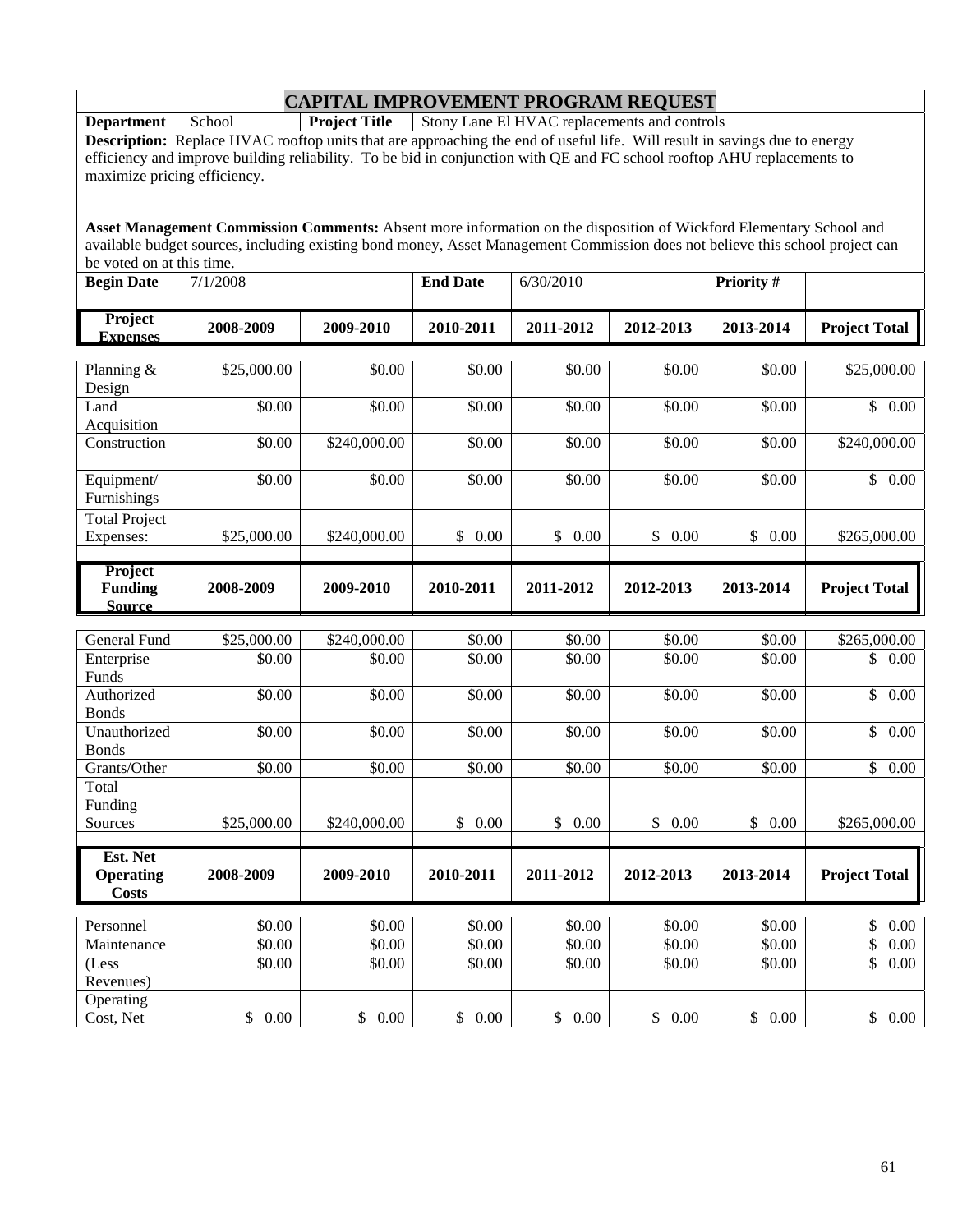**Department** School **Project Title** Stony Lane Elementary Windows and Doors

**Description:** Replace windows, screens, doors and hardware. Will result in savings due to energy efficiency. Additionally, work in year 2013 is to provide new floor covering and ceilings as needed and in 2014 to provide masonry repair @ \$75,000 and clock bell system @ \$28,000.

| <b>Begin Date</b>                            | 7/1/2010              |           | <b>End Date</b>        | 6/30/2014              |                        | Priority #         |                                  |  |
|----------------------------------------------|-----------------------|-----------|------------------------|------------------------|------------------------|--------------------|----------------------------------|--|
| Project<br><b>Expenses</b>                   | 2008-2009             | 2009-2010 | 2010-2011              | 2011-2012<br>2012-2013 |                        | 2013-2014          | <b>Project Total</b>             |  |
|                                              |                       |           |                        |                        |                        |                    |                                  |  |
| Planning $&$<br>Design                       | \$0.00                | \$0.00    | \$11,375.00            | \$0.00                 | \$0.00                 | \$0.00             | \$11,375.00                      |  |
| Land<br>Acquisition                          | \$0.00                | \$0.00    | \$0.00                 | \$0.00                 | \$0.00                 | \$0.00             | \$0.00                           |  |
| Construction                                 | 50.00                 | \$0.00    | \$30,000.00            | \$130,000.00           | \$100,000.00           | \$75,000.00        | \$335,000.00                     |  |
| Equipment/<br>Furnishings                    | \$0.00                | \$0.00    | \$0.00                 | \$0.00                 | \$0.00                 | \$28,000.00        | \$28,000.00                      |  |
| <b>Total Project</b>                         |                       |           |                        |                        |                        |                    |                                  |  |
| Expenses:                                    | $\frac{1}{2}$<br>0.00 | \$0.00    | \$41,375.00            | \$130,000.00           | \$100,000.00           | \$103,000.00       | \$374,375.00                     |  |
| Project<br><b>Funding</b><br><b>Source</b>   | 2008-2009             | 2009-2010 | 2010-2011              | 2011-2012              | 2013-2014<br>2012-2013 |                    | <b>Project Total</b>             |  |
|                                              |                       |           |                        |                        |                        |                    |                                  |  |
| General Fund                                 | \$0.00                | \$0.00    | \$41,375.00            | \$130,000.00           | \$100,000.00           | \$103,000.00       | \$374,375.00                     |  |
| Enterprise<br>Funds                          | \$0.00                | \$0.00    | \$0.00                 | \$0.00                 | \$0.00                 | \$0.00             | \$<br>0.00                       |  |
| Authorized<br><b>Bonds</b>                   | \$0.00                | \$0.00    | \$0.00                 | \$0.00                 | \$0.00                 | \$0.00             | $\overline{\mathcal{S}}$<br>0.00 |  |
| Unauthorized<br><b>Bonds</b>                 | \$0.00                | \$0.00    | \$0.00                 | \$0.00                 | \$0.00                 | \$0.00             | \$0.00                           |  |
| Grants/Other                                 | \$0.00                | \$0.00    | \$0.00                 | \$0.00                 | \$0.00                 | \$0.00             | \$<br>0.00                       |  |
| Total<br>Funding                             |                       |           |                        |                        |                        |                    |                                  |  |
| Sources                                      | $\mathsf{\$}$<br>0.00 | \$0.00    | \$41,375.00            | \$130,000.00           | \$100,000.00           | \$103,000.00       | \$374,375.00                     |  |
| Est. Net<br><b>Operating</b><br><b>Costs</b> | 2008-2009             | 2009-2010 | 2010-2011              | 2011-2012              | 2012-2013              | 2013-2014          | <b>Project Total</b>             |  |
| Personnel                                    | \$0.00                | \$0.00    | \$0.00                 | \$0.00                 | \$0.00                 | $\overline{$}0.00$ | $\$$<br>0.00                     |  |
| Maintenance                                  | \$0.00                | \$0.00    | \$0.00                 | \$0.00                 | \$0.00                 | \$0.00             | \$<br>$0.00\,$                   |  |
| (Less<br>Revenues)                           | \$0.00                | \$0.00    | \$0.00                 | \$0.00                 | \$0.00                 | \$0.00             | \$<br>0.00                       |  |
| Operating<br>Cost, Net                       | \$0.00                | \$0.00    | $\mathbb{S}^-$<br>0.00 | \$0.00                 | \$0.00                 | \$0.00             | \$0.00                           |  |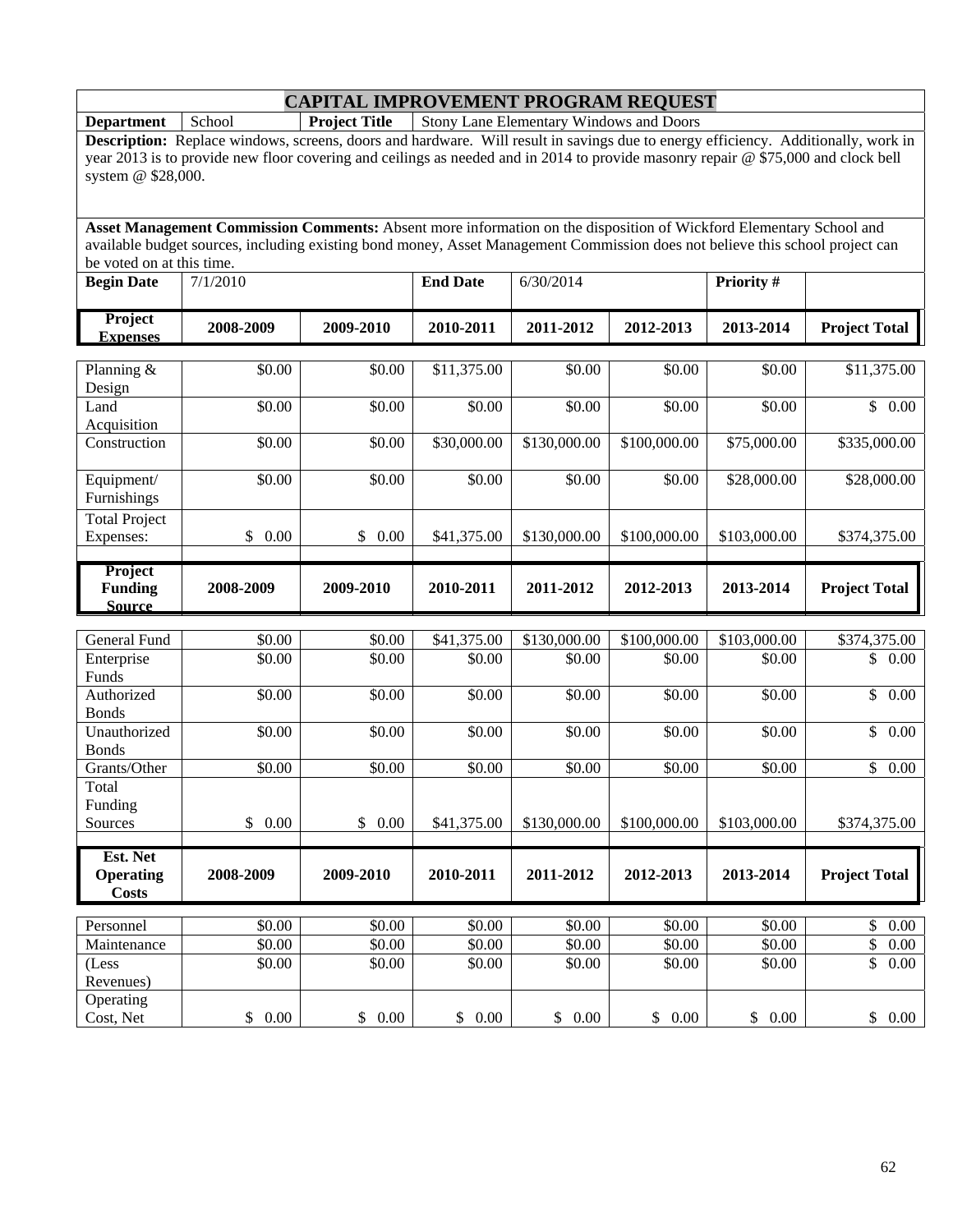**Department** School **Project Title** Wickford Middle School Improvements

**Description:** The WMS bond improvements including: sprinklers throughout, detection equipment throughout, improved HVAC at the cafeteria, new lighting, and boiler burner replacements is to be completed by December 2007. Additional requested work includes the repair of roofing at: roof A, B, C, D, E, and F, and renovation of heating system piping, unit ventilators and related controls. It is further requested this work be bid in conjunction with the roofing repairs planned for Davisville Middle School and Data Center to maximize pricing efficiency. Estimated roofing cost is \$268,144 and HVAC repair cost is \$500,000.

| <b>Begin Date</b>                          | 7/1/2008     |            | <b>End Date</b>    | 6/30/2009  |                | <b>Priority#</b> |                                 |
|--------------------------------------------|--------------|------------|--------------------|------------|----------------|------------------|---------------------------------|
| Project<br><b>Expenses</b>                 | 2008-2009    | 2009-2010  | 2010-2011          | 2011-2012  | 2012-2013      | 2013-2014        | <b>Project Total</b>            |
|                                            |              |            |                    |            |                |                  |                                 |
| Planning &<br>Design                       | \$0.00       | \$0.00     | \$0.00             | \$0.00     | \$0.00         | \$0.00           | \$0.00                          |
| Land<br>Acquisition                        | \$0.00       | \$0.00     | \$0.00             | \$0.00     | \$0.00         | \$0.00           | $\overline{\mathbb{S}}$<br>0.00 |
| Construction                               | \$768,144.00 | \$0.00     | \$0.00             | \$0.00     | \$0.00         | \$0.00           | \$768,144.00                    |
| Equipment/<br>Furnishings                  | \$0.00       | \$0.00     | \$0.00             | \$0.00     | \$0.00         | \$0.00           | \$0.00                          |
| <b>Total Project</b>                       |              |            |                    |            |                |                  |                                 |
| Expenses:                                  | \$768,144.00 | \$0.00     | \$0.00             | \$0.00     | \$0.00         | \$0.00           | \$768,144.00                    |
| Project<br><b>Funding</b><br><b>Source</b> | 2008-2009    | 2009-2010  | 2010-2011          | 2011-2012  | 2012-2013      | 2013-2014        | <b>Project Total</b>            |
|                                            |              |            |                    |            |                |                  |                                 |
| <b>General Fund</b>                        | \$0.00       | \$0.00     | \$0.00             | \$0.00     | \$0.00         | \$0.00           | \$<br>0.00                      |
| Enterprise<br>Funds                        | \$0.00       | \$0.00     | \$0.00             | \$0.00     | $\sqrt{$0.00}$ | \$0.00           | \$<br>0.00                      |
| Authorized<br><b>Bonds</b>                 | \$768,144.00 | \$0.00     | \$0.00             | \$0.00     | \$0.00         | \$0.00           | \$768,144.00                    |
| Unauthorized<br><b>Bonds</b>               | \$0.00       | \$0.00     | \$0.00             | \$0.00     | \$0.00         | \$0.00           | \$0.00                          |
| Grants/Other                               | \$0.00       | \$0.00     | $\overline{$}0.00$ | \$0.00     | \$0.00         | \$0.00           | $\overline{\mathbb{S}}$<br>0.00 |
| Total<br>Funding                           |              |            |                    |            |                |                  |                                 |
| Sources                                    | \$768,144.00 | \$<br>0.00 | \$<br>0.00         | \$<br>0.00 | \$<br>0.00     | \$<br>0.00       | \$768,144.00                    |
| Est. Net                                   |              |            |                    |            |                |                  |                                 |
| <b>Operating</b><br><b>Costs</b>           | 2008-2009    | 2009-2010  | 2010-2011          | 2011-2012  | 2012-2013      | 2013-2014        | <b>Project Total</b>            |
|                                            |              |            |                    |            |                |                  |                                 |
| Personnel                                  | \$0.00       | \$0.00     | \$0.00             | \$0.00     | \$0.00         | \$0.00           | \$<br>0.00                      |
| Maintenance                                | \$0.00       | \$0.00     | \$0.00             | \$0.00     | \$0.00         | \$0.00           | \$<br>0.00                      |
| (Less<br>Revenues)                         | \$0.00       | \$0.00     | \$0.00             | \$0.00     | \$0.00         | \$0.00           | $\overline{\mathbb{S}}$<br>0.00 |
| Operating<br>Cost, Net                     | \$0.00       | \$0.00     | \$0.00             | \$0.00     | \$0.00         | \$0.00           | \$0.00                          |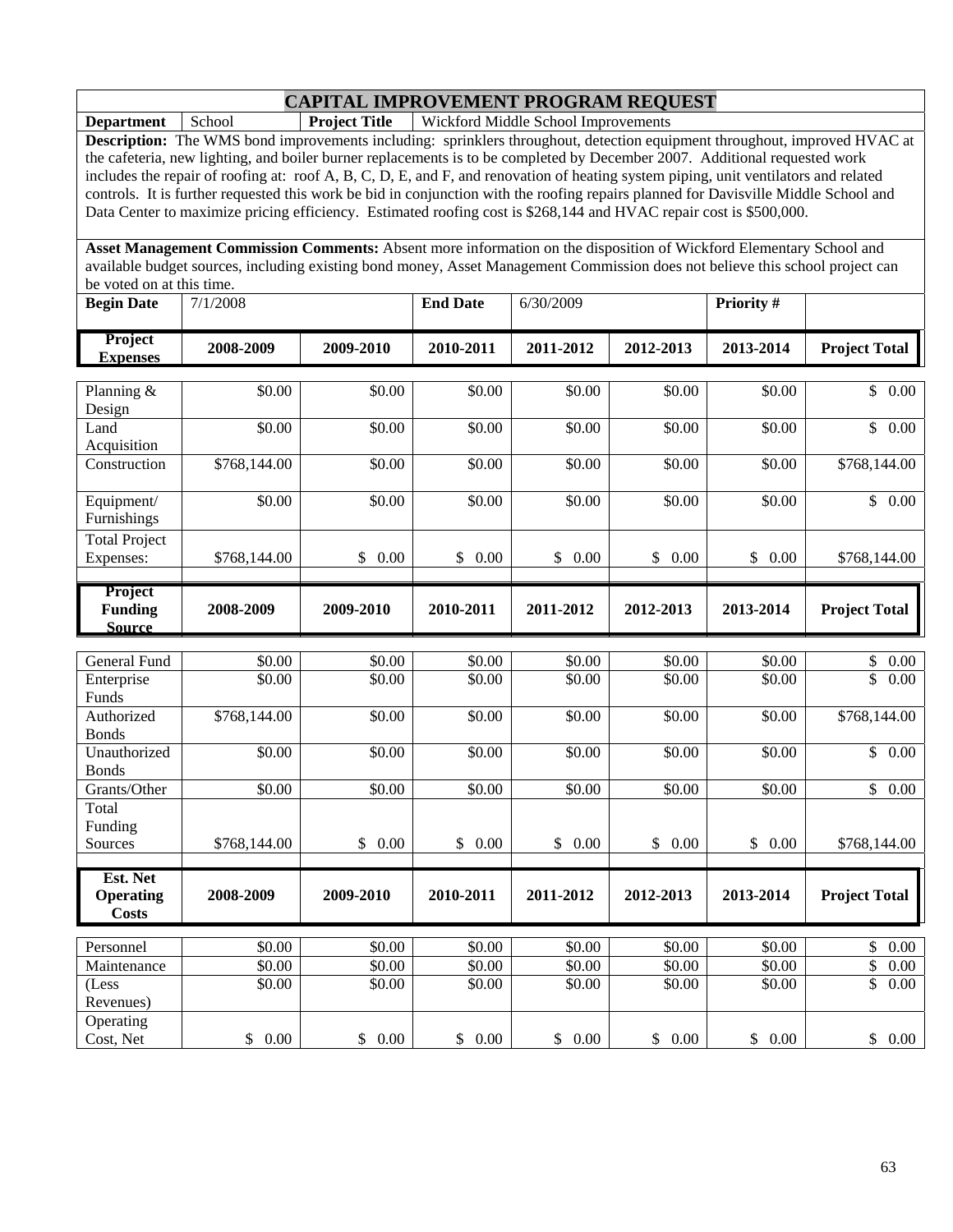**Department** School **Project Title** Wickford Middle School Renovations and Addition

**Description:** Addition and renovations to Wickford Middle School as proposed by the Modernization Committee with input from RGB. A bond issue will be on the ballot in early March for an addition and renovation to WMS.

Planning & Design costs include: Contingency (\$849,210), A/E Fees (\$928,824), and Bond & Legal (\$48,074).

| <b>Begin Date</b>   | 7/1/2009  |           | <b>End Date</b> | 6/30/2010 |           | <b>Priority #</b> |                      |
|---------------------|-----------|-----------|-----------------|-----------|-----------|-------------------|----------------------|
| Project<br>Expenses | 2008-2009 | 2009-2010 | 2010-2011       | 2011-2012 | 2012-2013 | 2013-2014         | <b>Project Total</b> |

| Planning $&$                               | \$0.00     | \$1,826,108.00  | \$0.00     | \$0.00     | \$0.00     | \$0.00     | \$1,826,108.00       |
|--------------------------------------------|------------|-----------------|------------|------------|------------|------------|----------------------|
| Design                                     |            |                 |            |            |            |            |                      |
| Land                                       | \$0.00     | \$0.00          | \$0.00     | \$0.00     | \$0.00     | \$0.00     | \$<br>0.00           |
| Acquisition                                |            |                 |            |            |            |            |                      |
| Construction                               | \$0.00     | \$14,015,331.00 | \$0.00     | \$0.00     | \$0.00     | \$0.00     | \$14,015,331.00      |
|                                            |            |                 |            |            |            |            |                      |
| Equipment/                                 | \$0.00     | \$303,561.00    | \$0.00     | \$0.00     | \$0.00     | \$0.00     | \$303,561.00         |
| Furnishings                                |            |                 |            |            |            |            |                      |
| <b>Total Project</b>                       |            |                 |            |            |            |            |                      |
| Expenses:                                  | 0.00<br>\$ | \$16,145,000.00 | \$<br>0.00 | \$<br>0.00 | \$<br>0.00 | \$<br>0.00 | \$16,145,000.00      |
|                                            |            |                 |            |            |            |            |                      |
| Project<br><b>Funding</b><br><b>Source</b> | 2008-2009  | 2009-2010       | 2010-2011  | 2011-2012  | 2012-2013  | 2013-2014  | <b>Project Total</b> |

| General Fund       | \$0.00           | \$0.00           | \$0.00     | \$0.00           | \$0.00           | \$0.00           | \$<br>0.00           |  |
|--------------------|------------------|------------------|------------|------------------|------------------|------------------|----------------------|--|
| Enterprise         | \$0.00           | \$0.00           | \$0.00     | \$0.00           | \$0.00           | \$0.00           | \$<br>0.00           |  |
| Funds              |                  |                  |            |                  |                  |                  |                      |  |
| Authorized         | \$0.00           | \$0.00           | \$0.00     | \$0.00           | \$0.00           | \$0.00           | \$<br>0.00           |  |
| <b>Bonds</b>       |                  |                  |            |                  |                  |                  |                      |  |
| Unauthorized       | \$0.00           | \$16,145,000.00  | \$0.00     | \$0.00           | \$0.00           | \$0.00           | \$16,145,000.00      |  |
| <b>Bonds</b>       |                  |                  |            |                  |                  |                  |                      |  |
| Grants/Other       | \$0.00           | \$0.00           | \$0.00     | \$0.00           | \$0.00           | \$0.00           | $\mathbb{S}$<br>0.00 |  |
| Total              |                  |                  |            |                  |                  |                  |                      |  |
| Funding            |                  |                  |            |                  |                  |                  |                      |  |
| Sources            | \$<br>0.00       | \$16,145,000.00  | \$<br>0.00 | \$<br>0.00       | \$<br>0.00       | \$<br>0.00       | \$16,145,000.00      |  |
|                    |                  |                  |            |                  |                  |                  |                      |  |
|                    |                  |                  |            |                  |                  |                  |                      |  |
| Est. Net           |                  |                  |            |                  |                  |                  |                      |  |
| <b>Operating</b>   | 2008-2009        | 2009-2010        | 2010-2011  | 2011-2012        | 2012-2013        | 2013-2014        | <b>Project Total</b> |  |
| Costs              |                  |                  |            |                  |                  |                  |                      |  |
| Personnel          |                  |                  | \$0.00     |                  |                  |                  | \$                   |  |
| Maintenance        | \$0.00<br>\$0.00 | \$0.00<br>\$0.00 | \$0.00     | \$0.00<br>\$0.00 | \$0.00<br>\$0.00 | \$0.00<br>\$0.00 | 0.00<br>\$<br>0.00   |  |
|                    | \$0.00           | \$0.00           | \$0.00     | \$0.00           | \$0.00           | \$0.00           | \$<br>0.00           |  |
| (Less<br>Revenues) |                  |                  |            |                  |                  |                  |                      |  |
| Operating          |                  |                  |            |                  |                  |                  |                      |  |